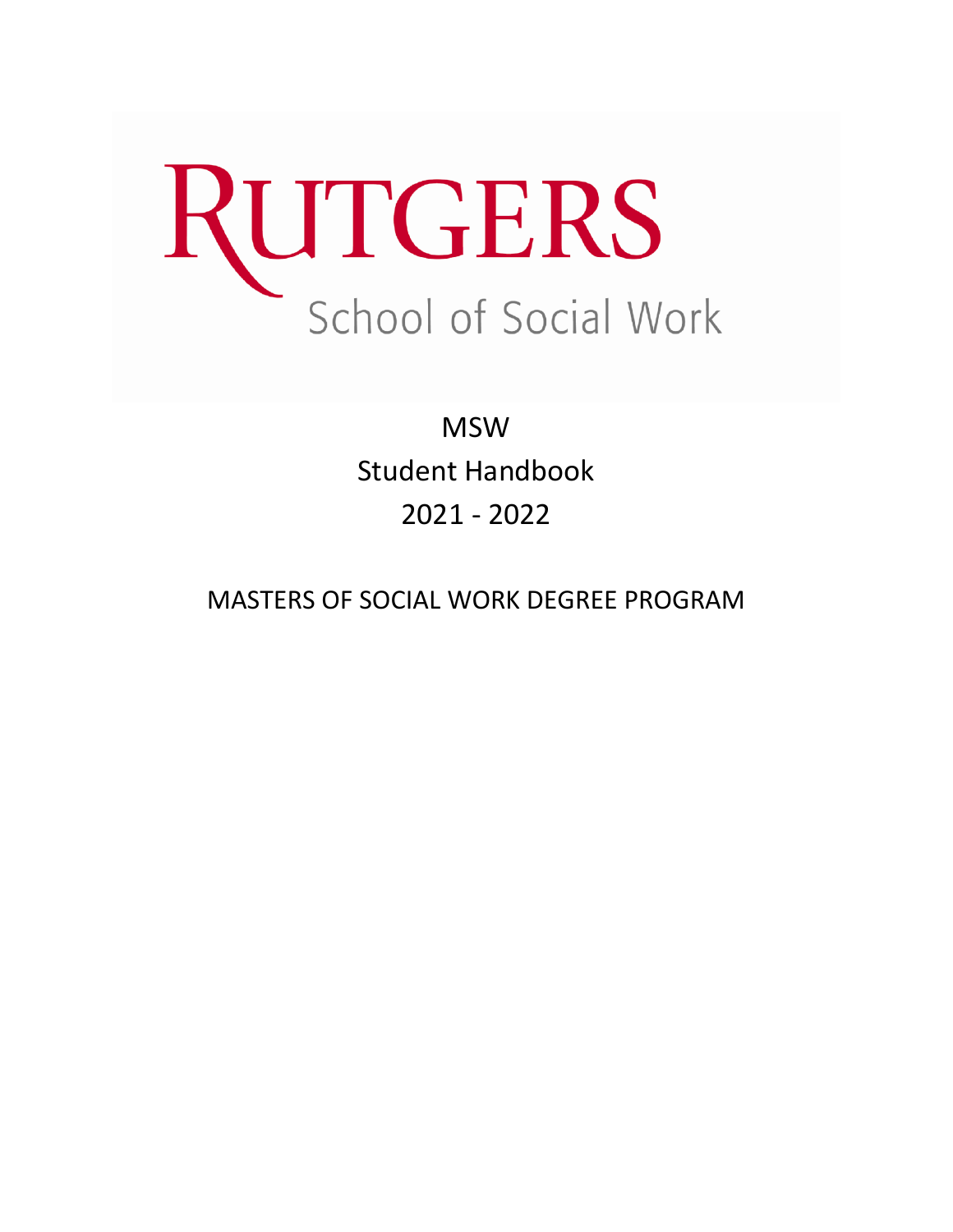# TABLE OF CONTENTS

| <b>Community Standards</b>                                           |
|----------------------------------------------------------------------|
|                                                                      |
|                                                                      |
|                                                                      |
| University Policy Prohibiting Discrimination and Harassment 15       |
|                                                                      |
| Policy Statement on Standards of Professional and Ethical Conduct 19 |
| MSW Program Technical Standards for Admission, Matriculation,        |
|                                                                      |
|                                                                      |
|                                                                      |
| <b>Pathways to the MSW Degree</b>                                    |
|                                                                      |
|                                                                      |
|                                                                      |
|                                                                      |

## **The MSW Curriculum**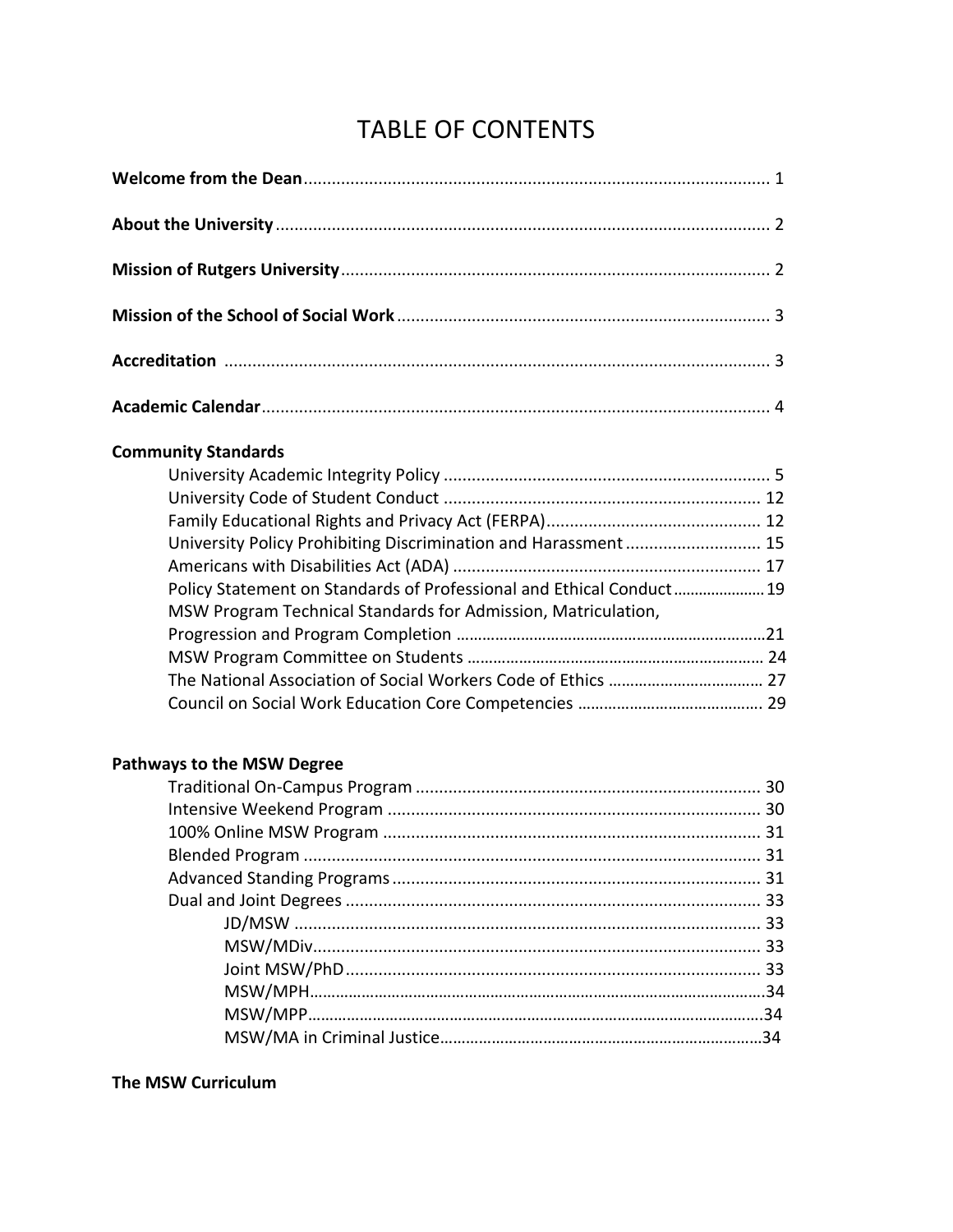| Latina/o Initiatives for Service, Training, and Assessment (LISTA)42 |  |
|----------------------------------------------------------------------|--|
| Promoting Child and Adolescent Well-Being (ChAP) Certificate 42      |  |
| Violence Against Women and Children (VAWC) Certificate 43            |  |
|                                                                      |  |
|                                                                      |  |
|                                                                      |  |
|                                                                      |  |

### **Academic Policies and Procedures**

## **Student Support Services**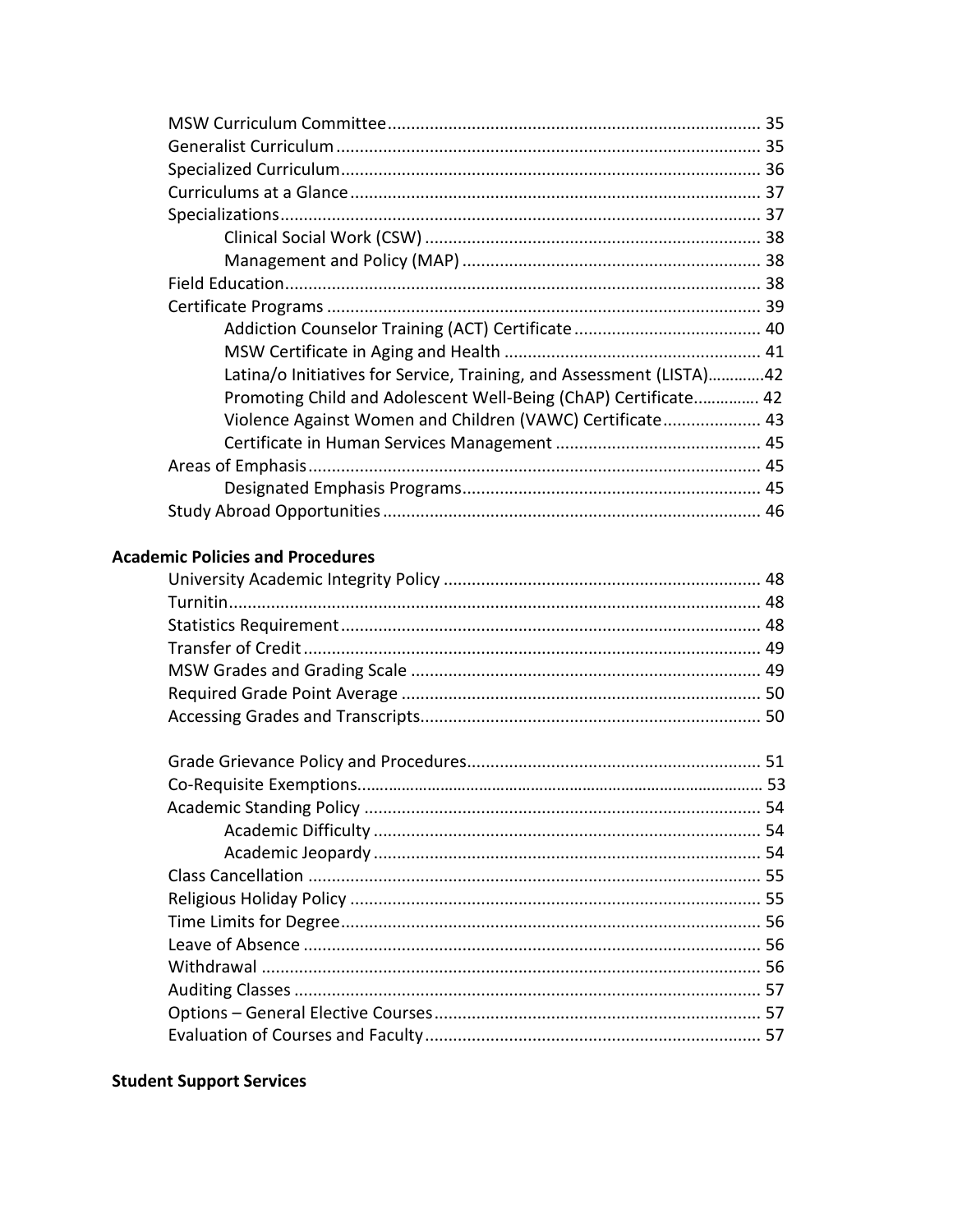| Tuition Waiver Program and Tuition Remission Employee Benefits 63    |  |
|----------------------------------------------------------------------|--|
|                                                                      |  |
|                                                                      |  |
| University Office of Financial Aid and Student Accounting Office  65 |  |
|                                                                      |  |
|                                                                      |  |
|                                                                      |  |
|                                                                      |  |
|                                                                      |  |
|                                                                      |  |
|                                                                      |  |
|                                                                      |  |
|                                                                      |  |
|                                                                      |  |
|                                                                      |  |
|                                                                      |  |
|                                                                      |  |
|                                                                      |  |
|                                                                      |  |
| School of Social Work Graduate Student Association  75               |  |
|                                                                      |  |
|                                                                      |  |
| Social Workers Advocating for LGBTQIA and Gender Non-Conforming      |  |
|                                                                      |  |
|                                                                      |  |
|                                                                      |  |
|                                                                      |  |
|                                                                      |  |
|                                                                      |  |
|                                                                      |  |
|                                                                      |  |
|                                                                      |  |

## The Centers at the School of Social Work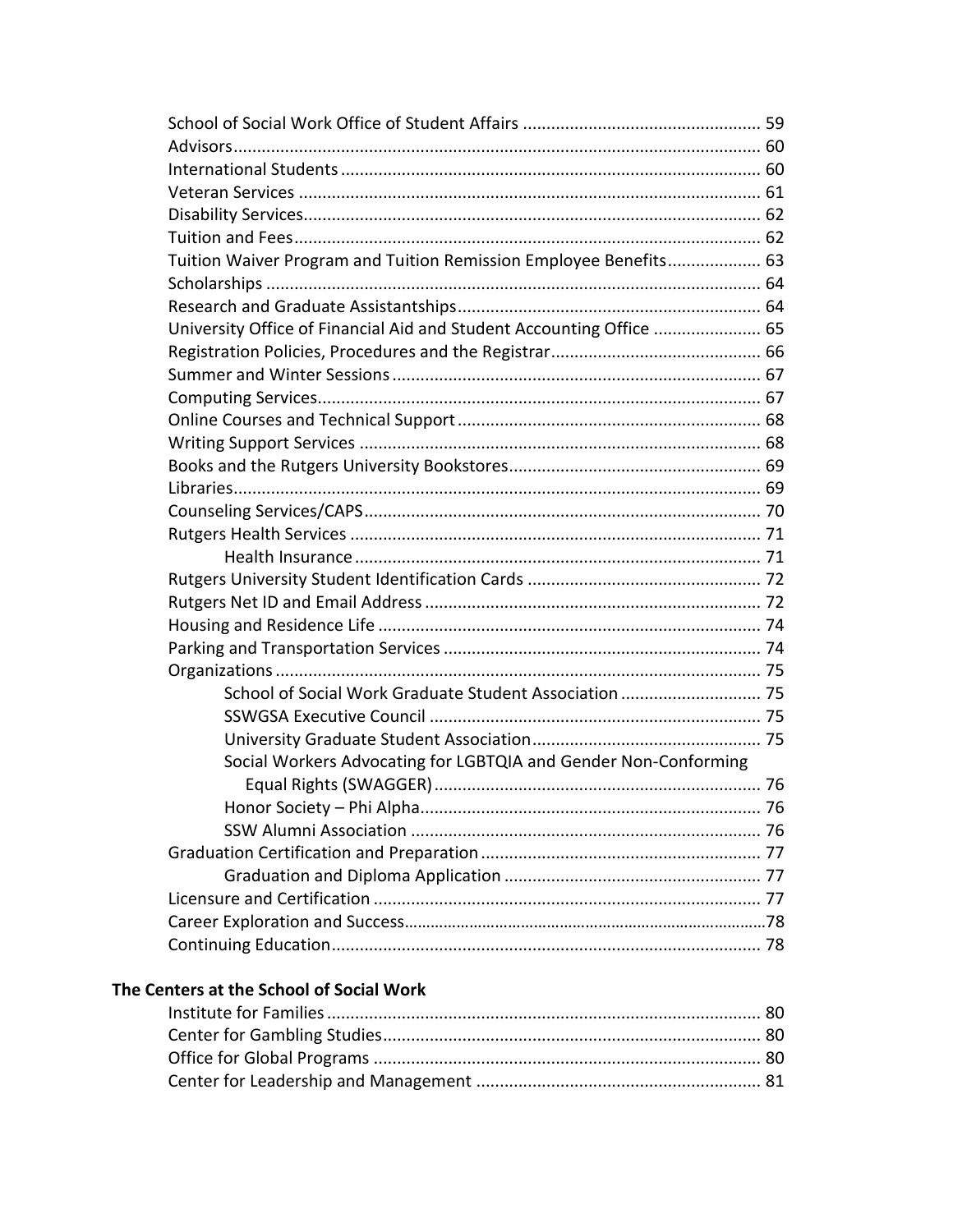## **General Policies**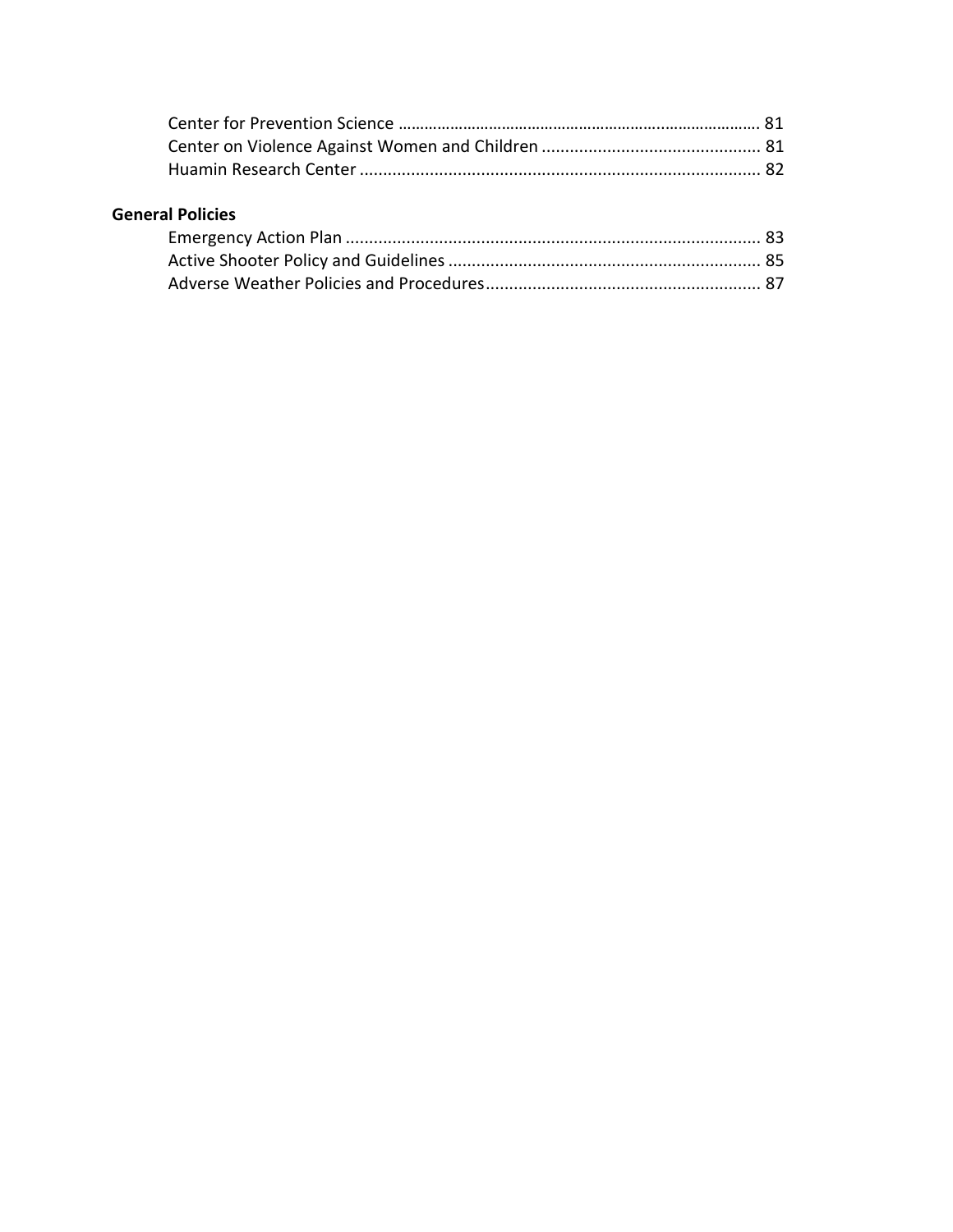# **WELCOME FROM THE DEAN**



**Cathryn C. Potter Dean** 

Welcome to the Rutgers School of Social Work! We are glad you have joined us for this important time in your education. Your professional journey will lead you to an exciting and rewarding career in social work. We look forward to preparing you for that career, and will look forward to partnering with you in many ways in the future.

This handbook will guide you through the policies and procedures of the MSW program. We have tried to think of everything, but when in doubt, be in contact with your advisor. Our student services faculty and staff are here to help support you as you work your way toward the MSW degree.

Please accept my best wishes for your success, both here and in the career to come. Be sure to take the time to make the most of this once-in-a-lifetime chance to study and learn among a wonderful set of fellow students, and in partnership with one of the nation's finest social work faculty members.

Cathryn Potter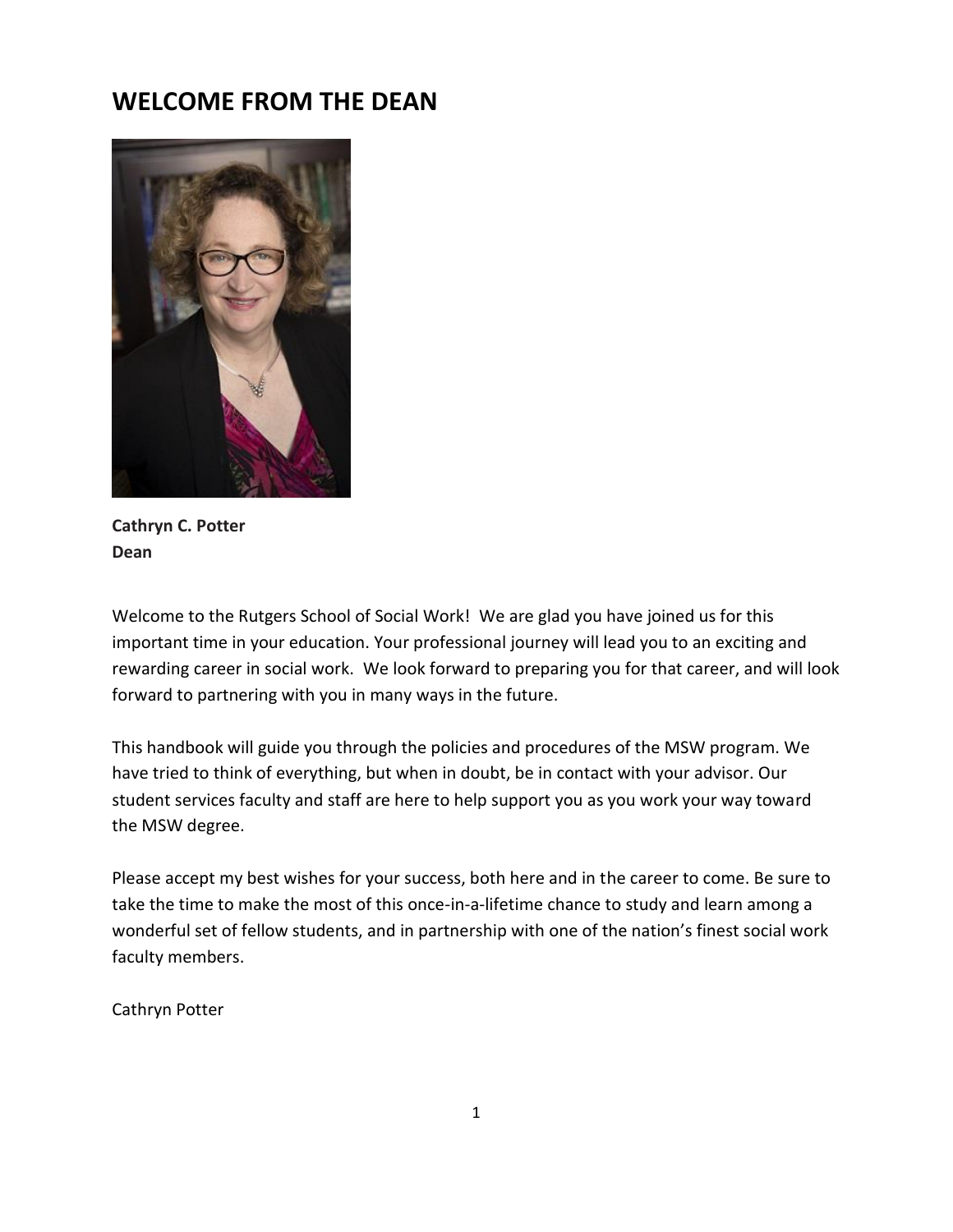# **ABOUT THE UNIVERSITY**

**[Rutgers,](https://www.rutgers.edu/) The State University of New Jersey, is a leading national research university and the state of New Jersey's preeminent, comprehensive public institution of higher education.** Established in 1766 and celebrating a milestone 250th anniversary in 2016, the university is the eighth oldest higher education institution in the United States. More than 67,000 students and 22,000 faculty and staff learn, work, and serve the public at Rutgers locations across New Jersey and around the world. Rutgers comprises

- Rutgers University–New [Brunswick](http://newbrunswick.rutgers.edu/)
- Rutgers [Biomedical](http://rbhs.rutgers.edu/) and Health Sciences
- Rutgers [University](https://www.newark.rutgers.edu/)–Newark
- Rutgers [University](http://www.camden.rutgers.edu/)–Camden

# **MISSION OF RUTGERS UNIVERSITY**

As the premier comprehensive public research university in the State's system of higher education, Rutgers, The State University of New Jersey, has the threefold mission of

• **providing for the instructional needs of New Jersey's citizens** through its undergraduate, graduate, and continuing education programs;

• **conducting the cutting-edge research** that contributes to the medical, environmental, social, and cultural well-being of the state, as well as aiding the economy and the state's businesses and industries; and

• **performing public service** in support of the needs of the citizens of the state and its local, county, and state governments.

Each component of the University's mission reinforces and supports the other two.

Rutgers is dedicated to teaching that meets the highest standards of excellence, to conducting research that breaks new ground, and to providing services, solutions, and clinical care that help individuals and the local, national, and global communities where they live.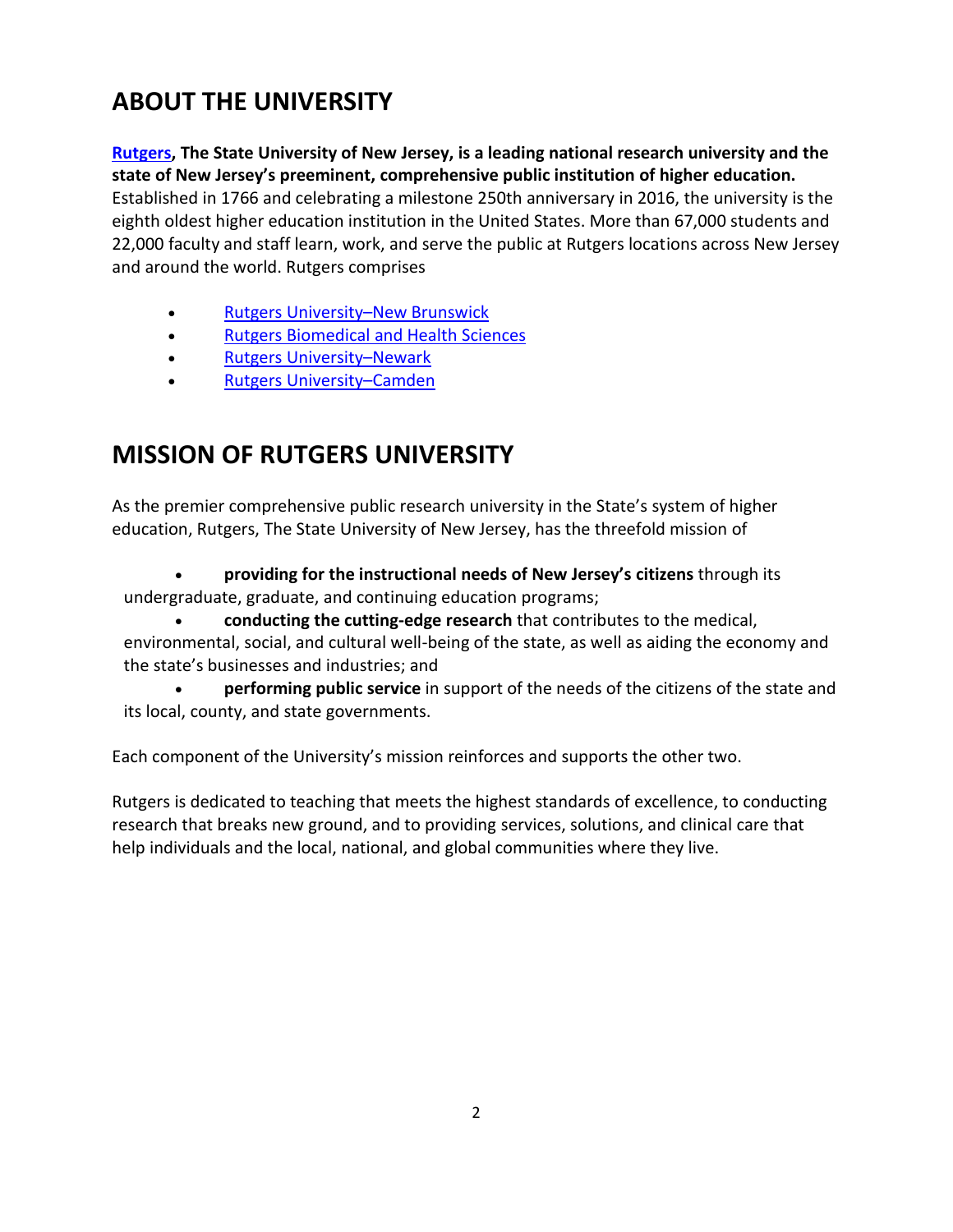# **MISSION OF THE SCHOOL OF SOCIAL WORK**

The mission of the School of Social Work is to develop and disseminate knowledge through social work research, education, and training that promotes social and economic justice and strengthens individual, family and community well-being in this diverse and increasingly global environment of New Jersey and beyond.

The mission of the School of Social Work is shaped by values of the profession of social work, the state of development of the profession's knowledge and skill base, and the special roles and responsibilities of a State University with its commitments to excellence in teaching, research, and public service. Its mission is further influenced by considerations of demographic trends which New Jersey, the nation, and the social work profession must address in the twenty-first century. The School's mission is to serve New Jersey's citizens through the preparation of practitioners for social work careers, through public service of the faculty and students, and through knowledge development and dissemination aimed at understanding, preventing, and ameliorating existing and emergent social problems. Special attention is given to the development of educational programs and community partnerships which respect and enhance the rich diversity of the population of New Jersey. This includes concern about the poor, the oppressed, those vulnerable to discrimination or injustice and other at-risk populations.

# **ACCREDITATION**

The School of Social Work offers an undergraduate program in social work leading to the Bachelor of Arts degree and a graduate program in social work leading to the Master of Social Work degree. The School of Social Work is fully accredited by the Council on Social Work Education (CSWE).

The CSWE is a nonprofit national association representing individual members, as well as graduate and undergraduate programs of professional social work education. Founded in 1952, this partnership of educational and professional institutions, social welfare agencies, and private citizens is recognized by the Council for Higher Education Accreditation as the sole accrediting agency for social work education in this country.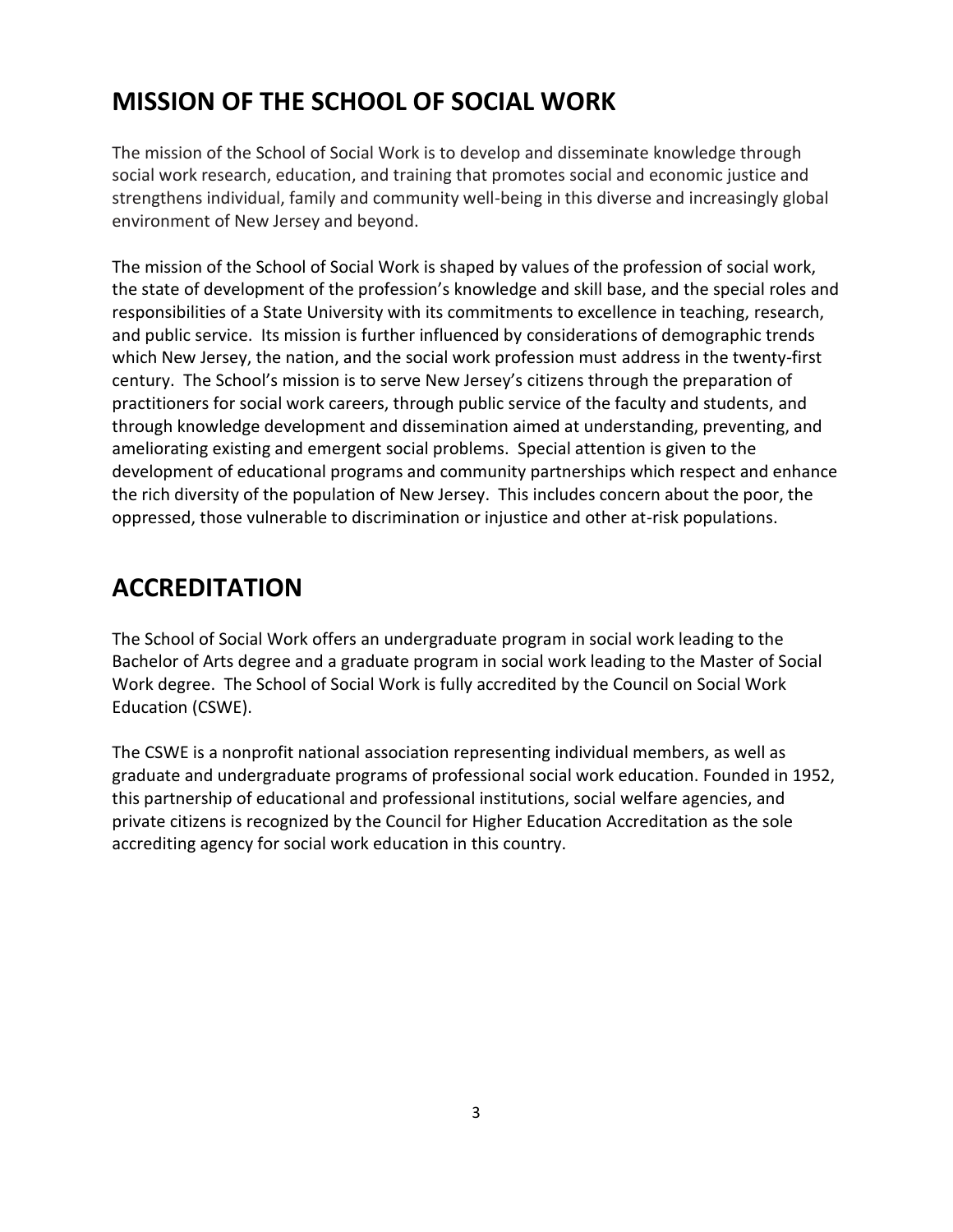# **ACADEMIC CALENDAR**

Students are notified of starting and closing dates for each semester, scheduled holidays, and other important scheduling information. The Thanksgiving week schedule is rearranged to ensure consistency.

#### **ACADEMIC CALENDAR FOR FALL 2021 – SPRING 2022 MSW STUDENTS**

#### **Start of Fall MSW Classes**

Monday classes: September 13<sup>th</sup> Tuesday classes: September 7<sup>th</sup> Wednesday classes: September  $1<sup>st</sup>$  (first day of the Fall semester) Thursday classes: September 2<sup>nd</sup>

Please note the following: **There will be no classes on** Monday September  $6^{th}$  (Labor Day) Wednesday, September 8<sup>th</sup> (Change of Designation Day) New Brunswick and Newark Tuesday, November 23<sup>rd</sup> (Change of Designation Day) Camden Wednesday, November 24<sup>th</sup> - Sunday 28<sup>th</sup> (Thanksgiving Recess) Monday, November 29<sup>th</sup>: (Change of Designation Day) Camden, New Brunswick, and Newark **Field Placement hours are not cancelled the week of Thanksgiving**

#### **End of Fall MSW classes**

Monday classes: December 20<sup>th</sup> Tuesday classes: December 14<sup>th</sup> Wednesday classes: December 15<sup>th</sup> Thursday classes: December 16th

#### **Winter Recess: 12/23/21 – 1/14/2022**

#### **Start of Spring MSW Classes**

Monday classes: January 24 Tuesday classes: January 18 (first day of the Spring semester) Wednesday classes: January 19 Thursday classes: January 20

Please note: Spring break is Saturday, March 12<sup>th</sup> to Sunday, March 20<sup>th</sup>. There are no classes during Spring Break.

#### **End of Spring MSW classes**

Monday classes: May 9 Tuesday classes: May 3 Wednesday classes: May 4 Thursday classes: May 5 *\*MSW classes are 15 weeks*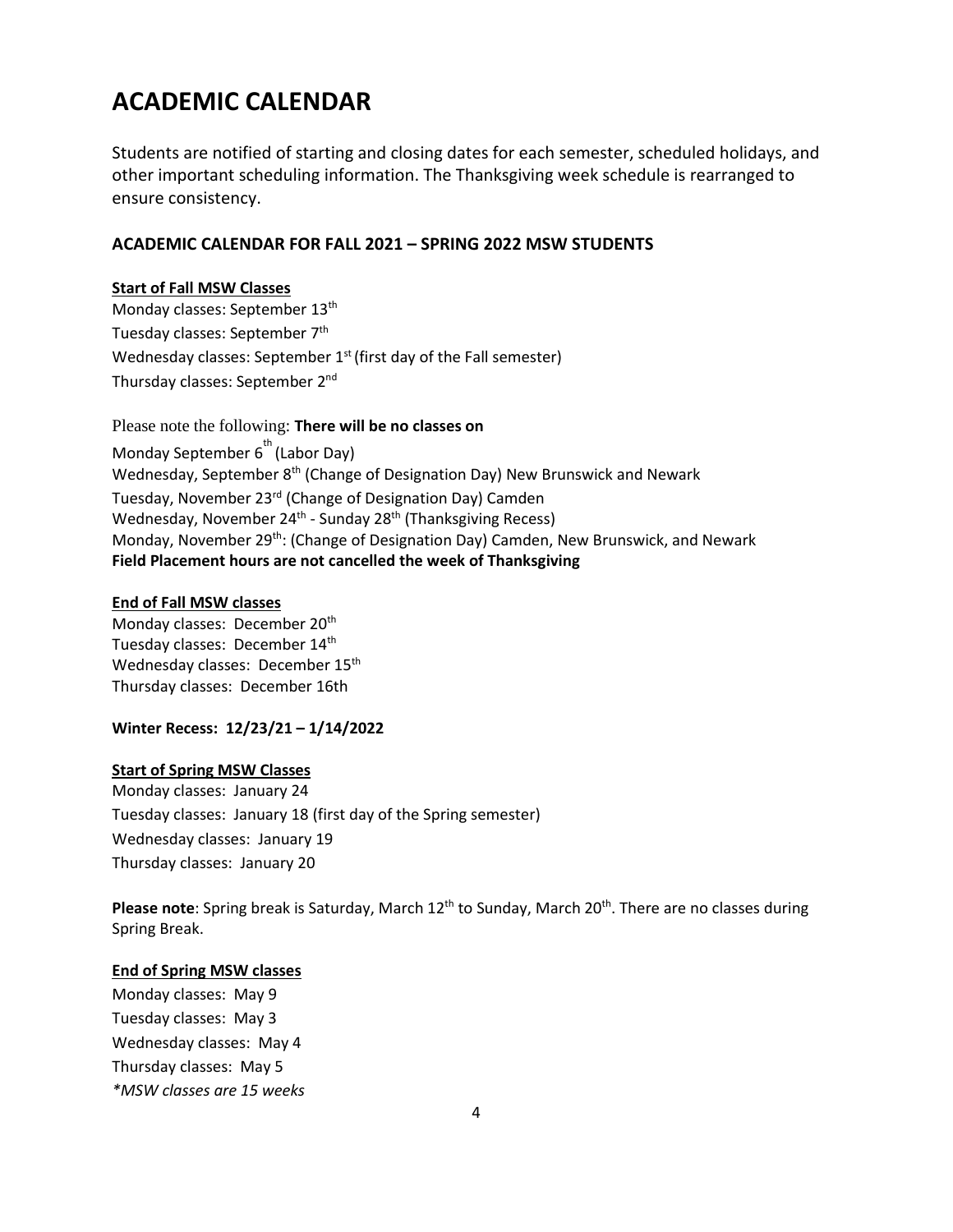# **COMMUNITY STANDARDS**

# **University Academic Integrity Policy**

**Rutgers University Academic Integrity Policy <http://academicintegrity.rutgers.edu/academic-integrity-policy/>** Effective September 1, 2013

### **[I. Academic Integrity](http://academicintegrity.rutgers.edu/academic-integrity-policy/#i-academic-integrity)**

As an academic community dedicated to the creation, dissemination, and application of knowledge, Rutgers University is committed to fostering an intellectual and ethical environment based on the principles of academic integrity. Academic integrity is essential to the success of the University's educational and research missions, and violations of academic integrity constitute serious offenses against the entire academic community.

The principles of academic integrity require that a student:

- properly acknowledge and cite all use of the ideas, results, or words of others.
- properly acknowledge all contributors to a given piece of work.
- make sure that all work submitted as his or her own in a course or other academic activity is produced without the aid of impermissible materials or impermissible collaboration.
- obtain all data or results by ethical means and report them accurately without suppressing any results inconsistent with his or her interpretation or conclusions.
- treat all other students in an ethical manner, respecting their integrity and right to pursue their educational goals without interference. This requires that a student neither facilitate academic dishonesty by others nor obstruct their academic progress.
- uphold the canons of the ethical or professional code of the profession for which he or she is preparing.

Adherence to these principles is necessary in order to ensure that:

- everyone is given proper credit for his or her ideas, words, results, and other scholarly accomplishments.
- all student work is fairly evaluated and no student has an inappropriate advantage over others.
- the academic and ethical development of all students is fostered.
- the reputation of the University for integrity in its teaching, research, and scholarship is maintained and enhanced.

Failure to uphold these principles of academic integrity threatens both the reputation of the University and the value of the degrees awarded to its students. Every member of the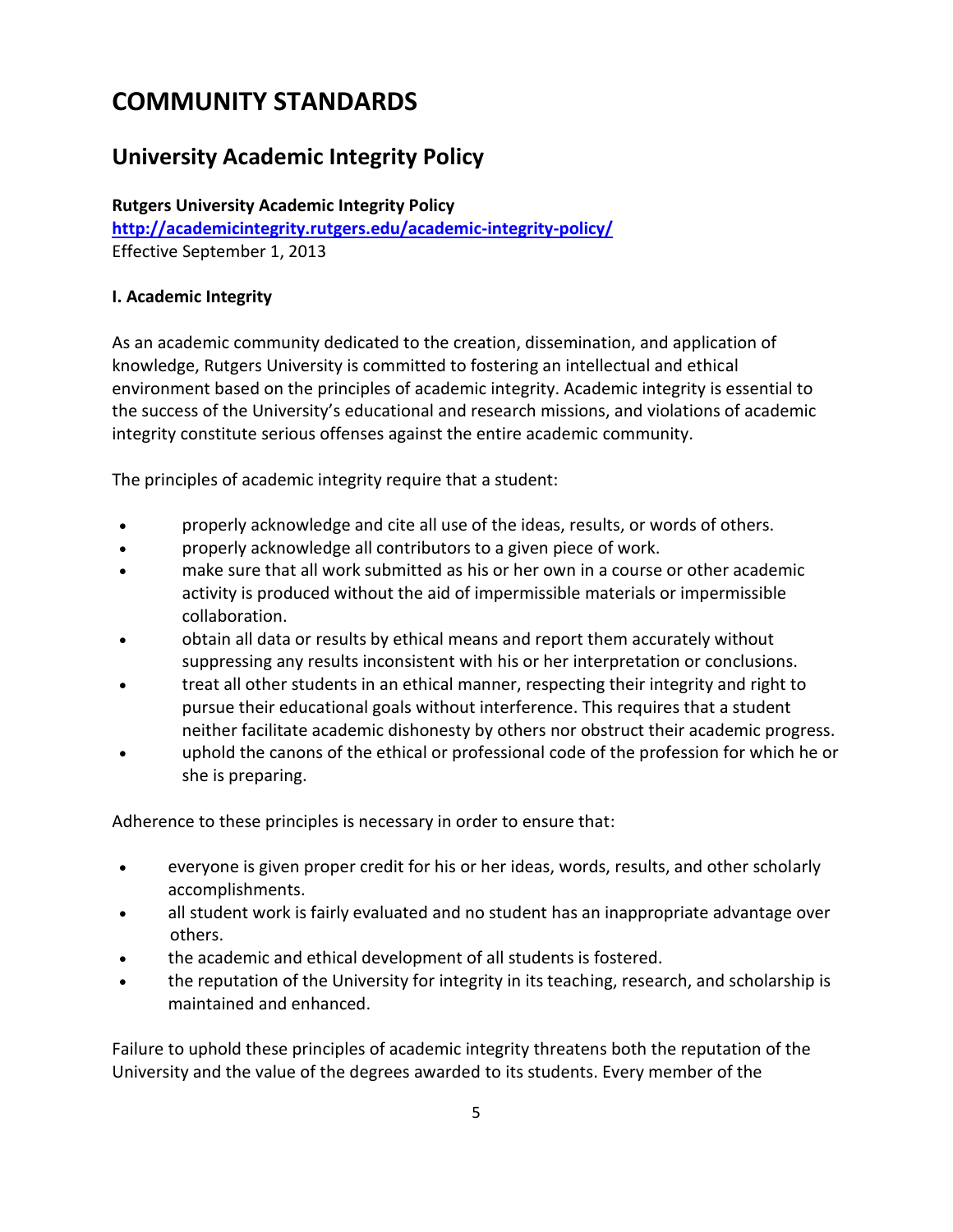University community therefore bears a responsibility for ensuring that the highest standards of academic integrity are upheld.

The University administration is responsible for working with faculty and students to foster a strong institutional culture of academic integrity, for providing effective educational programs that create an understanding of and commitment to academic integrity, and for establishing equitable and effective procedures to deal with allegations of violations of academic integrity. The faculty shares with the administration the responsibility for educating students about the importance and principles of academic integrity. Faculty members<sup>2</sup> are expected to inform students of the particular requirements regarding academic integrity within their specific courses, to make reasonable efforts to minimize academic dishonesty, and to respond appropriately to violations of academic integrity. Faculty members are strongly encouraged to provide a statement concerning academic integrity and a link to the Academic Integrity Policy on their course syllabi.

<sup>2</sup>*For purposes of the Academic Integrity Policy, the term faculty member includes not only tenured, tenure-track, and nontenure-track faculty members, but also part-time lecturers, coadjutants, TAs, staff members, and administrators who are serving as the instructor of record in a course; i.e., the instructor responsible for assigning final course grades*

### **[II. Violations of Academic Integrity and Recommended Sanctions](http://academicintegrity.rutgers.edu/academic-integrity-policy/#ii-violations-of-academic-integrity-and-recommended-sanctions)**

### A. Types of Violations

This section describes various ways in which the principles of academic integrity can be violated. Examples of each type of violation are given but neither the types of violations nor the lists of examples are exhaustive.

Plagiarism: Plagiarism is the use of another person's words, ideas, or results without giving that person appropriate credit. To avoid plagiarism, every direct quotation must be identified by quotation marks or appropriate indentation and both direct quotation and paraphrasing must be cited properly according to the accepted format for the particular discipline or as required by the instructor in a course. Some common examples of plagiarism are:

- Copying word for word (i.e. quoting directly) from an oral, printed, or electronic source without proper attribution.
- Paraphrasing without proper attribution, i.e., presenting in one's own words another person's written words or ideas as if they were one's own.
- Submitting a purchased or downloaded term paper or other materials to satisfy a course requirement.
- Incorporating into one's work graphs, drawings, photographs, diagrams, tables, spreadsheets, computer programs, or other nontextual material from other sources without proper attribution.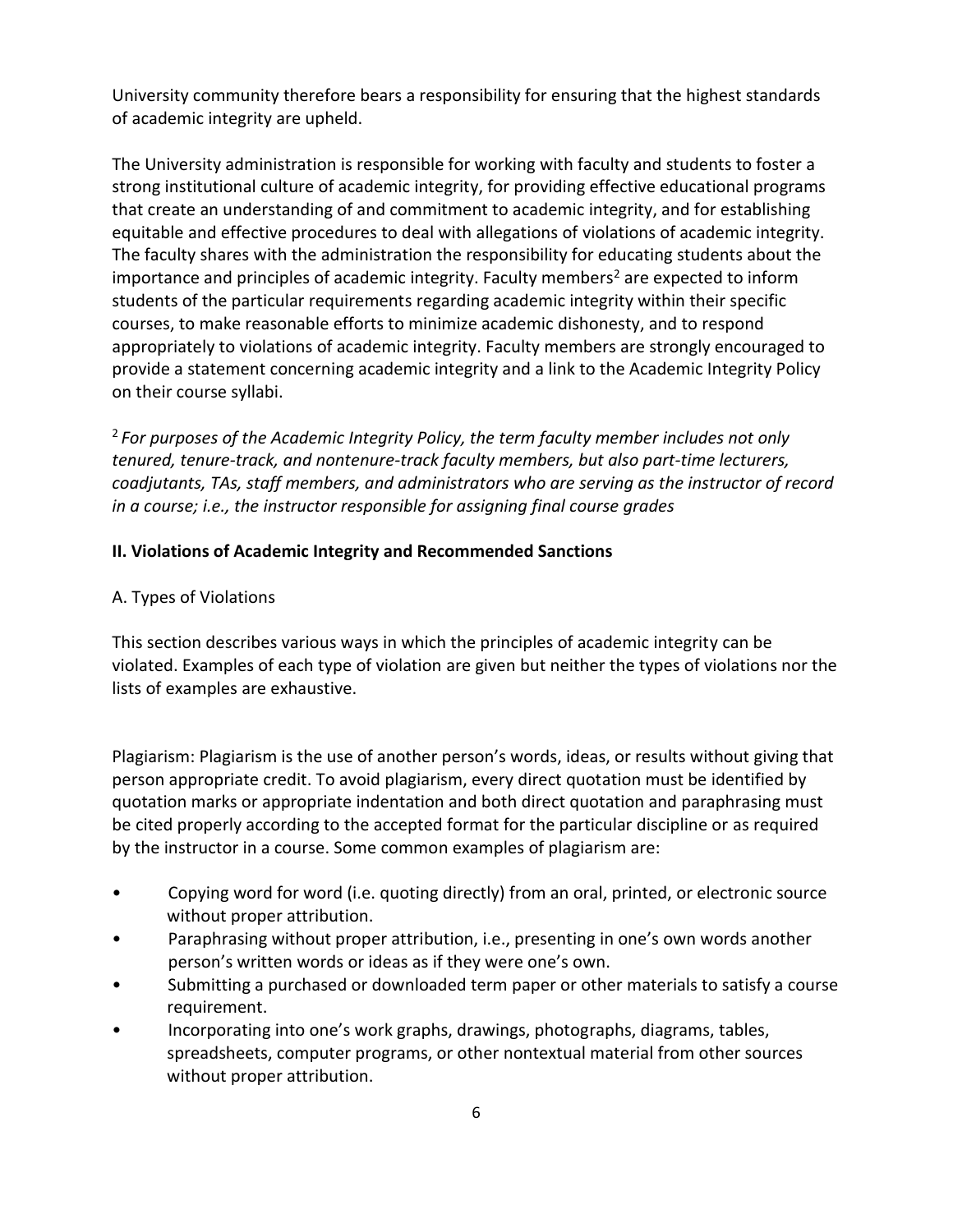Cheating: Cheating is the use of inappropriate or prohibited materials, information, sources, or aids in any academic exercise. Cheating also includes submitting papers, research results and reports, analyses, etc. as one's own work when they were, in fact, prepared by others. Some common examples are:

- Receiving research, programming, data collection, or analytical assistance from others or working with another student on an assignment where such help is not permitted.
- Copying another student's work or answers on a quiz or examination.
- Using or possessing books, notes, calculators, cell phones, or other prohibited devices or materials during a quiz or examination.
- Submitting the same work or major portions thereof to satisfy the requirements of more than one course without permission from the instructors involved.
- Preprogramming a calculator or other electronic device to contain answers, formulas, or other unauthorized information for use during a quiz or examination.
- Acquiring a copy of an examination from an unauthorized source prior to the examination.
- Having a substitute take an examination in one's place.
- Submitting as one's own work a term paper or other assignment prepared by someone else.

Fabrication: Fabrication is the invention or falsification of sources, citations, data, or results, and recording or reporting them in any academic exercise. Some examples are:

- Citing a source that does not exist.
- Making up or falsifying evidence or data or other source materials.
- Falsifying research papers or reports by selectively omitting or altering data that do not support one's conclusions or claimed experimental precision.

Facilitation of Dishonesty: Facilitation of dishonesty is knowingly or negligently allowing one's work to be used by other students without prior approval of the instructor or otherwise aiding others in committing violations of academic integrity. A student who intentionally facilitates a violation of academic integrity can be considered to be as culpable as the student who receives the impermissible assistance, even if the facilitator does not benefit personally from the violation. Some examples are:

- Collaborating before a quiz or examination to develop methods of exchanging information.
- Knowingly allowing others to copy answers to work on a quiz or examination or assisting others to do so.
- Distributing an examination from an unauthorized source prior to the examination.
- Distributing or selling a term paper to other students.
- Taking an examination for another student.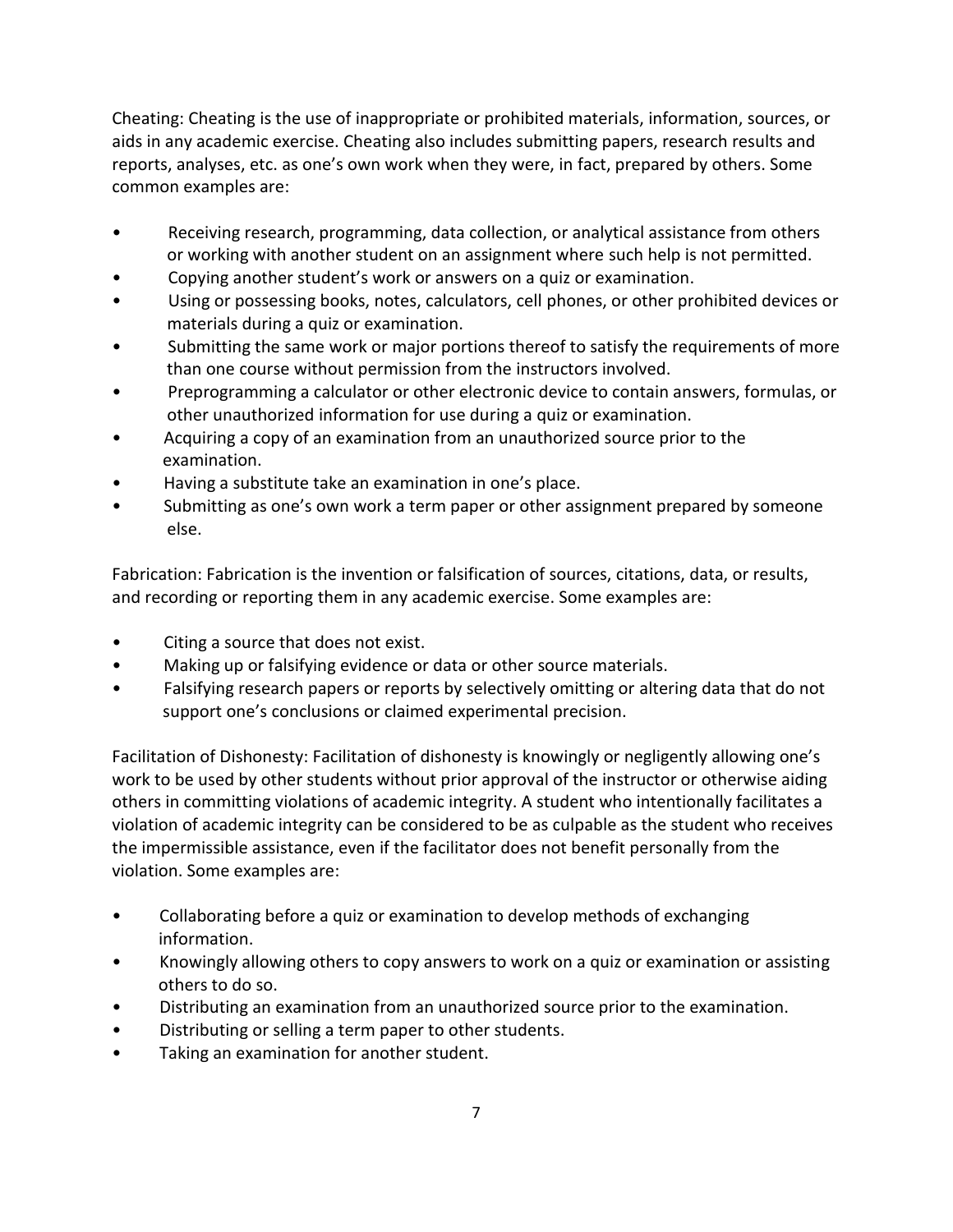Academic Sabotage: Academic sabotage is deliberately impeding the academic progress of others. Some examples are:

- Intentionally destroying or obstructing another student's work.
- Stealing or defacing books, journals, or other library or University materials.
- Altering computer files that contain data, reports or assignments belonging to another student.
- Removing posted or reserve material or otherwise preventing other students' access to it.

Violation of Research or Professional Ethics: Violations in this category include both violations of the code of ethics specific to a particular profession and violations of more generally applicable ethical requirements for the acquisition, analysis, and reporting of research data and the preparation and submission of scholarly work for publication. Some examples are:

- Violating a canon of the ethical or professional code of the profession for which a student is preparing.
- Using unethical or improper means of acquiring, analyzing, or reporting data in a senior thesis project, a master's or doctoral research project, grant-funded research, or research submitted for publication.
- Misuse of grant or institutional funds.
- Violating professional ethics in performing one's duties as a Teaching Assistant or Graduate Assistant.

Violations Involving Potentially Criminal Activity: Violations in this category include theft, fraud, forgery, or distribution of ill-gotten materials committed as part of an act of academic dishonesty. Some examples are:

- Stealing an examination from a faculty member's or University office or from electronic files.
- Selling or distributing a stolen examination.
- Forging a change-of-grade form.
- Falsifying a University transcript.

### B. Levels of Violations and Sanctions

Any violation of academic integrity is a serious offense and is therefore subject to an appropriate sanction or penalty. Academic integrity violations at Rutgers University are classified into two levels called nonseparable and separable. Nonseparable violations are less severe violations for which the possible sanctions do not include suspension or expulsion from the University; separable violations are more severe violations for which the possible sanctions include suspension or expulsion. Whether a given violation is classified as nonseparable or separable depends on a number of factors including: the nature and importance of the academic exercise; the degree of premeditation or planning; the extent of dishonest or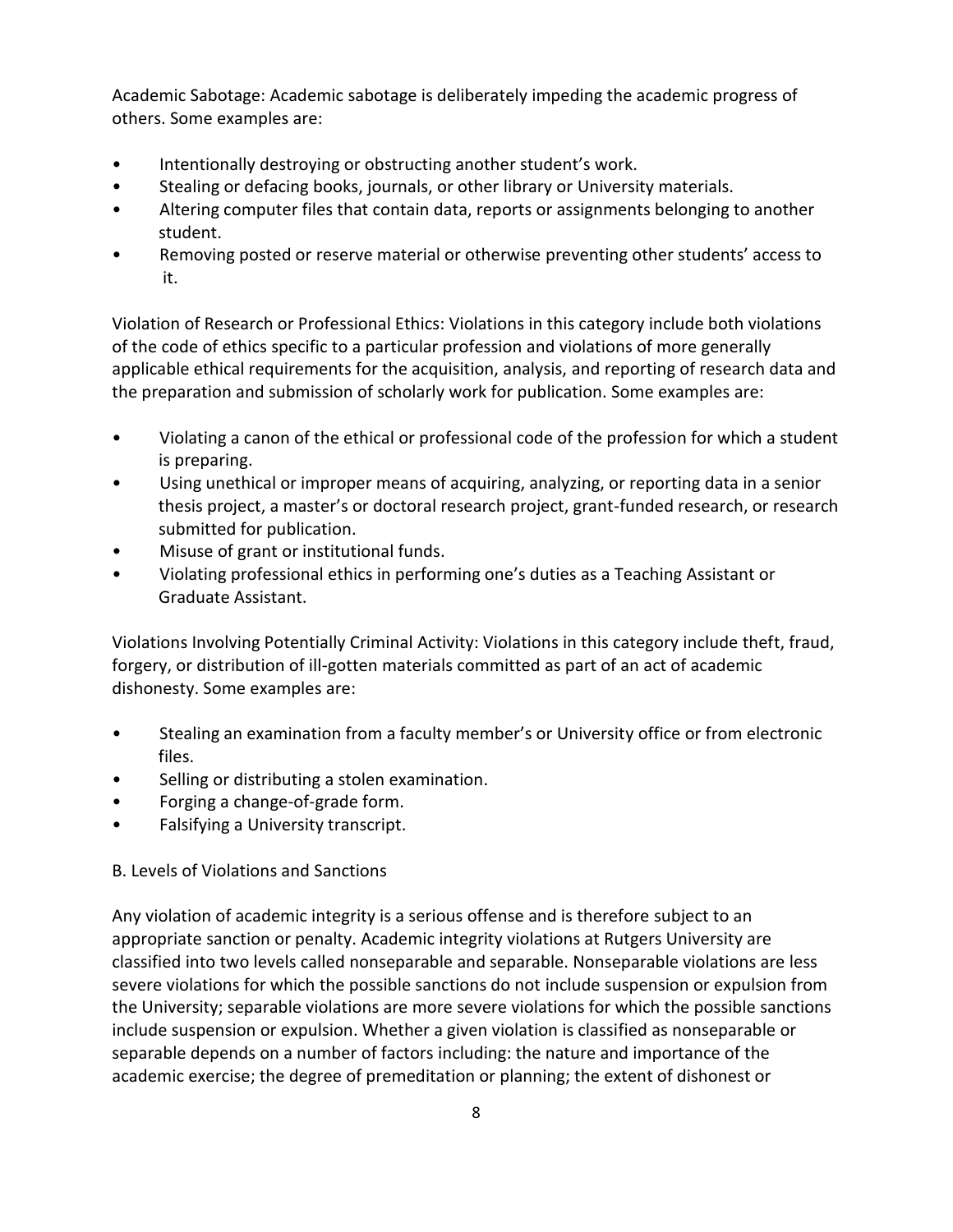malicious intent; the academic experience of the student; and whether the violation is a firsttime or repeat offense.

### 1. Nonseparable Violations

Nonseparable violations are less serious violations of academic integrity. They may occur because of inexperience or lack of understanding of the principles of academic integrity and are often characterized by a relatively low degree of premeditation or planning and the absence of malicious intent on the part of the student committing the violation. These violations are generally quite limited in extent, occur on a minor assignment or quiz or constitute a small portion of a major assignment and/or represent a small percentage of the total course work. Below are a few examples of violations that are most often considered nonseparable, at least when committed by an undergraduate student as a first-time offense. This list is not exhaustive and classification of a given violation as separable or nonseparable is always heavily dependent on the specific facts and circumstances of the violation.

- Improper citation without dishonest intent.
- Plagiarism on a minor assignment or a very limited portion of a major assignment.
- Unpremeditated cheating on a quiz or minor examination.
- Unauthorized collaboration with another student on a homework assignment.
- Citing a source that does not exist or that one hasn't read on a minor assignment.
- Making up a small number of data points on a laboratory exercise.
- Signing in for another student via attendance sheet or clicker in a course in which attendance counts toward the grade.

An alleged second nonseparable violation is treated as an alleged separable violation. Moreover, some violations that would be considered nonseparable for an undergraduate student may be treated as separable for a graduate student<sup>3</sup>.

Sanctions for nonseparable violations include, but are not limited to, one or more of the following, and do not include suspension or expulsion:

- Required participation in a noncredit workshop or seminar on ethics or academic integrity.
- An assigned paper or research project related to ethics or academic integrity.
- A make-up assignment that may be more difficult than the original assignment.
- No credit for the original assignment.
- A failing grade on the assignment.
- A failing grade for the course.
- Disciplinary warning or probation.

<sup>3</sup>In this policy, the term graduate student refers to post-baccalaureate students pursuing advanced degrees of any type or enrolled in a graduate course or courses. The term also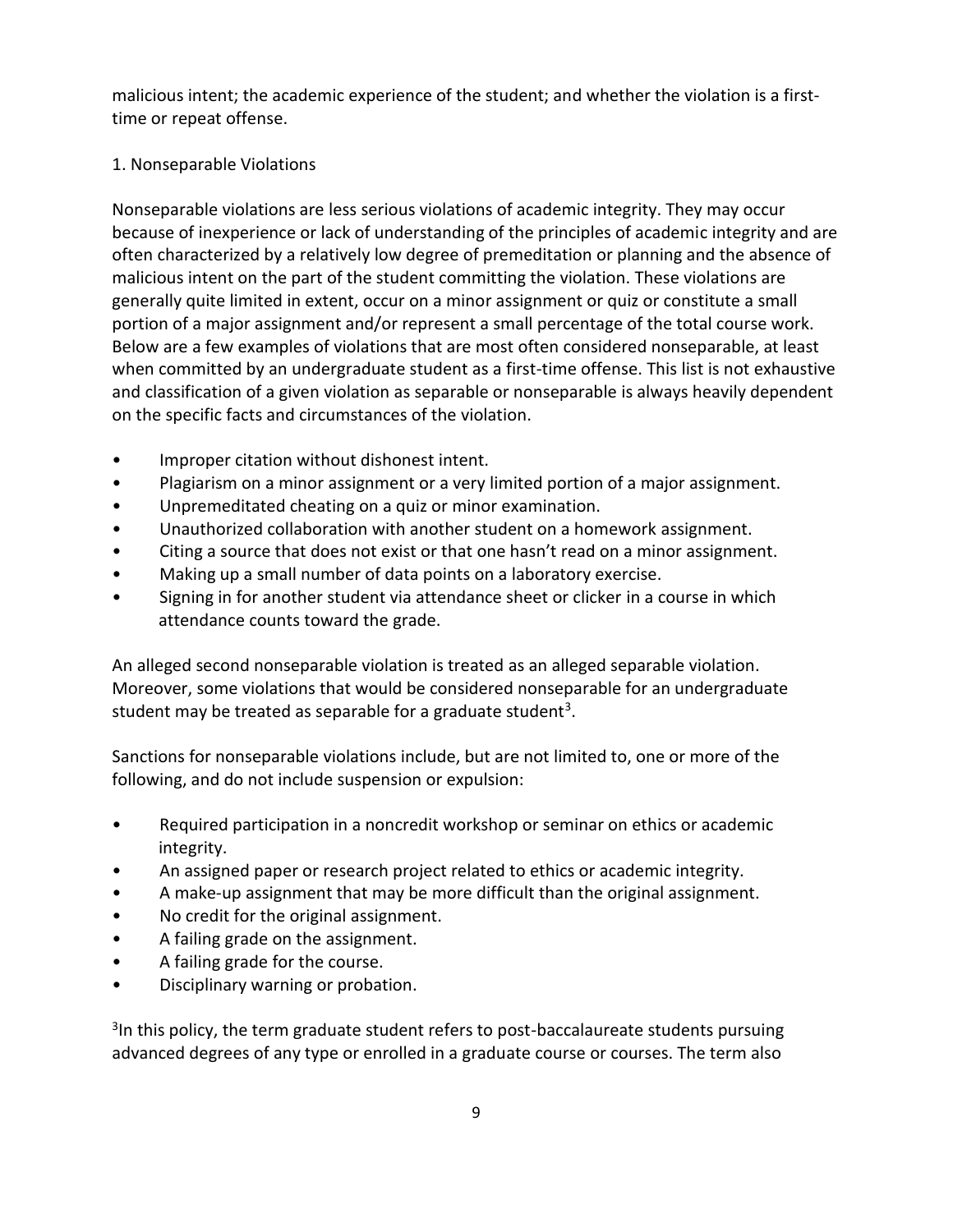includes students in the advanced stages of a professional program that leads to a masters or doctoral degree without conferral of a baccalaureate degree.

### 2. Separable Violations

Separable violations are very serious violations of academic integrity that affect a more significant portion of the course work compared to nonseparable violations. Separable violations are often characterized by substantial premeditation or planning and clearly dishonest or malicious intent on the part of the student committing the violation. Below are some examples of violations that are most often considered separable. Again, the list is certainly not exhaustive and classification of a given violation as separable or nonseparable is always heavily dependent on the exact facts and circumstances of the violation.

- A second nonseparable violation.
- Substantial plagiarism on a major assignment.
- Copying or using unauthorized materials, devices, or collaboration on a major exam.
- Having a substitute take an examination.
- Making up or falsifying evidence or data or other source materials for a major assignment, including falsification by selectively omitting or altering data that do not support one's claims or conclusions.
- Facilitating dishonesty by another student on a major exam or assignment.
- Intentionally destroying or obstructing another student's work.
- Knowingly violating research or professional ethics.
- Any violation involving potentially criminal activity.

Sanctions for separable violations include, but are not limited to, one or more of the following, and may, but need not, involve suspension or expulsion:

- A grade of XF (disciplinary F) for the course.
- Restrictive probation<sup>4</sup>.
- Dismissal from a departmental or school honors program.
- Denial of access to internships or research programs.
- Loss of appointment to academically-based positions.
- Loss of departmental/graduate program endorsements for internal and external fellowship support and employment opportunities.
- Removal of fellowship or assistantship support.
- Suspension for one or more semesters.
- Dismissal from a graduate or professional program.
- Permanent expulsion from the University with a permanent notation of disciplinary expulsion on the student's transcript.

The recommendations for sanctions at each level are not binding, but are intended as guidelines for the University community. For both nonseparable and separable violations, the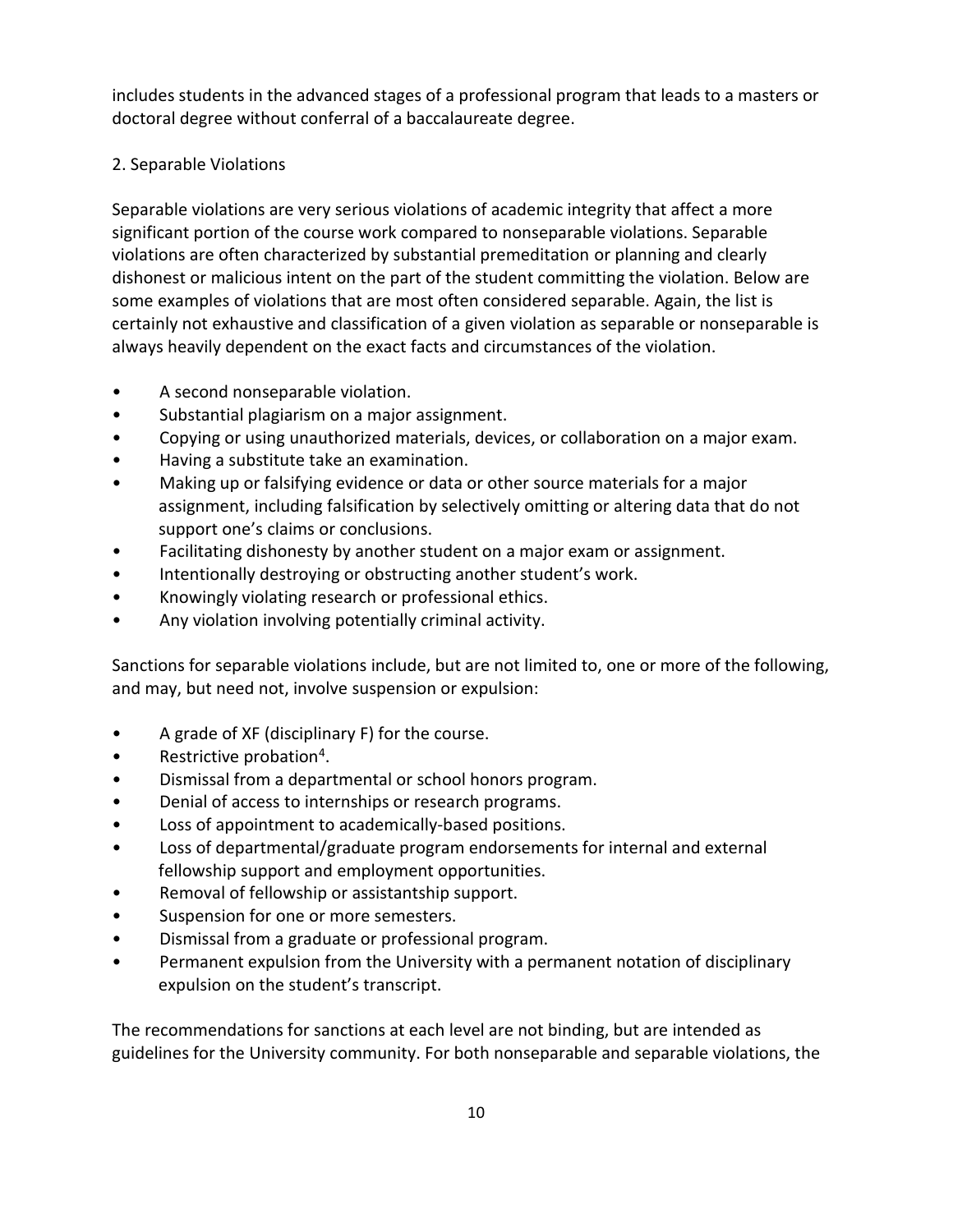severity of the sanction imposed should be proportional to the severity of the violation committed.

Sanctions for a given violation may be imposed differently on those with more or with less experience as students. Thus violations of academic integrity by graduate students<sup>3</sup>will normally be penalized more severely than the same violations by inexperienced undergraduate students. In particular, violations that would be considered nonseparable for an undergraduate student may be treated as separable for a graduate student.

<sup>4</sup> See part IX of the University Code of Student Conduct for a definition of this sanction.

Some professional schools or programs may have codes of professional conduct with customary sanctions for violations thereof that may be more severe than those recommended under this Policy. These schools or programs have the responsibility to educate their students about their profession's code of professional conduct. Students are responsible for understanding the requirements of the code of professional conduct for the particular professional program in which they are enrolled and the penalties for violating that code.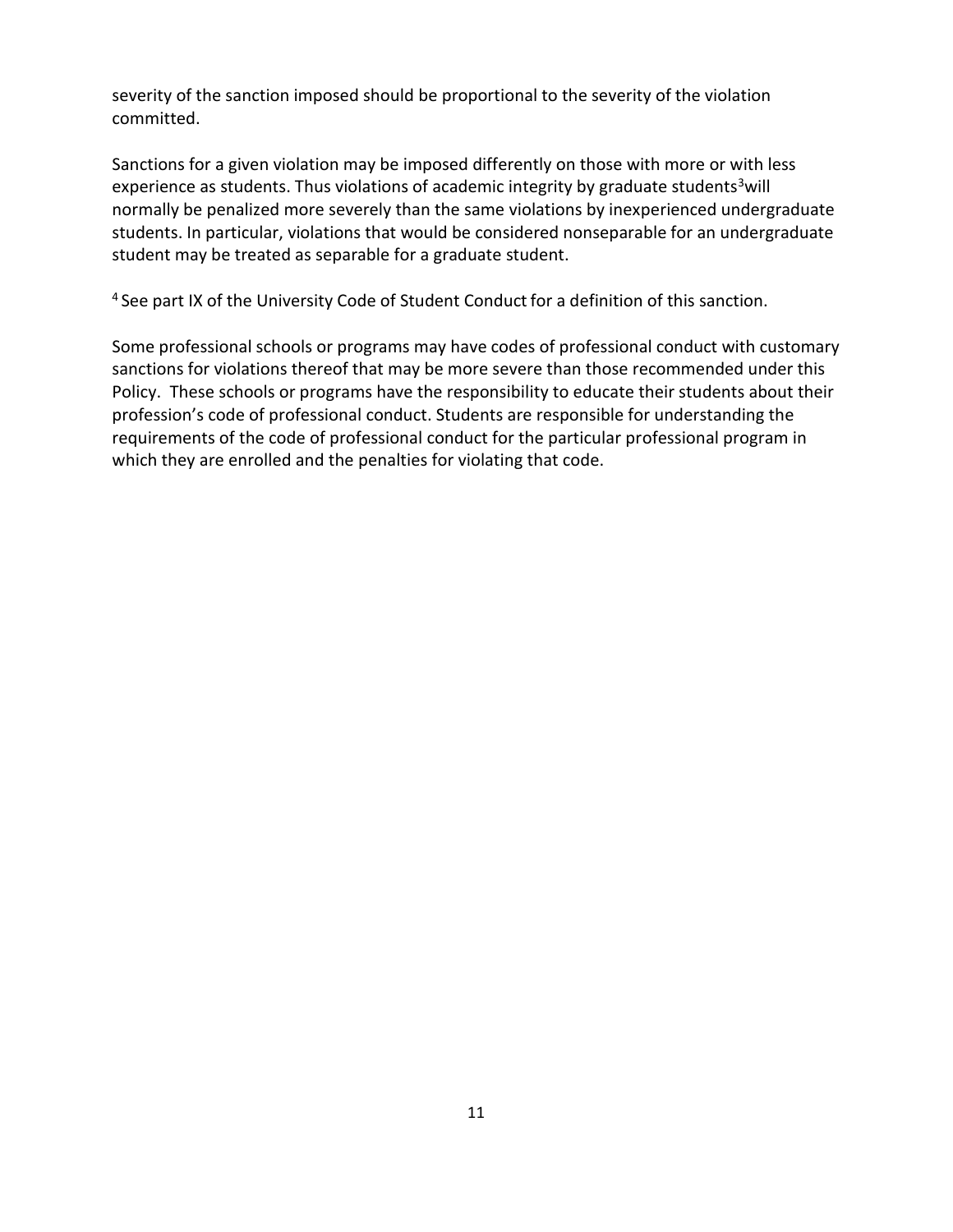# **University Code of Student Conduct**

## **<http://studentconduct.rutgers.edu/university-code-of-student-conduct/>**

# **Family Educational Rights and Privacy Act (FERPA)**

### <http://compliance.rutgers.edu/ferpa/official-notice/>

Rutgers, The State University of New Jersey ("Rutgers") complies with the Family Educational Rights and Privacy Act ("FERPA") and makes public announcement of the law. This announcement shall be published as an "official notice" at least twice per year and will also be archived on the Privacy section of the website for the [Office of Enterprise Risk Management,](https://uec.rutgers.edu/programs/ferpa-student-privacy/)  Ethics [and Compliance.](https://uec.rutgers.edu/programs/ferpa-student-privacy/) Students with questions about this notice or about FERPA generally should contact the University Director of Privacy at **FERPARU@rutgers.edu**, (973) 972-8093.

FERPA affords students certain rights with respect to their "education records" as that term is defined in the law. These rights include the following:

1. The student has the right to inspect and review his/her education records within 45 days of the date Rutgers receives a proper request for access to such records.

2. The student has the right to request amendment of education records that the student believes are inaccurate or misleading.

3. Rutgers shall obtain the prior consent of the student before disclosing personally identifiable information contained in the student's education records, EXCEPT to the extent FERPA authorizes disclosure without consent.

4. The student may direct complaints concerning the alleged failure of Rutgers to comply with the requirements of FERPA to The Office of Enterprise Risk Management, Ethics and Compliance, University Director of Privacy at (973) 972-8093 [\(FERPARU@rutgers.edu\)](mailto:FERPARU@rutgers.edu), or to the U.S. Department of Education, c/o Family Policy Compliance Office, U. S. Department of Education, 400 Maryland Ave., SW, Washington, DC, 20202-4605.

### **Inspection and Review**

Students wishing to exercise their rights to inspect and review their education records should submit a written request to the appropriate official at the Rutgers office which is custodian of the records they wish to review. The Rutgers official will make arrangement for access and notify the student of the time and place where the records may be inspected. Students who do not know which Rutgers office is the custodian of the records they wish to inspect should contact their Dean of Students or the University Director of Privacy at (973) 972-8093 [\(FERPARU@rutgers.edu.](mailto:FERPARU@rutgers.edu))

### **Amendment of Records**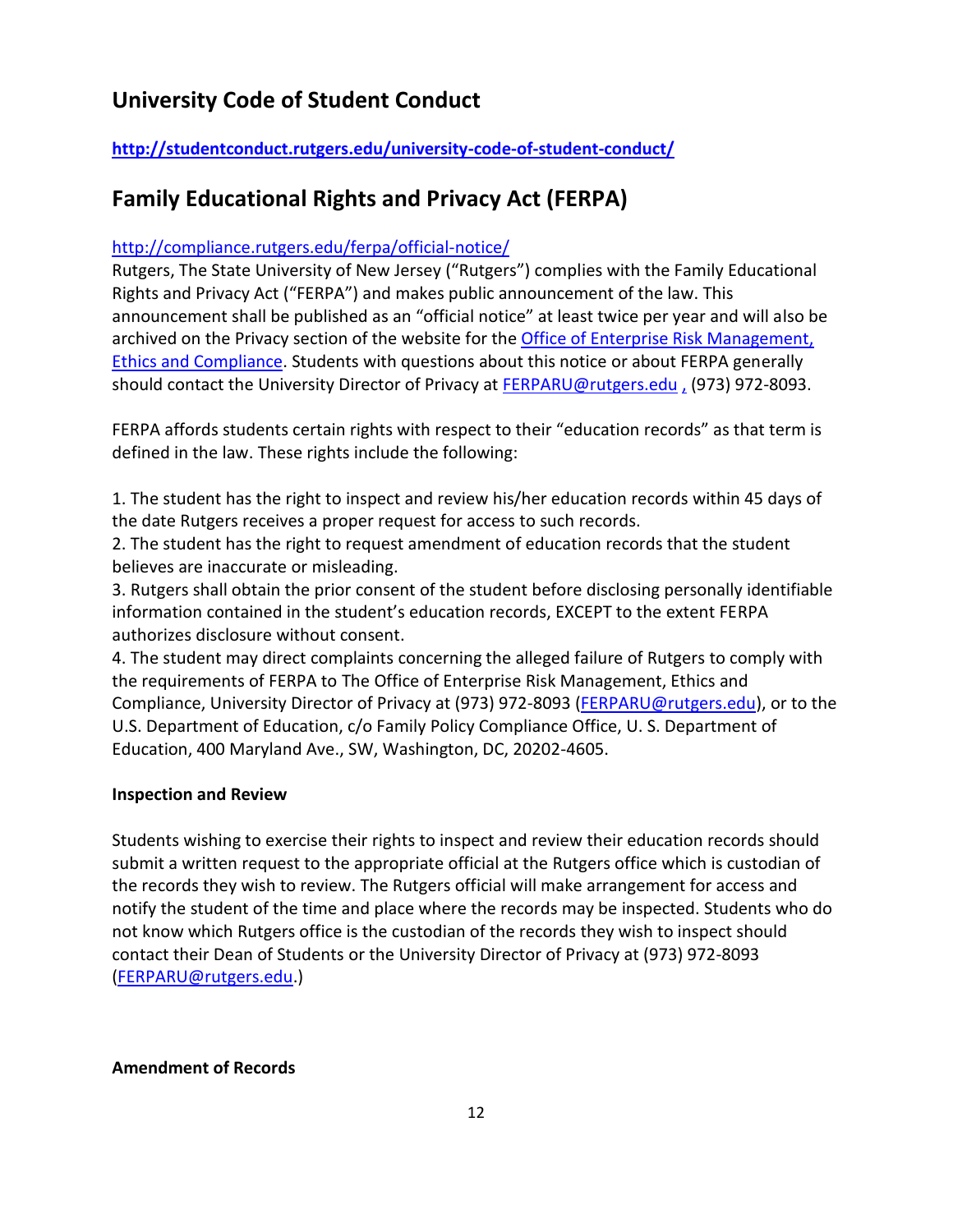Students requesting amendment of education records should first review the policies and procedures of their college or school and/or consult with their Dean of Students, or equivalent official. With regard to education records maintained at a Rutgers office other than one within the student's college or school, the student should write the Rutgers official responsible for the record, identify the part of the record the student wants changed and specify why the student believes the record is inaccurate or misleading. If the record custodian denies the request to amend the record, the student will be notified of the decision and advised of his/her right to a formal hearing. A student may obtain additional information on the hearing procedure from the University Director of Privacy after an amendment request has been denied.

### **Disclosure of Student Information without Prior Consent**

There are a number of exceptions to the general rule prohibiting disclosure of personally identifiable information from education records without prior consent of the student. More information concerning these exceptions is available from the Registrar or the website of the Office of Enterprise Risk Management, Ethics and Compliance under Privacy. Some common exceptions used by Rutgers are set forth below; however there are other exceptions where education records are released without prior consent not listed here.

1. FERPA permits disclosure to Rutgers officials with legitimate educational interest in the records being sought. A Rutgers official is a person employed by Rutgers in an administrative, supervisory, academic, research or support staff position (including law enforcement unit personnel and health staff); a person or company with whom the University has contracted (such as an attorney, auditor, or collection agent); a person serving on the Board of Governors or Board of Trustees, a student serving on an official committee such as a disciplinary hearing board, or a student who is assisting another school official in performing his or her job responsibilities. A school official has a legitimate educational interest if the official needs to review an education record in order to fulfill his or her job responsibilities.

2. FERPA allows the University to release student "directory information" without a student's consent, unless the student has requested such information be kept confidential. Rutgers defines directory information as:

- name
- campus address
- campus post office address
- campus telephone number
- date of birth
- Rutgers e-mail address
- RUCS user name / NetID
- permanent (home) address
- permanent (home) telephone number
- school of attendance
- major field of study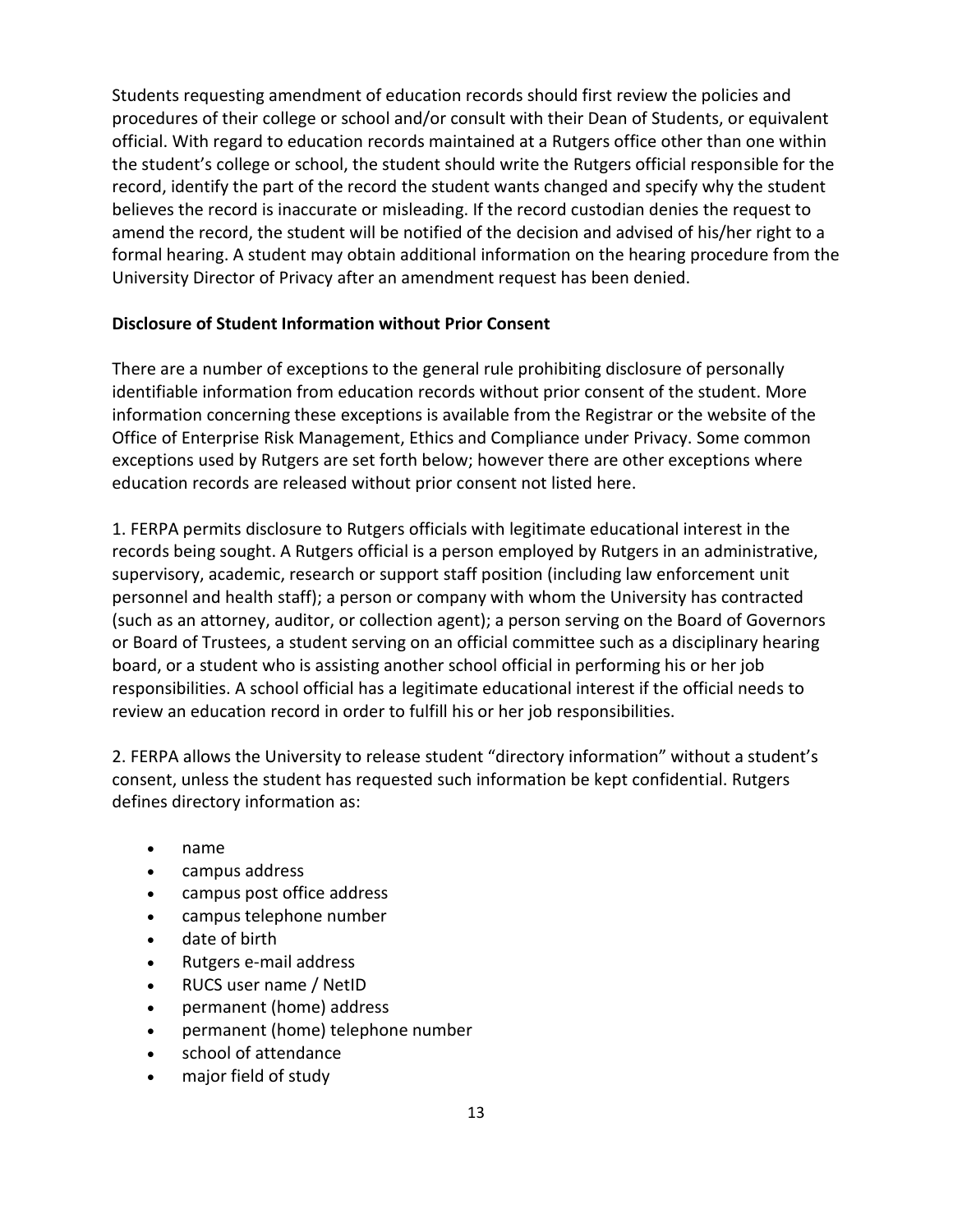- class year
- dates of attendance
- current credit load
- credit hours earned
- degrees received
- dates of degrees
- weight and height of intercollegiate athletes
- most recent previous school attended
- honors and awards
- participation in officially recognized activities
- internships (Applies only to RBHS graduate and professional schools)
- residency or other post-completion placements (Applies only to RBHS graduate and professional schools)

It is the practice of the University to not release a student's date of birth except as required by law or as a validation of positive identification of a student when furnished by a person making an inquiry.

For more information on how to keep your directory information confidential, visit Rutgers [Scarlet Hub](https://scarlethub.rutgers.edu/registrar/ferpa-information/confidentiality-security/) or contact:

## **The Office of Enterprise Risk Management, Ethics and Compliance University Director of Privacy**

Rutgers Biomedical and Health Sciences Rutgers, The State University of New Jersey 65 Bergen Street, Suite 1346 Newark, NJ 07107 Phone: (973) 972-8903 Fax: (973) 972-7174 [ferparu@rutgers.edu](mailto:ferparu@rutgers.edu)

Or you can contact the Office of the University Registrar or RBHS school registrar on your campus.

3. Rutgers will, upon request, disclose education records to officials of another institution of higher education at which a student seeks to enroll without obtaining the student's prior consent. Rutgers will also send to other higher education institutions corrected or additional records if education records have previously been sent to that institution under this exception.

The University Office of Student Affairs Compliance publishes an annual notice about your rights under FERPA. You can access a copy of the most recent notice at [http://compliance.rutgers.edu/ferpa/official-notice.](http://compliance.rutgers.edu/ferpa/official-notice)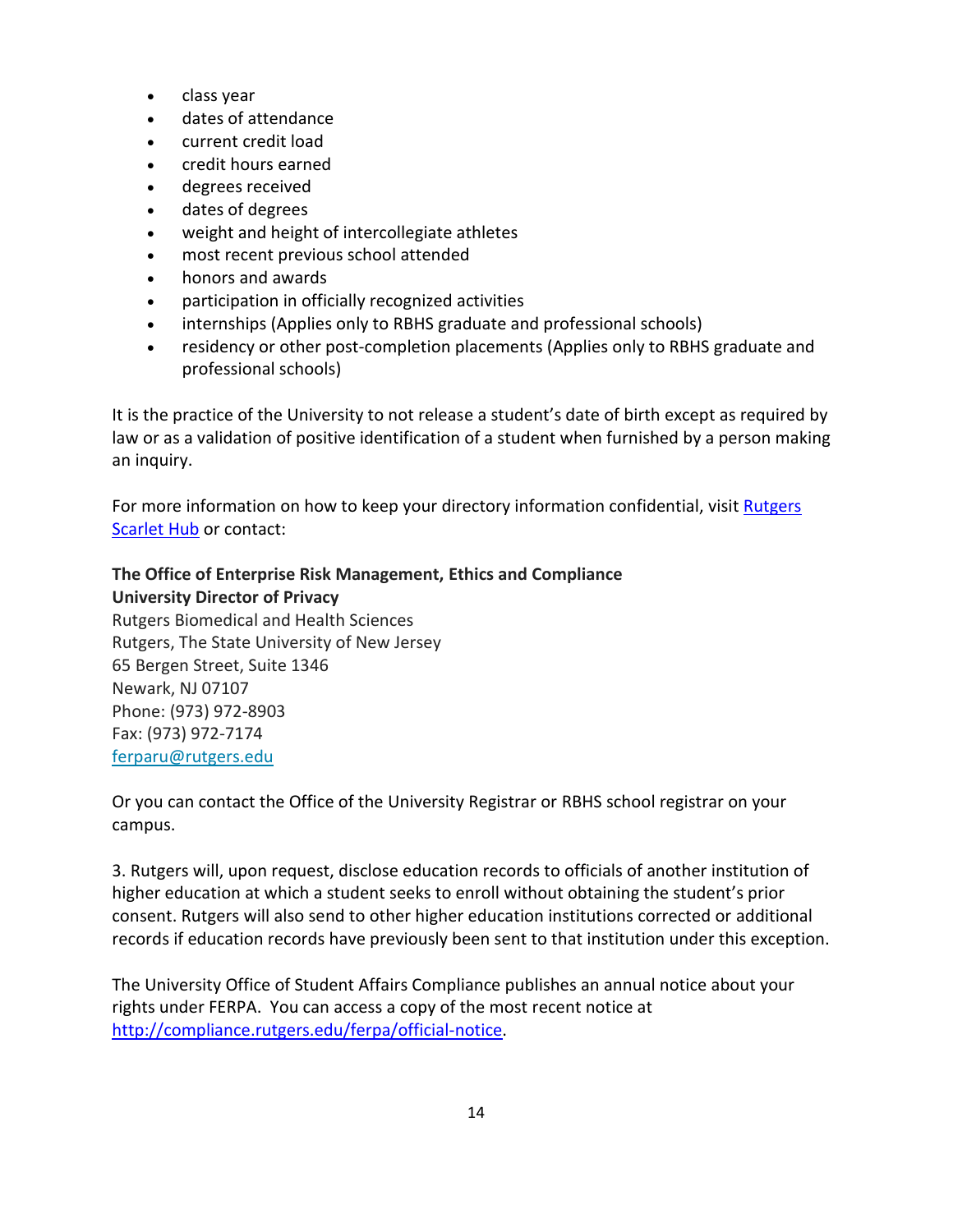FERPA permits disclosure of "directory information" such as name, phone number, address, and email address without your prior consent unless you specifically request that it be kept confidential. For more information regarding directory information, view the notice at [http://compliance.rutgers.edu/ferpa/confidentiality.](http://compliance.rutgers.edu/ferpa/confidentiality) If you have questions about your rights under FERPA, you may contact The Office of Enterprise Risk Management, Ethics and Compliance and University Director of Privacy at 973-972-8093 or [ferparu@rutgers.edu](mailto:ferparu@rutgers.edu) or visit their [website.](https://uec.rutgers.edu/programs/ferpa-student-privacy/) Outside resources providing more information include the U.S. Department of Education's websites: Family Educational Rights and Privacy Act (FERPA) at [http://www2.ed.gov/print/policy/gen/guid/fpco/ferpa/index.html;](http://www2.ed.gov/print/policy/gen/guid/fpco/ferpa/index.html) and Family Policy Compliance Office (FPCO) at [http://www2.ed.gov/policy/gen/guid/fpco/index.html.](http://www2.ed.gov/policy/gen/guid/fpco/index.html)

# **[University Policy Prohibiting Discrimination and Harassment](http://catalogs.rutgers.edu/generated/ssw_current/pg91.html)**

The School of Social Work also follows the standards of the Council on Social Work Education by conducting its programs without discriminating on the basis of race, color, gender, age, creed, ethnic or national origin, disability, or political or sexual orientation.

### **Harassment Policy**

Policy Prohibiting Discrimination and Harassment

Rutgers, The State University of New Jersey, prohibits discrimination and harassment based upon race, religion, color, national origin, ancestry, age, sex, sexual orientation, gender identity and expression, disability, genetic information, atypical hereditary cellular or blood trait, marital status, civil union status, domestic partnership status, military service, veteran status, and any other category protected by law. Discrimination and harassment compromise the integrity of the university and unfairly interfere with the opportunity for all persons to fully participate in the academic, work, and living environment of the university.

While promoting an environment free from discrimination is everyone's responsibility, the following contact information has been provided for:

[Complaints against a Student](http://studentconduct.rutgers.edu/) Office of Student Conduct - 848-932-9414

[Complaints against an Employee](https://socialwork.rutgers.edu/sites/default/files/60-1-12-current4.pdf_discrimination_-_employee.pdf) Office of Employment Equity, University Human Resources - 848-932-3980

### **Title IX of the Education Amendments of 1972**

Title IX of the Education Amendments of 1972 is a federal law that prohibits sex discrimination in education. It reads: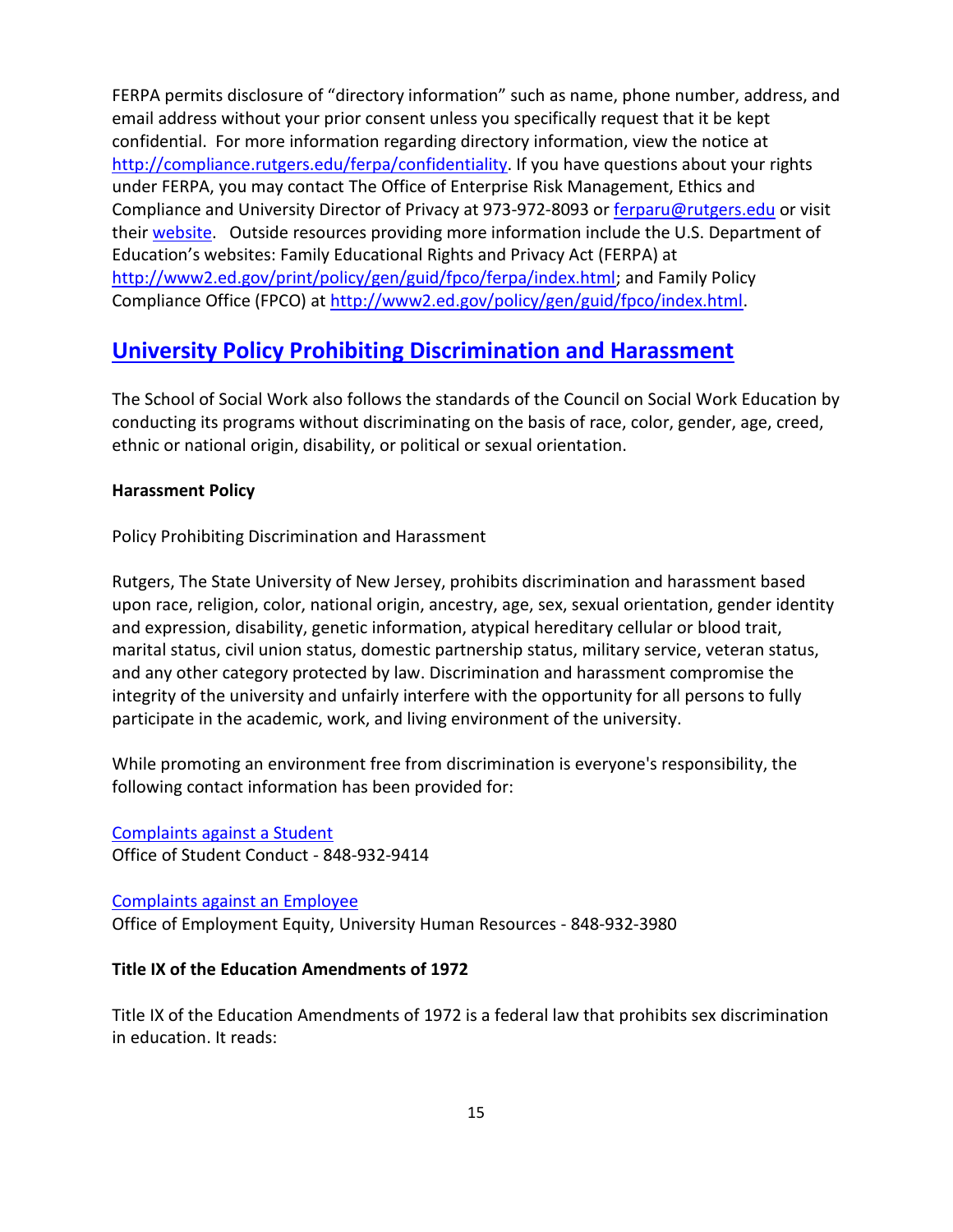"No person in the United States shall, on the basis of sex, be excluded from participation in, be denied the benefits of, or be subjected to discrimination under any education program or activity receiving Federal financial assistance."

**Prohibited Sexual Misconduct at Rutgers University** includes Sexual Harassment, Genderbased Harassment, Sexual Intimidation, Sexual Exploitation, Sexual Assault and Non-Consensual Sexual Contact, Relationship Violence, Stalking, and Retaliation. While it is often thought of as a law that applies to athletics programs, Title IX is much broader than athletics and applies to all programs at Rutgers. Compliance with the law is everyone's responsibility at the university. Listed below, however, are the staff members who have primary responsibility for Title IX compliance:

#### **Important Resources**

For confidential victims' services such as crisis response intervention, victims' advocate services, and counseling for survivors of gender-based violence. Contact:

#### **Violence Prevention and Victim Assistance**

3 Bartlett Street New Brunswick, NJ 08901 College Avenue Campus Rutgers University

If you or someone you know has experienced sexual assault, domestic violence, or stalking, contact The Office for Violence Prevention and Victim Assistance to speak with a confidential advocate. Advocates are available 24 hours a day, 7 days a week at 848-932-1181.

To report an incident of gender-based violence to the police, contact:

#### **Rutgers University Police Department (RUPD)**

Public Safety 55 Commercial Avenue Douglass Campus 848-932-7111 (non-emergency) 911 (emergency)

#### **Resources**

The Rutgers University Policy Prohibiting Discrimination and Harassment can be viewed at [Policy Prohibiting Discrimination and Harassment;](http://catalogs.rutgers.edu/generated/ssw_current/pg91.html) the Student Code of Conduct can be viewed at [http://judicialaffairs.rutgers.edu/university-code-of-student-conduct.](http://judicialaffairs.rutgers.edu/university-code-of-student-conduct) Additional information on Title IX is available at [http://compliance.rutgers.edu/Title-ix.](http://compliance.rutgers.edu/Title-ix)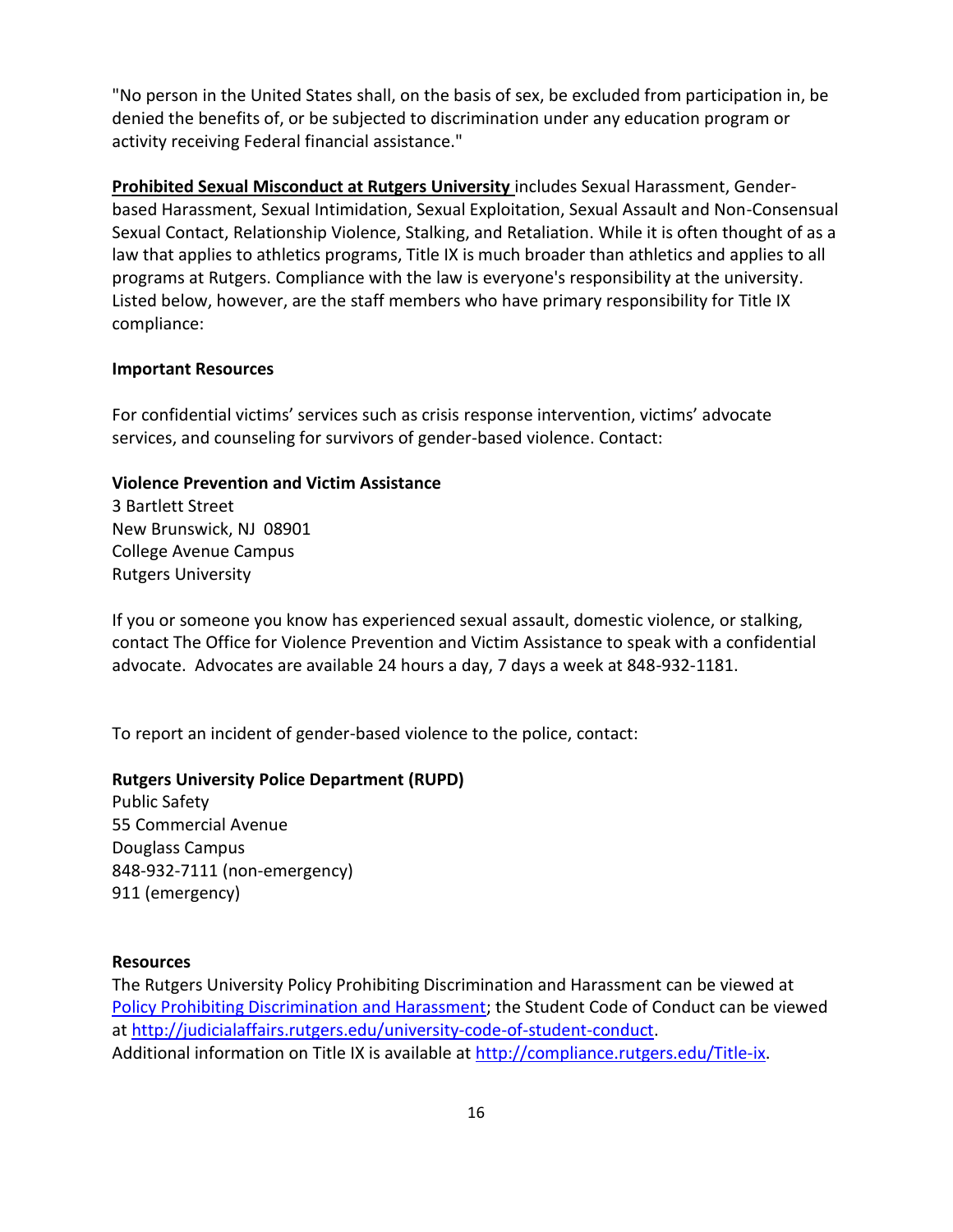### **Policy against Verbal Assault, Harassment, Intimidation, Bullying, and Defamation**

Intolerance, bigotry, and bullying are antithetical to the values of the university, and unacceptable within the Rutgers community. Verbal assault, harassment, intimidation, bullying, or defamation interferes with the mission of the university, and each member of this community is expected to be sufficiently tolerant of others so that all students are free to pursue their goals in an open environment, able to participate in the free exchange of ideas, and able to share equally in the benefits of our educational opportunities. Beyond that, each member of the community is encouraged to do all that she or he can to ensure that the university is fair, humane, and responsible to all students. The Policy against Verbal Assault, Harassment, Intimidation, Bullying, and Defamation seeks to establish certain minimum standards in order for the community to be able to fulfill its mission.

Students who believe themselves to be victims of verbal assault, intimidation, bullying, harassment, or defamation should report such incidents to the dean or the dean of students of their college, school, or campus. In addition, students may contact: *The Office of Student Conduct:* New Brunswick - Director of Student Conduct - 848-932-9414 Newark – Manager for Campus Activities - 973-353-5022 Camden - Associate Chancellor for Student Affairs - 856- 225-6050

Individuals who wish to discuss any matter with the police or feel they are in need of immediate police attention may contact the Rutgers University Police Department: New Brunswick: 732-932-7211 Newark: 973-353-5111 Camden: 856-225-6111

Some complaints can be and should be resolved by informal methods, while others will require the implementation of formal procedures. All complaints are treated confidentially; complainants are encouraged to report incidents even if they do not wish to pursue the matter beyond the reporting stage.

# **Americans with Disabilities Act (ADA)**

The University Office of Student Affairs Compliance monitors compliance with the Americans with Disabilities Act of 1990 (ADA) and Section 504 of the Rehabilitation Act of 1973 (Section 504) at Rutgers University. We provide advice and support to university units to assist in achieving full compliance with these laws.

### **Students**

The community of Rutgers University is committed to providing equal educational access for individuals with disabilities in accordance with Section 504 of the Rehabilitation Act of 1973, Section 508 of the Rehabilitation Act of 1998, and the Americans with Disabilities Act Amendments (ADAA) of 2008. An individual with a disability who is qualified for admission will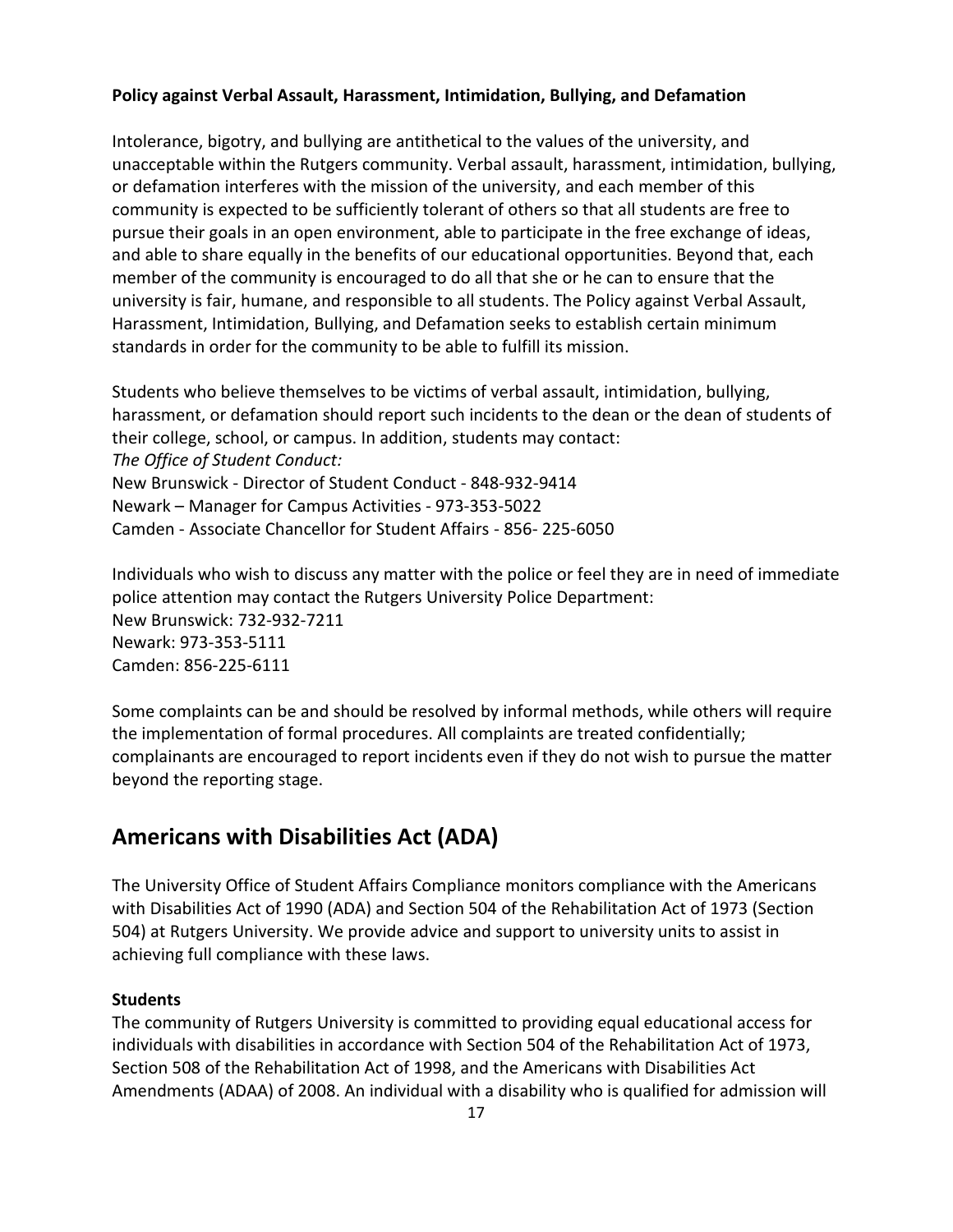have the same access to programs, services, and activities as all other students. Rutgers University will make reasonable modifications to its policies, practices, and procedures unless doing so would fundamentally alter the nature of the service, program, or activity, or pose an undue administrative or financial burden. The university will provide services in a manner that promotes independence and inclusion in all aspects of university life.

For more information on accommodations and services for students with disabilities, visit <https://ods.rutgers.edu/> and<https://ods.rutgers.edu/our-office/faq> .

If you have questions regarding campus accessibility during public events, acquiring TTY's, the accessibility of public events, wheelchair rental or accessibility vans, the calculator advisory policy, course substitutions and waivers, or to file a complaint or grievance please contact: [The Office of Disability Services for Students.](https://ods.rutgers.edu/)

<https://uhr.rutgers.edu/americans-disabilities-act-compliance>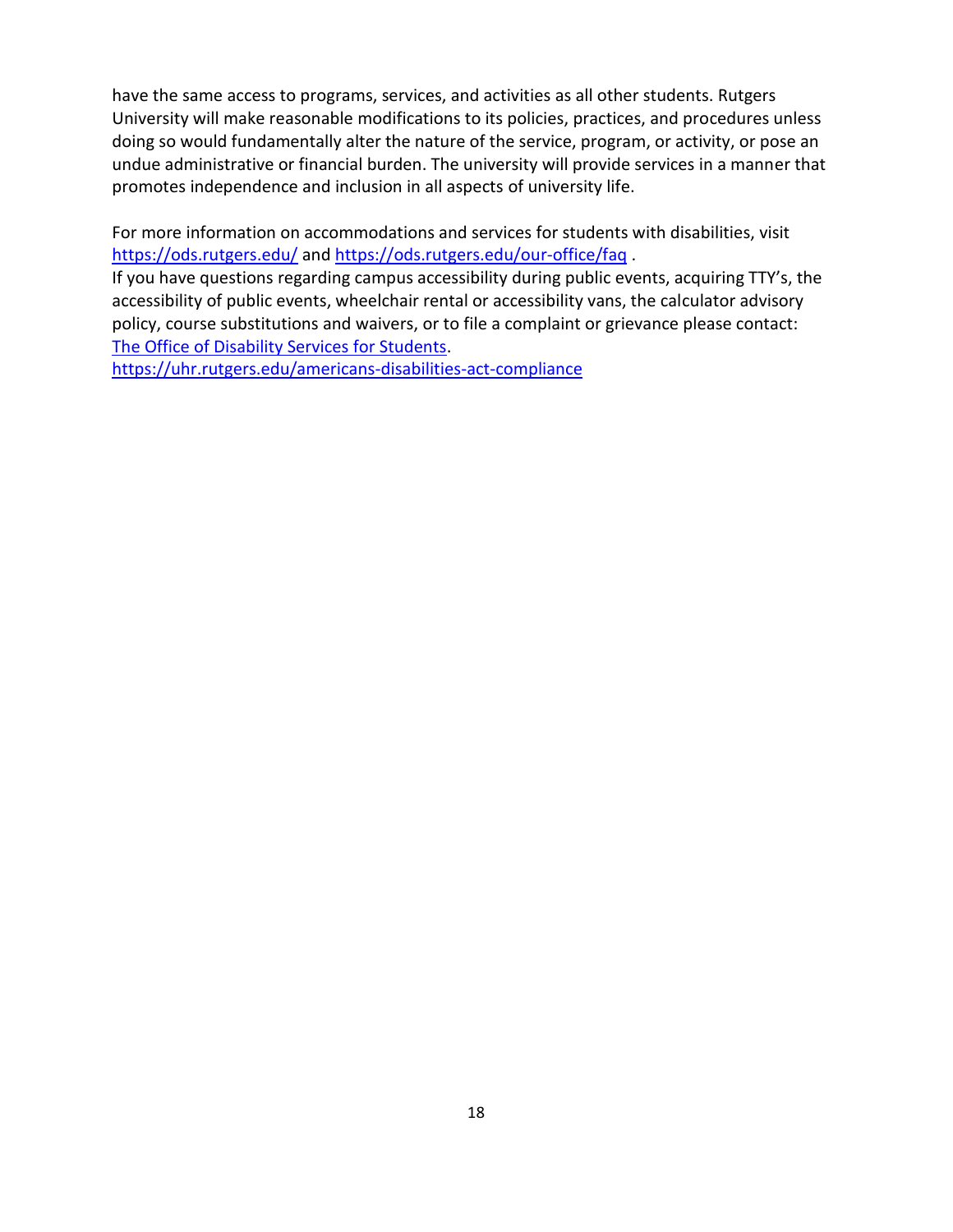# **Rutgers University School of Social Work MSW Program Policy Statement on Standards of Professional and Ethical Conduct**

#### **Standards of Professional and Ethical Conduct**

As the Rutgers University MSW program seeks to prepare students for professional and ethical social work practice, MSW students are expected to maintain a high level of professional and ethical conduct and adhere as closely as possible to professional and ethical standards articulated in the *NASW Code of Ethics* and the Rutgers University School of Social Work's professional conduct standards as articulated below. The program expects students to conduct themselves in a manner concordant with a professional social work practitioner. In addition to the clearly defined academic standards specified in the **School of Social Work (SSW) Academics** [website,](https://socialwork.rutgers.edu/academics) students are expected to meet the following Standards of Professional and Ethical conduct in the classroom, in the wider university community, and in their field education settings. Failure to maintain these standards at a level appropriate to their years in the program may result in a review by the School of Social Work's Committee on Students. A temporary suspension from field practicum participation may occur during the period of review by the Committee.

#### • **Adherence to the** *NASW Code of Ethics*

- **Professional Communication:** The social work student must communicate effectively and professionally with other students, faculty, staff, clients, field supervisors and other professionals. These standards include, but are not limited to, civility and respectful communication; respectful attention and responsiveness to feedback in communication; self-awareness in communication, including controlling one's emotional reactions and personal stress in communications with others; effective communication of academic and professional challenges and problem solving around these challenges with appropriate supports; and the minimization of inappropriate personal mobile communication device usage in professional and academic settings.
- **Professional Commitment and Behavior:** The social work student must demonstrate a commitment to the profession and behave in a professionally appropriate manner. Demonstration of professional commitment and behavior includes, but is not limited to, adherence to the *NASW Code of Ethics,* maintaining client confidentiality, adherence to appropriate professional boundaries in client-worker relationships, self-care and the ability to control emotional reactions and personal stress so it does not impact professional judgement and performance; appropriate professional attire in professional settings; and, refraining from impaired practice and not allowing one's own personal circumstances or issues to interfere with their professional judgment and performance. Use of alcohol and unlawful use of substances during field education, coursework and other university events may demonstrate a failure to behave and conduct oneself in a professional manner.
- **Respect for Diversity and Commitment to Social Justice:** The social work student must appreciate the value of human diversity and demonstrate a commitment to understanding cultural difference and practicing cultural humility. The student must serve in an appropriate manner all persons in need of assistance, regardless of the person's age, class,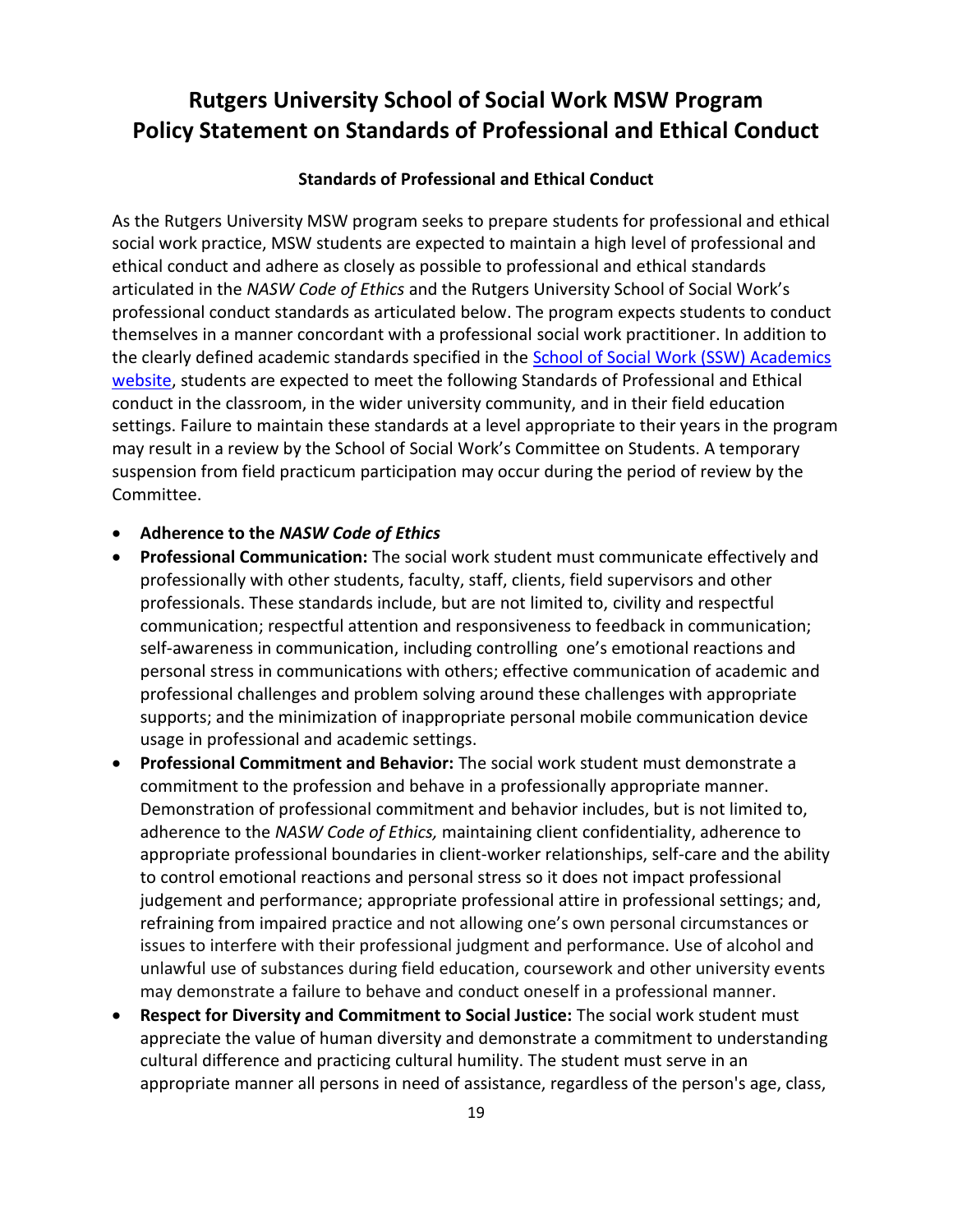race, ethnicity, religious affiliation (or lack thereof), gender identification, ability, sexual orientation, and value system. The student should also respect cultural differences among their peers, faculty, supervisors and other professionals. The student should recognize how larger social inequalities impact the individuals and communities they serve and integrate social work methods that address the eradication of social injustice into their practice as professionally appropriate.

Students who are suspected of violating the SSW's Standards of Professional and Ethical Conduct or engage in behaviors that are harmful to clients, themselves, or the larger professional community while enrolled in the MSW program may be referred to the School of Social Work MSW Program's Committee on Students. Prior to a committee referral, the committee expects that involved parties be engaged in a problem-solving process with the support of the appropriate RU SSW offices (field education, student affairs, academic affairs etc.).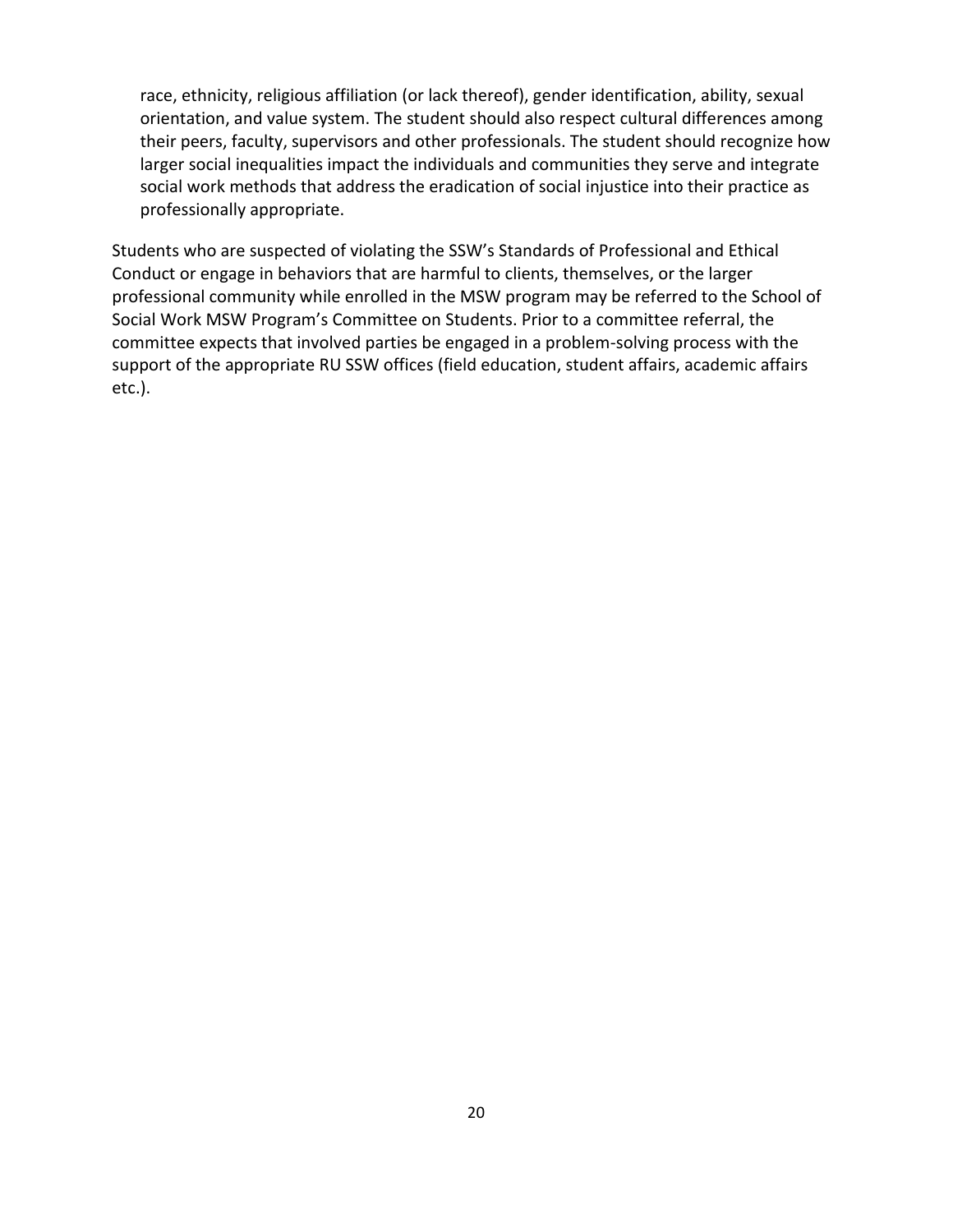# **Rutgers University School of Social Work MSW Program Technical Standards for Admission, Matriculation, Progression and Program Completion**

As the Rutgers University MSW program seeks to prepare students for professional and ethical social work practice, MSW candidates<sup>1</sup> are expected to meet the program's academic standards, maintain a high level of professional and ethical conduct, and adhere as closely as possible to professional and ethical standards articulated in the *NASW Code of Ethics.* In addition to the clearly defined academic standards specified in the School of Social Work (SSW) [Academics website](https://socialwork.rutgers.edu/academics) and the School's Standards for Professional and Ethical conduct delineated in the MSW program handbook, the School has identified a set of technical standards that specify the non-academic attributes, abilities, and skills candidates must demonstrate for admission, retention, progression, and graduation from the MSW program.

Admission to the School of Social Work is conditional on the candidate's ability to achieve and meet these technical standards in conjunction with the academic standards, with or without reasonable accommodation, and depends on a process that examines and values all pertinent skills, attitudes, and attributes of each candidate on a case-by-case basis. The School of Social Work adheres to the highest ethical and professional standards of the Social Work profession. In doing so, the School of Social Work reserves the right to deny admission to candidates or to discharge candidates who, upon completion of this interactive process, cannot meet these technical and/or academic standards or who would be deemed to pose a threat to patients and others in the educational and clinical (i.e., field education) environment. Under all circumstances, a candidate should be able to perform in an independent manner. The use of an intermediary in the clinical setting is ordinarily not permitted and may never be used as a substitute for a candidate's judgment or intellectual acumen. The use of an intermediary would be considered only when it does not alter an essential element or function of these technical and/or academic standards.

- **Professional Communication:** The social work candidate must be able to communicate effectively and professionally with other students, faculty, staff, clients, field supervisors and other professionals from a variety of educational and cultural backgrounds in accordance with the NASW Code of Ethics. Candidates must be able to communicate effectively and efficiently (in English) and must be able to clearly and accurately record information and interpret verbal, written, and nonverbal communication. Candidates must also be open to receive feedback from other social work or allied professionals as well as their peers.
- **Observation Skills:** Observation requires the use of visual, auditory, and somatic senses (or the functional equivalent) in a variety of areas related to contemporary social work practice. Candidates must have the ability to observe and evaluate in classroom settings, small group

<sup>&</sup>lt;sup>1</sup> The term "candidate" refers to candidates for admission to SSW as well as current SSW students who are enrolled and seek to progress and graduate.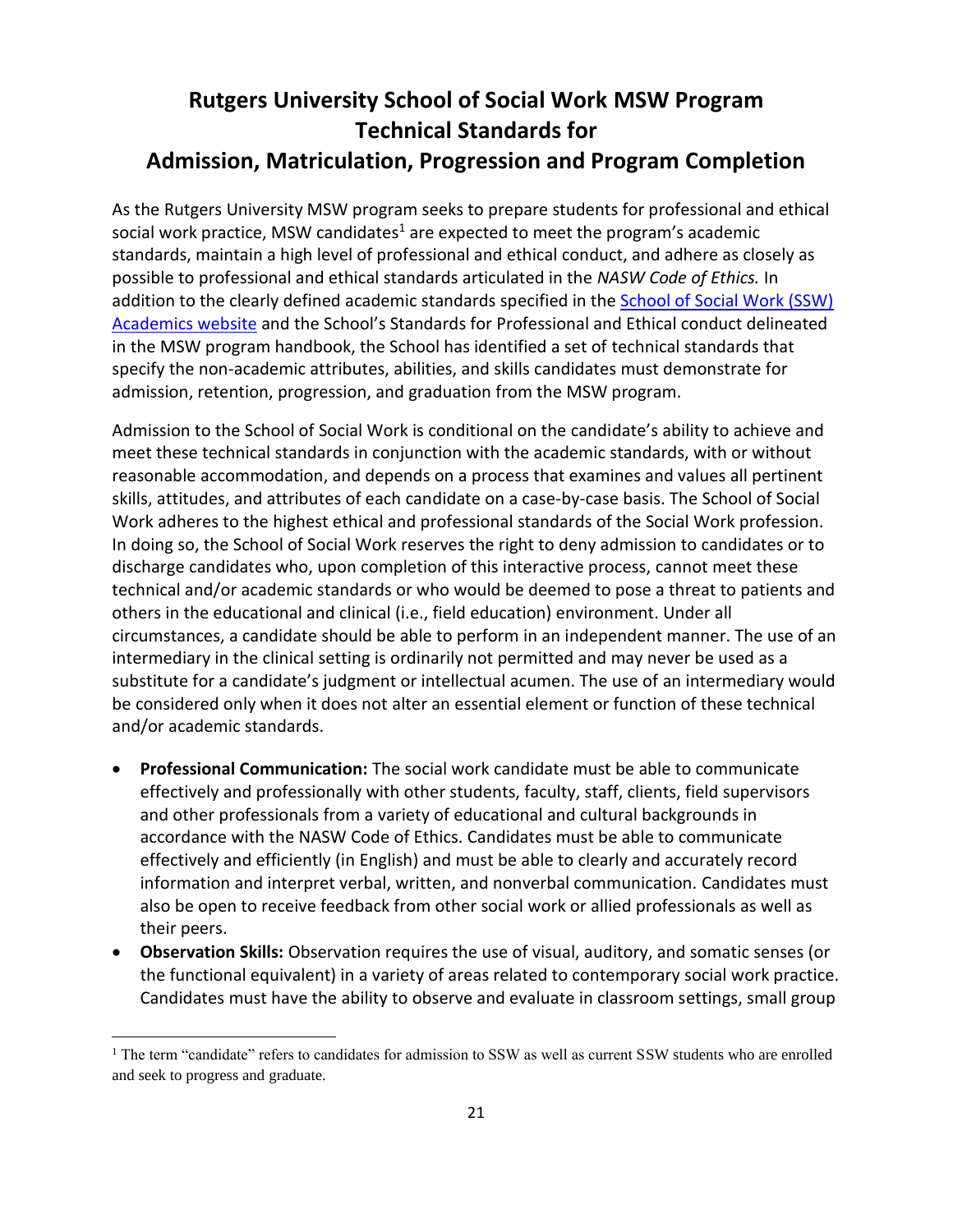teaching exercises, one-on-one evaluation, social work settings and practice sites. Candidates must be able to observe a client accurately, particularly as related to social work assessment and intervention.

- **Motor and Sensory:** A candidate must demonstrate sufficient motor and sensory function to successfully complete a class and field practicum, with or without reasonable accommodations.
- **Intellectual, Conceptual, and Integrative Abilities:** Candidates must possess adequate intellectual, conceptual and integrative abilities to successfully complete coursework and field practicum. Social work practice entails assessing and intervening in complex situations with vulnerable populations and social workers must possess these abilities to engage in complex problem-solving and practice effectively.
- **Behavioral and Interpersonal Attributes:** A candidate must possess the appropriate behavioral and interpersonal attributes in order to develop and maintain professional relationships with clients, colleagues, instructors, and community members in accordance with the NASW Code of Ethics and the RU SSW Standards of Professional and Ethical Conduct. These include, but are not limited to, emotional self-regulation, self-awareness, flexibility, and compassion. The candidate must be able serve (in an appropriate manner), all persons in need of assistance, regardless of the person's age, class, race, ethnicity, religious affiliation (or lack thereof), gender identification, ability, sexual orientation, and value system. The candidate should also respect cultural differences among their peers, faculty, supervisors and other professionals.
- **Field Education Practicum**: An integral part of the social work education process is the completion of generalist and specialized social work field education practicum experience. Within the constraints established by law, in these experiences student social work interns are placed in social work practice settings and expected to function at the professional level of a social worker with the highest ethical standards.

Candidates are expected to maintain a high standard of professional behavior including adherence to the School's standards of professional and ethical conduct and the NASW code of ethics. Additionally, candidates are expected to adhere to HIPAA regulations (if applicable), which include but are not limited to maintaining client confidentiality, and the protection of access to client records. Candidates are expected to take responsibility for their own learning and demonstrate a willingness to engage clients, social workers and allied professionals, and others in the provision of client-focused services and care.

A candidate, whose behavior or performance raises questions concerning his/her ability to fulfill these technical standards, will be referred to the Assistant Dean of Student Affairs [\(amhunter@ssw.rutgers.edu\)](mailto:amhunter@ssw.rutgers.edu)) and may be required to obtain an evaluation and/or testing by a health care provider designated/approved by the School, if appropriate. The results will be provided to appropriate School/University leadership to determine whether the student is fit to pursue the educational and/or field education program. If the candidate is deemed fit to pursue the program, the School reserves the right to require actions recommended by the health care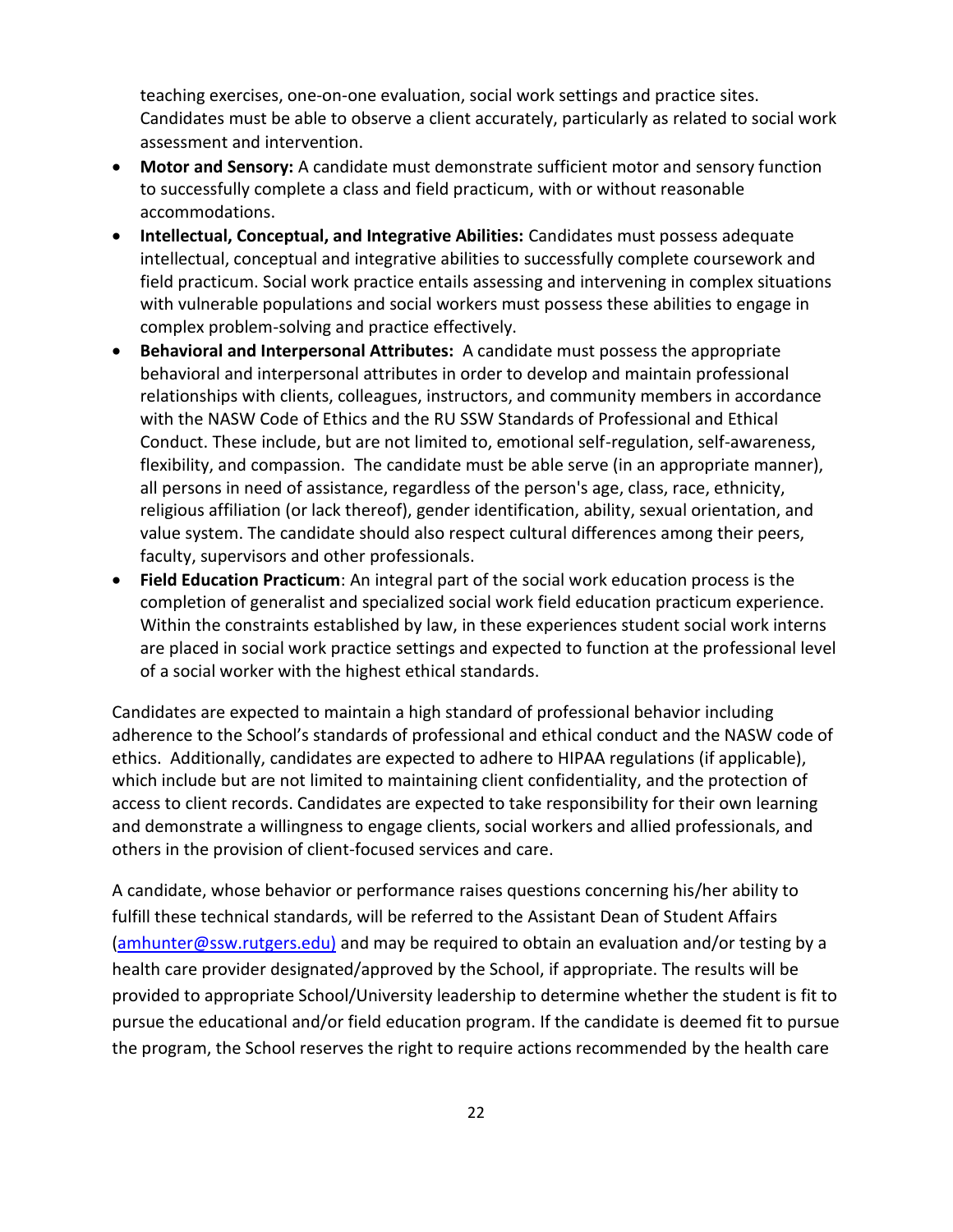provider, including but not limited to further testing, counseling, monitoring, and leaves of absence.

Candidates who cannot meet the technical standards with or without reasonable accommodations may be subject to review by the appropriate University officials to determine the appropriate action, which can include dismissal from the program. Candidates must be proactive in addressing deficiencies in meeting the standards and follow appropriate University policies set forth in doing so.

The RU SSW complies with all applicable laws concerning applicants and students with disabilities. For any eligible student, Rutgers University provides reasonable accommodations in order to ensure that all candidates have an equal opportunity to participate in all programs, services, and practical training activities. These technical standards are not intended to deter any candidate for whom reasonable accommodation would allow the fulfillment of the complete curriculum. RU SSW will provide reasonable accommodations, according to University policies and procedures, to otherwise qualified applicants and matriculated students with disabilities unless: (a) such accommodations impose undue hardship to the institution, (b) direct threats of substantial harm to the health and safety of others due to the disability cannot be eliminated by any reasonable accommodations available, or (c) such accommodations fundamentally alter the educational program or academic standards.

If you have any general questions about this form or its contents, please contact the SSW Student Affairs Office at [studentaffairs@ssw.rutgers.edu.](mailto:studentaffirs@ssw.rutegrs.edu) Students with questions regarding what types of accommodations may be considered to achieve these standards are encouraged to contact the Office of Disability Services at the Rutgers Campus they are enrolled immediately to begin discussions and register for services at [https://ods.rutgers.edu/students/applying-for](https://ods.rutgers.edu/students/applying-for-services)[services.](https://ods.rutgers.edu/students/applying-for-services)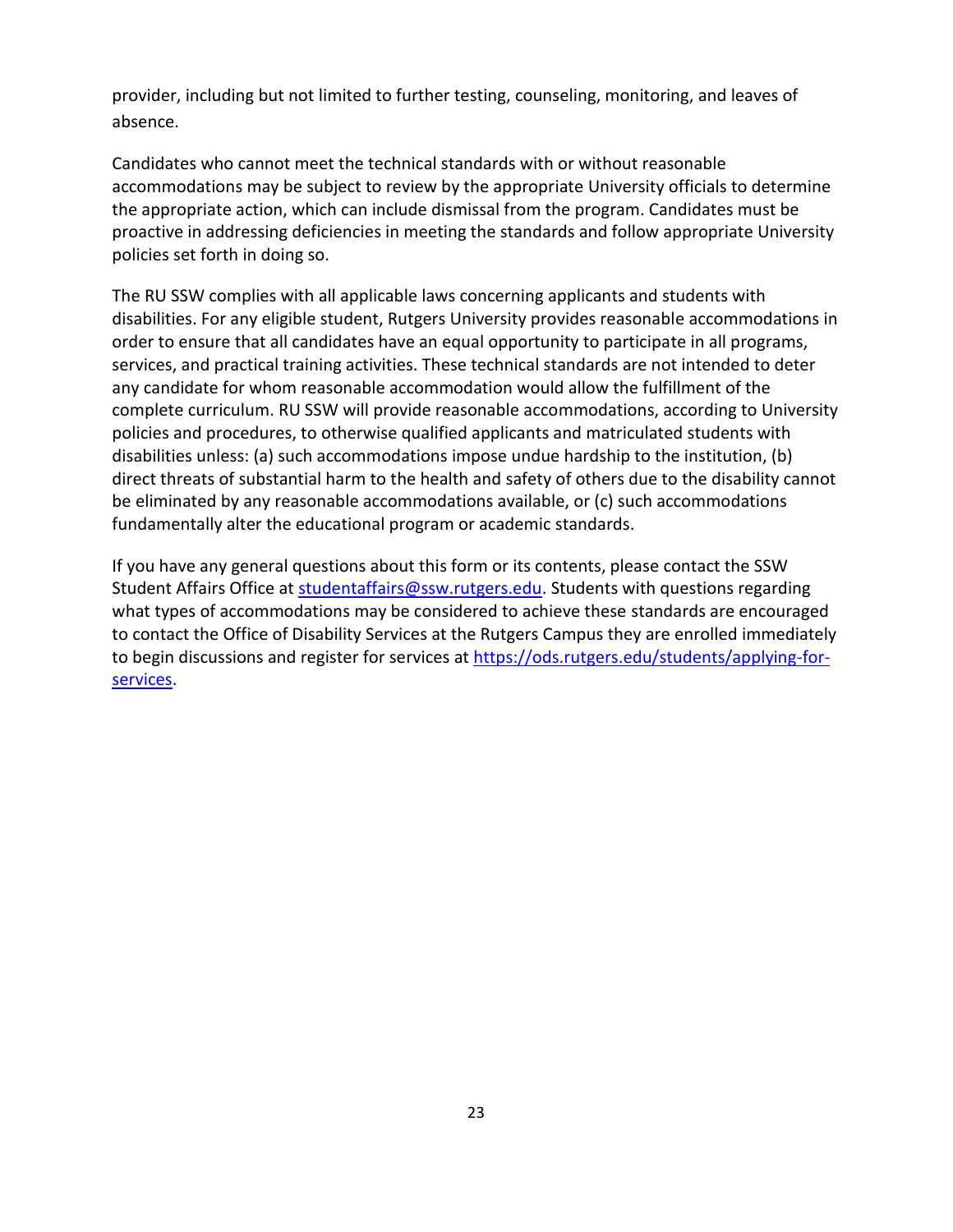# **Rutgers University School of Social Work MSW Program Committee on Students**

In accordance with the Rutgers University School of Social Work MSW Program's Policy Statement on Standards of Professional and Ethical Conduct**,** students who are suspected of violating the SSW's Standards of Professional and Ethical Conduct or engage in behaviors that are harmful to clients, themselves, or the larger professional community while enrolled in the MSW program may be referred to the School of Social Work MSW Program's Committee on Students. Prior to a committee referral, the committee expects that involved parties be engaged in a problem-solving process with the support of the appropriate RU SSW offices (field education, student affairs, academic affairs etc.). A temporary suspension from field practicum participation may occur during the period of review by the Committee. Referral to the Rutgers' University School of Social Work's Committee on Students does not bar other compliance offices within Rutgers University from investigating and charging students under the appropriate and applicable student policies (including but not limited to the University Code of Student Conduct and the Rutgers University Academic Integrity Policy). The outcomes of any such investigations may be considered by the committee to the extent that the committee deems it relevant to the standards.

The Committee will uphold professional social work values and ethics and is concerned with the well-being of the current and future clients as well as students. Committee members will act judiciously and expect students to engage the School of Social Work's Standards of Professional and Ethical Conduct at the level appropriate for a student.

The Committee on students is comprised of 2 elected faculty members (TT and/or NTT), a field education faculty (appointed by the Dean) and the MSW Director (in their official capacity and as standing chair). The Associate Dean of Academic Affairs serves as an ex-officio member. Committee members who have a potential conflict of interest or dual relationship with a student referred to the COS will be recused from participation. The Dean, if they deem appropriate, may appoint an additional or alternative members for any session.

The committee will meet on an as needed basis and no later than 30 days following a referral.

#### **Procedures for the Committee on Students**

1) The referring faculty or instructor will consult with the MSW Director as to whether or not a possible violation of the SSW's Standards of Ethical or Professional Conduct or otherwise harmful behaviors towards a client or the larger professional community has occurred. If upon consultation, it is determined that a possible violation or harmful behavior did occur, the MSW Director will instruct the referring party to place their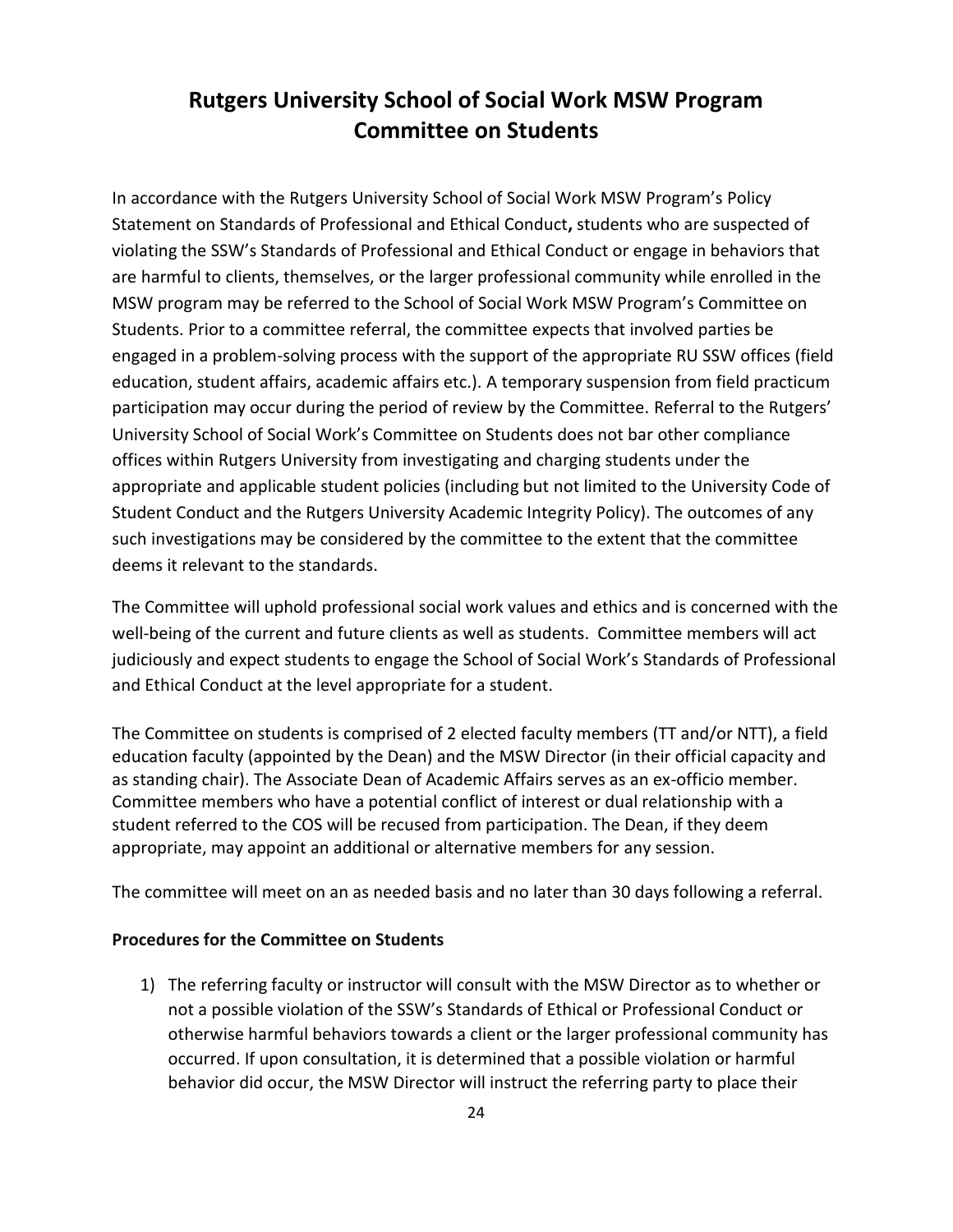concerns into writing with appropriate documentation (i.e., the request for review form and supporting materials).

- 2) The MSW Director will then notify the committee of the request for review and set a meeting time and date. The student's advisor will also be informed.
- 3) The MSW Director will inform the student of the request for review in writing within 5 business days of receiving the written referral. They will inform the student of their rights and committee procedures as well as the date/time of the committee meeting. The student will be provided with a copy of the request for review form and be asked to submit a written response to the committee within 5 business days of receiving the request. The MSW Director will request a meeting with the student to review the request/concern. The student's assigned SSW advisor will also be present at this meeting.
- 4) Students are encouraged to consult with and engage the support of their assigned School of Social Work advisor throughout the review process and the advisor may be present at the committee meeting if the student so desires. If present at the committee meeting, the advisor cannot advocate for the student or participate in the committee's processes.
- 5) The MSW Director prepares a report for the committee including a summary of the meeting with the student and all accompanying documentation. This should be provided to the committee 5 business days before the scheduled meeting date. The committee can request additional documentation or information to be provided at the time of the hearing. The committee can also request the referring faculty to appear at the meeting.
- 6) At the committee meeting, the committee will meet in closed session to engage in deliberations and determine if the evidence substantiates the concerns. As noted above, the committee may request that the referring faculty appear at the meeting. The student will be invited to speak with committee during this process. The student has the right to refuse participation.
- 7) In addition to their assigned SSW advisor, the student has the right to invite a support person who is a member of the Rutgers University to attend the committee meeting with them. If present at the committee meeting, this guest functions as a source of support for the student, but cannot advocate for the student or participate in the committee's processes.
- 8) If the violation of the SSW's Standards of Professional and Ethical Conduct is substantiated by the committee, the committee will determine appropriate sanctions and/or make recommendations to the student. If the committee believes issues beyond the scope of the Standards of Professional and Ethical conduct are implicated, the committee will notify School leadership. Sanctions and/or recommendations to students may include but are not limited to:
	- Continuation of student in the program with no conditions. The concern has been addressed by the committee and no follow up action is necessary.
	- Warning or reprimand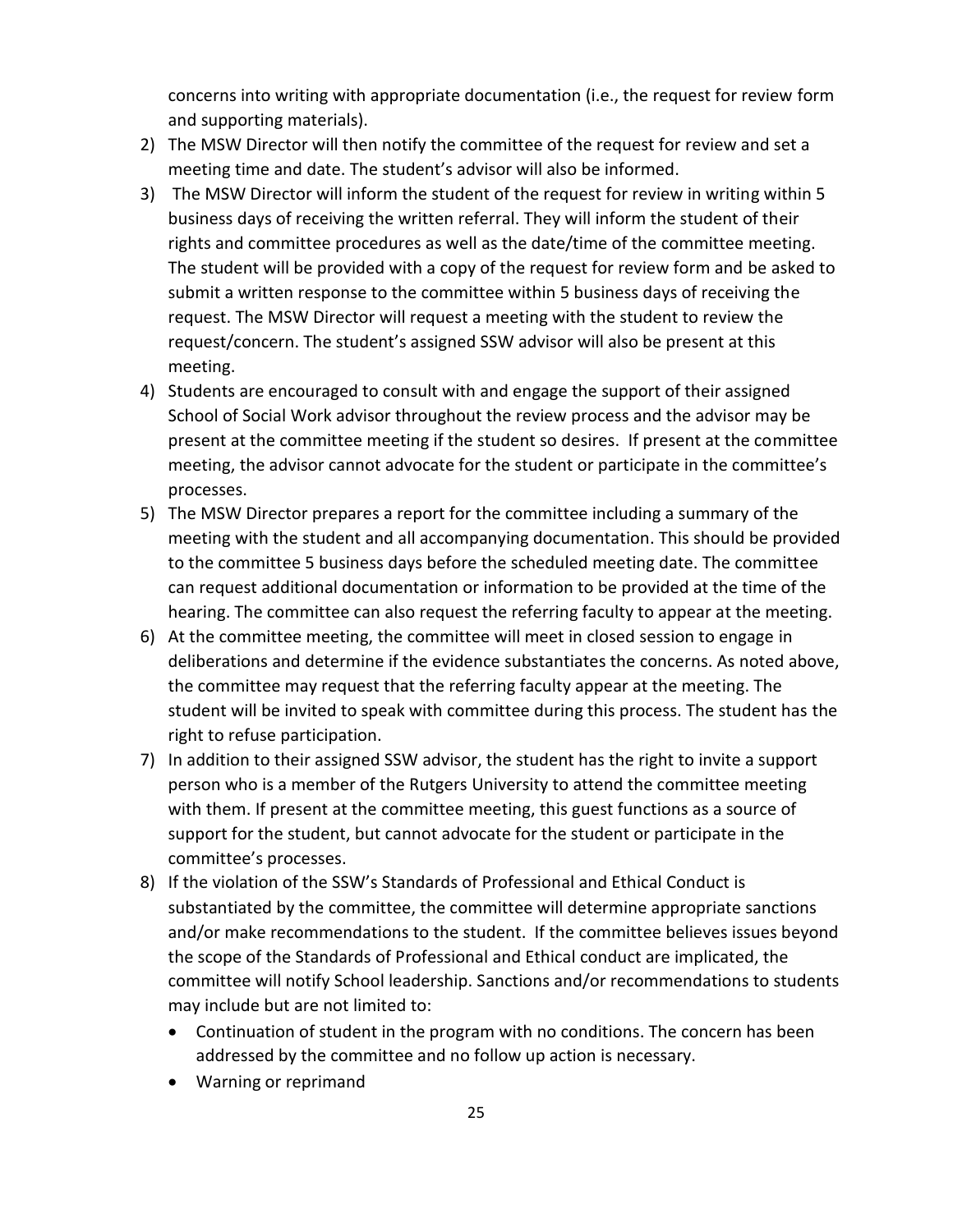- Continuation of the student in the program with conditions that may include
	- Task assignments/papers (such as restitution, extra work, specialized work, or written reflections and/or research on various topics including ethics, specific policies or procedures.)
	- Failure to comply with conditions may result in further recommendations or sanctions
- Suspension/withdrawal from field practicum and/or withdrawal from co-requisite classes
- Probation with terms
- Leave of Absence (recommendation/advisement only)
- Suspension from MSW program
- Dismissal
- 9) The Committee's meetings will be documented by the MSW Director in the form of meeting minutes and distributed to the members for review. All decisions, recommendations, or requirements determined by the Committee will be provided to the student and her/his advisor in writing by the MSW Director within 10 business days of the committee meeting. This letter will include information regarding appeal procedures. Failure to submit an appeal by the appropriate deadline will render the decision final and conclude the review process.
- 10) The student may appeal in writing to the Dean of the School within 10 business days of receiving the written determinations of the Committee on Students. The appeal process is an entirely written process. The Dean may uphold, modify, or remand the actions of the Committee. Grounds for appeal are limited to:
	- $\circ$  Unsupported Conclusion: The decision made by the Student Review Committee is not supported by the facts of the case.
	- o Procedural Error: The Student Review Committee process did not conform with prescribed procedures. The error committed must be determined to have substantially impacted the fairness of the disciplinary process.
	- $\circ$  New Information: There is new information available that wasn't available at the time of the original Student Review Committee meeting and it is sufficient to alter the original decision.
	- o Disproportionate Sanction: The sanction imposed against the student was not appropriate for the offense committed.
- 11) The response to the appeal with be granted within 10 business days. The decision of the Dean of the School of Social Work is final and binding.
- 12) Throughout the process, all administrative procedures will be monitored by the MSW Director and one of the elected committee members to ensure the Committee's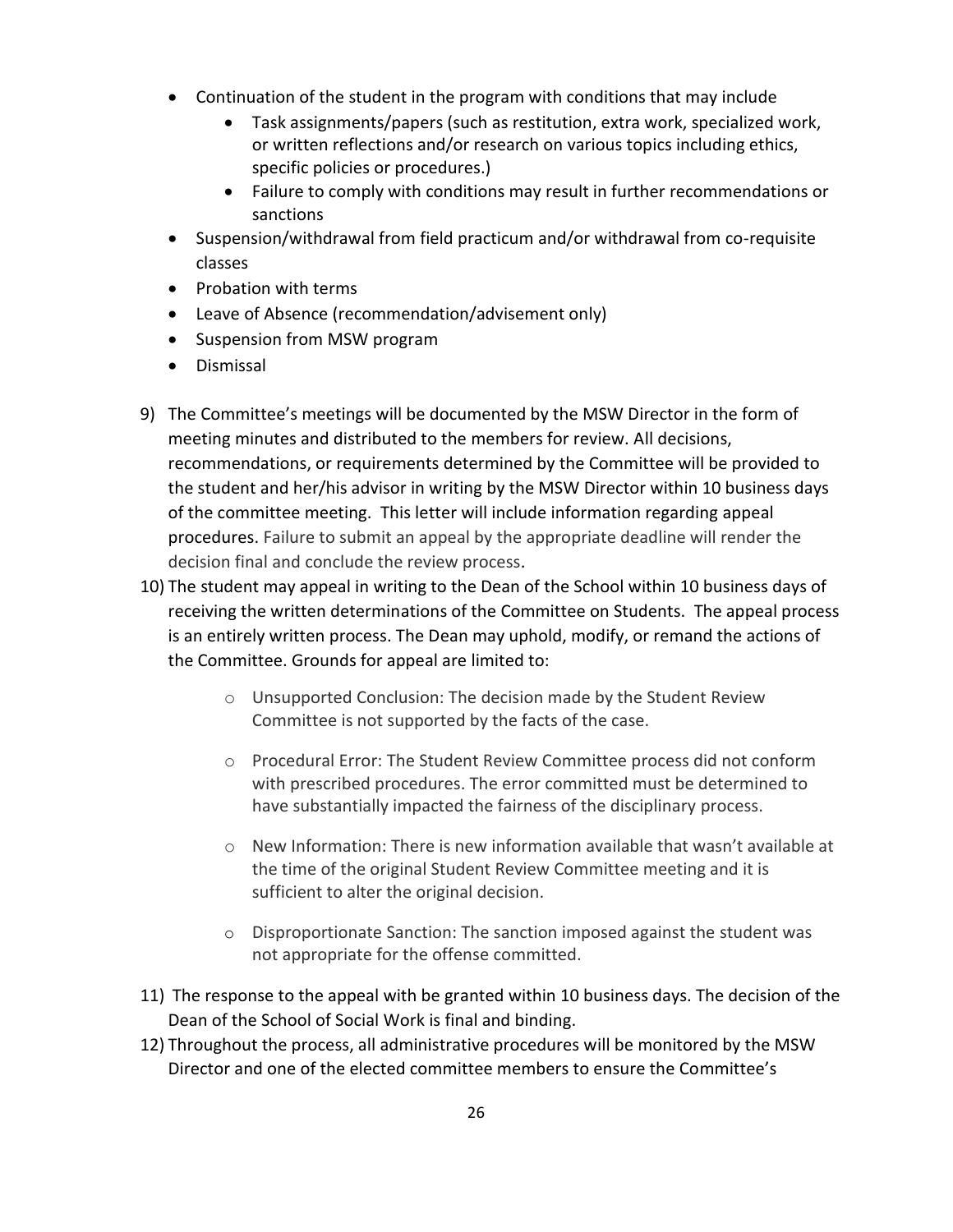procedures, intentions, and determinations are fully in compliance with School of Social Work policy and protects students' rights articulated below.

- 13) All decisions/actions made by the Committee are considered private and only shared with appropriate school personnel on a need to know basis.
- 14) If at any point in the review process, any member of the Committee believes there is an immediate threat to the safety and security of the student or the community (including clients served), the appropriate University/community authorities will be contacted.

**Students' Rights:** The Rutgers University School of Social Work MSW program values student rights and adherence to procedural processes. The student has a right to 1) review the written request for committee review and receive a copy of committee procedures in writing; 2) consult with the MSW Director concerning the suspected violation, their rights and committee procedures; 3) consult with their advisor throughout the review process; 4) submit a written response to the committee; 5) appear at the committee meeting; 6) invite a support person who is a member of the Rutgers University Community to attend, but not participate in, the committee meeting with them; 6) right to a reasonable accommodation as necessary to participate in this review process; 7) receive a written summary of the committee's findings and decisions within 10 business days of the committee's meeting; 8) appeal the Committee's decision; and 9) receive a written response to an appeal with 10 business days of the appeal's submission.

# **The National Association of Social Workers Code of Ethics**

The National Association of Social Workers (NASW) *Code of Ethics* is intended to serve as a guide to the everyday professional conduct of social workers. Students at the Rutgers University School of Social Work are expected to adhere to the NASW *[Code of Ethics](https://www.socialworkers.org/About/Ethics/Code-of-Ethics/Code-of-Ethics-English)*:

### **NASW ETHICAL PRINCIPLES**

The following broad ethical principles are based on social work's core values of service, social justice, dignity and worth of the person, importance of human relationships, integrity, and competence. These principles set forth ideals to which all social workers should aspire.

#### **Value:** *Service*

### **Ethical Principle:** *Social workers' primary goal is to help people in need and to address social problems.*

Social workers elevate service to others above self-interest. Social workers draw on their knowledge, values, and skills to help people in need and to address social problems. Social workers are encouraged to volunteer some portion of their professional skills with no expectation of significant financial return (pro bono service).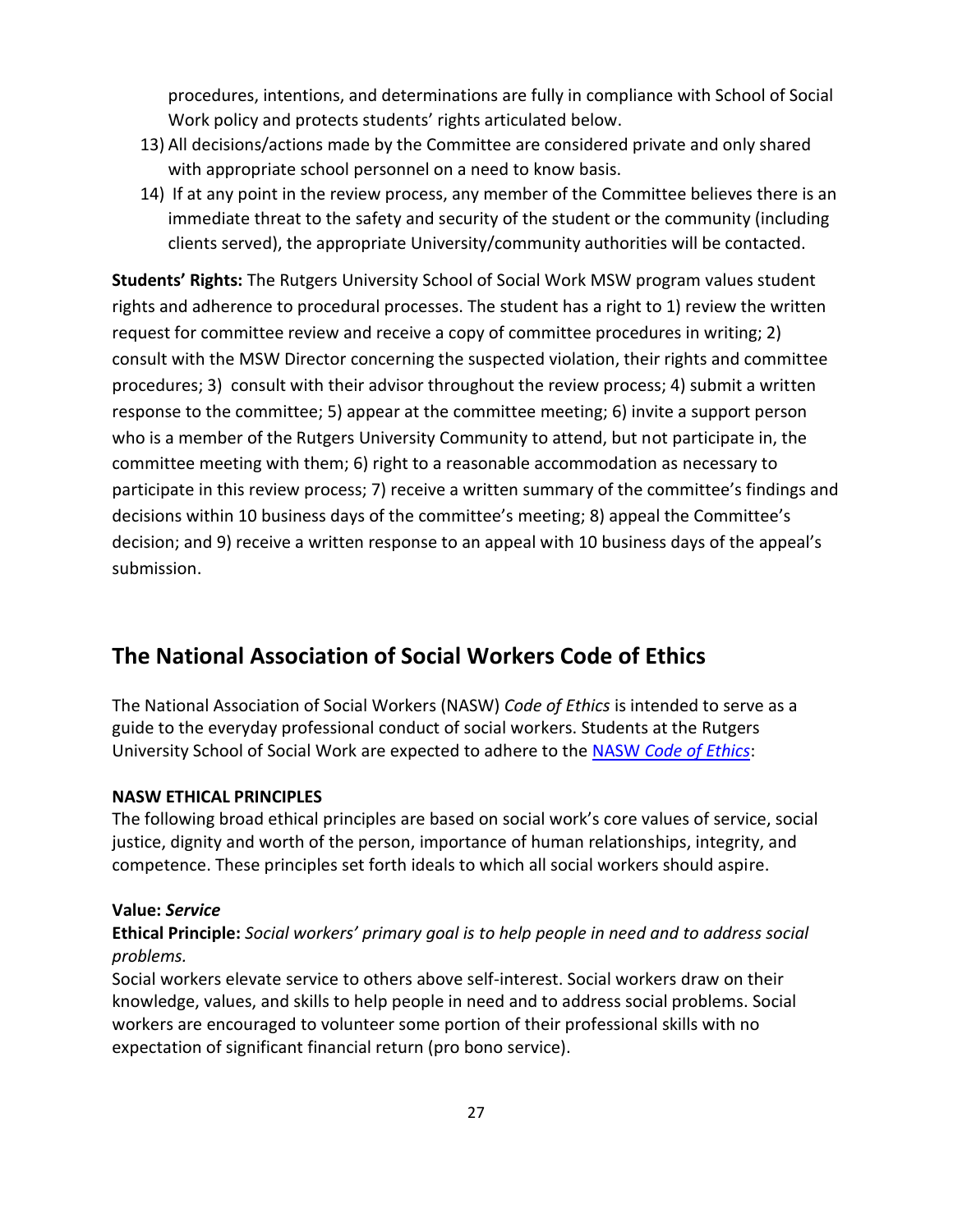#### **Value:** *Social Justice*

#### **Ethical Principle:** *Social workers challenge social injustice.*

Social workers pursue social change, particularly with and on behalf of vulnerable and oppressed individuals and groups of people. Social workers' social change efforts are focused primarily on issues of poverty, unemployment, discrimination, and other forms of social injustice. These activities seek to promote sensitivity to and knowledge about oppression and cultural and ethnic diversity. Social workers strive to ensure access to needed information, services, and resources; equality of opportunity; and meaningful participation in decision making for all people.

#### **Value:** *Dignity and Worth of the Person*

**Ethical Principle:** *Social workers respect the inherent dignity and worth of the person.*  Social workers treat each person in a caring and respectful fashion, mindful of individual differences and cultural and ethnic diversity. Social workers promote clients' socially responsible self-determination. Social workers seek to enhance clients' capacity and opportunity to change and to address their own needs. Social workers are cognizant of their dual responsibility to clients and to the broader society. They seek to resolve conflicts between clients' interests and the broader society's interests in a socially responsible manner consistent with the values, ethical principles, and ethical standards of the profession.

#### **Value:** *Importance of Human Relationships*

**Ethical Principle:** *Social workers recognize the central importance of human relationships.*  Social workers understand that relationships between and among people are an important vehicle for change. Social workers engage people as partners in the helping process. Social workers seek to strengthen relationships among people in a purposeful effort to promote, restore, maintain, and enhance the well-being of individuals, families, social groups, organizations, and communities.

#### **Value:** *Integrity*

#### **Ethical Principle:** *Social workers behave in a trustworthy manner.*

Social workers are continually aware of the profession's mission, values, ethical principles, and ethical standards and practice in a manner consistent with them. Social workers act honestly and responsibly and promote ethical practices on the part of the organizations with which they are affiliated.

#### **Value:** *Competence*

### **Ethical Principle:** *Social workers practice within their areas of competence and develop and enhance their professional expertise.*

Social workers continually strive to increase their professional knowledge and skills and to apply them in practice. Social workers should aspire to contribute to the knowledge base of the profession.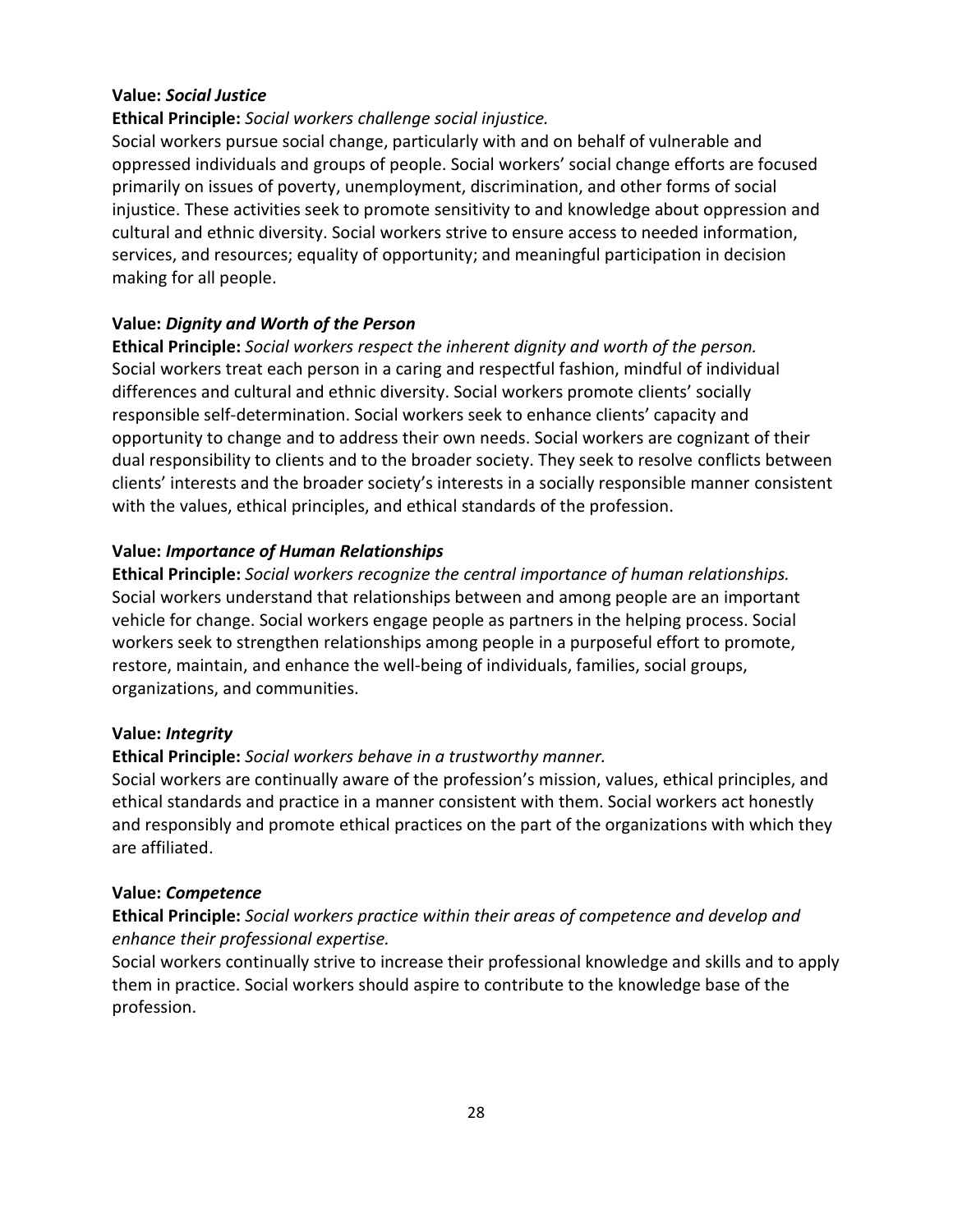# **Council on Social Work Education (CSWE) Competencies**

Social work competence is the ability to integrate and apply social work knowledge, values, and skills to practice situations in a purposeful, intentional, and professional manner to promote human and community well-being.

### <https://www.cswe.org/Home.aspx>

Competency 1: Demonstrate Ethical and Professional Behavior

Competency 2: Engage Diversity and Difference in Practice

Competency 3: Advance Human Rights and Social, Economic, and Environmental Justice

Competency 4: Engage In Practice-informed Research and Research-informed Practice Competency 5: Engage in Policy Practice

Competency 6: Engage with Individuals, Families, Groups, Organizations, and Communities

Competency 7: Assess Individuals, Families, Groups, Organizations, and Communities

Competency 8: Intervene with Individuals, Families, Groups, Organizations, and Communities

Competency 9: Evaluate Practice with Individuals, Families, Groups, Organizations, and Communities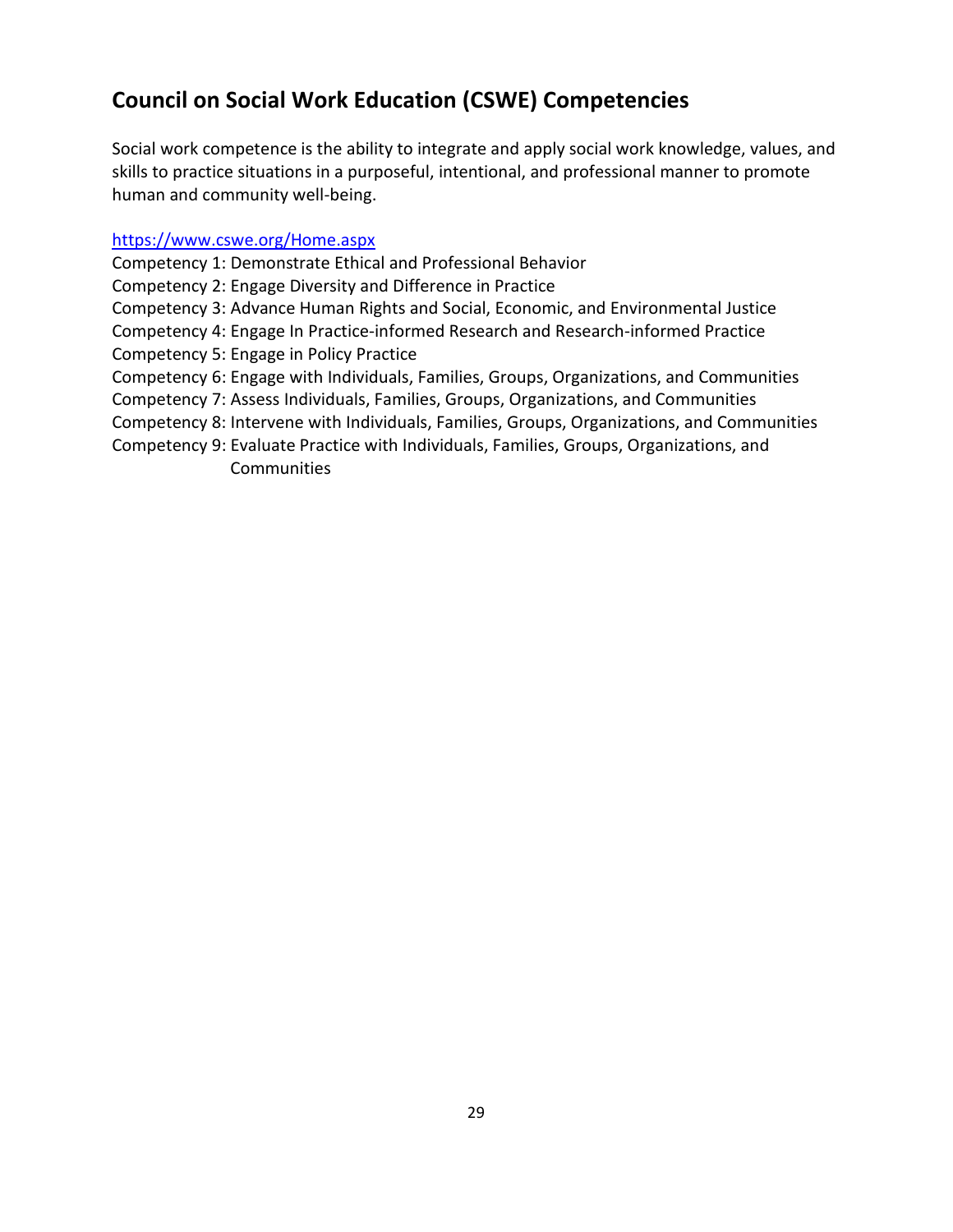# **PATHWAYS TO THE MSW DEGREE**

As the school's largest program, the master of social work (M.S.W.) prepares students for professional roles in the full array of major human services. The M.S.W. prepares students for advanced social work practice. This includes preparing people to assume administrative leadership roles in the state's social welfare departments and agencies at all levels of government, as well as in the voluntary sector. It also includes preparing skilled direct-service providers to function in both public and private sectors of social welfare. This is accomplished in a program that maximizes individualization of learning and student choice.

The M.S.W. program is accredited by the Council on Social Work Education [\(CSWE\)](http://www.cswe.org/). The school's curriculum is designed to address the wide range of knowledge, values, tasks, and skills required to prepare competent and effective social work professionals. The school emphasizes the preparation of social workers who are committed to practice with the poor, vulnerable populations, and the oppressed and who work to alleviate poverty, oppression, and discrimination.

The School of Social Work offers a full range of programs leading to the M.S.W. degree. The M.S.W. curriculum is divided into two levels: the generalist curriculum and the specialized curriculum. The first level requires 30 credits and the second level requires 30 credits, to complete a total of 60 credits for graduation. The generalist curriculum must be completed successfully before entry into the specialized curriculum.

# **Traditional On-Campus Program**

The traditional on-campus MSW program may be completed in either two, three, or four years and is offered at all three Rutgers campuses – New Brunswick, Newark, and Camden. Both specializations (Clinical Social Work and Management and Policy) are offered in the traditional on-campus program as well as the full array of certificates. Hybrid, weekend, and online formats may be available on a limited basis in the traditional program.

## **Intensive Weekend Program**

This program is designed to enable students in the helping professions to pursue their MSW while continuing to work full time. Students employed in behavioral health, child welfare, or other human services can expect to complete their MSW education in three years including fall, spring, and summer sessions.

Classes are held at off-campus locations throughout New Jersey. All courses are delivered in a hybrid and concentrated format.

Field requirements are generally fulfilled at the student's place of employment, in a capacity or department that differs from their customary work assignment.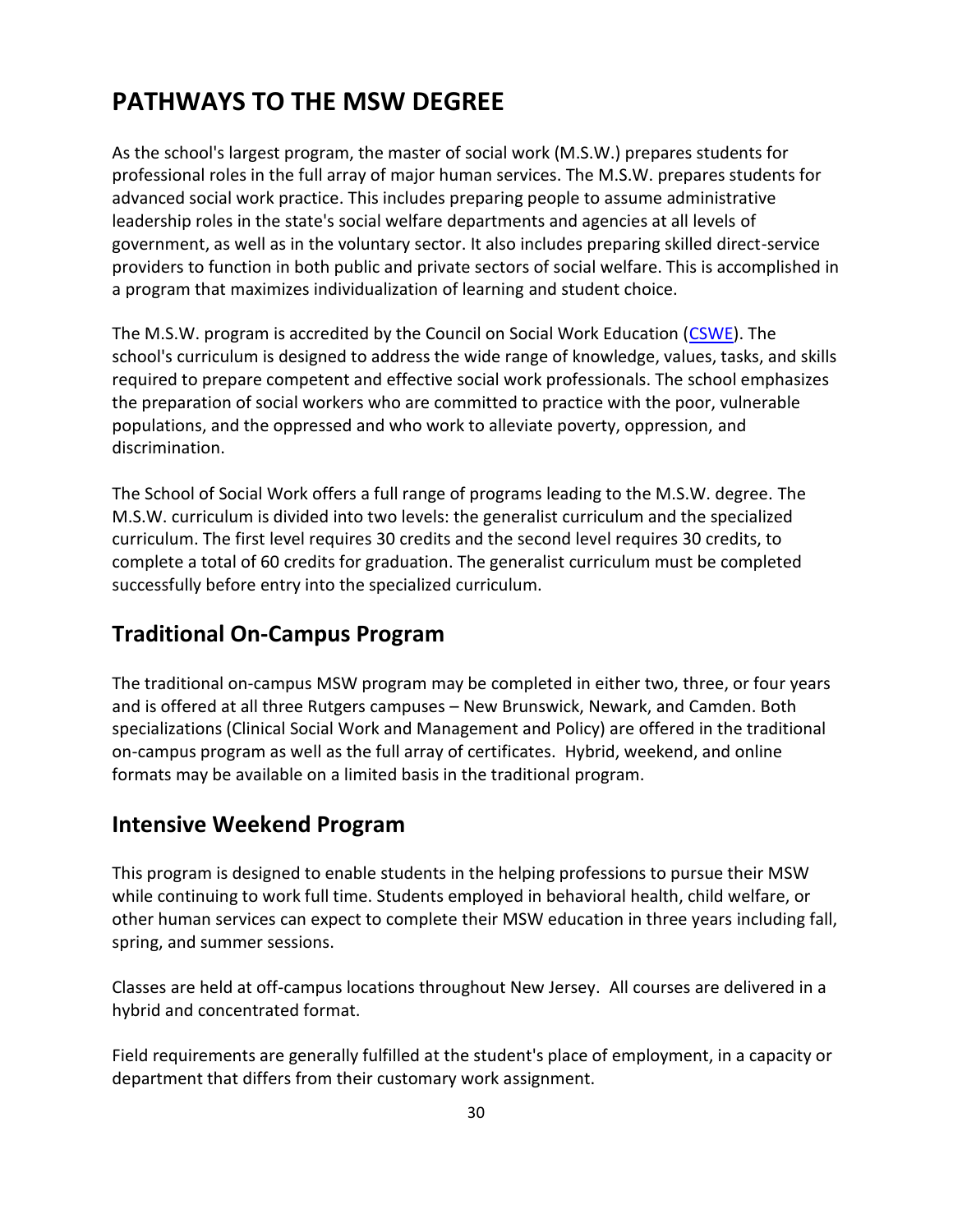# **100% Online MSW Program**

The 100% Online MSW program in Clinical Social Work offers the flexibility and convenience of online learning. The program offers a specialization in clinical social work.

Students in this program complete their MSW in three years across three semesters – fall, spring, and summer. Classes are held in an asynchronous format which means that there is not a fixed meeting time. Courses have regularly scheduled assignments and due dates similar to a traditional class, and students and faculty interact via threaded discussions and other webbased technologies. Students begin field placement at a social service agency in the third semester and complete two separate field placements across the remaining semesters.

## **Blended Program**

The Blended program offers students the flexibility and convenience of online learning combined with a traditional in-person classroom setting for advanced coursework.

Students in this program complete their MSW in three years including fall, spring, and summer sessions. In the first two years, classes are offered solely online in an asynchronous format which means they are not held during a fixed meeting time. However, students have regularly scheduled assignments and due dates. In the third year, students take a combination of online and on-campus advanced courses.

Students may register for their on-campus classes to be taken at the Rutgers campus of their choice. Field placement begins in the summer of the first year and continues in the third year. Students can choose to specialize in either Clinical Social Work or Management and Policy. The three-year program structure provides students with significant flexibility and an extended time frame to complete their MSW while still offering the benefits of a live classroom to acquire advanced practice skills and competencies.

# **Advanced Standing Programs**

The School offers an Advanced Standing Master of Social Work (MSW) program for students who have earned a baccalaureate degree in social work from an undergraduate social work program accredited by the Council on Social Work Education or the Canadian Association of Social Worker (CASW.)

Students with foreign degrees cannot be considered for advanced standing and must complete the full program. However, those students with foreign undergraduate degrees in social work may contact the Council of Social Work Education (CSWE.org) to inquire about a transcript review and eligibility determination.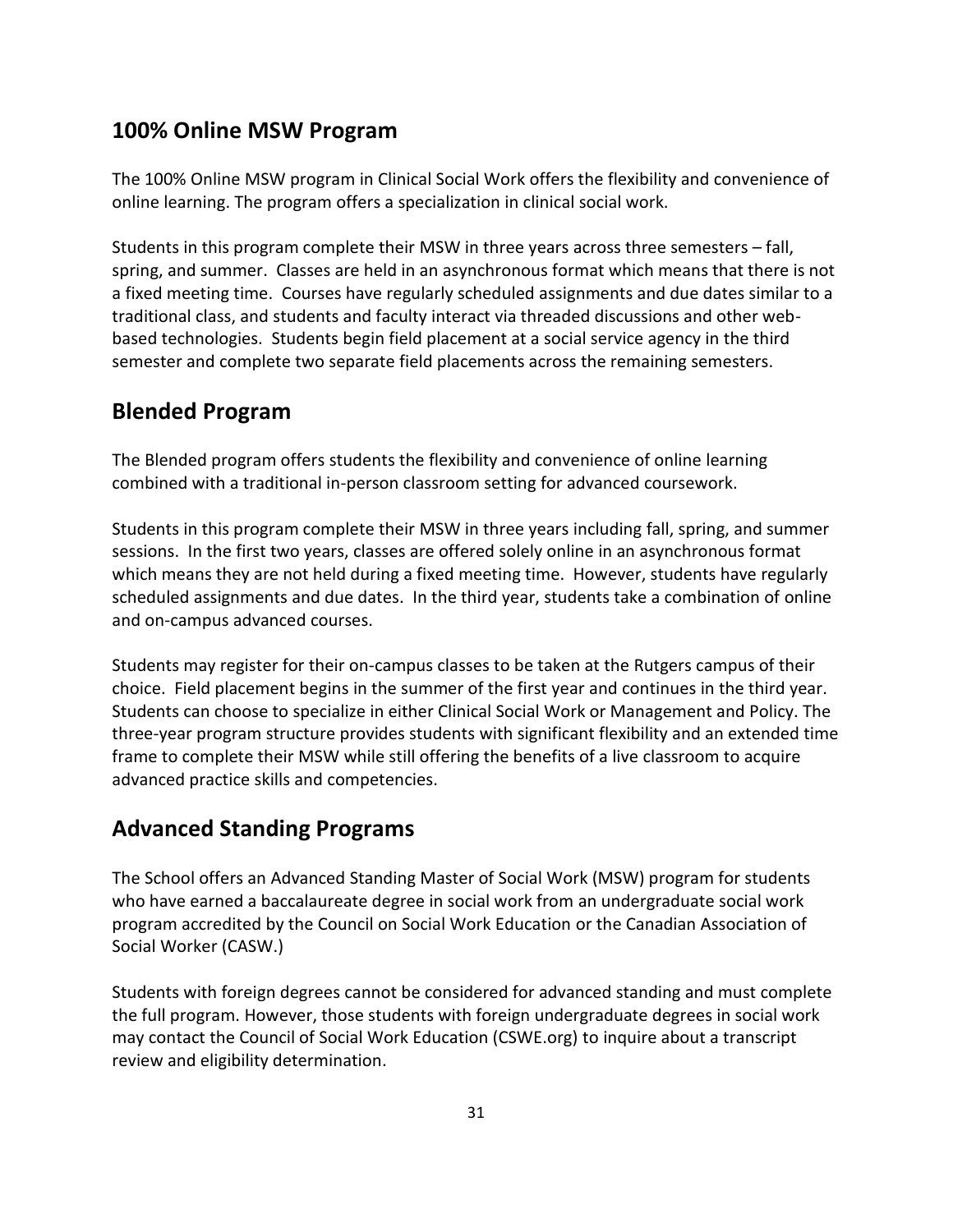Twenty-one credits from an advanced standing student's undergraduate degree in social work from an accredited program are applied toward the student's MSW degree.

#### **Traditional On-Campus Advanced Standing Program**

The traditional on-campus Advanced Standing program is available in a classroom format on all three Rutgers University campuses: New Brunswick, [Camden,](https://socialwork.rutgers.edu/node/34) and [Newark.](https://socialwork.rutgers.edu/node/35) Students may complete their degree in either one year or two years. Both specializations (Clinical Social Work and Management and Policy) are offered as well as the full array of certificates.

Advanced Standing students in the on-campus program **must** begin in the summer. During this time, they are required to complete two courses and begin a field education placement which will continue throughout the following fall and spring semesters.

#### **Intensive Weekend Advanced Standing Program**

The Intensive Weekend Advanced Standing program is taught off-campus. Students in the Intensive Weekend Advanced Standing program will join existing cohorts in Jersey City, Parsippany, Bordentown or Mays Landing when these cohorts enter their second year of study in the fall. Intensive Weekend Advanced Standing students may complete the requirements for the MSW degree in two years across the fall, spring, and summer sessions.

Intensive Weekend Advanced Standing students begin field education in September and following completion of Orientation, Field Workshops and *Writing for Social Workers*. Field education placement continues year round throughout the entire program.

#### **100% Online Advanced Standing Program**

The 100% Online Advanced Standing program is taught in an asynchronous format. 100% Online Advanced Standing students begin the program in the fall semester and may complete the requirements for the degree in two years across the fall, spring, and summer sessions. Field education placement is completed over four semesters.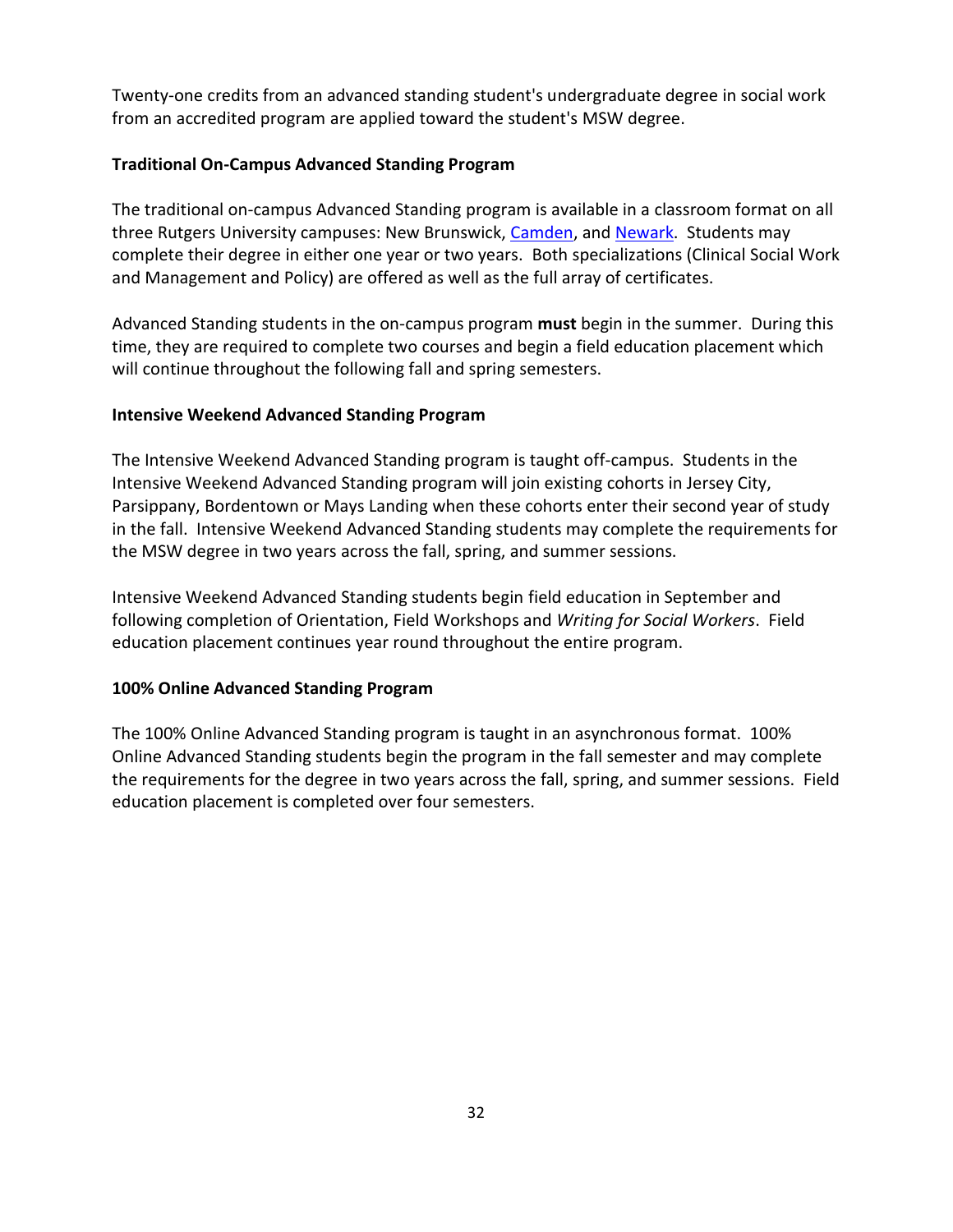# **[Dual and Joint Degrees](https://socialwork.rutgers.edu/academics/dual-degrees)**

Rutgers University School of Social Work offers the following degrees:

Masters of Social Work/Juris Doctor (MSW/JD) Master of Social Work/Master of Divinity (MSW/MDiv) Master of Social Work/PhD Program (MSW/PhD) Master of Social Work/Master of Public Policy (MSW/MPP) Master of Social Work /Master of Public Health (MSW/MPH) Master of Social Work/Master of Arts in Criminal Justice (MSW/MA in CJ)

### **JD/MSW**

The School of Social Work in collaboration with [Rutgers University Law School](https://law.rutgers.edu/) has established an accelerated dual degree program in law and social work through which a student can obtain the Juris Doctor (JD) and the Master of Social Work (MSW) degrees. With the accelerated program, a full-time student can expect to complete the degrees in four years rather than the five years normally needed to complete both degrees separately.

Participating students are required to meet the academic standards of both programs.

The dual degree program is appropriate for students in both the social work Management and Policy and the Clinical Social Work specialization.

### **Master of Social Work/Master of Divinity (MSW/M.Div.)**

Rutgers University School of Social Work and [Princeton Theological Seminary](http://www.ptsem.edu/) offer an accelerated program in social work and ministry leading to a Master of Social Work (MSW) and Master of Divinity (MDiv). The program is designed for students who expect to enter forms of ministry requiring competence in the disciplines of theology and social work.

The dual MSW/MDiv program allows a student to complete both degrees in four years. The first two years of study are spent exclusively at Princeton Theological Seminary. In the third year, a dual degree student completes the requirements for the MDiv while concurrently taking coursework and field education placement at the School of Social Work. In the fourth and final year of the program, students take all their coursework and field education placements at the School of Social Work.

### **Master of Social Work/Ph.D.**

The School of Social Work offers a combine[d MSW/PhD program.](https://socialwork.rutgers.edu/node/480) Students may apply to the program with their application to the MSW program or they may apply in their first year as a matriculated student in the Rutgers MSW Program.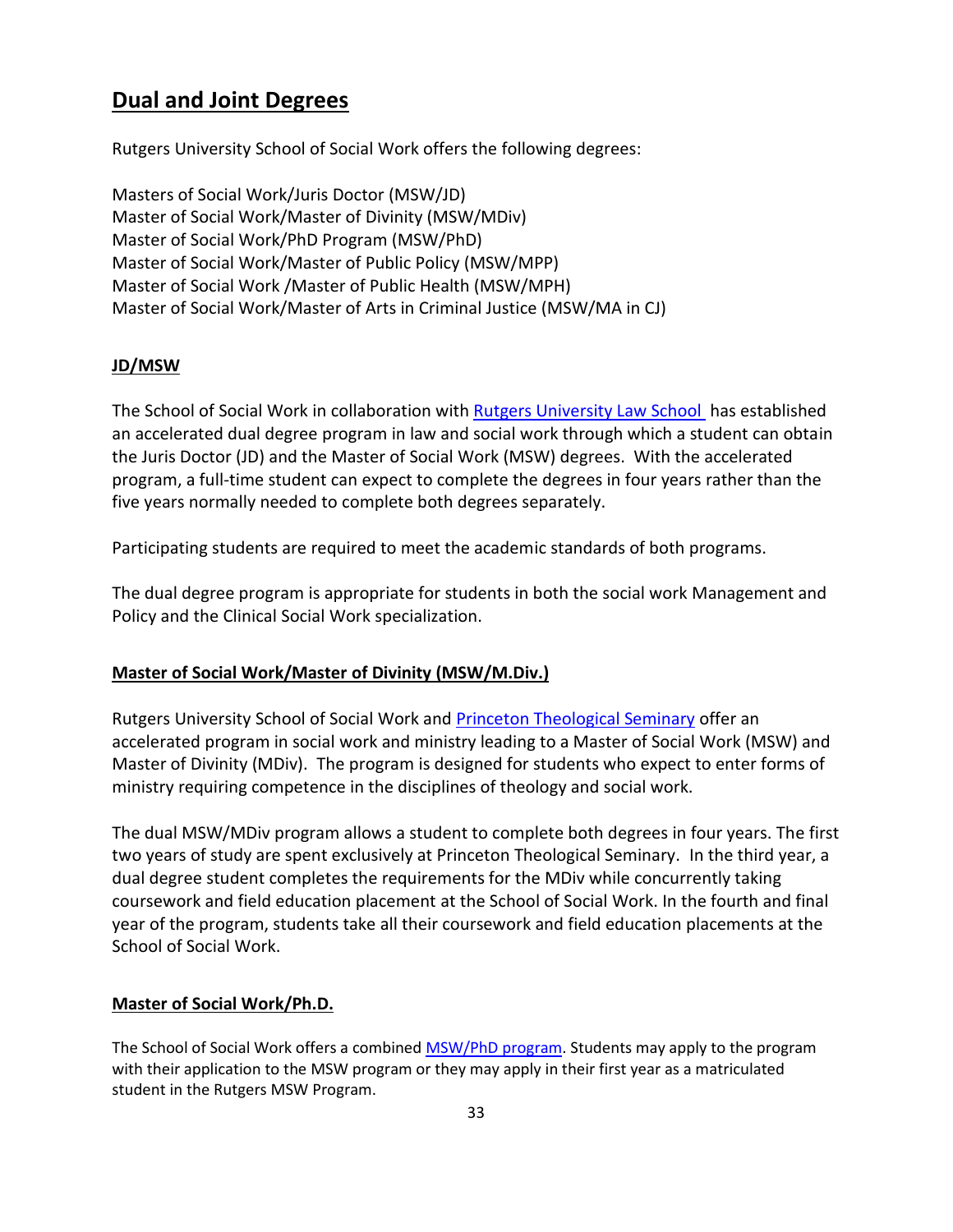Students in the joint program must be registered full time. They will take a block field placement in the summer following completion of their generalist curriculum in the MSW program and begin taking PhD courses in the fall of their second year. The selection and sequencing of PhD courses will be made in consultation with the PhD Program Director and the student's academic advisor.

#### **Master of Social Work/Master of Public Health (MSW/MPH)**

Together, Rutgers School of Social Work and [Rutgers School of Public Health](https://sph.rutgers.edu/) have created the MSW/MPH three-year dual degree program that draws upon core principles of both fields: to understand and improve human and societal well-being. Students will learn to work across systems to reach individuals, groups, communities, and populations through evidence-based practice and multi-level interventions. Through coursework topics in human behavior and the social environment, urban planning, clinical social work, epidemiology, and biostatistics, students will be equipped to work in a variety of settings including government agencies, nonprofits, or private healthcare organizations that seek to advance public and social/mental health.

#### **Master of Social Work/Master of Public Policy (MSW/MPP)**

The combined MSW/MPP program offers students the opportunity to develop advanced policy practice skills with a focus on social justice and social welfare policy beyond the MSW curriculum. Students will learn advanced policy skills to identify public issues, policy analysis to determine alternative solutions to those issues, and to become strong leaders in government, politics, and organizations that are public, private, nonprofit, or private for-profit. The program is in keeping with social work's historical and growing emphasis on public policy concerns. The dual degree is a three-year program with a total of 81 credits.

#### **Master of Social Work/Master of Arts in Criminal Justice (MSW/MA in CJ)**

The combined MSW/MA in CJ two-year program offers students the opportunity to develop expertise in criminal justice policy and research with the study of clinical practice and human services. Hosted by Rutgers School of Social Work and [Rutgers School of Criminal Justice,](https://rscj.newark.rutgers.edu/) the social work curriculum will emphasize the systems and perspectives of populations and individuals, while coursework in criminal justice will prepare students to think critically about the issues of crime and social control. Specific topic areas may include issues such as policecommunity relations, incarceration, violence prevention, and juvenile justice. Overall, program graduates will be prepared to advance social justice within criminal legal systems and inspire interdisciplinary innovation in the field.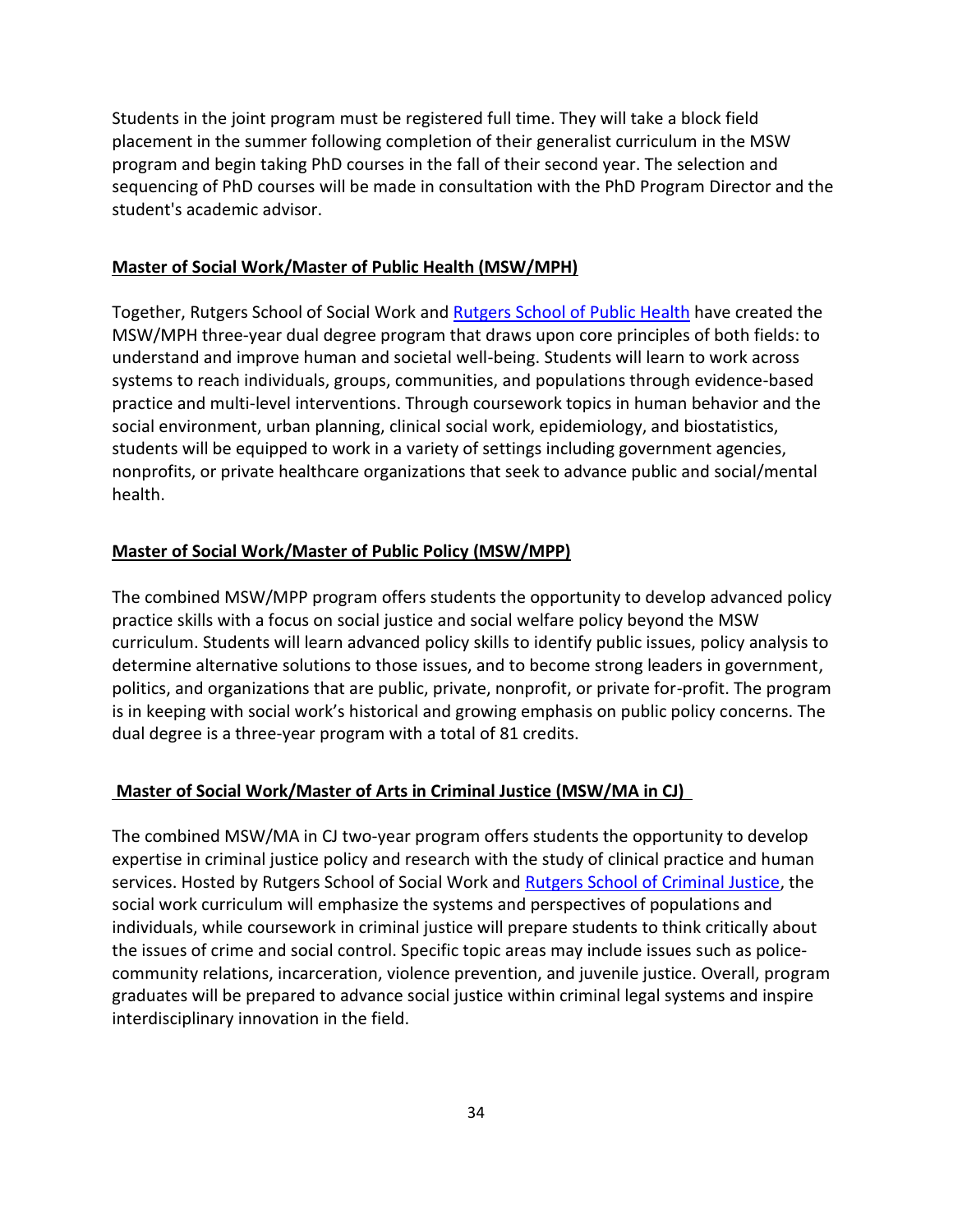# **THE MSW CURRICULUM**

# **MSW Curriculum Committee**

The purpose of the Curriculum Committee of the School is to address issues in MSW curriculum policy, and the integration of the BA in Social Work and MSW curricula, as well as issues related to dual degrees and a combined MSW/PhD option.

#### **Functions**

The functions of the Curriculum Committee include, but are not limited to, the following:

- Conducting an ongoing review and analysis of the goals of the curriculum to assure that the overall MSW program is current and consonant with the needs of the field
- Reviewing course outlines to assure that course goals and objectives, readings, and supplementary materials are consonant with the goals of the curriculum
- Reviewing and approving new MSW courses
- Considering additions or changes to the curriculum as initiated by the management and policy specialization or clinical social work discussion groups

The Curriculum Committee is chaired by the Director of the MSW Program and membership is comprised of both elected and nominated faculty as well as ex-officio members. There is also a student representative to the Curriculum Committee.

### **Generalist Curriculum**

All students, except those with baccalaureate degrees from programs accredited by the Council on Social Work Education, are required to take all of the generalist courses. These courses contain a body of knowledge, values, and skills essential for social work practice. This common base is transferable among settings, population groups, and problem areas. The generalist curriculum consists of courses in generalist social work practice with corresponding field instruction, human behavior and the social environment, clinical assessment and diagnosis, introductory social work research methods, social welfare policy and services, and a course focused on diversity and oppression. Successful completion of the entire generalist program is required before beginning the specialized curriculum, with one permitted exception: \*the general elective may be taken during the specialized curriculum.

The required generalist curriculum courses are:

19:910:500 Social Work Practice I with Individuals, Families, and Groups (3) – must be taken with Field Education Practicum I

19:910:501 Social Work Practice II with Organizations and Communities (3) – must be taken with Field Education Practicum II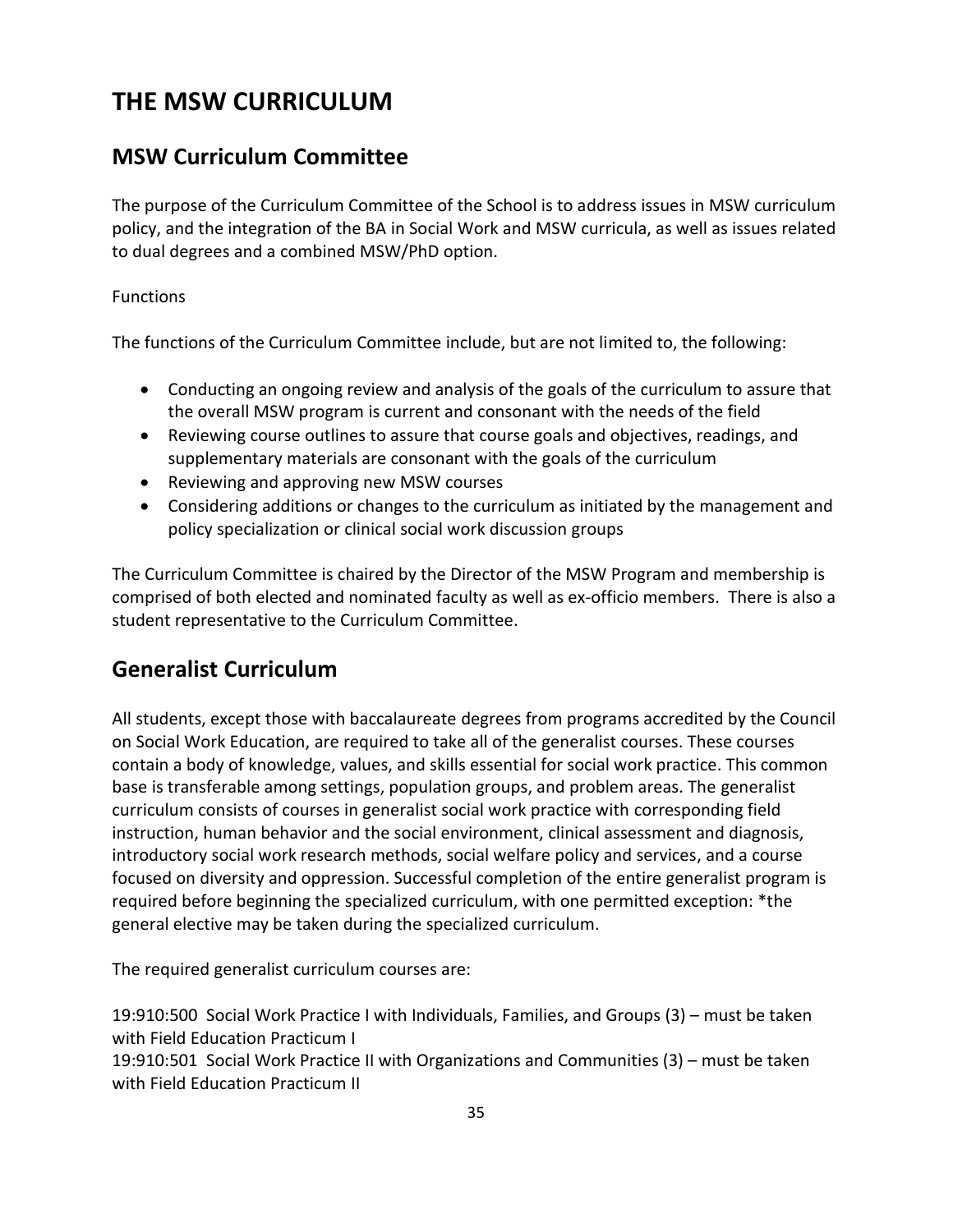19:910:502 Human Behavior and the Social Environment (3) 19:910:504 Social Welfare Policy and Services I (3) 19:910:505 Methods of Social Work Research I (3) 19:910:506 Diversity and Oppression (3) 19:910:507 Clinical Assessment and Diagnosis (3) 19:910:508 Field Education Practicum I (3) 19:910:553 Field Education Seminar (1) 19:910:509 Field Education Practicum II (3) 19:910:\_\_\_ \*General elective (3)

For additional course information, see the [Generalist Curriculum](http://catalogs.rutgers.edu/generated/ssw_current/pg105.html) Courses in the catalog.

Students are required to complete an introductory statistics course that covers descriptive and basic inferential statistical procedures before they begin the specialized curriculum.

### **Specialized Curriculum**

The specialized curriculum consists of a specialization in a method of advanced practice, an advanced research course, an advanced policy course, a human behavior distribution requirement, field instruction, and electives. Only after successful completion of the generalist curriculum courses and the statistics requirement may students begin the specialized curriculum. Students must select a specialization in Clinical Social Work (CSW) or Management and Policy (MAP).

The required advanced courses are: 607 CSW students: 19:910:511 Clinical Social Work I (3) and 19:910:512 Clinical Social Work II (3) – must be taken with Field Education Practicum III and IV, respectively MAP students: 19:910:535 Management Practice and Theory (3) and 19:910:536 Program and Strategic Planning (3) – must be taken with Field Education Practicum III and IV, respectively All students: 19:910:595 Methods of Social Work Research II (3) 19:910:600 CSW Field Education Practicum III (3) or 19:910:575 MAP Field Education Practicum III (3) 19:910:601 CSW Field Education Practicum IV (3) or 19:910:607 MAP Field Education Practicum IV (3) 19:910:\_\_\_ Advanced Practice Distribution Requirement (3) 19:910:\_\_\_ Advanced Policy Requirement (3) 19:910: General elective (may be generalist or advanced) (3)

19:910: General elective (may be generalist or advanced) (3)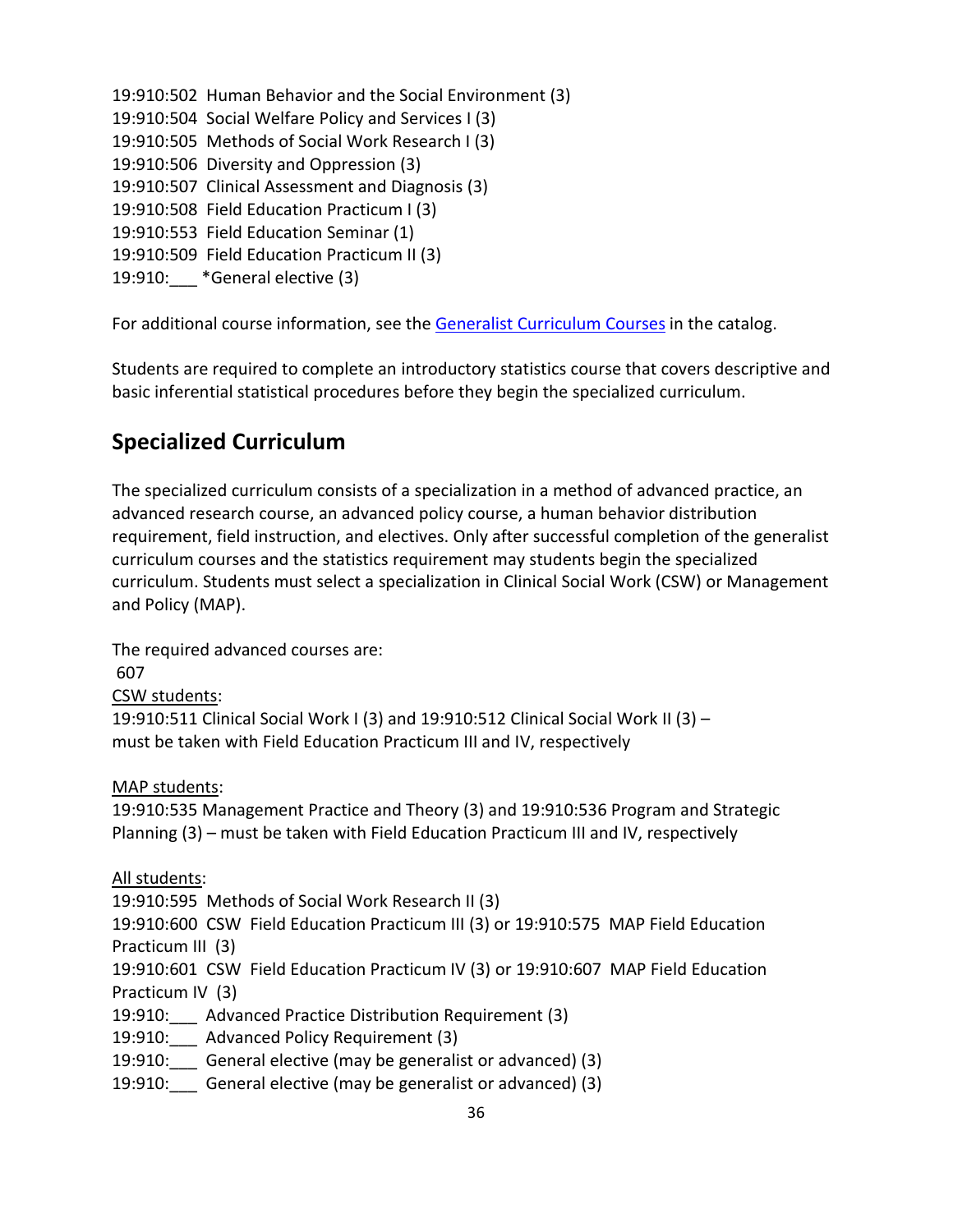19:910: General elective (may be generalist or advanced) (3)

### **Curriculums at a Glance**

The charts called "Curriculums at a Glance" were developed to enable students to easily identify the courses generally taken each semester in a particular MSW program. The Curriculum at a Glance for each of the MSW programs listed below may be viewed through its associated link:

Traditional (On-Campus) Advanced Standing: [Advanced Standing Curriculum at a Glance](file://///ssw-nas-02.ssw.rutgers.edu/units/StudentServices/Student%20Handbook%202020/advanced_standing_curriculum_at_a_glance_-_summer_2020.pdf)

Two Year and Four Year: [Traditional Two and Four Year Curriculum at a Glance](file://///ssw-nas-02.ssw.rutgers.edu/units/StudentServices/Student%20Handbook%202020/updated_for_fall_2020_curriculum_at_a_glance_-_2.pdf)

Intensive Weekend: Three Year: [Intensive Weekend Three Year Curriculum at a Glance](https://socialwork.rutgers.edu/file/5611/download) Advanced Standing: [Intensive Weekend Advanced Standing Curriculum at a Glance](https://socialwork.rutgers.edu/file/5612/download)

100% Online Advanced Standing: [100% Online Advanced Standing Curriculum at a Glance](https://socialwork.rutgers.edu/file/5808/download)

Spring Start: [100% Online Curriculum at a Glance -](https://socialwork.rutgers.edu/file/5806/download) Spring Start

Summer Start: [100% Online Curriculum at a Glance -](https://socialwork.rutgers.edu/file/5807/download) Summer Start

Fall Start: [100% Online Curriculum at a Glance -](https://socialwork.rutgers.edu/file/5805/download) Fall Start

Blended: [Blended Curriculum at a Glance](https://socialwork.rutgers.edu/file/5809/download)

### **Specializations**

Specializations enhance and extend the generalist curriculum. A specialization focuses on advanced methods of social work practice by size and type of client system. Specializations are designed to develop greater depth in knowledge and skills building upon the generalist curriculum. Students may specialize in:

- Clinical Social Work (CSW)
- Management and Policy (MAP)

Students must select a specialization prior to entering the specialized curriculum. Both specializations require two advanced practice methods courses (6 credits) and 6 credits of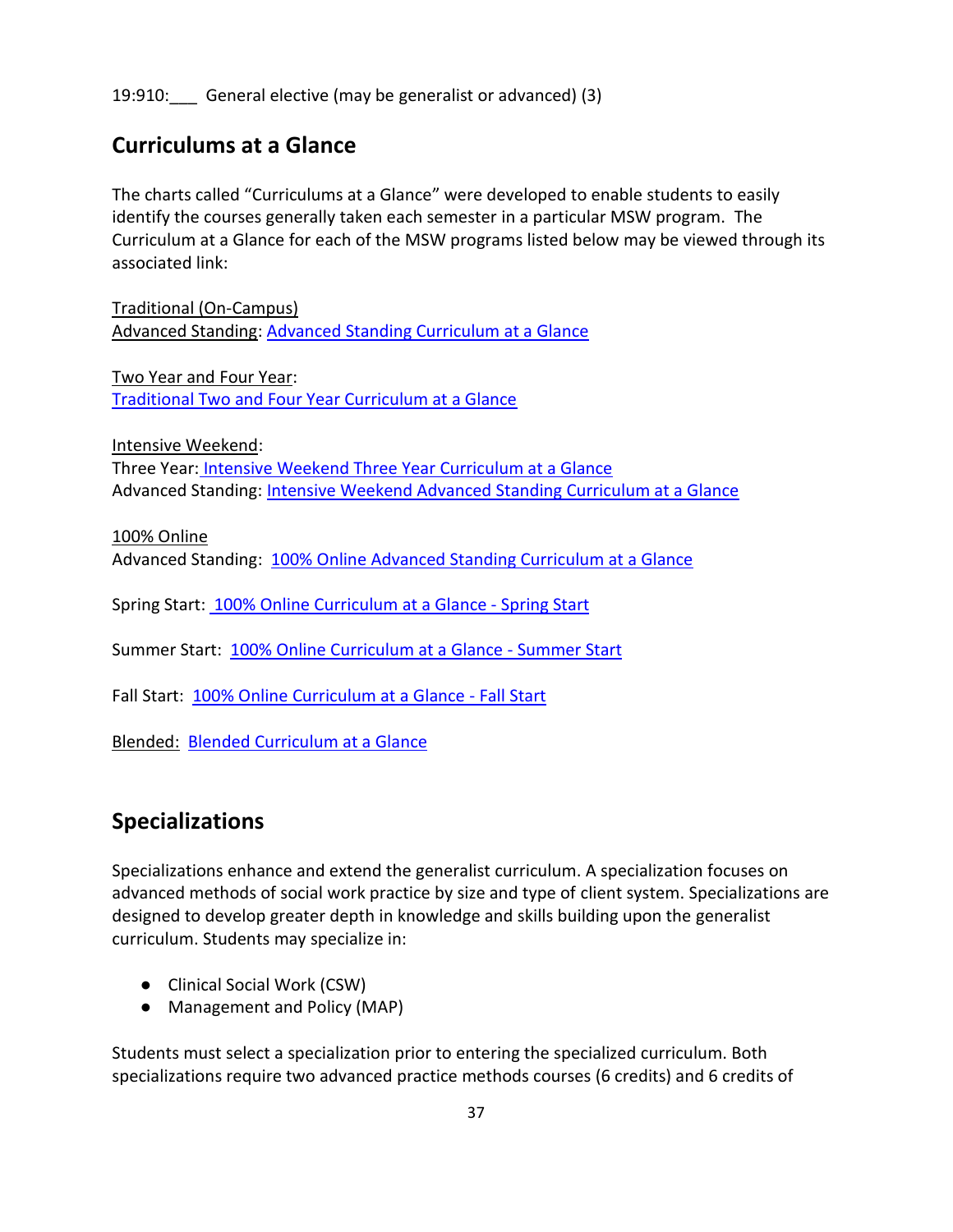advanced field instruction. The intensive weekend and 100% online program only offer a specialization in clinical social work.

#### **Clinical Social Work (CSW)**

The specialization in Clinical Social Work prepares students to conceptualize, provide, and supervise the delivery of social work services to individuals, couples, families, and small groups. Emphasis is on developing competence in those helping processes used to prevent problems and to enhance, develop, and restore social functioning. Courses required for the specialization and which must be taken concurrently with a Clinical Social Work field education practicum are:

- 19:910:511 Clinical Social Work I (3)
- 19:910:512 Clinical Social Work II (3)

#### **Management and Policy (MAP)**

The specialization in Management and Policy is designed to prepare social workers to perform administrative functions, as well as planning, organizing, and policy functions within organizations, communities, and in the larger society. Courses required for the specialization and which must be taken concurrently with a Management and Policy field education practicum are:

- 19:910:535 Management Practice and Theory (3)
- 19:910:536 Program and Strategic Planning (3)

# **Field Education**

The Master of Social Work program involves classroom and field instruction. Deemed by the Council on Social Work Education (CSWE) to be "the signature pedagogy" of social work, field education is the experience which prepares the learning social work student to become the practicing professional social worker. The CSWE requires that all master's students spend a minimum number of hours in an approved field education placement. Students at the School of Social Work spend 1,125 hours in field instruction.

Field education provides experiential, practical learning for social work students. In field practicum, which is both an academic course for degree credit as well as an intern experience, students become socialized into the social work profession. They serve alongside professional social workers and are supervised by experienced field instructors. The Rutgers School of Social Work field education program is based upon educational policies and standards established by the Council on Social Work Education. The core professional competencies that the student acquires and demonstrates while working in field education are the evidence of her or his success.

Social work students intern at organizations throughout New Jersey, greater New York City, and greater Philadelphia. The 100% online program offers field placements across the country.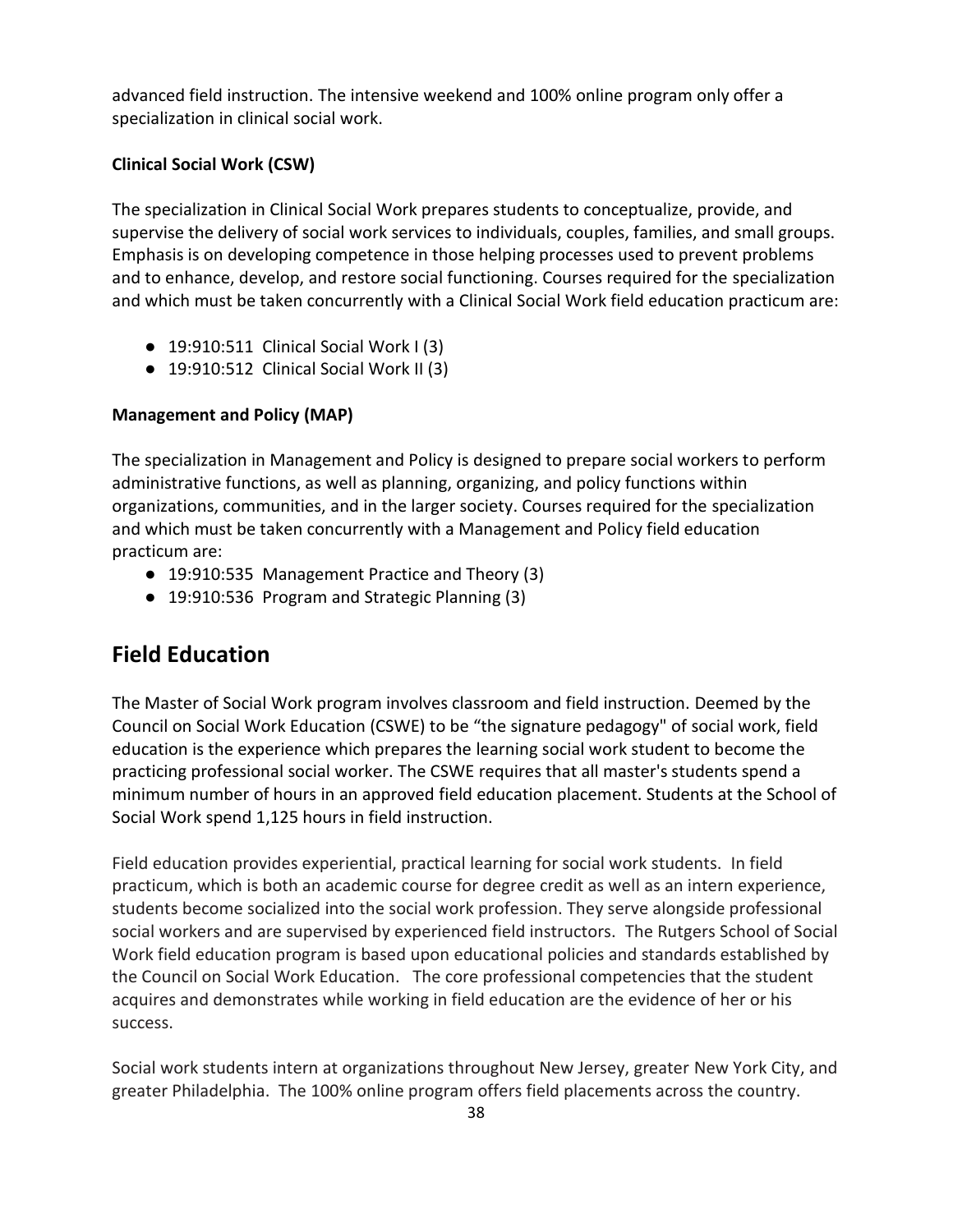While some sites may require some evening or weekend hours, field placement cannot be provided for evenings and weekends only. The field agencies with which Rutgers School of Social Work formally affiliates every year provide opportunities for students to train in child welfare, corrections, housing and homelessness issues, LGBTQ issues, community organization and development, domestic violence prevention and intervention, crisis intervention, behavioral health, aging, addictions, healthcare, agency management, veterans services, nonprofit finance, fundraising, strategic planning, policy analysis, human resources, nonprofit marketing and more.

A student's specialized field year placement provides opportunities to concentrate upon either clinical social work or management and policy. Field education faculty and liaisons bring years of experience and professional expertise to training students so that each student has a rich learning experience.

For more information on field education, please visit [https://socialwork.rutgers.edu/current](https://socialwork.rutgers.edu/current-students/office-field-education)[students/office-field-education.](https://socialwork.rutgers.edu/current-students/office-field-education)

### **Certificate Programs**

Certificate programs are ideal ways for students to focus their studies on a particular area of interest. The School offers four Certificate programs to MSW students: Addiction Counselor Training (ACT), Aging and Health (A&H), Promoting Child and Adolescent Well-Being (CHAP), and Violence Against Women and Children (VAWC). These Certificate programs differ from Areas of Emphasis in that the former have firm requirements set by the School of Social Work while the latter have flexible requirements as defined by the student. While both Certificates and Areas of Emphasis are noted on a transcript, Certificate program students also receive a hardcopy certificate. Please note the availability of certificate programs by program option below.

|                        | <b>ACT</b> | A&H | VAWC. | ChAP |
|------------------------|------------|-----|-------|------|
| <b>MSW Traditional</b> |            |     |       |      |
| <b>MSW Blended</b>     |            | V   |       |      |
| MSW 100% Online        |            |     |       |      |
| Postgrads              |            |     |       |      |

The IW does not offer certificates due to its program structure.

Highlights of each Certificate program appear below. Information about each Certificate program's application process, deadlines, and requirements may also be found on the School of Social Work website under the "Academics" tab.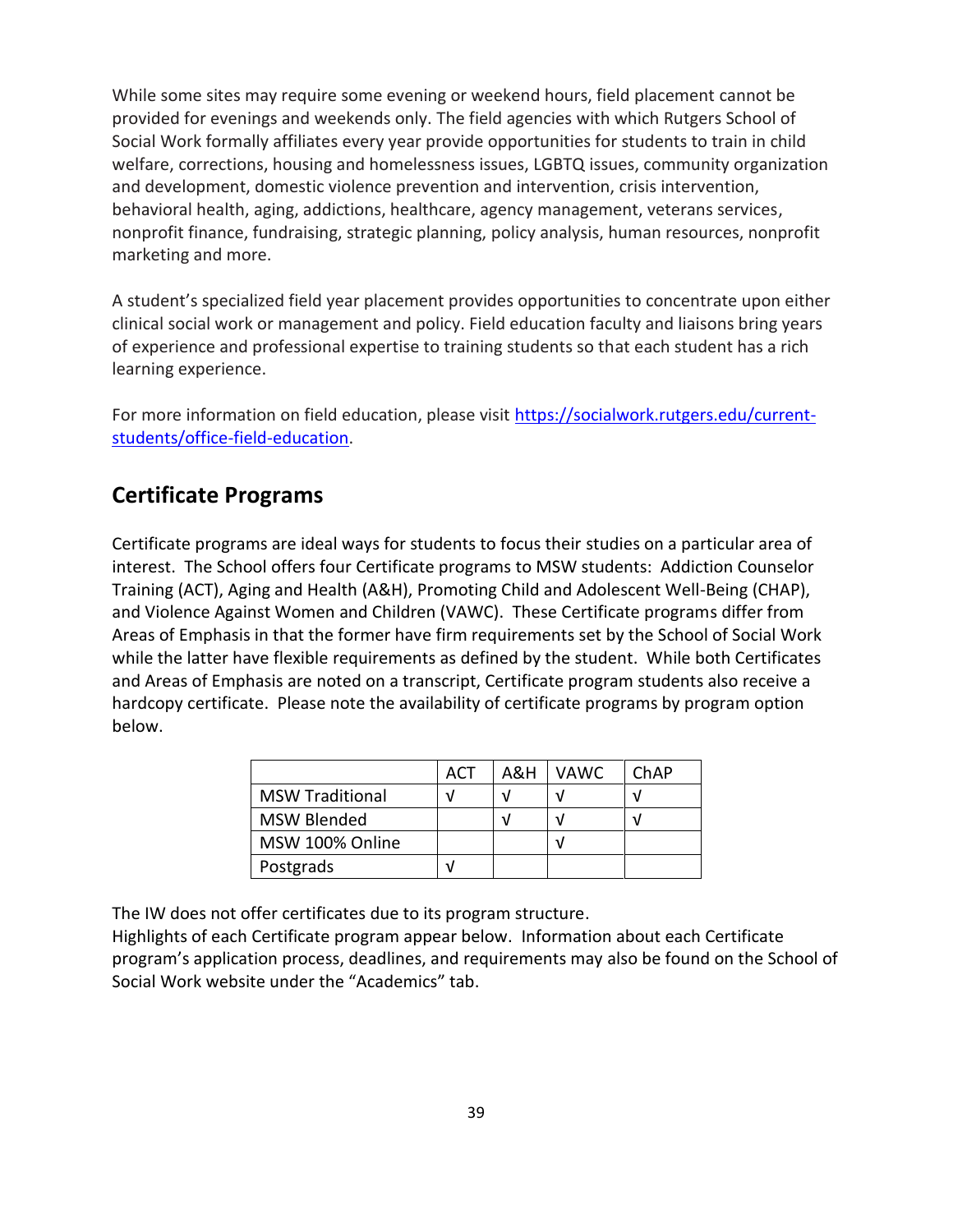### **Addiction Counselor Training (ACT) Certificate**

Dual-licensed clinicians (LCADC/LCSW or LPC) will be the clinical leaders in NJ. The ACT Certificate Program provides a six-course curriculum that covers all the educational hours needed for the CADC/LCADC. The program includes an advanced field placement in a DMHASapproved agency in which the student is supervised for the MSW and LCADC. (ACT participants who already hold a clinical master's degree may fulfill the experience hours Certificate requirement EITHER through their employment in a DMHAS-approved agency OR registering and paying for a supervised internship through the ACT program.)

ACT provides:

- All the required LCADC education hours in a 6-course curriculum
- Convenient hybrid course format that reduces in-class hours per semester
- Courses on Fridays (New Brunswick) or Saturdays (Camden and Newark)
- For MSW students: advanced field placement at a DMHAS-approved treatment organization
- Preparation for the application process and licensing exams
- Individualized advising and specialized workshops while enrolled in the program
- Mentorship from dual-credentialed clinicians and other addiction professionals

The following are eligible to apply to ACT:

- Clinicians with a masters or doctorate in a counseling/mental health discipline who wish to earn their LCADC
- MSW students who wish to earn their LCADC education hours while taking the courses required for the MSW degree – students must be in the Clinical Social Work specialization.
- Incoming masters or doctoral students in other counseling disciplines wishing to earn their LCADC education hours while completing their degree

NOTE: ACT is unique among the Certificate programs in that MSW/ACT students may complete the ACT program as postgrads in the program if they complete their MSW degree first. The following [Curriculums at a Glance](https://socialwork.rutgers.edu/academics/master-social-work-msw/addiction-counselor-training-act-certificate-program/academics) can be viewed on the SSW website.

- 1. Curriculum at a Glance for MSW/ACT students
- 2. Curriculum at a Glance for Advanced Standing MSW/ACT students
- 3. Curriculum at a Glance for ACT Postgrads

For further information, please visit the [ACT website](https://socialwork.rutgers.edu/academics/master-social-work-msw/addiction-counselor-training-act-certificate-program) .

For questions, email [ACT@ssw.rutgers.edu.](mailto:ACT@ssw.rutgers.edu)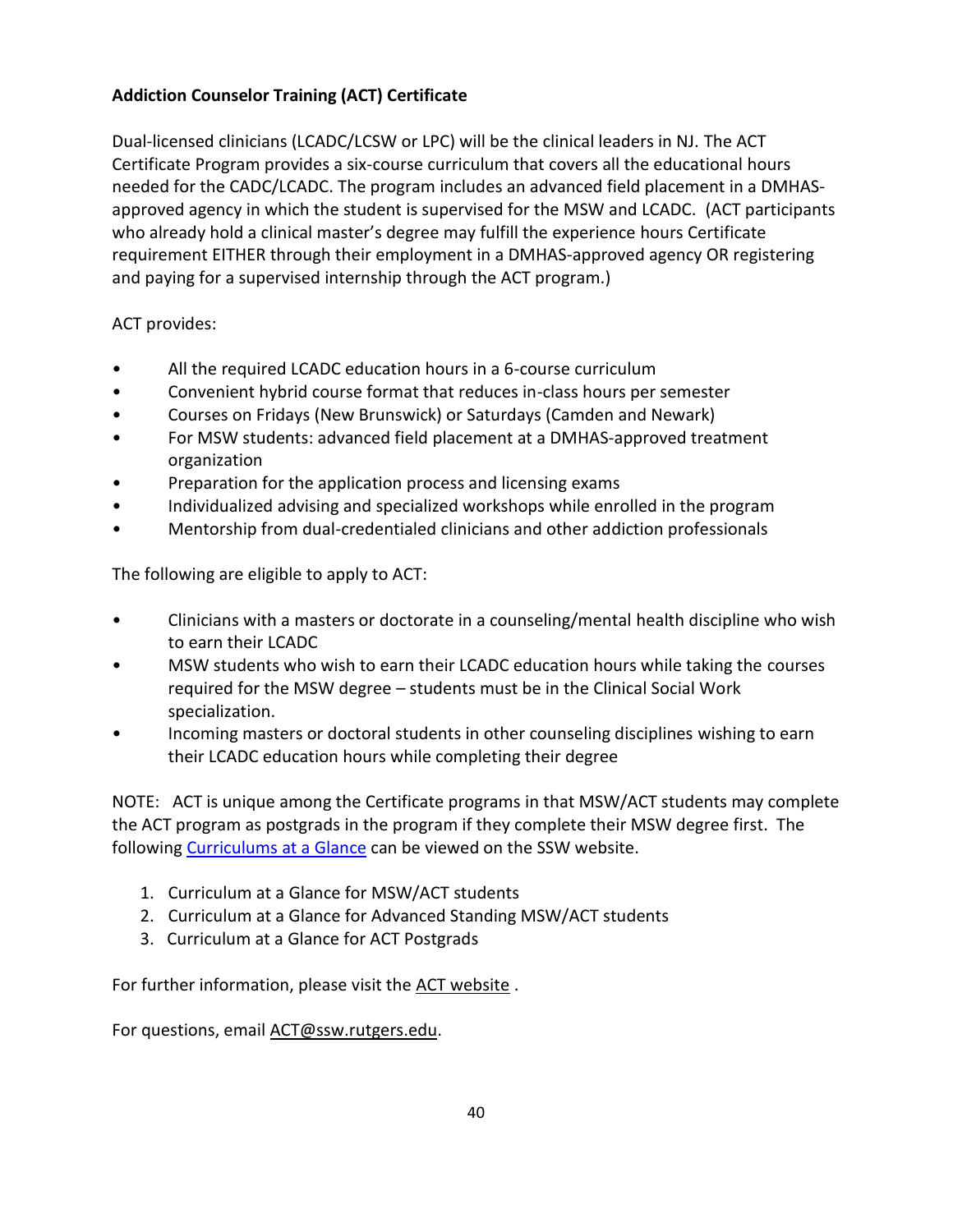#### **[MSW Certificate in Aging and Health](https://socialwork.rutgers.edu/academics/master-social-work-msw/programs-aging/msw-certificate-aging-health)**

The Rutgers University School of Social Work Programs on Aging is committed to training and developing a gerontological workforce that is prepared to provide leadership and demonstrate excellence in meeting the challenges and maximizing the strengths of an aging population. Professionals with passion and skills in social work and aging are in high demand. The National Institute on Aging projects that by 2020, approximately 70,000 social workers with expertise in aging will be needed to serve the growing older adult population - nearly double the current pool. Moreover, the U.S. Department of Labor has projected that social work jobs in health will increase more quickly than in any other area of social work, in large part because of the aging of our population.

The **MSW Certificate in Aging and Health** provides optimum focus for the MSW student with an interest in working with aging populations. The Certificate is open to students enrolled in the traditional (on campus) or Blended MSW program. Students may take classes on any of the three Rutgers campuses (New Brunswick, Camden, and Newark) and be in either specialization (Clinical Social Work or Management and Policy).

The MSW Certificate in Aging and Health Program is embedded within the master's curriculum so that students are not required to complete any additional work beyond the credit requirements of the core MSW curriculum. Instead, the Certificate requires students to focus activities in the area of aging and health that fulfill the general requirements of the MSW curriculum. Four courses, an advanced field placement in the area of aging and health, and attendance at one Interprofessional Educational (IPE) event are required to earn the Certificate.

Certificate students who demonstrate exceptional promise as leaders in the field of aging are encouraged to apply for a **Fellowship in Aging**. This fellowship is tied to the student's advanced field placement and includes special mentoring, a student project which is presented toward the end of the internship and is highlighted on the School of Social Work website, and a financial award of \$2,000.

Easy-to-follow Curriculums at a Glance are available for students in these [Aging & Health](https://socialwork.rutgers.edu/node/520) MSW programs:

- Traditional MSW/CSW specialization
- Traditional MSW/MAP specialization
- Advanced Standing CSW specialization
- Advanced Standing MAP specialization
- Blended MSW

For further information, visit the Programs on [Aging website](https://socialwork.rutgers.edu/academics/master-social-work-msw/programs-aging) .

For questions, email [aging@ssw.rutgers.edu.](mailto:aging@ssw.rutgers.edu)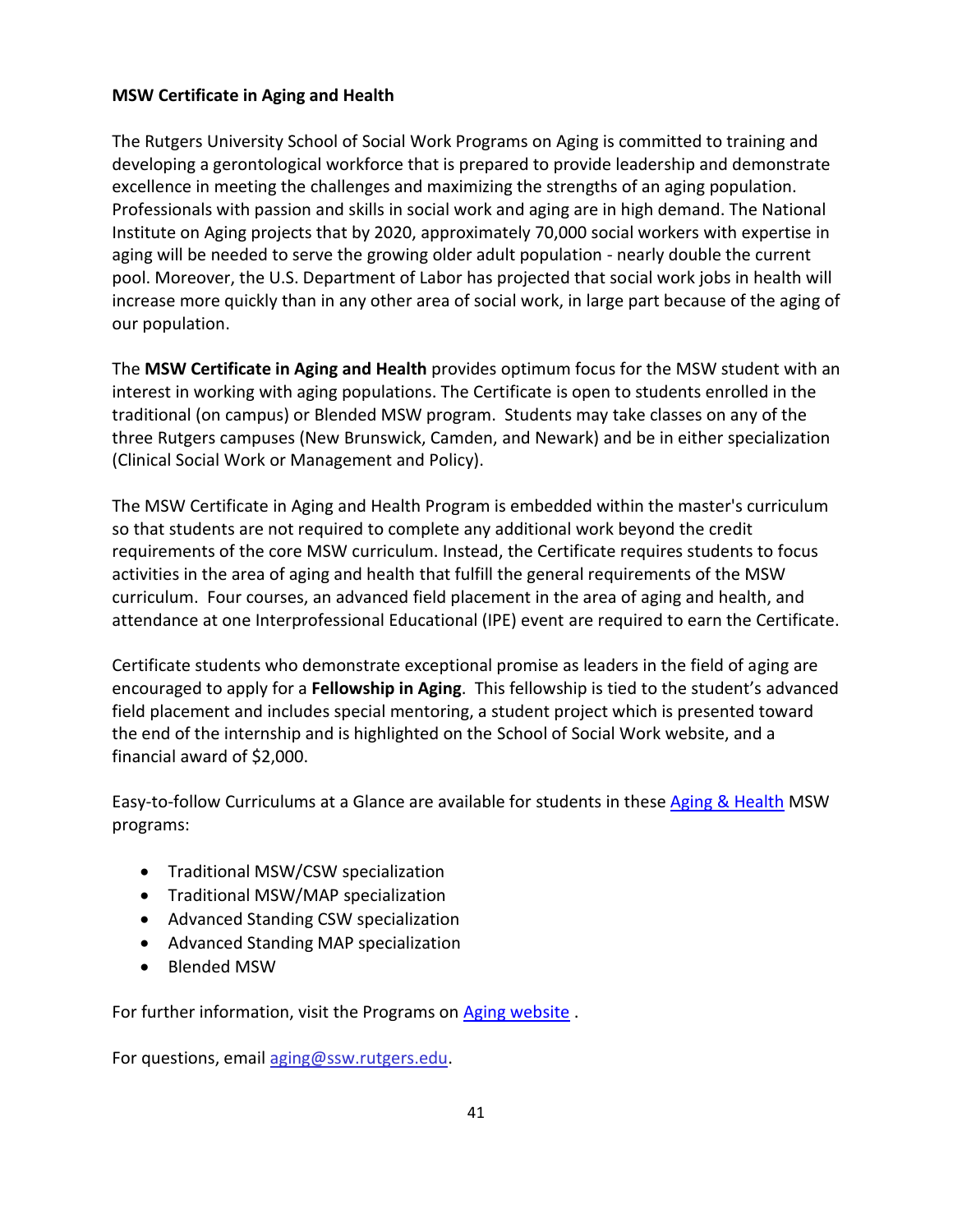### **[MSW Certificate for LISTA](https://socialwork.rutgers.edu/academics/master-social-work-msw/msw-certificate-lista) LISTA: Latina/o Initiatives for Service, Training, and Assessment**

Approximately 20% of both New Jersey and New York's individual state populations are Hispanic and as this community continues to grow there is a lack of culturally competent social practicioners to work effectively with these populations. The LISTA Certificate Program, with funding from the [New York Community Trust,](https://www.nycommunitytrust.org/) was developed to fill this gap.

LISTA aims to increase the number of social workers who are culturally competent to provide services to Hispanic populations through:

- Education on evidence-based culturally sensitive practices
- Internships in Hispanic serving agencies
- Experiential learning through study abroad in Hispanic countries

#### **Eligibility**

The LISTA Certificate Program is open to students:

- in the traditional, blended, 100% online, and advanced standing MSW programs.
- in the clinical or management and policy specialization.
- on any of the three Rutgers campuses (Camden, Newark, New Brunswick)
- in a full- or part-time enrollment.

The inaugural LISTA Certificate Program cohort will be available in fall 2020.

#### **[Promoting Child and Adolescent Well-Being \(CHAP\) Certificate](https://socialwork.rutgers.edu/childwellbeing)**

The Certificate in Promoting Child & Adolescent Well-Being Certificate prepares social work students to critique and implement developmentally-informed interventions with infants, children, and adolescents, regardless of their practice specialization and across a range of domains and systems.

#### Focus

Students choose to focus their coursework and internship experience on a **single child-serving system, multiple systems,** or a **specific youth population**. Wherever they focus, they will develop and enhance skills to serve as change agents for children and adolescents in high risk environments.

Some of these area of focus are:

• Child welfare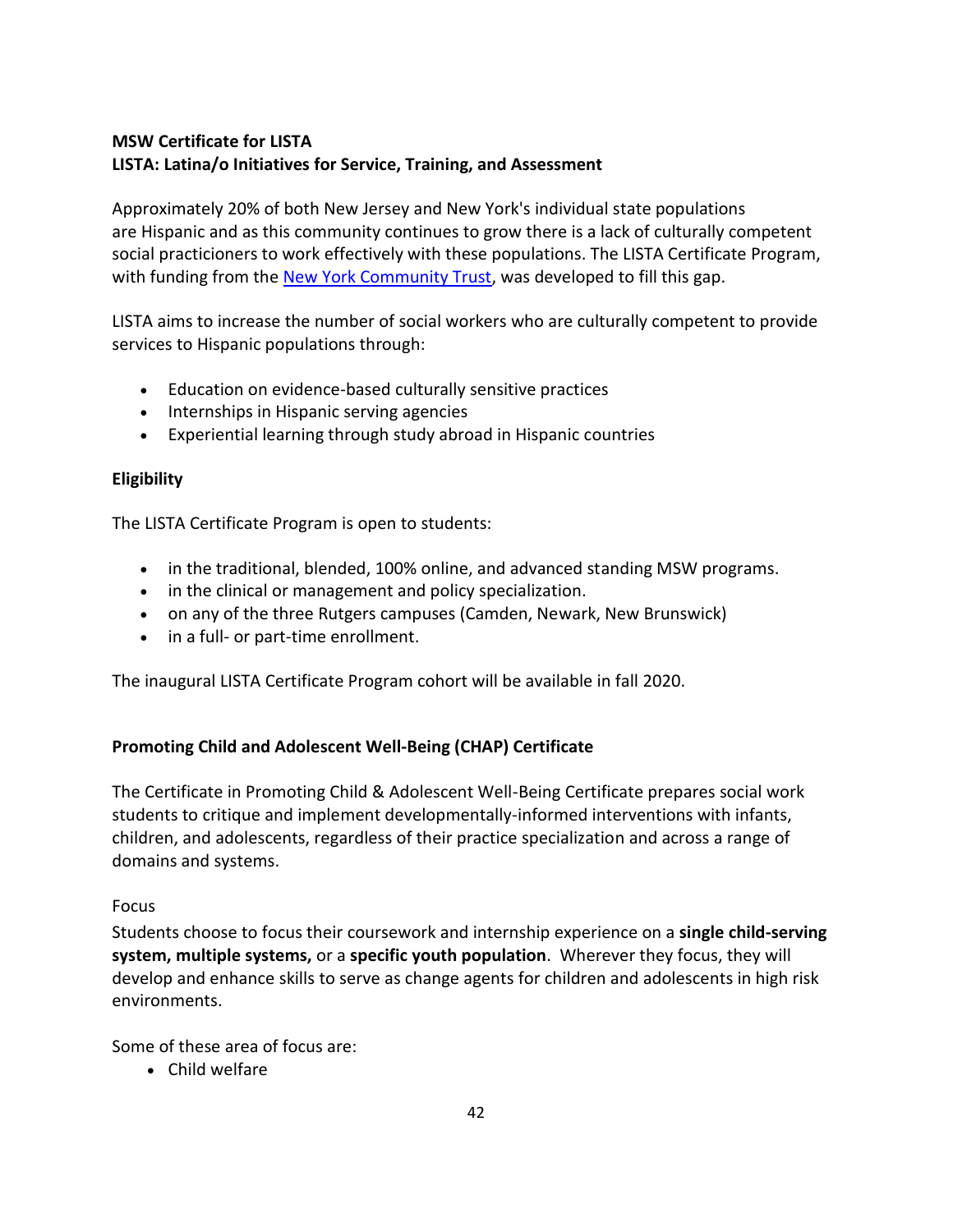- Children's mental health
- Education
- Juvenile justice
- Residential group homes
- Health facilities, and other areas

### Coursework

MSW students take:

- One of two Human Behavior core certificate courses: **Special Topics:** *Developmental Perspectives on Child Well-being* **or HBSE:** *Adolescents at-Risk*
- An Advanced Policy course: **Special Topics: Policies & Programs for Children & Youth**
- Two approved electives focused on infants and toddlers, children, adolescents, and transition-age youth

### Field Placement

Students also complete an advanced year (specialized) field placement with guaranteed experience in a setting focused on at least one of the following areas:

- Infants
- Toddlers
- Pre-school
- Middle childhood
- Pre-adolescents
- Adolescents
- Emerging adults/transition to adulthood

### Service activity

Students participate in one service activity or enrichment event during each semester of the academic year. These events may include:

- Workshops
- Lectures
- Volunteer participation in a community event focused on promoting child and adolescent well-being

The certificate is available to students enrolled in the traditional or the blended MSW programs.

For more information about applying, please email [childcertificate@ssw.rutgers.edu.](mailto:childcertificate@ssw.rutgers.edu)

### **Violence Against Women and Children (VAWC) Certificate**

Through its Center on Violence Against Women and Children (VAWC), Rutgers School of Social Work offers a VAWC Certificate to MSW students. The certificate program offers students the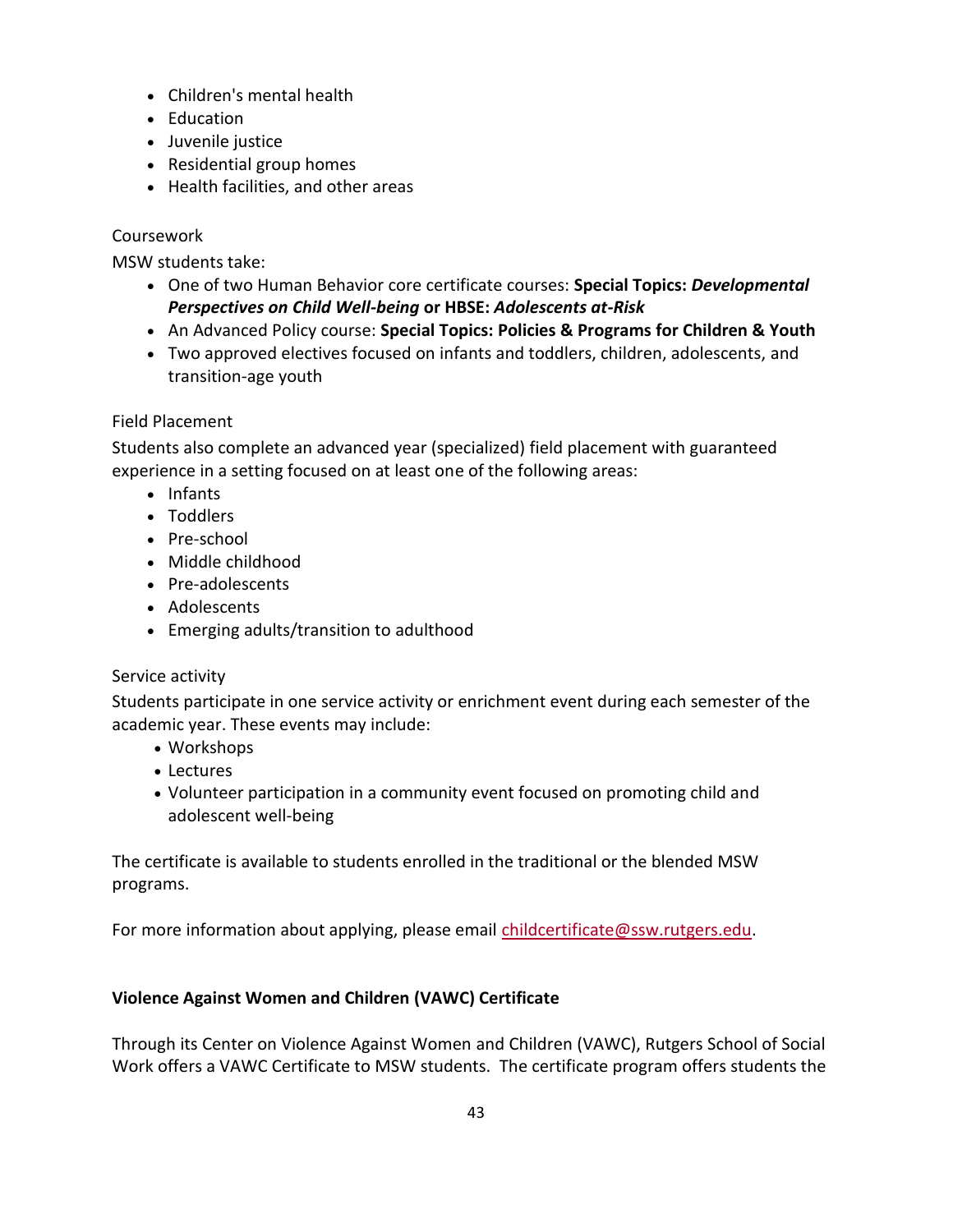opportunity to enhance their specialized year studies on issues of violence against women and children in order to be prepared to enter the field upon graduation.

#### **Requirements:**

Students in the certificate must fulfill the following academic requirements:

#### **VAWC coursework (12 credits)**

- Violence and Abuse in Adulthood OR Violence and Abuse in Childhood
- SWPS II: Violence Against Women and Children (Advanced Social Policy)
- Two electives related to violence against women and children, as approved by VAWC staff.

#### **Advanced year field placement**

- Must be at a VAWC related placement that focuses on key areas related to violence against women and children, including prevention, practice, nonprofit management, and policy.
- Placement will be arranged in conjunction with the field office and VAWC.

#### A note about VAWC Field Placement:

Students accepted into the VAWC Certificate Program are provided a VAWC-relevant field placement (working in the areas of domestic violence, sexual violence, stalking, child abuse and neglect, and trafficking). Though every effort is made to link the interests of the students with their requested/suggested placements, it cannot be guaranteed that students will receive their top choice of agency or topic area.

#### Orientation:

Prior to the fall semester, there will be a mandatory orientation for all new VAWC Certificate students. Dates will be sent out well in advance of the event, but it is expected that all accepted students will attend. We offer one orientation session on each of the three campuses: New Brunswick, Newark, and Camden, and one for the online cohort.

For questions, email [vawcmsw@ssw.rutgers.edu](mailto:vawcmsw@ssw.rutgers.edu) or call 848-932-4396.

#### **Certificate in Human Services Management**

Offered by the Network for Social Work management, the Human Services Management Certificate is a Certificate available only to MSW students in the MAP specialization. The Network for Social Work Management, an international membership organization for social workers, involving all levels of management and a diverse range of organizations. The Network is the *only* professional association in the United States dedicated to improving the quality of organizations by equipping managers to become effective "people-centered" leaders.

MAP students will be notified of the opportunity to receive the Human Services Management Certificate during their final semester of the MSW curriculum.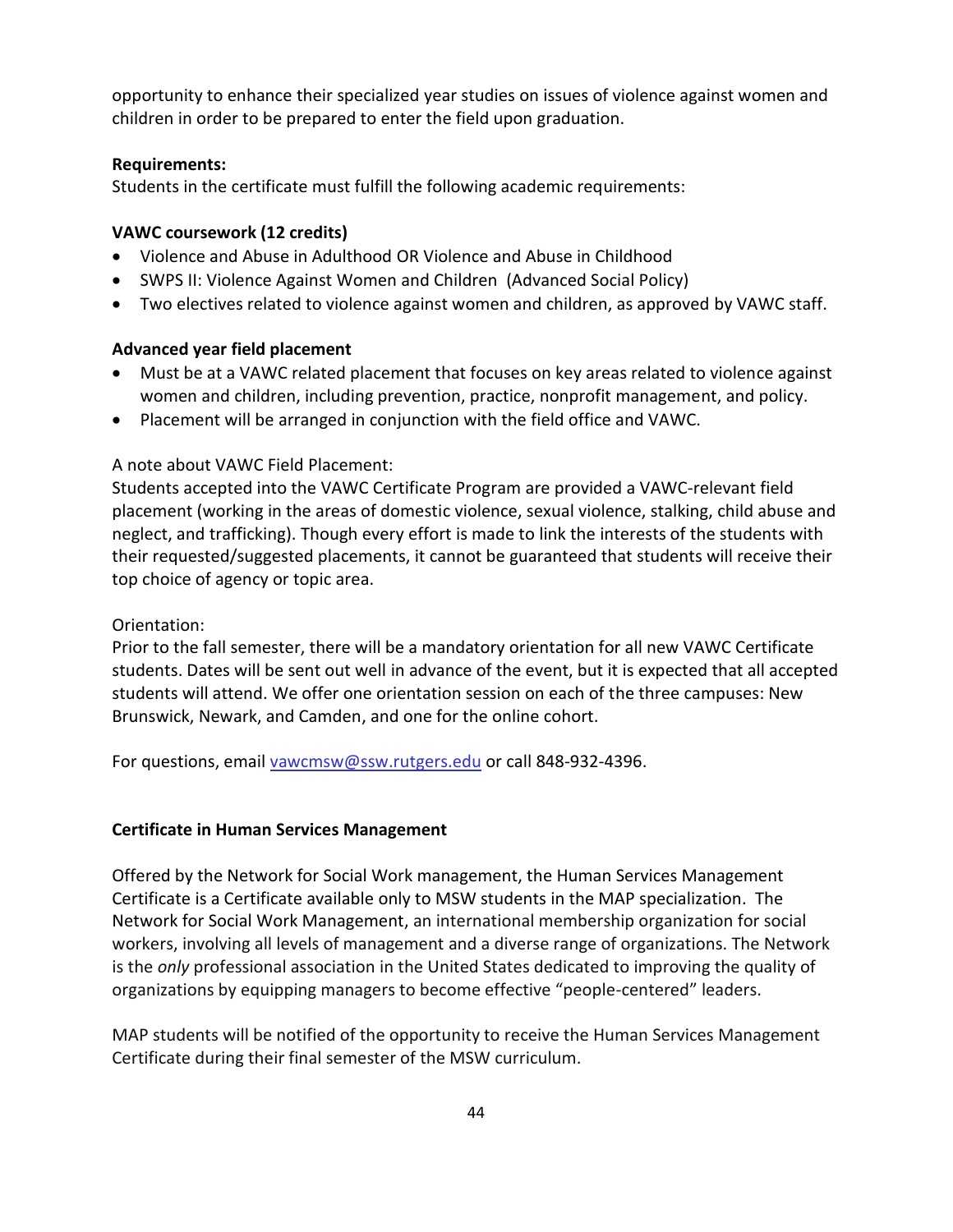For further information, visit [https://socialworkmanager.org/.](https://socialworkmanager.org/)

# **Areas of Emphasis**

While Certificate programs allow MSW students to focus their studies on a particular topic and earn recognition for this on their transcripts, these programs have an application process and are defined by the School of Social Work with specific course and field requirements. Areas of Emphasis focus on *student*-identified and *student*-driven topics, populations, or specializations. Areas of Emphasis allow MSW students to define study areas that are not represented by Certificate programs and to develop their own individual, unique area of emphasis.

Areas of Emphasis are optional and should include at least three courses in the chosen subject and a pertinent field placement. The courses may include a combination of electives, distribution requirements, and a social policy course. Students may also opt to enroll in relevant graduate-level courses from another Rutgers University graduate/professional school. Students must seek prior approval from the School of Social Work's Office of Student Affairs for courses taken from other departments to ensure that these courses will be applied toward their MSW degree.

Individual Areas of Emphasis are not pre-approved. Students may wish to consult with their advisor to discuss a possible Area of Emphasis. Approval for or denial of an Area of Emphasis will be given in a student's final semester. Students will receive an email from the Associate Dean of Student Affairs with instructions and a form (Area of Emphasis Declaration Form) that must be completed and returned to the Office of Student Affairs by the noted deadline. Students will be notified whether their Area of Emphasis was approved or denied.

Students in a Certificate program are also welcome to identify an Area of Emphasis *if it is different from their Certificate subject*. For example, a student in the Aging and Health Certificate program would not be approved for an Area of Emphasis in gerontology, but could be approved for an Area of Emphasis in Global Social Work if the student could support this with relevant coursework and field experience.

#### **Designated Emphasis Programs**

The following Areas of Emphasis have been pre-defined by the School of Social Work into Designated Emphasis Programs. Information about each program, including a list of courses that may be taken, is available by clicking the associated link:

- [Social Policy](https://socialwork.rutgers.edu/node/581) for MAP students only
- [Children, Youth and Families](https://socialwork.rutgers.edu/node/584)
- [Global Social Work](https://socialwork.rutgers.edu/node/583)
- [Health](https://socialwork.rutgers.edu/academics/master-social-work-msw/designated-emphasis-programs/health-area-emphasis)
- [Mental and Behavioral Health](https://socialwork.rutgers.edu/node/585)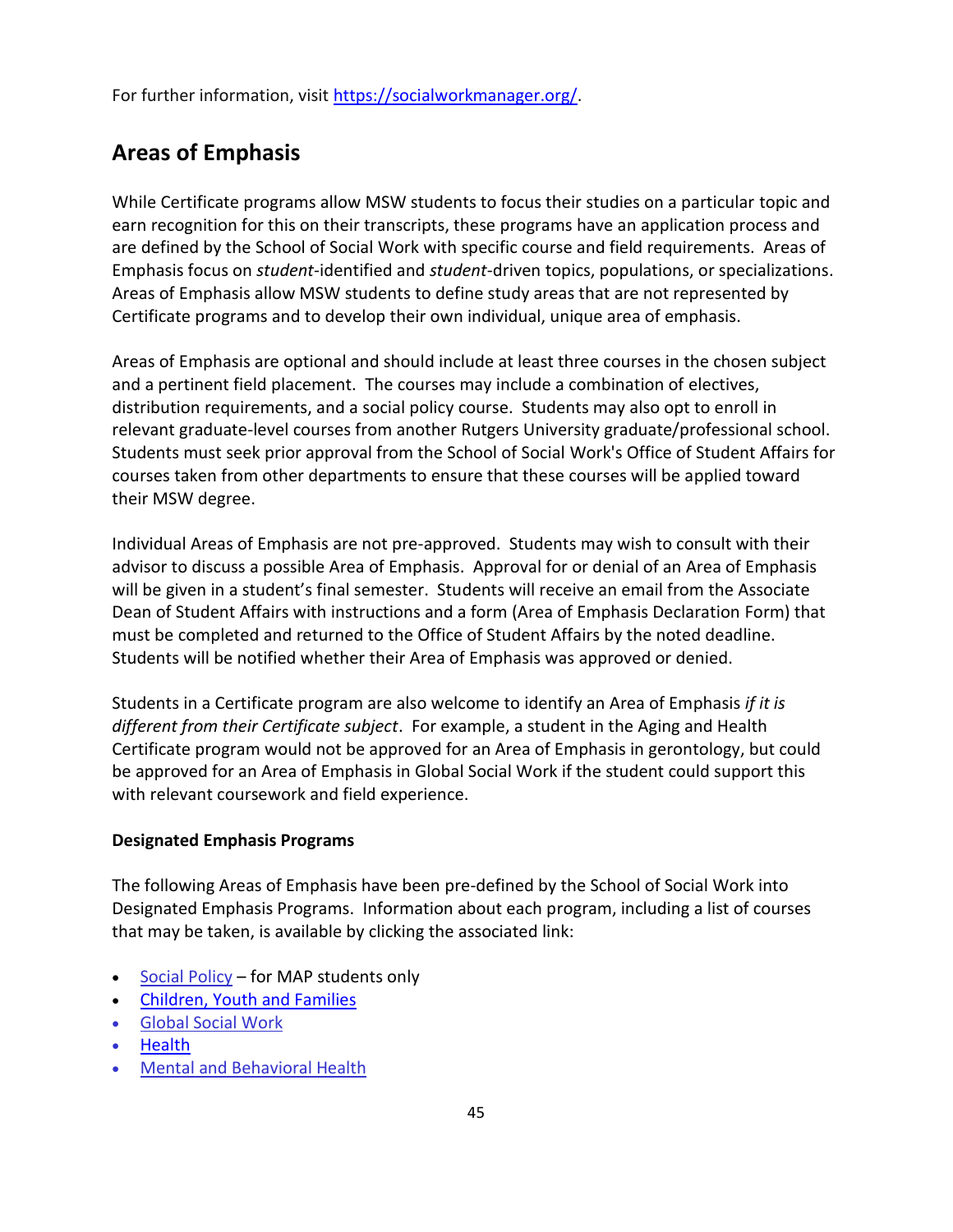## **Study Abroad Opportunities**

The School of Social Work has several study abroad programs that offer students outstanding opportunities to examine social welfare policy and social work practice in other countries, as well as develop a deeper understanding of another culture. Currently, the School of Social Work offers courses in China, Romania, India, Israel and Mexico.

Overviews of the programs appear below. For details, visit the School of Social Work [website](https://socialwork.rutgers.edu/academics/master-social-work-msw/study-abroad-programs-through-school-social-work) and the [Study Abroad](http://studyabroad.rutgers.edu/) website.

#### **China – summer session**

The aims of the course are to introduce students to the social welfare system in China, including the growing field of social work practice, and to examine social welfare issues and challenges China is now facing in response to its rapid economic development, strict one-child policy, and other issues.

Students will be enrolled in *Social Welfare Systems of China: Processes and Challenges*, an intensive two-week course worth 3 credits. The course will begin with an online pre-departure orientation and preliminary readings. The in-country instruction will be based at Renmin University of China in Beijing.

After the completion of the intensive course, students enrolled in the service learning practicum will stay in China for an additional two weeks of service placements. Past placements have included an under-resourced school of migrant children, a philanthropic organization, and a mental illness facility. Social Work students who complete the practicum will receive 70 hours of field education credit, which can be applied to School of Social Work Fall/Spring Field Education Hours.

#### **Romania – summer session**

The School's study abroad program to Romania offers a unique opportunity for students to integrate classroom learning into practice through a service learning experience in a community-based organization while completing a semester of field credits (3 credits) for either Field I 19:910:508 (225 hours) or Field III 19:910:600 (337.5 hours). This 6 week block field placement during the summer will include 4 weeks in-country, one week pre-departure orientation, and one week post, re-integration week. The pre-departure hours will focus on orientation to a global perspective with particular attention to human rights and vulnerable populations, culture and norms, the specific placement setting, schedules and supervision, review of requirements for journal/process recordings and time sheets, developing a learning contract, and team-building for the student group. Students completing Field III requirements will also go over policy assignments. Post-trip hours will focus on re-integration, final course paper, and transfer of knowledge to future placements and practice.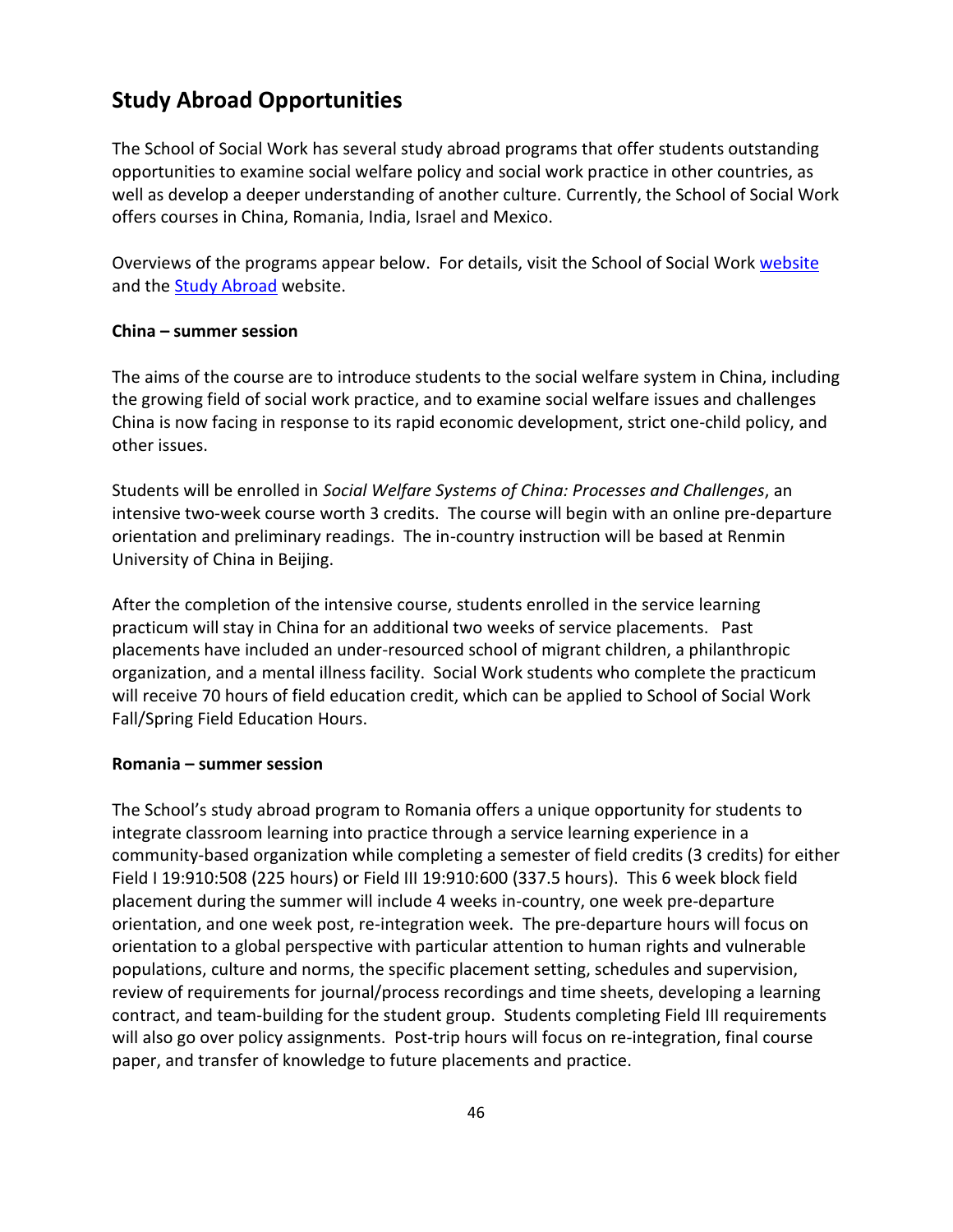Students who complete their field requirements in the summer are required to register for their appropriate practice course in the fall and utilize their summer field experience as the basis for assignments. They will not be required to complete a field placement in the fall. In the spring semester students will be assigned at a local field placement in order to complete their Field II 19:910:509 or Field IV 19:910:601 field requirements.

As part of their field experience students will engage in reflective seminars with Romanian social workers, students, and professors. Students will learn about the evolution and status of social work in Romania such as educational requirements, legislation, standards of practice, and regulations. Students will learn about the evolution of the public and private (non-profit) social services system in Romania from the post-Revolution years beginning in 1990 to present. There will be a specific focus on the establishment and growth of the non-profit sector and its role in the delivery of social services and the growth of democracy through advocacy and empowerment. European and global comparisons about social work and social services will be highlighted. Students will expand their conceptual frameworks and vocabulary to incorporate global standards and practices.

#### **Israel – summer session**

Concentrating on organizational and community issues in the human and social services and cultural diversity, the program will include field visits to governmental and non-governmental organizations in Beer Sheva, Arad, Eilat, and Jerusalem, among others.

#### **Mexico – winter session**

This course provides students with the historical and current information on vulnerable populations in the Yucatán and the education and practice of social work in Mexico. The course of study and service learning will emphasize knowledge and skill-building in community engagement and development that is specific to social work practice in Mexico, specifically, and Latin America, more broadly.

The program is based at Universidad Autónoma de Yucatán in the city of Merida, the capital of the Yucatán.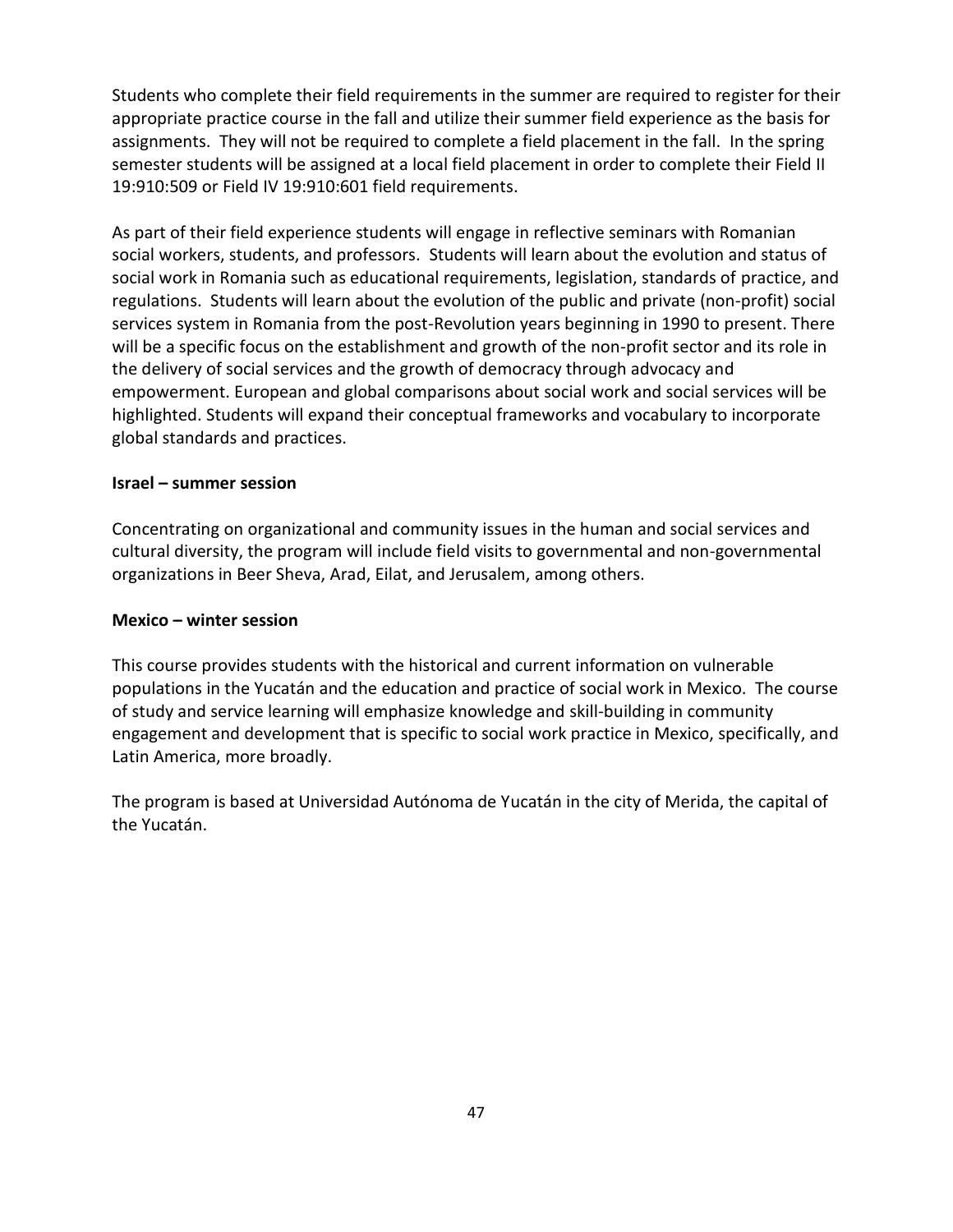# **ACADEMIC POLICIES AND PROCEDURES**

# **University Academic Integrity Policy**

This policy appears in section Community Standards, beginning on page 5. You may also view the policy in its entirety at the link below:

### **Rutgers University Academic Integrity Policy**

<http://academicintegrity.rutgers.edu/> Effective September 1, 2013

# **Turnitin**

Academic Integrity is the cornerstone of any university and students must make the necessary efforts to adhere to academic integrity guidelines and prevent plagiarism and other violations by learning about proper citation, references, and college level research and writing. One tool that many Rutgers University faculty utilize to prevent and detect academic integrity violations is Turnitin. This internet-based plagiarism-prevention service was created by iParadigms, LLC, and first launched in 1997.

Faculty and instructors may require students to utilize Turnitin and the tool may be used in Sakai, eCollege and Canvas educational software platforms. Turnitin compares each document submitted with a database comprised of current and archived documents and commercial databases of journal articles and periodicals and student papers previously submitted to Turnitin. Turnitin allows faculty and instructors to review if there are any overlap items and how much of the submitted document may be from another source(s.)

If your faculty utilize Turnitin, be sure to familiarize yourself with the policies, procedures and guidelines provided by the faculty member.

# **Statistics Requirement**

Students are required to complete an introductory statistics course, which covers descriptive and basic inferential statistical procedures, is required of all MSW students before they begin any advanced (second half of the Program) courses or field placements.

There are no exceptions to the School's statistics requirement.

The School will review new student transcripts to determine if they have met the statistics course requirement and confirm their status.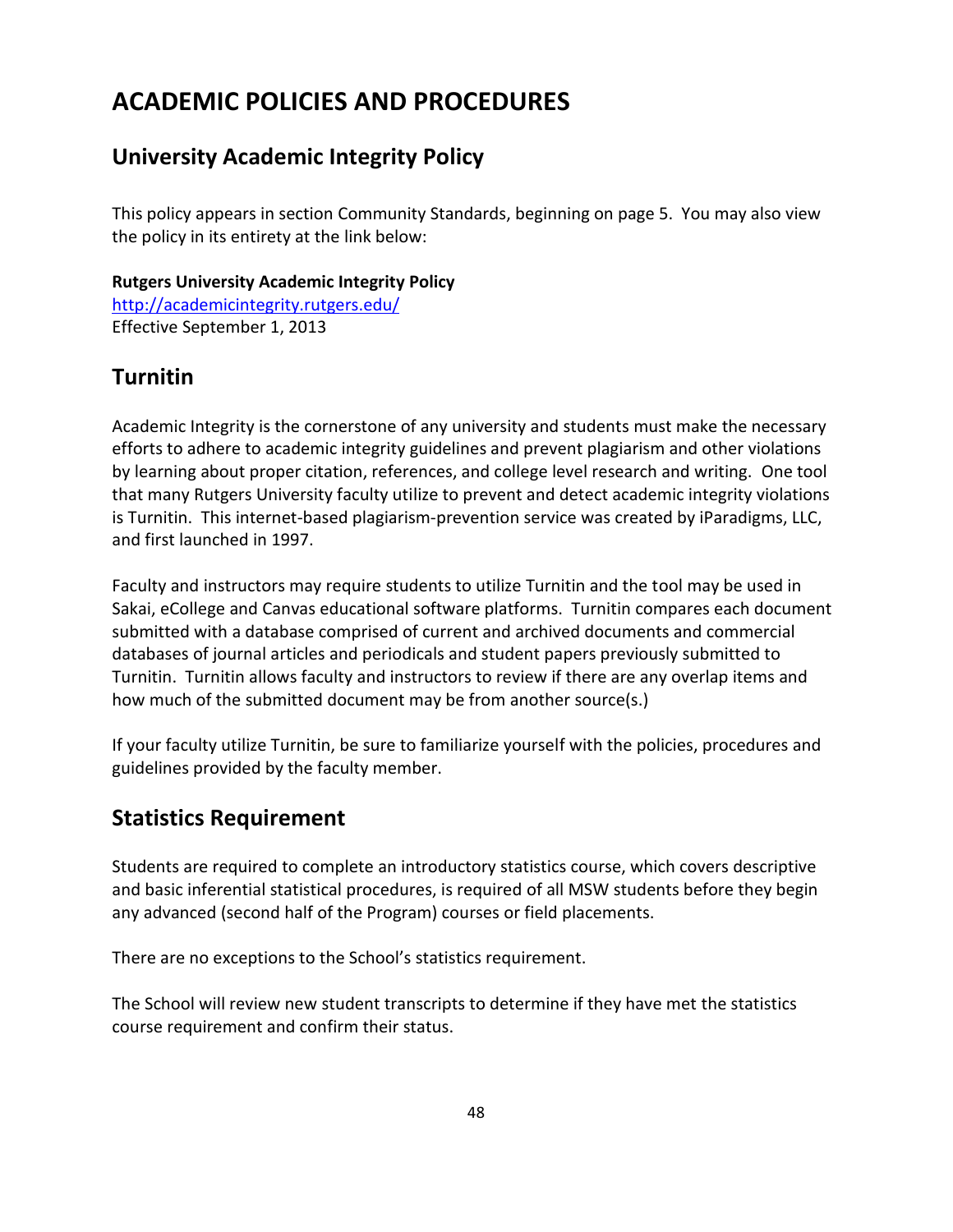If a student does not meet the requirement, she/he may take a statistics course at Rutgers University, a local community college, or through the School of Social Work's Office of Continuing Education.

The School offers the summer online course, Data Analysis for Social Workers. For more information or to register for Data Analysis for Social Workers, go to the following website: [http://ssw-web.rutgers.edu/dataanalysis.](http://ssw-web.rutgers.edu/dataanalysis)

Any new student having difficulty finding a statistics course, want to confirm that a particular course will meet this requirement, or have any questions regarding this requirement please contact our Office of Student Affairs.

# **Transfer of Credit**

Graduate courses successfully completed at another institution may be accepted for credit toward the Master of Social Work (MSW) degree, provided such courses are in areas of social work or are judged to be highly relevant to social work. A maximum of 21 transfer credits may be granted to a candidate for the MSW degree at Rutgers. Approval of the Assistant Dean for Student Affairs is required.

A minimum grade of B is required for transfer credit. Graduate courses for which transfer credit is sought must have been completed within the last six academic years in order to be considered. Admissions officers and student affairs staff review student transcripts and any identified coursework meeting criteria for transfer credits. Admitted students will be notified of transferrable credit prior to submission of the admission deposit, confirming enrollment. Other graduate credit that may be equivalent to coursework within the MSW program can also be considered by the Office of Student Affairs once the student has been admitted. Course syllabi are typically needed for evaluation of courses.

Academic credit for life experience and previous work experience will not be considered for transfer credit towards the MSW.

### **MSW Grades and Grading Scale**

### **Grading System**

Students in the School of Social Work are graded in each course at the end of each semester as follows:

MSW Grading Scale

| А  | 92-100 | 4.0           |
|----|--------|---------------|
| B+ | 87-91  | $3.5^{\circ}$ |
| B  | 82-86  | 3.0           |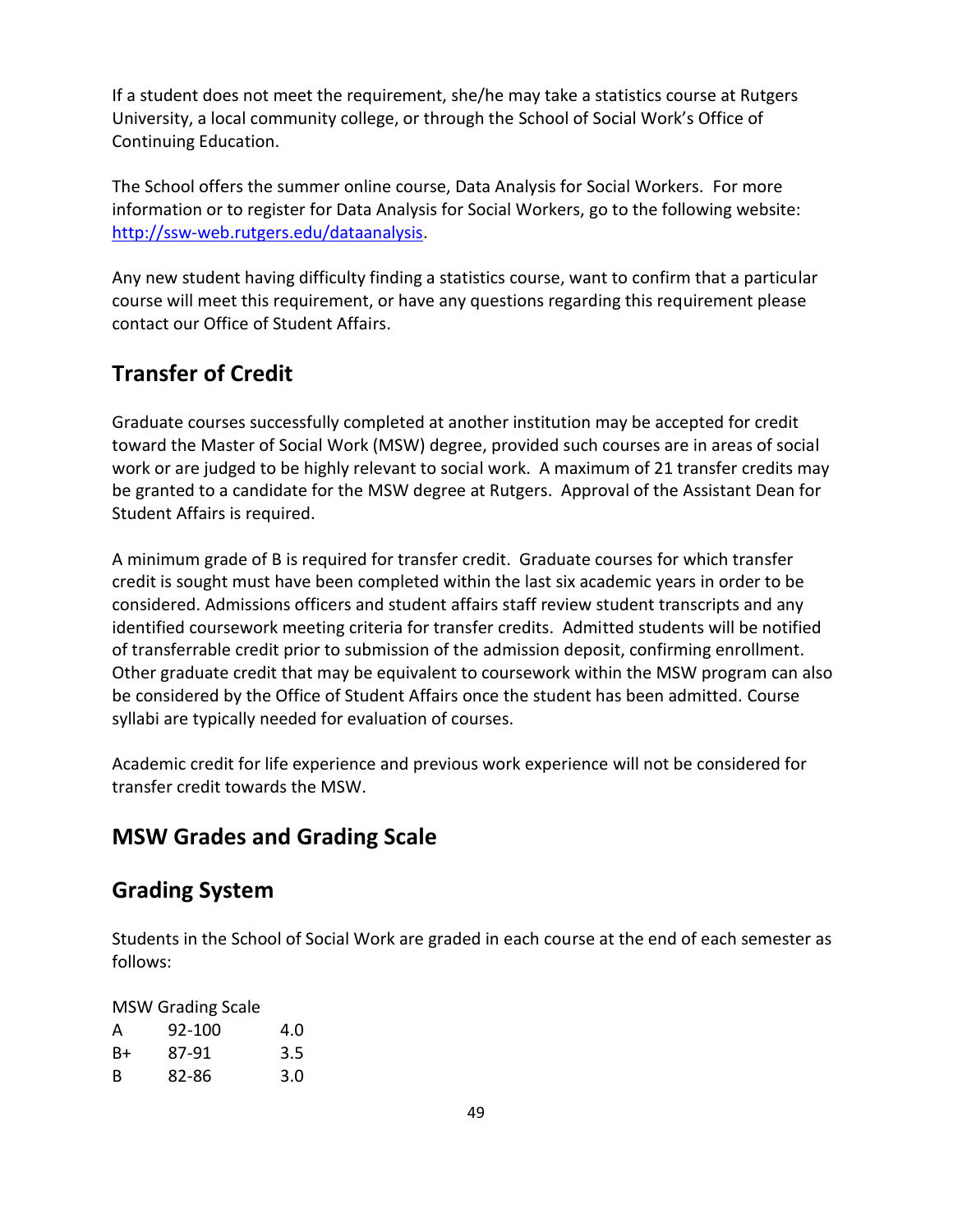| C+ | 77-81 | $2.5\,$ |
|----|-------|---------|
| C  | 70-76 | 2.0     |
| F  | 0-69  | 0.0     |

The School does not assign the grades of D or D+ in its MSW courses nor are there any minus grades at the MSW level.

TF - Temporary grade - A TF is used for all incomplete and temporary grades. Temporary grades are given at the discretion of the instructor when the student is not able to complete the coursework requirements due to extenuating circumstances at the very end of the semester. If a student does not complete the course requirements, the grade will change to a F. Normally, students are provided with a maximum of two weeks after the semester ends to complete all course requirements.

W - Withdrawal - A W is applied to the student's transcript when a student officially drops a course or withdraws after the add/drop period through the first twelve (12) weeks of the semester. No course may be dropped after the twelfth (12<sup>th</sup>) week of the semester.

*Course Withdrawal***:** If a student withdraws from one co-requisite field or practice course at any point in the semester they should withdraw from the co-requisite field or practice class. If they continue in the MSW program, it is expected that the student will re-enroll in the co-requisite concurrently. If a student fails to withdraw appropriately from the co-requisite course, they will not be given credit for this course (E marking on transcript) and they will be expected to repeat both co-requite classes concurrently.

IN - Incomplete - The grade of Incomplete is only assigned to Field Education courses.

XF – Disciplinary Failure

### **Required Grade Point Average**

To qualify for graduation, a student must earn a total of 60 credits and maintain a cumulative grade-point average of 3.0 (B.)

### **Accessing Grades and Transcripts**

Students at Rutgers University can view their course grades, credits, and GPA online through the following methods. To view grades, students must know their Net ID and password and be registered for the current semester.

• Students may access grades using the myRutgers portal at [http://my.rutgers.edu.](http://my.rutgers.edu/) They will need to log in first with their Net ID and password and then look in the "Academics" tab for grades.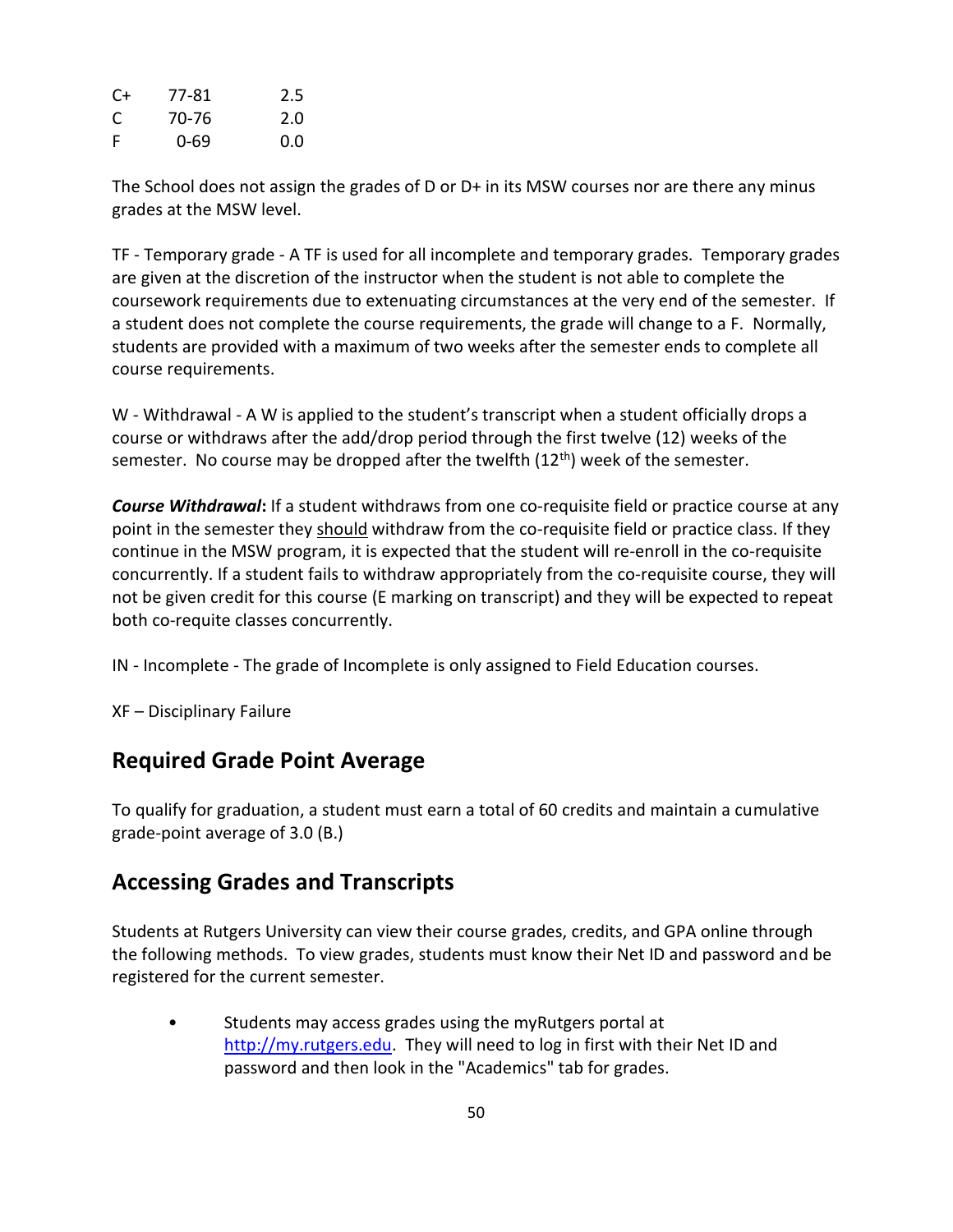• Students can also access this information through the Office of the Registrar's website at<http://nbregistrar.rutgers.edu/> by clicking on the "Graduate Students" tab and then on "View Grades and Transcripts."

Rutgers University Transcript and Verification Request Application allows all current and former Rutgers students to submit requests for official transcripts and verifications of enrollment online at [http://registrar.rutgers.edu.](http://registrar.rutgers.edu/) The documents may be picked up in person at one of the registrar's offices or mailed to the address specified by the requester. Please allow 7-10 business days for delivery by mail, or five business days if you plan to pick up your transcript or verification of enrollment in person.

### **Grade Grievance Policy and Procedures**

Students from time to time have had grievances or complaints relative to their academic learning in class or in the field setting. There are two bases for grievances: faculty computational error or the faculty member is alleged to have been arbitrary or capricious.

#### **Grievances/Complaints—Courses**

#### **Policy**

Students have the right to grieve their final course grades on the following grounds: (a) the student must demonstrate that either there was a computational error made by the instructor; or (b) the instructor determined the grade in an arbitrary or capricious manner. Grade grievances are limited to final course grades.

#### **Procedures**

- 1. To initiate a grade grievance, a student should consult with her or his adviser who will review the grade grievance policy and associated processes. Students should first attempt to resolve the matter through writing (and possible discussion) with the instructor of the course **no later than two weeks** after posting of the final grade.
- 2. If the issue cannot be satisfactorily resolved between student and instructor, the student may specify, in writing, the basis for the grievance and request a formal review by the MSW Program Director. This request for review should be emailed to MSW Program Director, Dr. Patricia Findley at [pfindley@ssw.rutgers.edu](mailto:pfindley@ssw.rutgers.edu) and cc: Assistant Dean for Student Affairs (Arlene Hunter at [amhunter@ssw.rutgers.edu](mailto:amhunter@ssw.rutgers.edu)). This request for review must be submitted **no later than four weeks** after final determination by the instructor. The MSW Program Director may consult with other faculty, directors, etc., who may have relevant information about a student's grievance.
- 3. The student will receive written notification of the action taken by the MSW Program Director **no later than two weeks** of the filing of the grievance.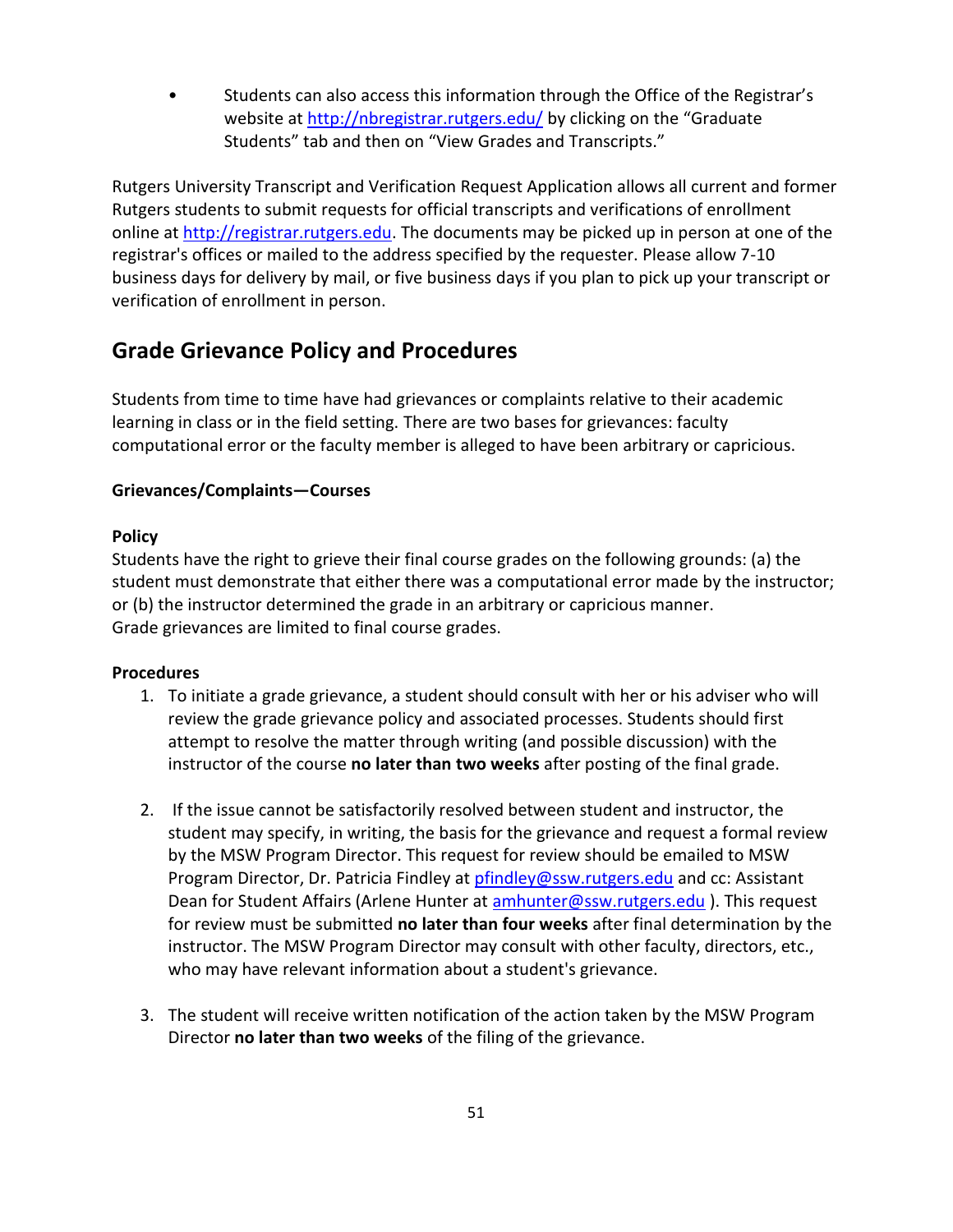4. A student who is not satisfied with the decision of the MSW Program Director may appeal to the associate dean for academic affairs **no later than two weeks** after receiving the decision of the M.S.W. program director. This request for appeal should be emailed to the Assistant Dean for Student Affairs (Arlene Hunter at amhunter@ssw.rutgers.edu). Written notification of the action taken by the Associate Dean for Academic Affairs will be sent to the student **no later than two weeks** of the filing of the appeal. The decision of the Associate Dean for Academic Affairs is final and binding.

Some things to keep in mind when corresponding with the instructor, SW Program Director, or Associate Dean include:

- Your adviser serves as source of support and information in this process. Please consult with her or him throughout the process.
- Try your best to resolve the situation with your instructor before launching a grievance with the MSW Program Director.
- Remember the bases of grade grievances are limited to computational errors and arbitrary and capricious decision-making.
- Watch policy time frames.
- Use professional language and tone in your grievance letter.

#### **Grievances/Complaints—Fieldwork**

#### **Policy**

Students have the right to grieve their final Fieldwork course grade on the following grounds: (a) the student must demonstrate that either there was a computational error made by the field instructor; or (b) the Field Instructor determined the grade in an arbitrary or capricious manner.

#### **Procedures**

- 1. A grade grievance may be initiated by the student notifying his or her adviser and by submitting a letter outlining a basis of the grievance to the Associate Director of Field Education **within two weeks** of notification or posting of the grade. The Associate Director of Field Education will render a decision in writing whether or not to uphold the grade **within two weeks** of receipt of the grievance letter.
- 2. If the outcome of step 1 is not satisfactory to all involved parties, the student may appeal in writing to the Executive Director of Field Education. This appeal must be communicated in writing **no later than one week** after the student has received the letter from the Associate Director of Field Education. Within **one week** of receipt of this letter, the Executive Director will render a decision as to whether or not to uphold the grade.
- 3. If the outcome of step 2 is not satisfactory to all involved parties within one week of the determination of the Executive Director of Field Education, the grievance may be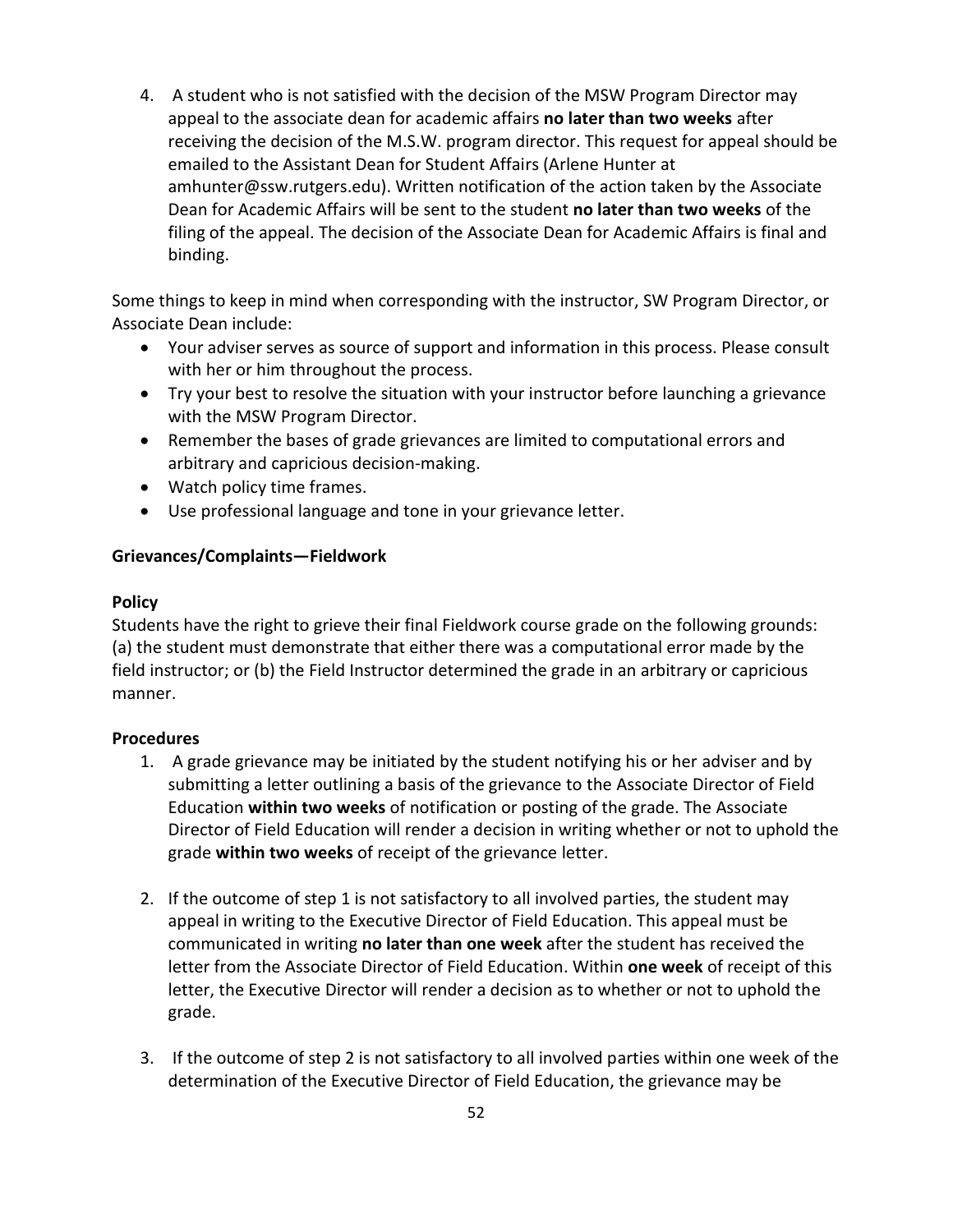presented in writing to the MSW Program Director or the BA in Social Work Program Director. The Program Director will make a determination as to whether to uphold the grade within **two weeks** of receipt of the grievance letter. The Program Director's decision is final and binding. The student will be informed in writing by the MSW Program Director once the decision is final.

It is in the interest of all involved parties to resolve such situations as expeditiously as possible.

# **Rutgers University School of Social Work**

# **Co-Requisite Exemptions**

#### **Failure to Properly Enroll in Field Education and Practice co-requisite courses:**

In rare instances, where a student unintentionally failed to properly enroll themselves in corequisites for the appropriate practice courses and field education practicum (including withdrew from one course without appropriately withdrawing from the co-requisite) and completed one of the courses successfully, the Office of Academic Affairs will allow for the granting of course credit and independent enrollment in the co-requisite course moving forward in keeping with all other curricular requirements in some cases. These exemptions are granted by the Senior Associate Dean of Academic Affairs. The student is expected to notify their advisor and prepare a statement for review by the Office of Academic Affairs. The student must be in good academic standing. The student will need to explain that this co-requisite enrollment failure was unintentional. The Office of Student Affairs will facilitate this process.

#### **Course Failure/NC:**

In rare instances where practice and field were taken as co-requisites and a student failed one class (or chose a NC option if available) but successfully completed the other, the Office of Academic Affairs will allow for the granting of course credit and independent re-enrollment in the failed co-requisite course moving forward in keeping with all other curricular requirements if the student continues in the MSW program in some cases. (Please note a failure in a core practice class or field automatically results in academic dismissal. Dismissal may be appealed). These exemptions are granted by the Senior Associate Dean of Academic Affairs. The student is expected to notify their advisor and prepare a statement for review by the Office of Academic Affairs. The Office of Student Affairs will facilitate this process.

#### **December 2021**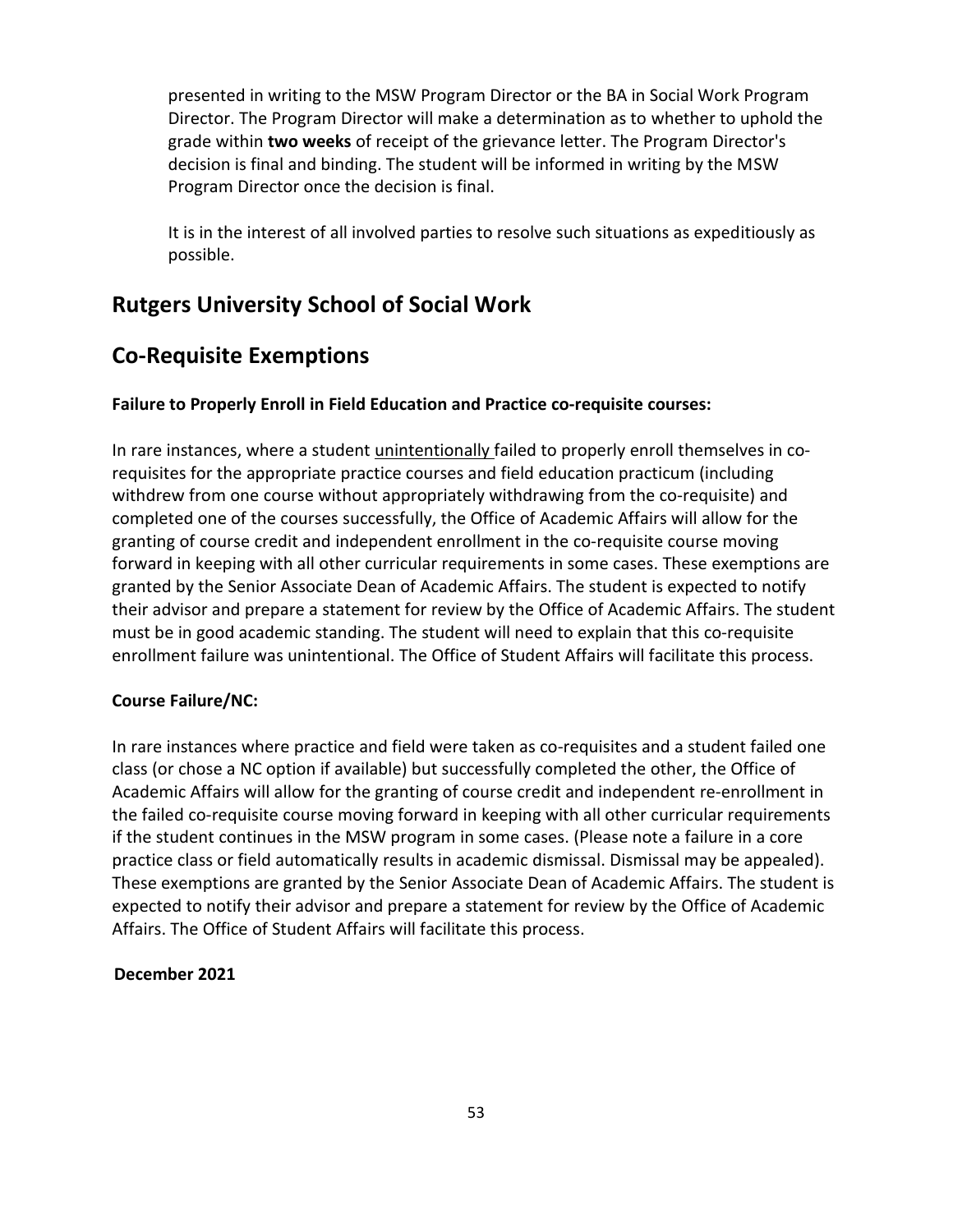# **Academic Standing Policy**

Students are required to maintain a minimum cumulative grade-point average (GPA) of 3.0 each semester, which is also the minimum GPA required to graduate from the Master of Social Work program. Students must also meet any conditions imposed at the time of admission to remain in good academic standing.

### **Academic Difficulty**

Student GPAs are reviewed each semester by the Office of Student Affairs at the School of Social Work. A student is considered to be in academic difficulty and will be placed on academic probation if any of the following conditions apply:

1. The student has earned a semester GPA of less than a 3.0 and his or her cumulative GPA is 3.0 or better.

2. The student received an F in an elective course.

3. The student received an incomplete in fieldwork.

4. At any point during the semester, there is evidence of inadequate field performance. The associate dean for student affairs will notify both the student and the student's academic advisor regarding the student's academic probationary status.

### **Academic Jeopardy**

Students are required to maintain a minimum cumulative GPA of 3.0 each semester. A minimum 3.0 cumulative GPA is also required to graduate from the Master of Social Work program.

A student is considered to be in academic jeopardy and will not be permitted to continue at the School of Social Work, if at the conclusion of any given semester, any of the following conditions apply:

- 1. The student has a cumulative GPA of less than 3.0.
- 2. The student received a grade of F in a required course.
- 3. The student received a grade of F in fieldwork.

A student in academic jeopardy will be notified in writing by the Assistant Dean for Student Affairs. A copy of the notice will also be sent to the student's academic advisor and the Associate Dean for Academic Affairs.

A student in academic jeopardy is automatically dismissed but may appeal the dismissal in writing to the Associate Dean for Academic Affairs within two calendar weeks of the notification of dismissal.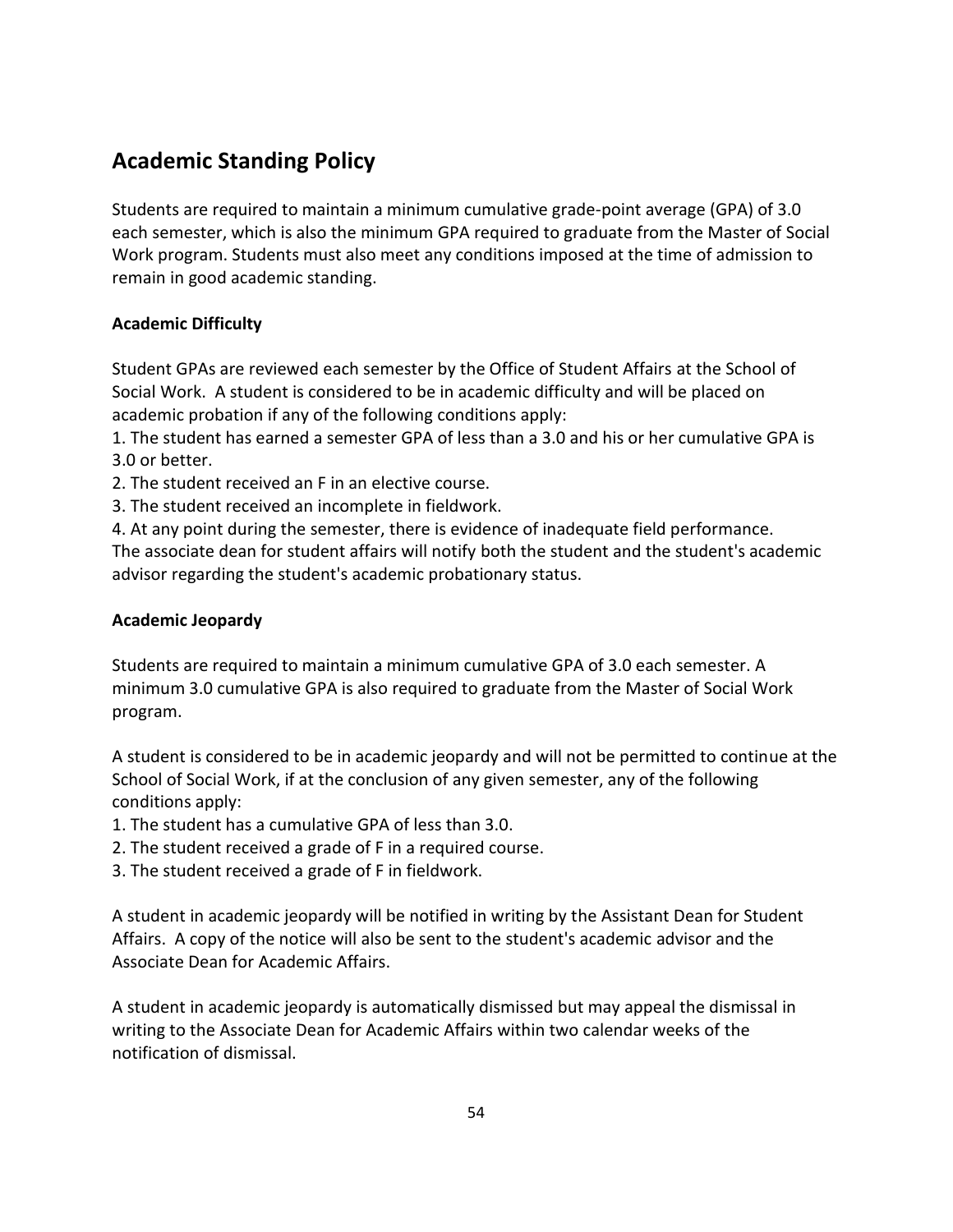The student must address the reason(s) for the low GPA or failing grade and develop a specific written plan to resolve the problem. The student should meet with an academic advisor to develop and review this academic plan.

The Associate Dean for Academic Affairs will review the student's written statements and academic plan, and the student will be notified in writing within two weeks of the date that the Associate Dean receives the written appeal.

If a student is not satisfied with the Associate Dean's decision, the student may appeal to the Dean of the School of Social Work in writing within two weeks of receipt of the Associate Dean's decision. The Dean will notify the student in writing within two weeks of the date that the Dean receives the student's written appeal. The decisions of the Dean are final.

# **Class Cancellation**

It is the general policy of the University not to cancel classes because of inclement weather. However, because of the occasional hazards of night driving in the winter, exceptions may be made for evening classes, and under exceptionally hazardous conditions, exceptions may be made for daytime classes.

Announcements concerning campus status will be made over the following stations: WRNJ (1510 AM), WCTC (1450 AM), WCBS (880 AM), WINS (1010 AM), WKXW (101.5 FM), WRSU (88.7 FM), and NEWS12 (cable). Additionally, information will be available through RU-TV's Rutgers info channel 3, the Rutgers University–New Brunswick operating status page at [https://newbrunswick.rutgers.edu/status,](https://newbrunswick.rutgers.edu/status) the Rutgers University–Camden operating status page at [https://www.camden.rutgers.edu/about/operating-status,](https://www.camden.rutgers.edu/about/operating-status) the Rutgers University-Newark operating status page at [https://www.newark.rutgers.edu/weather-and-campus](https://www.newark.rutgers.edu/weather-and-campus-operating-status)[operating-status,](https://www.newark.rutgers.edu/weather-and-campus-operating-status) and from Rutgers Campus Information Services at 848-445-INFO (4636).

Arrangements for makeup work are announced by individual instructors.

# **Religious Holiday Policy**

It is University policy (University Regulation on Attendance, Book 2, 2.47B, formerly 60.14f) to excuse without penalty students who are absent from class because of religious observance, and to allow the make-up of work missed because of such absence. Examinations and special required out-of-class activities shall ordinarily not be scheduled on those days when religiously observant students refrain from participating in secular activities. Absences for reasons of religious obligation shall not be counted for purposes of reporting.

Students are advised to provide timely notification to instructors about necessary absences for religious observances and are responsible for making up the work or exams according to an agreed-upon schedule.

<https://scheduling.rutgers.edu/scheduling/religious-holiday-policy>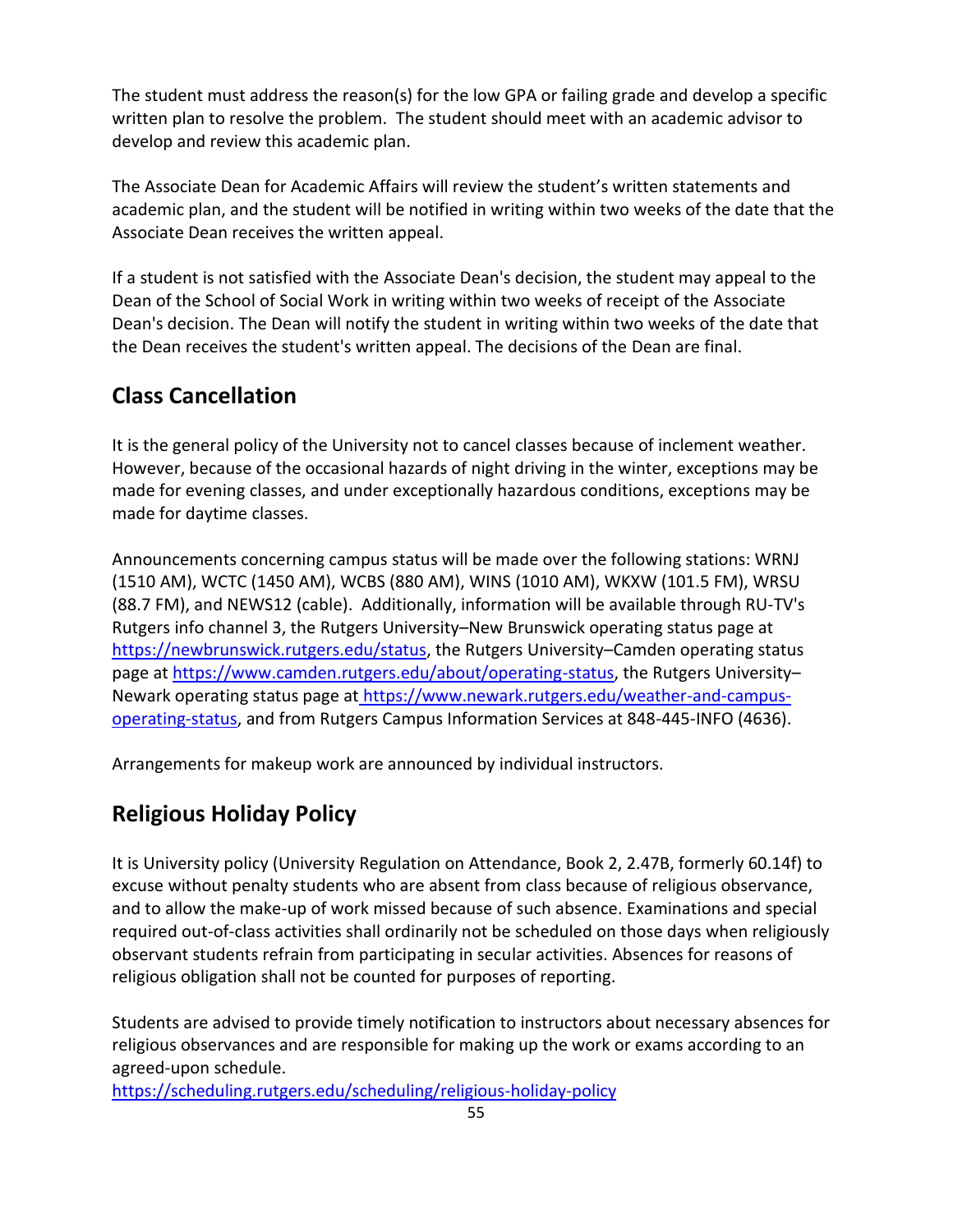## **Time Limits for Degree**

Time limits - from matriculation to completion of requirements - to earn the MSW degree are as follows:

Once matriculated, MSW students must complete the degree within four academic years, excluding approved leaves of absences.

# **Leave of Absence**

All matriculated MSW candidates must register each fall and spring semester until earning their degree. Students considering a leave of absence should review their decisions and plans to complete their coursework with their academic advisor.

A request for a leave of absence must be made in writing to the Office of Student Affairs [\(studentaffairs@ssw.rutgers.edu\)](mailto:studentaffairs@ssw.rutgers.edu). Once approved, the student will be registered during the established registration period for 19:910:800 Matriculation Continued (0 credits). Students pay a fee each semester while on approved leave. Matriculation continued status is available only to students who are not present on campus and not using faculty time or university research facilities. Leaves of absence may not extend beyond two regular semesters. Students who do not formally resume studies after two semesters of approved leave must apply for readmission through the Office of Graduate and Professional Admissions.

Students must successfully complete at least one semester of coursework to be eligible for a leave of absence. New students have the option to defer their admission.

Students on leave who pay the matriculation continued fee maintain their matriculated status, RU email address, and continue to receive emails from the University and the School of Social Work. Students on a leave are able to register for the following semester at the same time as other matriculated students.

Courses and credits attained by a student at another academic program or institution during a leave of absence from the School of Social Work will not be considered for transfer of credit towards their MSW degree.

# **Withdrawal**

A graduate student who wishes to withdraw from all courses does so by submitting a written notice to the School of Social Work's Office of Student Affairs in New Brunswick. A student who leaves the University without officially withdrawing receives a failing grade in each course. The date on which the Office of Student Affairs receives the written notice governs the academic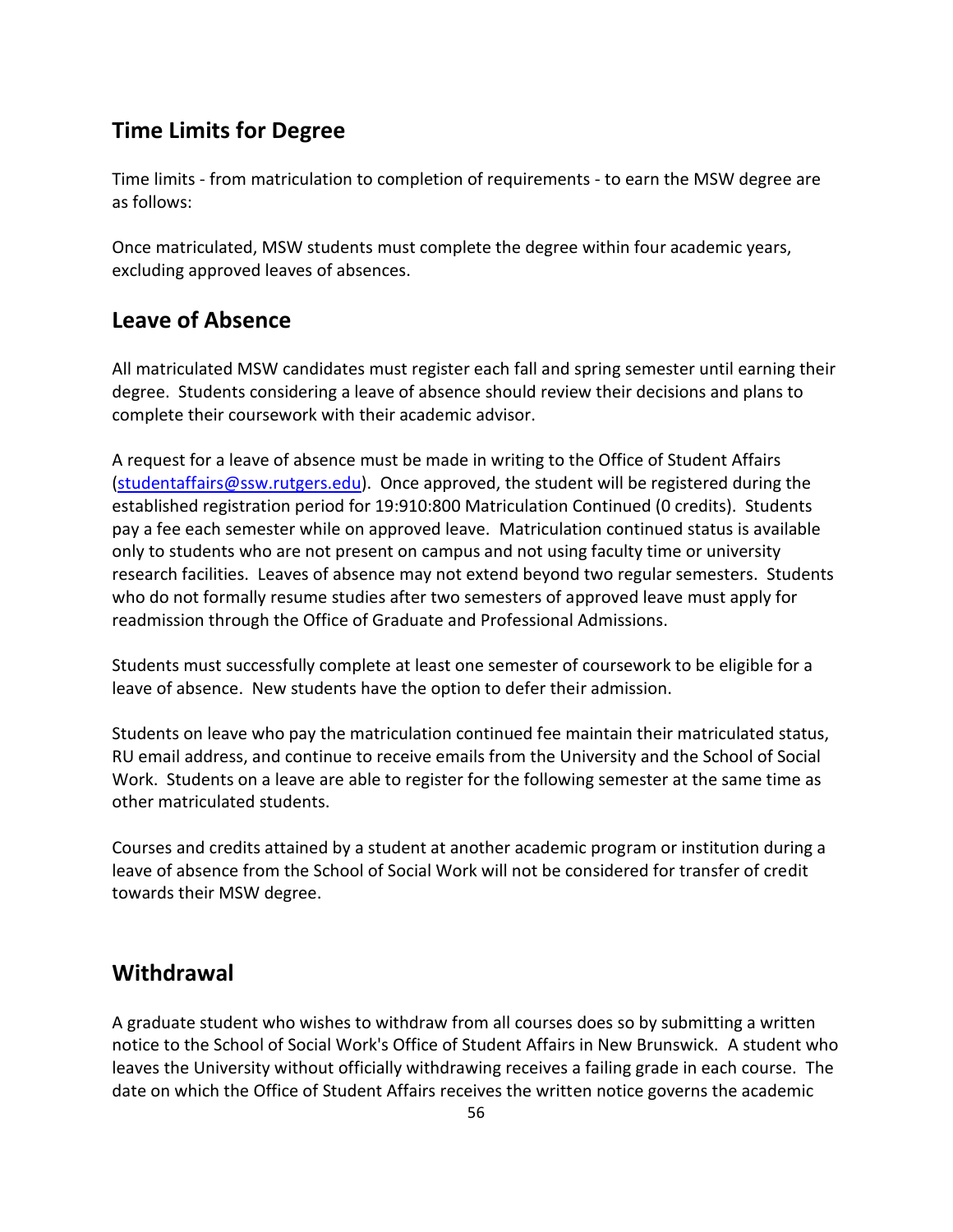and financial consequences of withdrawal. Written notices should be sent to [studentaffairs@ssw.rutgers.edu.](mailto:studentaffairs@ssw.rutgers.edu)

The privilege of official withdrawal is not granted after the 12th week of the semester; students who leave school during this period are still considered officially enrolled and will receive final grades for the semester.

It is the student's responsibility to reference the registrar's graduate calendar for withdrawal dates, deadlines, and refund information.

*Course Withdrawal***:** If a student withdraws from one co-requisite field or practice course at any point in the semester they should withdraw from the co-requisite field or practice class. If they continue in the MSW program, it is expected that the student will re-enroll in the co-requisite concurrently. If a student fails to withdraw appropriately from the co-requisite course, they will not be given credit for this course (E marking on transcript) and they will be expected to repeat both co-requite classes concurrently.

Please note that notification to the instructor or field education office(s) does not fulfill the student's obligation to communicate directly and in writing with the School of Social Work's Office of Student Affairs in New Brunswick in all matters pertaining to changes in registration and withdrawal.

### **Auditing Classes**

Auditing a class at the School of Social Work is not permitted.

### **Options – Elective Courses**

Students enrolled in the School of Social Work may register for a course offered by another unit of the University, with the approval of the Assistant Dean for Student Affairs. Additional approvals may be required. Courses taken at another unit of the University will count as electives. Courses must be graduate level for the course to be applied toward the Master of Social Work degree. To register, use the online schedule of classes at [http://registrar.rutgers.edu.](http://registrar.rutgers.edu/)

### **Evaluation of Courses and Faculty**

The Student Instructional Rating Survey (SIRS) is a University-wide survey of students for their comments about their experiences in the classroom. The results are used by the individual instructors, departments, the School and the University for the assessment and improvement of teaching.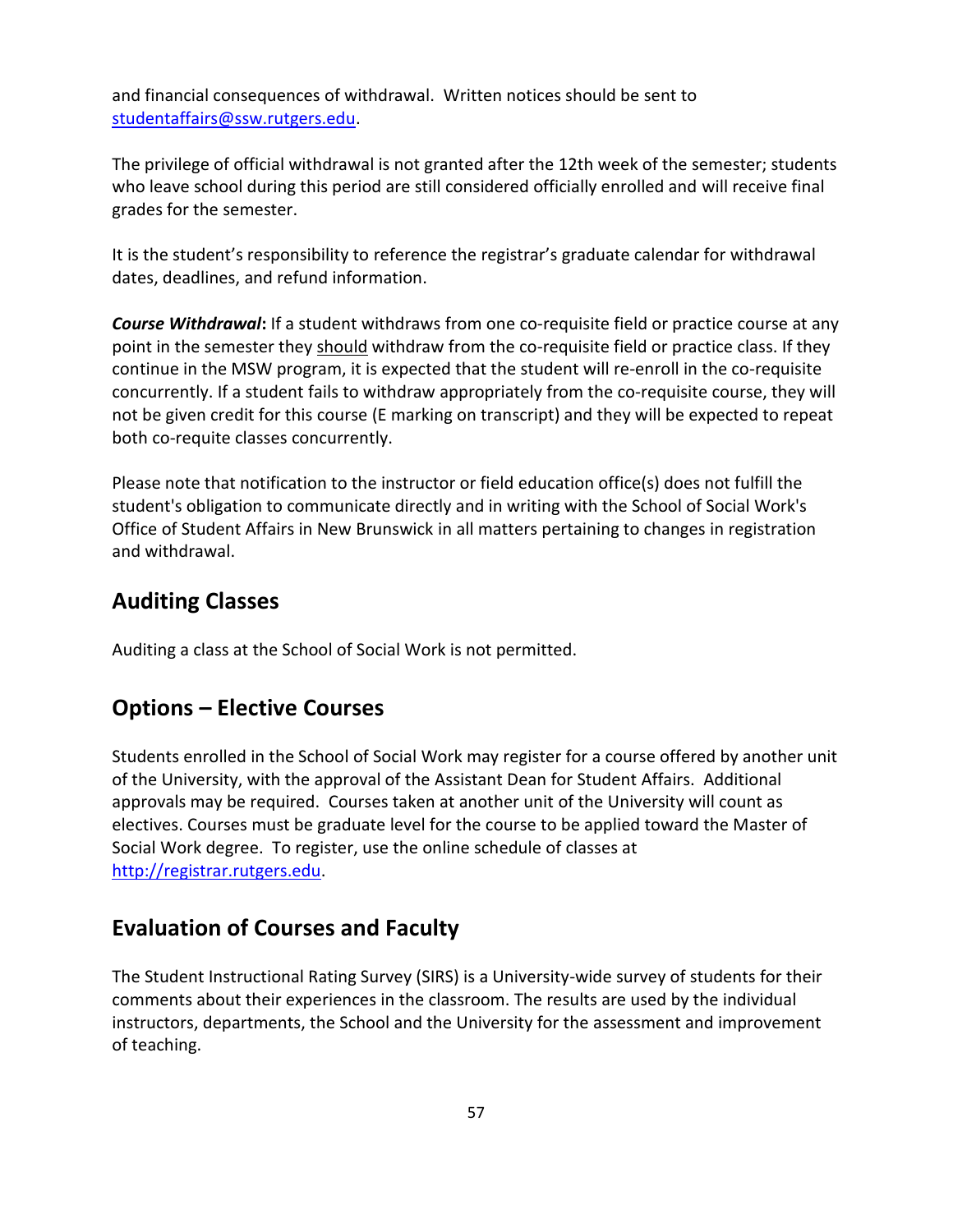Students are expected to complete course evaluation surveys. The online course evaluation system provides security and confidentiality. When the course evaluation survey is launched for a semester, students will be contacted through email.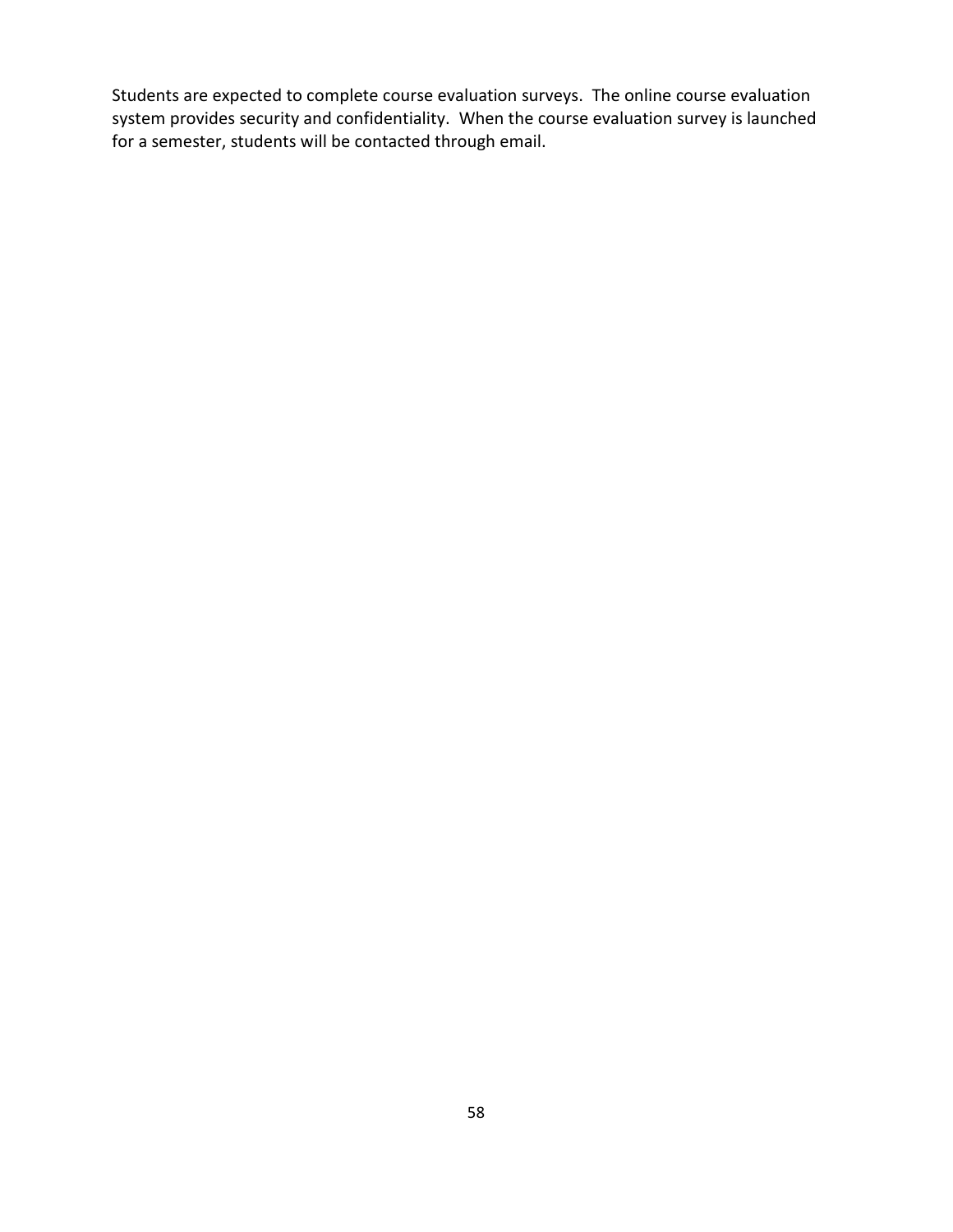# **STUDENT SUPPORT SERVICES**

# **School of Social Work Office of Student Affairs**

The Office of Student Affairs assists MSW students in the School of Social Work to ensure that they have an efficient and productive experience. To facilitate that goal, we offer:

- New Student Orientations
- Support for Registration
- Academic Advising
- Career Events
- Licensing Information
- Graduation/Convocation

#### **Mission Statement**

The Office of Student Affairs at the School of Social Work assists and collaborates with MSW students, faculty and university departments to provide a supportive and inclusive learning environment that fosters student success, professionalism, and ethical behavior from initial contact through program completion.

Therefore, the Office of Student Affairs is committed to:

- Value every prospective and current student by acknowledging and respecting individuality, potential, culture, and diversity
- Provide high quality, interactive, and personalized administrative support and academic advising
- Respond in a timely and appropriate manner to questions and concerns regarding admissions, student records, registration, course curriculum and enrollment management as well as the School's policies and procedures
- Develop and maintain accurate student records
- Support faculty to promote positive student outcomes
- Model professional behavior that encourages students to become responsible and ethical social workers and community members
- Connect students with campus resources and provide guidance for navigating University departments, policies, and procedures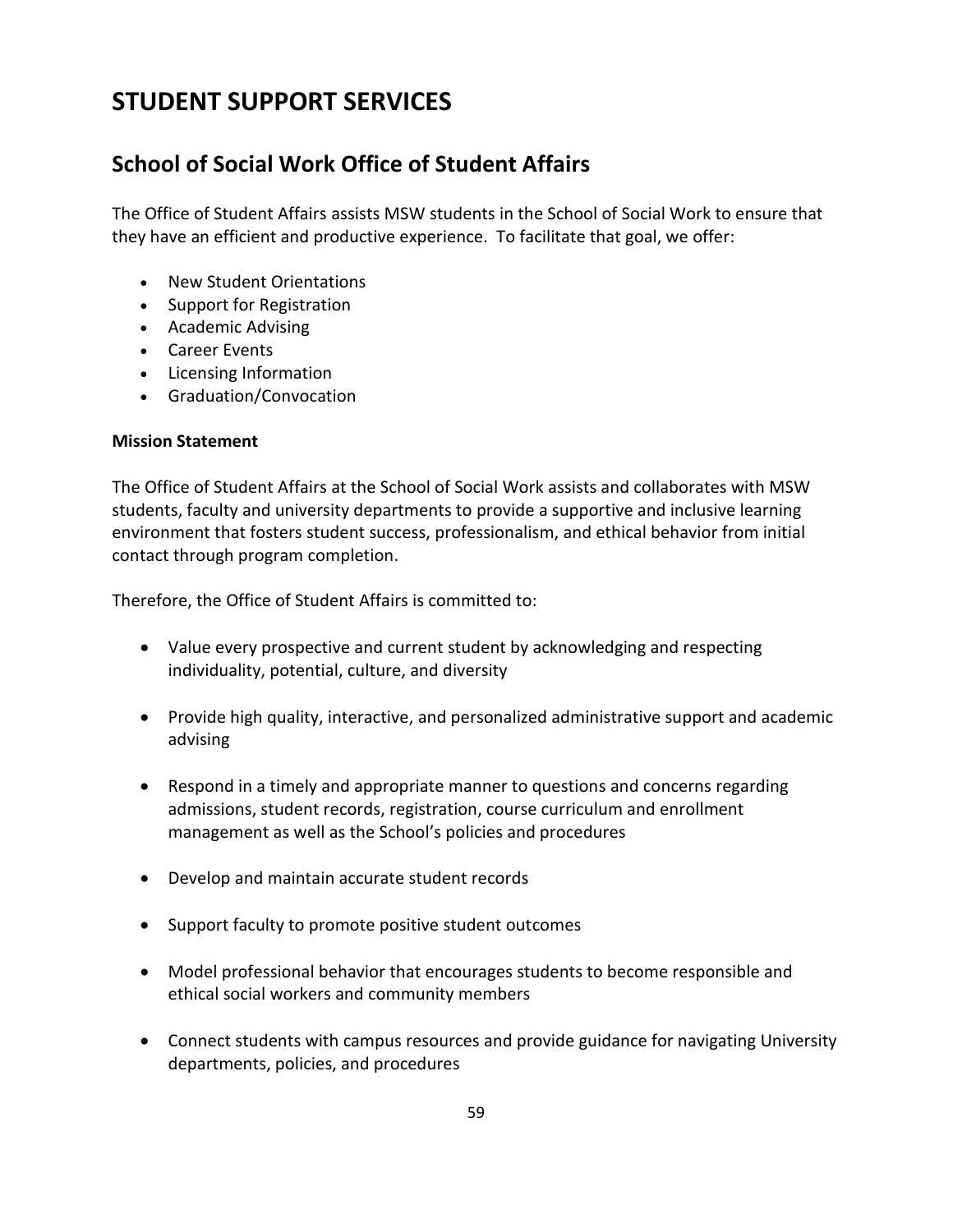- Develop programs and events for students that enhance learning and professional development outside the classroom
- Provide accurate and relevant information regarding social work licensing processes for current students and alumni
- Coordinate and facilitate informative, welcoming, and celebratory events for the School of Social Work including orientations and convocation

### **Advisors**

The School of Social Work embraces an adult learner model of advising, where advising sessions or contact is usually scheduled and initiated by the graduate student. Advisors assist students with developing a course sequence that will allow them to complete the MSW program and graduate in a timely manner. Students may consult with their advisor about program requirements, specialization, career options, and extenuating circumstances that might impede their progress in the program. Advisors also assist students with interpreting the academic policies and regulations of the School of Social Work, but ultimately each student is responsible for understanding and meeting MSW program requirements. Students are not required to contact their academic advisors, but they are encouraged to do so at any time during their matriculation. Advisors are available in person or via email and telephone.

# **International Students**

The Center for Global Services coordinates cultural programs and immigration-related services for approximately 3000 international students, scholars, faculty, and their dependents, and serves the broader campus community in an administrative and advisory capacity. The Center's mission is to provide quality and timely services, to demystify federal immigration regulations as much as possible for the university constituencies and to assist members of the campus' international community in the cultural adjustment process.

### **Curricular Practical Training (CPT) Form**

International Students on an F1 Student Visa are required to have appropriate work authorization for practical training to undertake any off-campus employment. A Curricular Practical Training (CPT) authorization is available to students whose academic programs require or give degree credit for internships or work experience including the School of Social Work's required field education practicum.

All periods of practical training must be authorized; students must attend a workshop at the Center for Global Services to obtain specific instructions on applying for authorization. Attending the appropriate workshop is mandatory before meeting with the Center's advisor for review and submission of the application. It is very important that students plan ahead for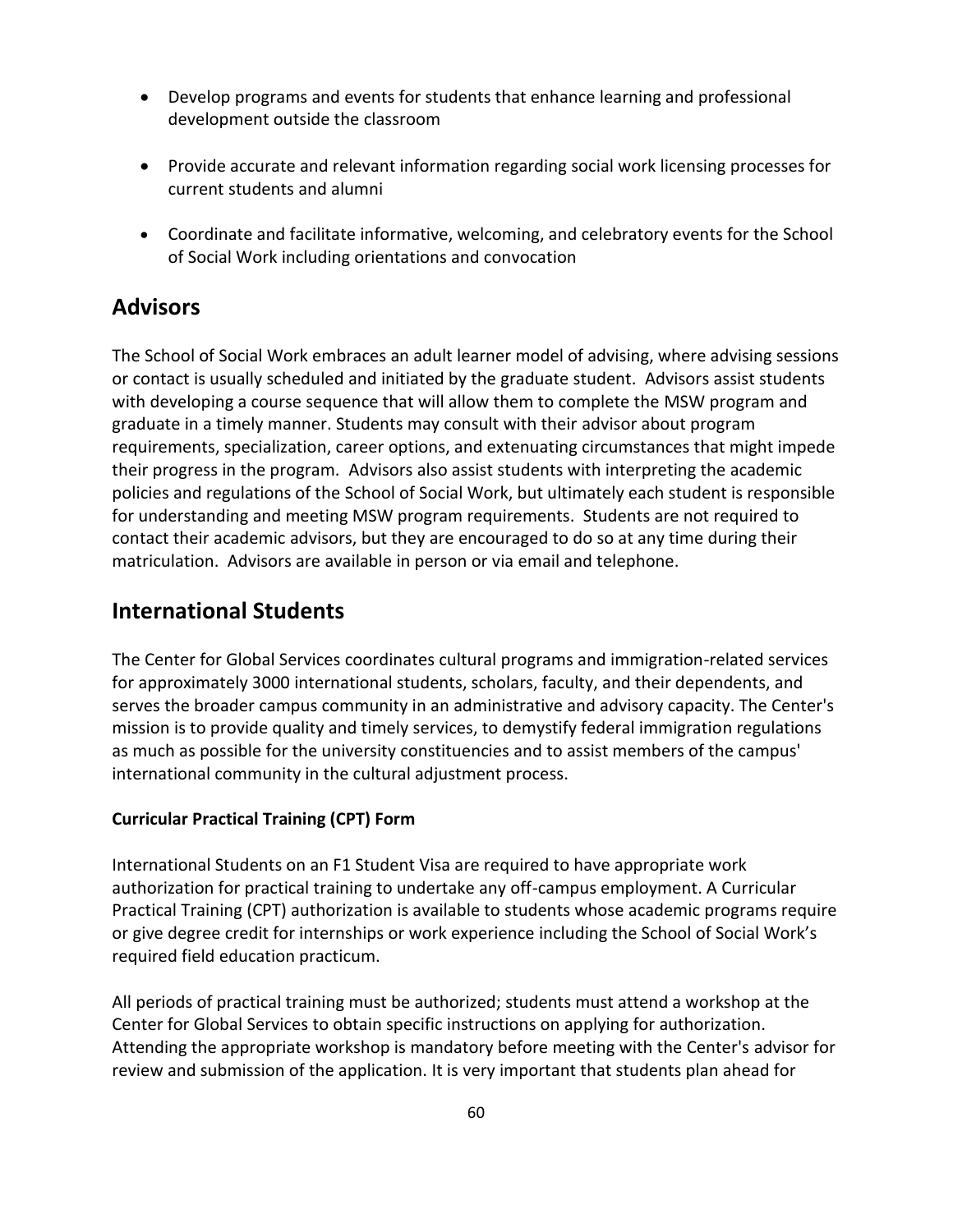these applications and take into consideration the processing timelines as the Center will not accept last minute applications.

Students should contact the Center with questions. Each international student will be assigned international student advisor.

# **New Brunswick**

Center for Global Services<https://global.rutgers.edu/> 848-932-7015 Email: [globalservices@gaiacenters.rutgers.edu](mailto:globalservices@gaiacenters.rutgers.edu) 

### **Newark**

Office of International Student and Scholar Services (OISS) <https://myrun.newark.rutgers.edu/oiss> 973-353-1427 Email: [oiss@rutgers.newark.edu](mailto:oiss@rutgers.newark.edu)

**Camden** Office of International Students<http://ois.camden.rutgers.edu/> 856-225-6832 Email: [ois@camden.rutgers.edu](mailto:ois@camden.rutgers.edu)

### **Veteran Services**

### **Office of Veteran and Military Programs and Services (OVMPS)**

The Office of Veteran and Military Programs and Services (OVMPS) at the University is dedicated to ensuring a smooth transition and supportive environment for our students who have served in the United States Armed Forces, and their families, throughout their college careers. The OVMPS collaborates with departments across the University and design programs to assist our students succeed in their academic pursuits.

Rutgers University is committed to assisting students who have served in the United States Armed Forces and their families. Each campus has a dedicated staff.

#### **[New Brunswick](https://veterans.rutgers.edu/)**

Veterans House Office of Veteran and Military Programs and Services 14 Lafayette Street New Brunswick, NJ 08901 Phone: 848.932.VETS (8387) Contact form: <https://veterans.rutgers.edu/contact-us> [https://veterans.rutgers.edu](https://veterans.rutgers.edu/)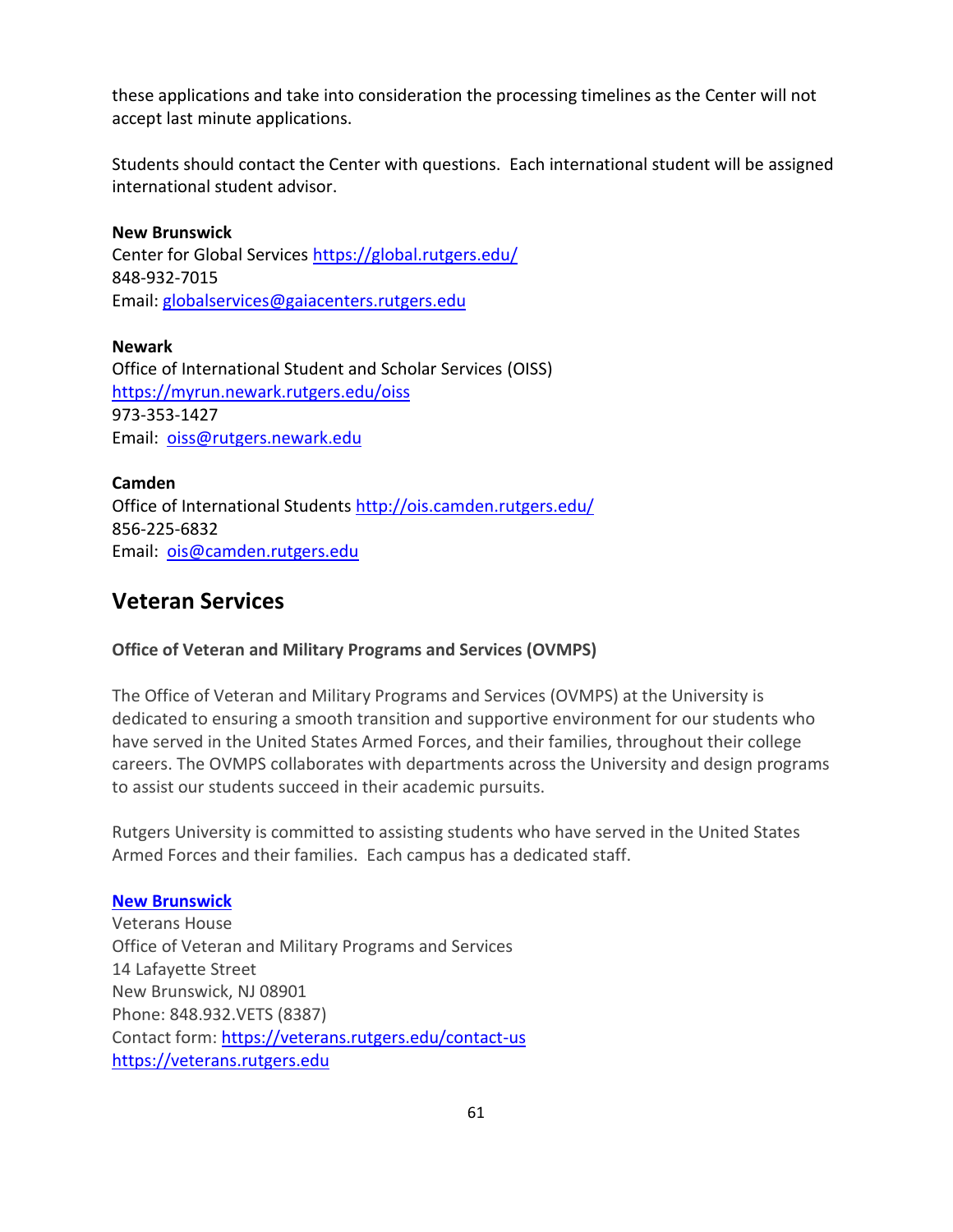#### **[Camden](https://veterans.camden.rutgers.edu/)**

Veterans Services Campus Center 326 Penn Street Room 301 Camden, NJ 08102 (856)225-2791 [http://veterans.camden.rutgers.edu](http://veterans.camden.rutgers.edu/)

#### **[Newark](https://www.newark.rutgers.edu/resources-student-veterans)**

Veteran Affairs Coordinator of ADA Services and Academic Support Robeson Campus Center, Room 316A 350 Martin Luther King Jr. Boulevard Newark, NJ 07102 Phone: 973-353-5515 <https://www.newark.rutgers.edu/resources-student-veterans>

### **Disability Services**

The University's Office of Disability Services (ODS) is dedicated to the philosophy that all Rutgers University students are assured equal opportunity, access and participation in the University's courses, programs, activities, services and facilities.

In order to receive any kind of disability related accommodations, the student must contact the Office of Disability Services. Accommodations may only be granted by the Office of Disability Services. Accommodations cannot be provided by individual faculty members and instructors. After being admitted to the MSW program, it is in the student's best interest to contact ODS as soon as possible to allow time for reasonable accommodations to be made prior to the start of the semester. Accommodations for disabilities must be set up prior to the beginning of the semester as they cannot be applied retroactively.

Students with a documented disability should visit the ODS website for instructions on applying for reasonable accommodations and services through the University. This site will include contact information for offices on all three campuses. <https://ods.rutgers.edu/>

### **Tuition and Fees**

Tuition and fees are established each academic year in July by the Rutgers University Board of Governors.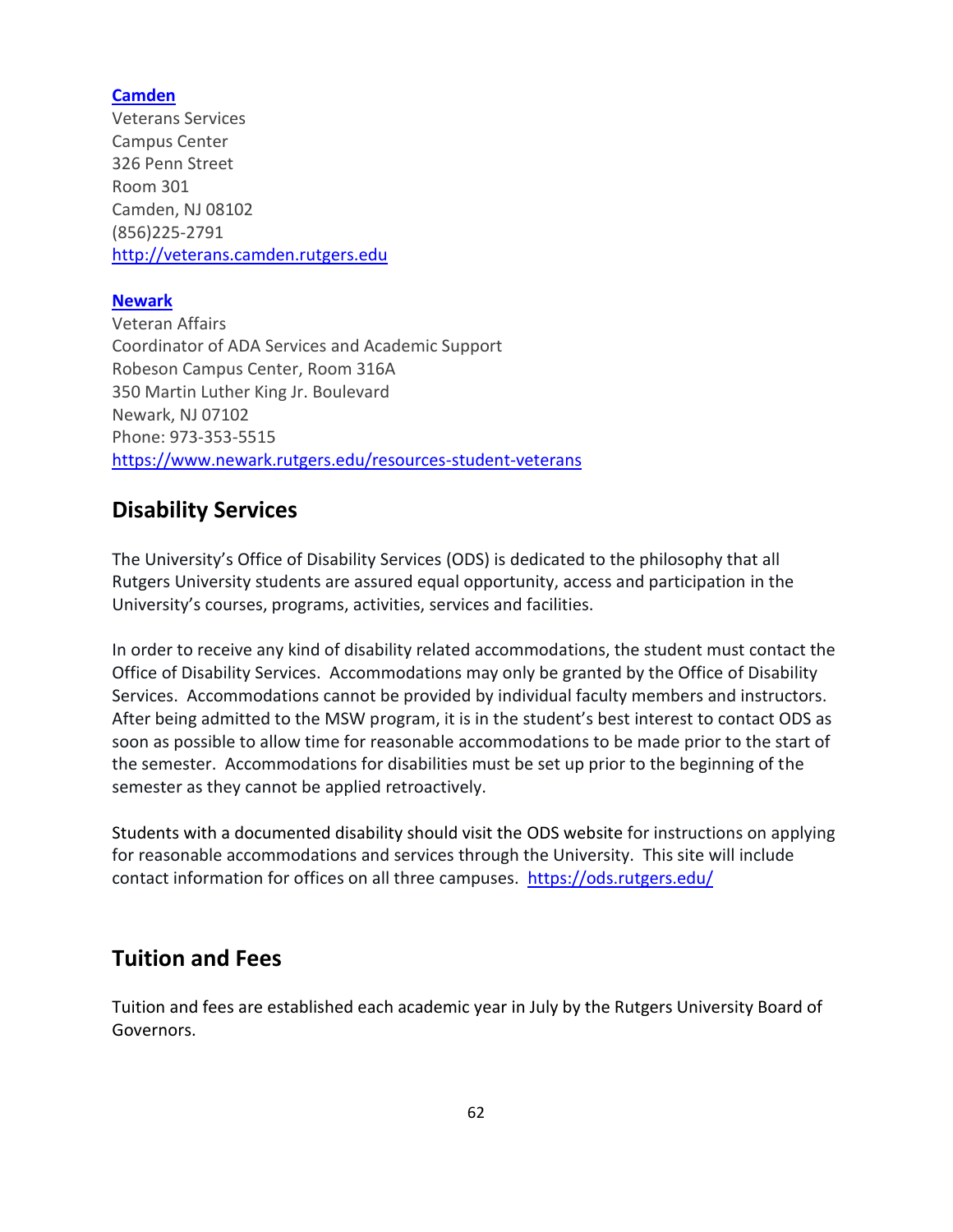The rates for the 2020-2021 academic year may be viewed by selecting *New Brunswick Campus Graduate Students* on the Office of Student Accounting website at [https://studentabc.rutgers.edu/tuition-fees/tuition-fees-rates.](https://studentabc.rutgers.edu/tuition-fees/tuition-fees-rates) Refer to the [Office of Student](https://studentabc.rutgers.edu/payments/fee-descriptions)  Accounting, [Billing, and Cashiering's](https://studentabc.rutgers.edu/payments/fee-descriptions) website for more information and applicable program fees. A subset of this chart appears below.

|                                                    | <b>Full Time Students</b> |
|----------------------------------------------------|---------------------------|
| Tuition-NJ Resident (12 credits or more)           | \$8,868.00                |
| Tuition-Out of State Resident (12 credits or more) | \$15,072.00               |
|                                                    |                           |
|                                                    | <b>Part Time Students</b> |
| Tuition-per credit, NJ Resident                    | \$739.00                  |
| Tuition-per credit, Out of State Resident          | \$1,256.00                |
|                                                    |                           |
|                                                    | 100% Online Student       |
| Tuition-per credit, NJ or Out of State Resident    | 900.00                    |
|                                                    |                           |

### 2020-2021 Tuition and Fees by Semester School of Social Work – New Brunswick Campus

You may also estimate the total cost of attendance by using the *Cost of Attendance Estimator* at [https://studentabc.rutgers.edu/estimator.](https://studentabc.rutgers.edu/estimator) Be sure to select New Brunswick as the campus since the MSW program is based in New Brunswick and all MSW students are considered New Brunswick students regardless of where the student attends classes except for the 100% Online students.

### **Tuition Waiver Program and Tuition Remission Employee Benefits**

#### **Unemployed Workers Tuition Waiver Program**

Rutgers University is a participating institution in the New Jersey Unemployed Workers Tuition Waiver Program and will act in accordance with State law and regulation, N.J.S.A. 18A:64-13.1 et seq and N.J.A.C. 12:23-8.1 et seq, which set forth conditions under which unemployed persons may enroll in a course of instruction at a public college or university in New Jersey, without payment of tuition or general student fees. This will be part of a job training program detailed in an individual Employability Development Plan approved by a One-Stop Career Center within the New Jersey Department of Labor and Workforce Development.

Students who have been approved to participate in the Qualified Unemployed Workers Tuition Waiver Program are required to submit a separate tuition waiver application prior to each semester or each session of the summer/winter term and the application must be submitted at least five (5) business days before the start of classes. Also, students are required to apply for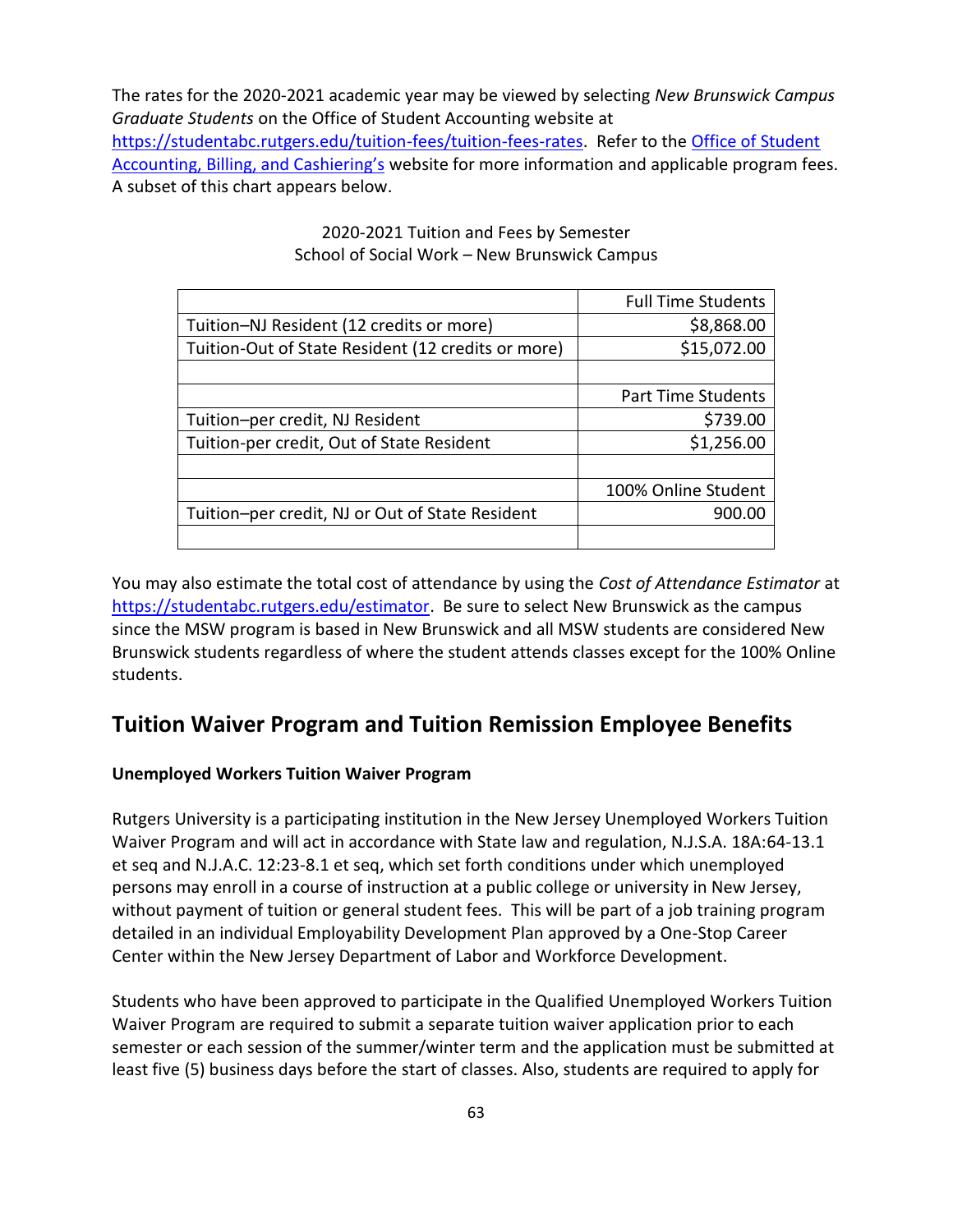financial aid (regardless of eligibility status). Students must present the appropriate certification, with original signatures, from the One-Stop Career Center. Such certification, must be received by the Office of the Graduate Registrar no less than five (5) business days prior to the start of classes for the semester or session of the summer/winter term.

Students in the tuition waiver program may register for courses only during the add/drop period beginning with the third day of classes in the fall or spring semester or the first day of classes in a session of the summer/winter term. Applicants are not assessed late fees based on the date required for registration under the program. Stop points may not be exceeded for tuition waiver purposes and students cannot be added to closed courses even with special permission numbers.

Students can use unemployment tuition waiver benefits for all MSW programs except the 100% Online program.

#### **Tuition Remission for Eligible University Employees**

Students who are a regularly appointed full-time faculty or staff member at Rutgers University may qualify for tuition remission as long they meet certain eligibility requirements. Students should visit the Human Resources website at<http://uhr.rutgers.edu/> for more information about tuition remission eligibility and benefits. Employees who are eligible for tuition remission must complete the Tuition Remission enrollment online by visiting the "Employee Self Service" tab in the [myRutgers Portal.](http://uhr.rutgers.edu/benefits/tuition-remission/href=) Students should pay their fees and other charges on their term bill. Tuition is paid in full or at 50%, depending on the student's salary (if staff) or rank (if faculty member).

Students can use tuition remission benefits for all MSW programs except for the 100% Online program.

### **Scholarships**

The School of Social Work offers a number of scholarships for its students. Students are notified by the Office of Student Affairs at the School of Social Work as applications are made available in the summer. Students must complete a Federal Application for Federal Student Aid (FAFSA) and a short application to be eligible for scholarships. International students are not required to submit a FAFSA.

Scholarships are awarded on a combination of merit and need. All MSW students are eligible to apply for scholarships regardless of specific MSW Program and this includes students who have received a scholarship in previous academic years.

### **Research and Graduate Assistantships**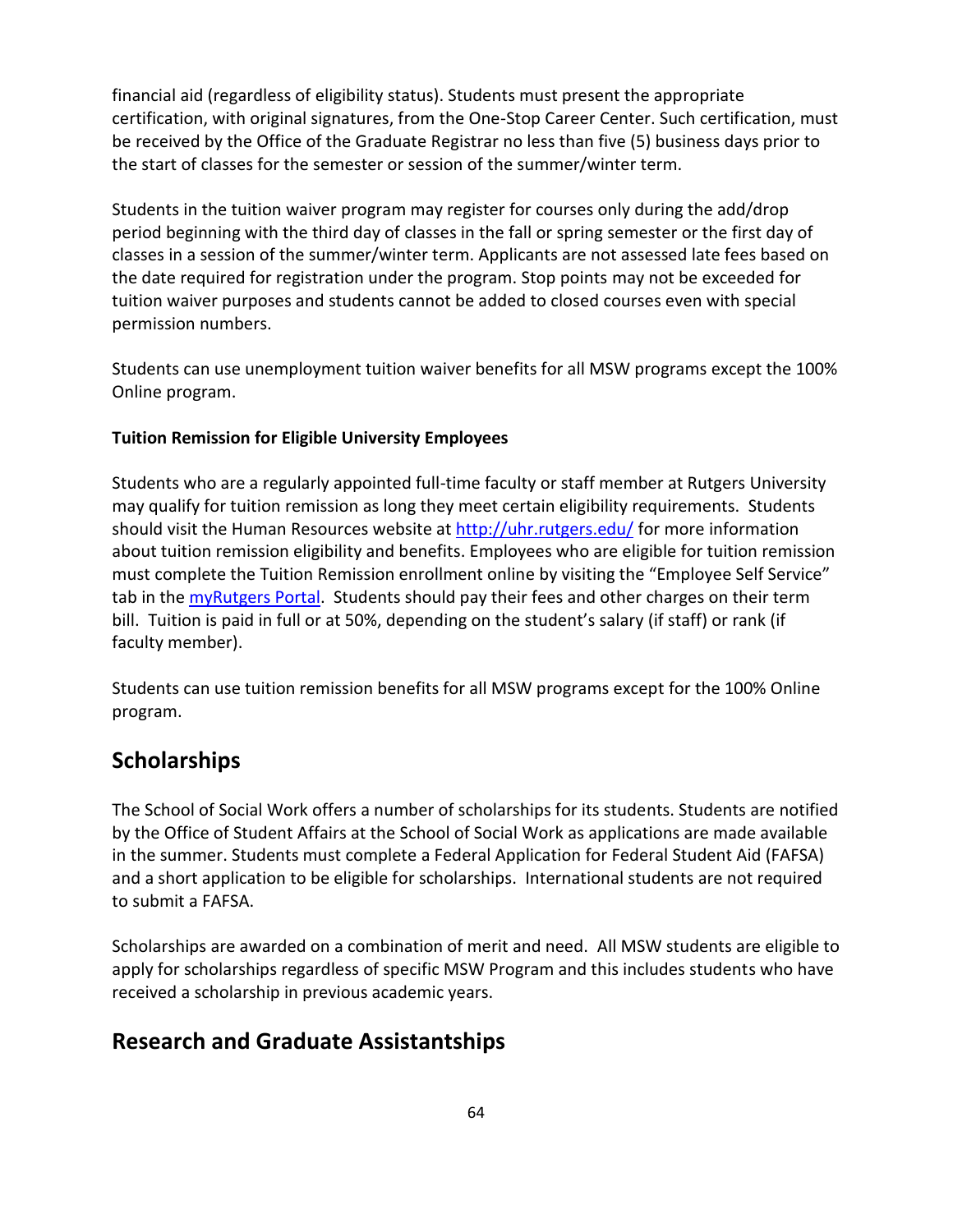More than 75 research assistantships are available each year across all three campuses and allow students to work closely with social work faculty or a department at the School. Students are notified by the Office of Student Affairs at the School of Social Work early in the fall semester about available research and graduate assistantships.

Selected students work for approximately six (6) hours per week for \$15/hour. The research assistantships include not only a weekly income but also provide professional opportunities to engage directly with faculty who are conducting cutting-edge research, writing grants, or implementing new programs at the School.

# **University Office of Financial Aid and Student Accounting Office**

#### **Office of Financial Aid**

Providing the highest quality service to students in pursuit of their academic goals, the Office of Financial Aid is committed to assisting students and families in planning for and meeting expenses associated with attendance at the university through different types of loans and tuition payment plans.

A majority of graduate students at the university receive financial aid. The amount of support each student receives depends, in part, upon the availability of funds. To apply for student aid, students must complete the Free Application for Federal Student Aid (FAFSA) which is available online at [https://studentaid.gov/h/apply-for-aid/fafsa.](https://studentaid.gov/h/apply-for-aid/fafsa)

For additional information, all MSW students should contact the New Brunswick Rutgers Office of Financial Aid regardless of what campus they plan to take their courses.

Office of Financial Aid 620 George Street New Brunswick, NJ 08901-1175 Phone: 848-932-7057 Fax: 732-932-7385 <https://scarlethub.rutgers.edu/financial-services/>

#### **Student Accounting Office**

The Student Accounting, Billing, and Cashiering Office ensures the proper billing of your student account and provides professional, prompt, courteous service to resolve financial problems on an individual basis. This office manages the charges and credits on your account including tuition, fees, housing, dining, miscellaneous fees, payments, financial aid credits, and tuition remission for University employees for every semester that students attend Rutgers. This office is responsible for all types of student bill payments and the distribution of student financial aid refund checks. The staff tracks student financial status, which includes tuition, fee charges, and credits; handles problems that arise with student accounts; administers partial payment plans;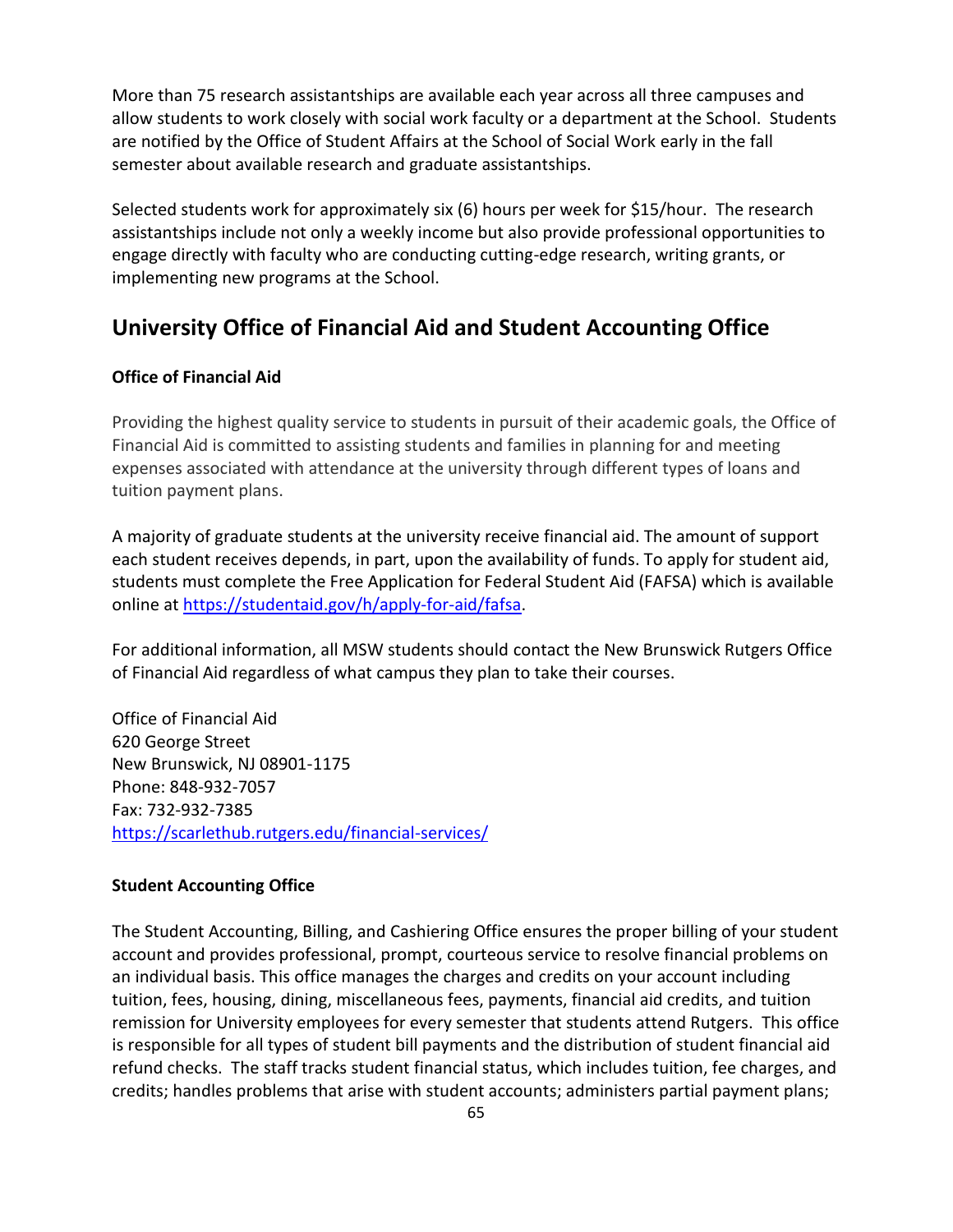sends billing reminder notices; coordinates exit counseling; and collects Perkins loans, institutional loans, emergency loans, and all delinquent receivable accounts.

The department is sometimes referred to as the Bursar's Office, the Campus Business Office, or the Cashier's Office. For questions, MSW students should visit the Student Accounting website at<https://studentabc.rutgers.edu/> or contact the **New Brunswick** Office of Student Accounting (even if taking courses at another Rutgers campus) at:

Records Hall 620 George Street New Brunswick, NJ 08901-1175 Phone: 848-932-2254 Fax: 732-932-1893

## **Registration Policies, Procedures and the Registrar**

#### **Student Registration Support**

All matriculated students will receive an email notification from the Office of Student Affairs regarding registration dates and deadlines. Students should reach out to their academic advisor with questions regarding course selection and sequencing. Students are only eligible to register for courses that are open and if they meet all the course prerequisites. Special permission numbers will not be given to students to register for sections that are already closed and/or to override prerequisites. There are no exceptions to these rules.

#### **Student Registration Process**

Students register for courses online through the University's Web Registration System (WEBREG) at [https://sims.rutgers.edu/webreg/.](https://sims.rutgers.edu/webreg/) The School will notify students with the date when web registration begins and students are encouraged to register as early as possible for planning and scheduling purposes. The School of Social Work classes tend to fill very quickly. Once registered students can view their schedule online and use this system to change registration, if necessary.

Students log into the WEBREG using their NetID and password OR their RUID and Personal Access Code (PAC). The PAC number is a 4-digit number composed of the student's birth date and month. For example, if your birthday is January  $1<sup>st</sup>$  then your PAC number is 0101.

The full list of course offerings are available on the University's Schedule of Classes at <http://sis.rutgers.edu/soc/>. Students can use the WEBREG's Course Lookup system to search for and register for classes. The WEBREG system also gives students the option to input the course Index number(s). This five-digit number is listed for each course section on the University's Schedule of Classes.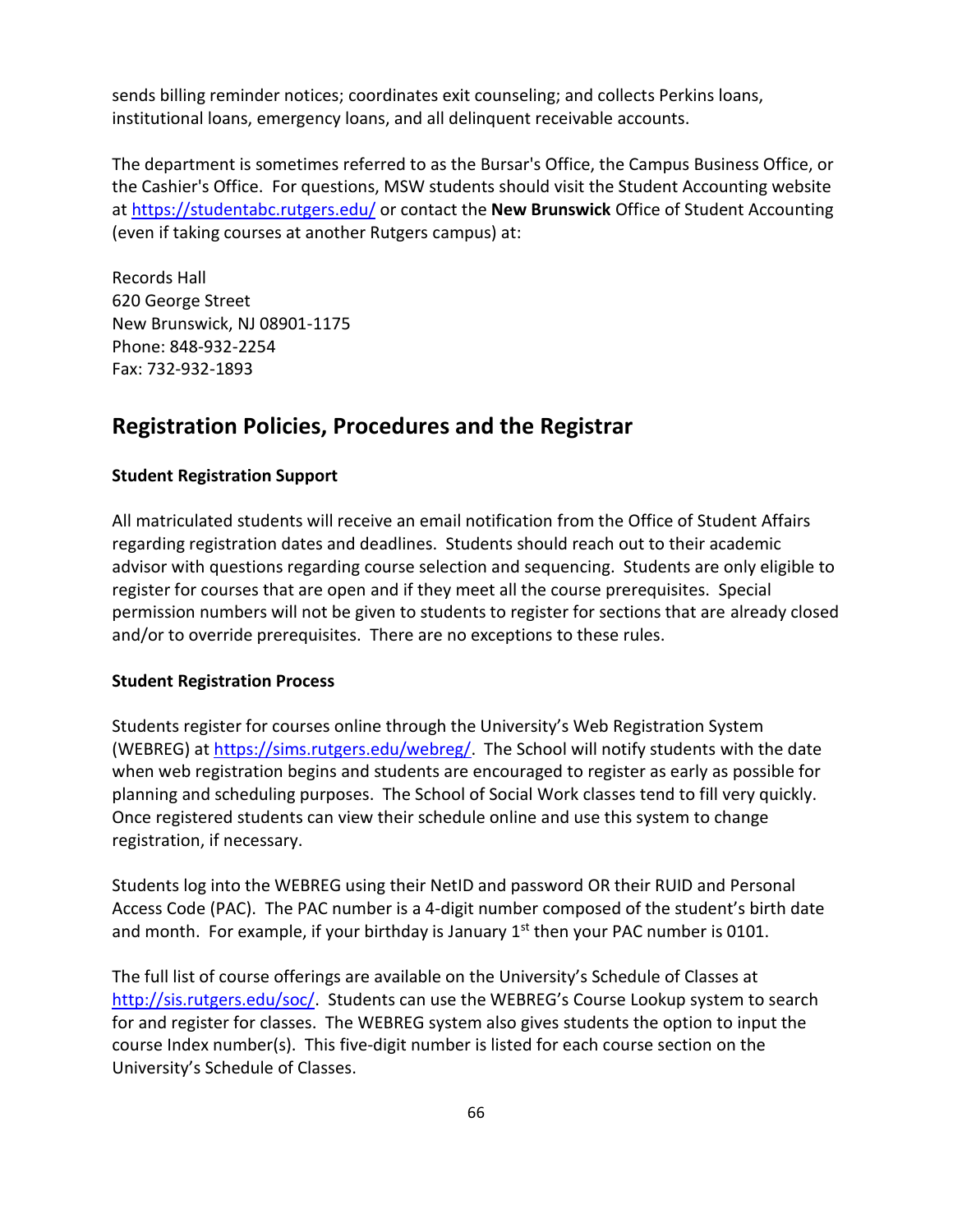Students should email [\(studentaffairs@ssw.rutgers.edu\)](mailto:studentaffairs@ssw.rutgers.edu) or call (848-932-7520 ext. 3) the Office of Student Affairs if they are having technical difficulties registering for courses.

### **Summer and Winter Sessions**

The School offers courses through the University's Summer and Winter Sessions. Most MSW program options do not require students to take courses in the Summer and Winter Sessions. However, doing so may assist in staying on track for the degree and lighten the course load in a regular semester. Students may discuss this option with their academic advisors.

\* Certain MSW programs including Traditional Advanced Standing, 100% Online and Blended and Intensive Weekend do **require** summer session courses that are not optional.

Students who take summer or winter graduate social work courses must go to the appropriate Summer or Winter Session University website for more information regarding tuition and fees as well as important dates and deadlines. The School of Social Work adheres to the withdrawal and refund policies indicated on the Summer and Winter Session University websites. Students are expected to review these important withdrawal and refund deadlines and policies if they register for summer or winter courses.

Students who have questions about summer and winter courses including withdrawal and refund policies can contact the Office of Student Affairs at [studentaffairs@ssw.rutgers.edu](mailto:studentaffairs@ssw.rutgers.edu) or by calling at 848-932-7520 ext. 3.

### **Computing Services**

#### **Office of Information Technology**

The Office of Information Technology (OIT) provides excellence in information technology support and service. All MSW students, regardless of campus where classes are being taken, should contact the New Brunswick help desk for general questions (e.g., NetID activation, passwords, or management of University email accounts). Students should contact campusspecific help desks for campus-related IT issues (e.g., wi-fi access in a building or computer lab problems).

#### **New Brunswick**

848-445-HELP (4357) Email: [help@oit.rutgers.edu.](mailto:help@oit.rutgers.edu) <https://oit-nb.rutgers.edu/>

**Newark** 973-353-5083 Email: [help@newark.rutgers.edu](mailto:help@newark.rutgers.edu)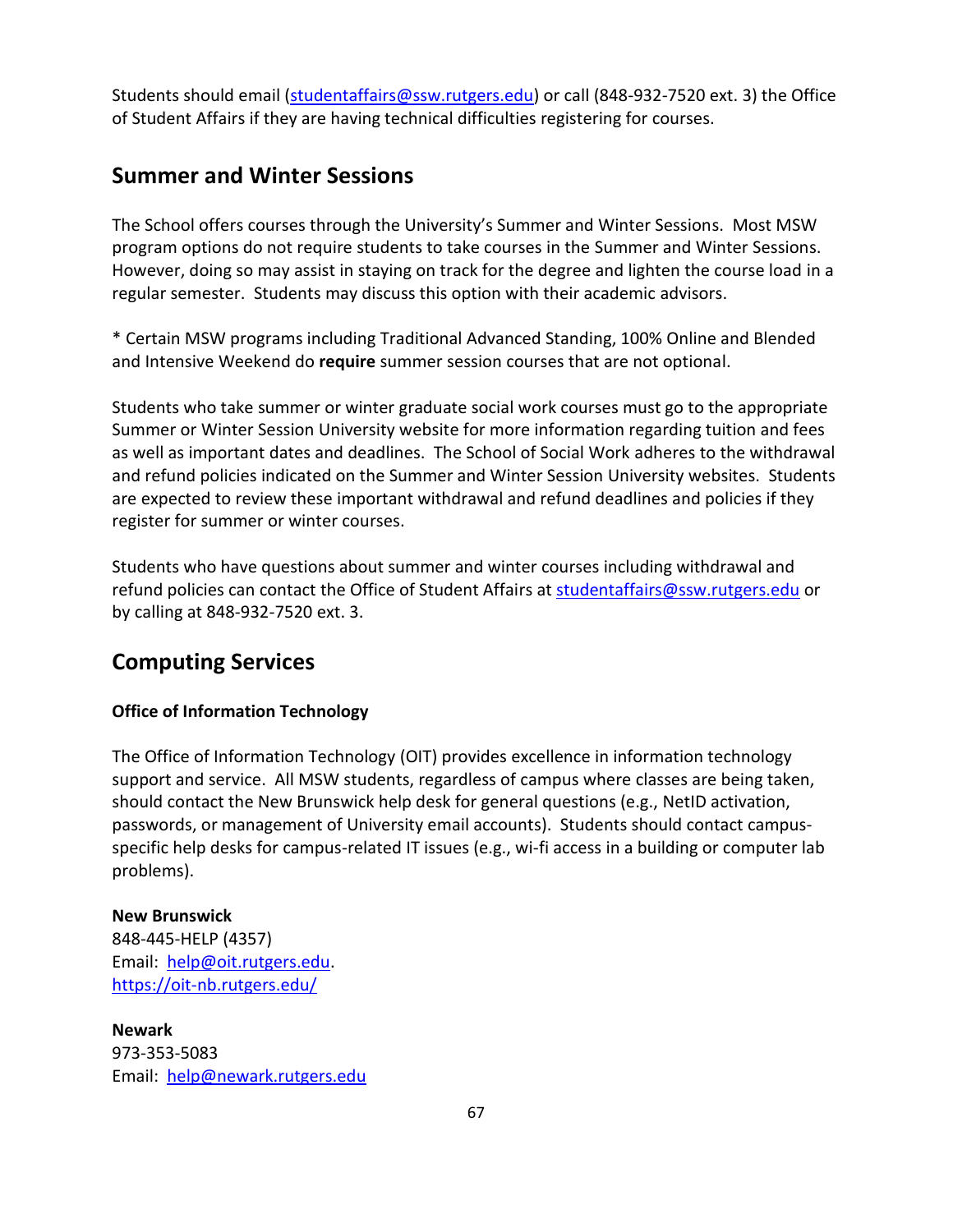### <https://runit.rutgers.edu/>

**Camden** 856-225-6274 Email: [help@camden.rutgers.edu](mailto:help@camden.rutgers.edu) <https://it.camden.rutgers.edu/>

### **Online Courses and Technical Support**

The University uses learning management systems to deliver fully online and hybrid (a combination of online and in-class) courses, and to supplement traditional on-campus courses. The School of Social Work uses Sakai, a tool run at Rutgers by the Office of Instructional and Research Technology, and CANVAS, supported by the Rutgers University Center for Online and Hybrid Learning.

All University courses that are fully online are subject to a \$100 online fee per course. This fee is not applied to hybrid courses or traditional on-campus courses that use CANVAS or Sakai.

#### **Sakai**

Students log in to Sakai with their Net ID and password by going to [https://sakai.rutgers.edu/portal.](https://sakai.rutgers.edu/portal) Students who need technical assistance can contact [sakai@rutgers.edu](mailto:sakai@rutgers.edu) or 848-445-8721. Sakai Help Desk representatives are available Monday through Friday 8:00 AM-6:00 PM.

#### **Canvas**

Students log in to Canvas with their Net ID and password by going to [https://canvas.rutgers.edu/.](https://canvas.rutgers.edu/) Students who need technical assistance with Canvas can contact [help@Canvas.rutgers.edu](mailto:help@ecollege.rutgers.edu) or the Online Learning Help Desk at 877-361-1134. The Help Desk is available 24 hours a day and 7 days a week.

### **Writing Support Services**

The Rutgers Writing Program provides instruction to assist students in developing the critical thinking and writing skills that are highly valued at the University.

**New Brunswick Cambridge Cambridge Cambridge Cambridge Cambridge Cambridge Cambridge Cambridge Cambridge Cambridge Cambridge Cambridge Cambridge Cambridge Cambridge Cambridge Cambridge Cambridge Cambridge Cambridge Cambrid** Rutgers Academic Building Writing Center Center for Learning and 17 Seminary Place, Room 1125 Conklin Hall, Room 126 Student Success Shawn Taylor 848-932-1662 973-353-5847 231 Armitage Hall [sktaylor@rutgers.edu](mailto:sktaylor@rutgers.edu) [nwc@newark.rutgers.edu](mailto:nwc@newark.rutgers.edu) 856-225-6442

[rclc@camden.rutgers.edu](mailto:rclc@camden.rutgers.edu)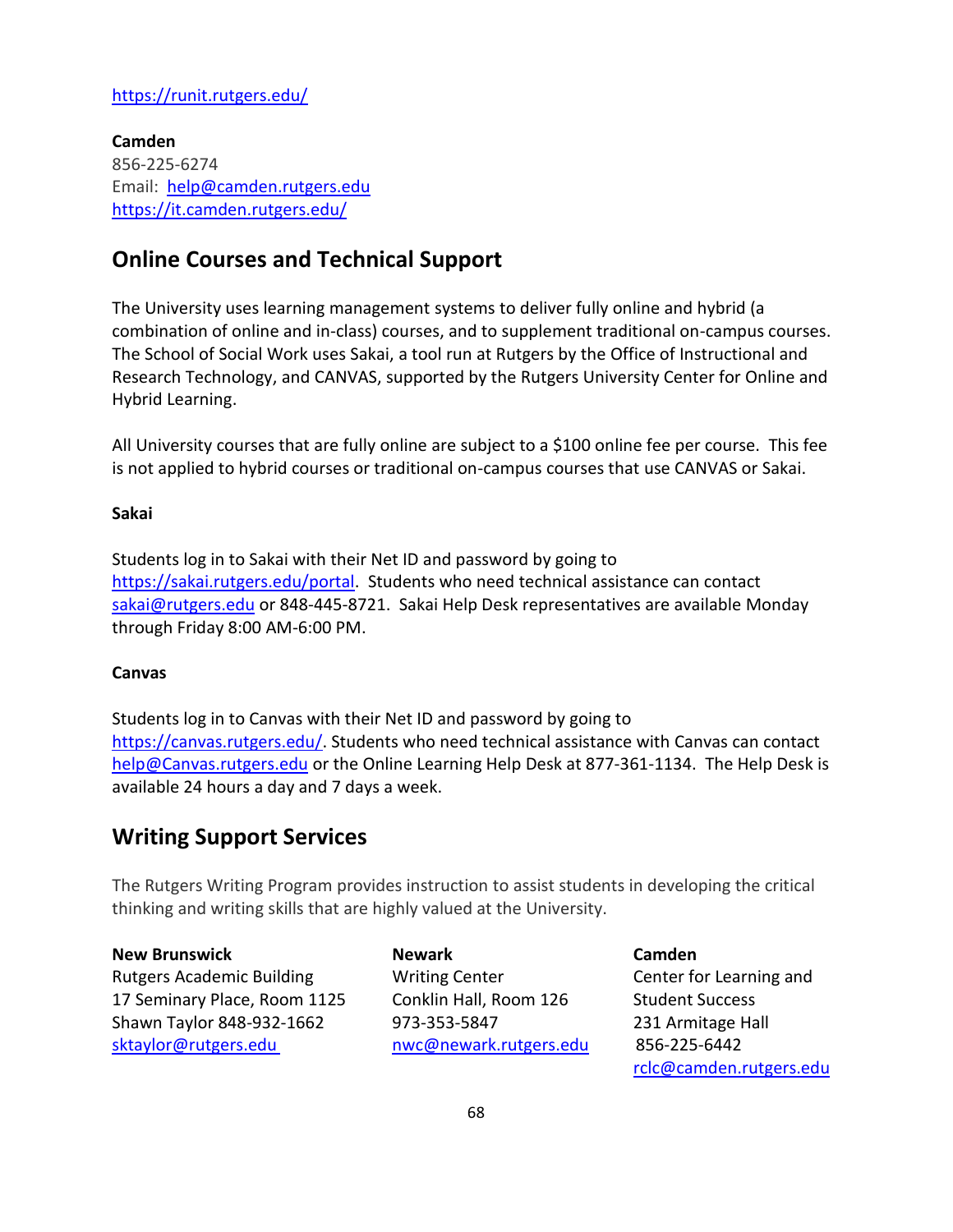### **Books and the Rutgers University Bookstores**

The books you will need for your classes can be viewed by going to the Rutgers Bookstores' websites. If your section is not listed or the books are not listed, then we suggest attending class to hear what the instructor has to say about books. You are not expected to have read the books by the first week of classes. Although you can order and/or buy the books ahead of time, there is no inherent disadvantage to waiting until the first week of classes to obtain your books.

It is not necessary to contact your faculty/instructors to get the information about books before classes begin.

Links to the respective RU Bookstores:

New Brunswick – [Barnes & Noble](https://rutgers.bncollege.com/shop/rutgers/page/find-textbooks)

Newark – [Barnes & Noble](https://newark-rutgers.bncollege.com/shop/rutgers-newark/page/find-textbooks)

#### Camden – [University District Bookstore](https://universitydistrict.bncollege.com/shop/university-district/page/find-textbooks)

Note: Unfortunately, it appears that students who receive "book refunds" through their student loans packaged through the New Brunswick Office of Financial Aid are only able to use these "refunds" at the New Brunswick Bookstore. We have been trying to rectify this to allow students to use these monies at the Newark and/or Camden bookstores but, at this point, we have been unsuccessful.

### **Libraries**

Library faculty at Rutgers University Libraries partner with academic faculty and staff to support and enrich the instructional, research, and public service missions of the University. At Rutgers University, librarians manage state of the art print and digital collections and provide exceptional research and information services to members of the Rutgers community and the state of New Jersey. The responsibilities of Rutgers University librarians are manifold: advancing faculty and student research and learning, providing formal and informal instruction, purchasing and organizing library collections, and facilitating access to library resources and services. Library faculty pursue scholarly research in librarianship and other fields and seek opportunities for service to the profession, as well as to Rutgers University libraries, all Rutgers University campuses, the state of New Jersey, and beyond.

### **Social Work Research Guide**

### <http://libguides.rutgers.edu/socialwork>

This is a guide to selected Social Work resources available in the Libraries collections and on the Internet. It also includes tips on how to search for scholarly materials and lists resources that can help you organize and document your research.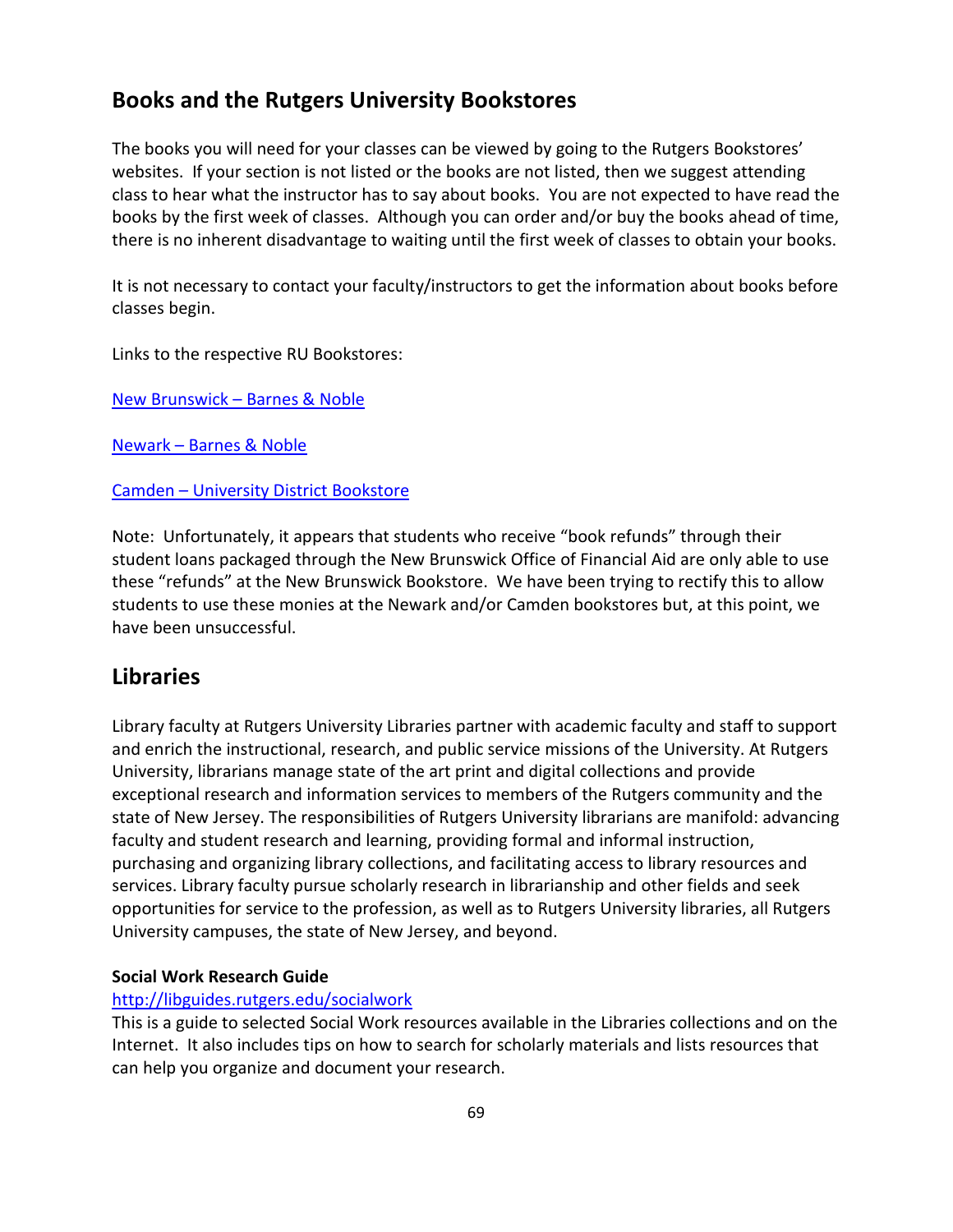#### **Other Social Work LibGuides**

Start at the library home page [http://www.libraries.rutgers.edu](http://www.libraries.rutgers.edu/) and select "FIND" from the top red navigation bar. Now select "Research Guides" from the list and click "Social Work" on the Guide menu.

The following librarians are especially knowledgeable in the area of social work; feel free to contact them with questions:

Karen Hartman Social Work Subject Specialist Alexander Library 169 College Avenue New Brunswick, N.J. 848-932-6104 [karen.hartman@rutgers.edu](mailto:karen.hartman@rutgers.edu)

Natalie Borisovets John Cotton Dana Library 185 University Avenue Newark, N.J 973-353-5909 [natalieb@rutgers.edu](mailto:natalieb@rutgers.edu)

Vibiana Cvetkovic Paul Robeson Library 300 North 4th Street Camden, NJ 08102 856-225-2832 [vibiana.cvetkovic@rutgers.edu](mailto:vibiana.cvetkovic@rutgers.edu)

### **Counseling Services**

Counseling, Alcohol and Other Drug Assistance Program & Psychiatric Services (CAPS) was created in September 2006 by joining the major mental health services on campus into one organization, as part of the Rutgers Health Service. CAPS now includes Counseling Services, Alcohol and Other Drug Assistance Program (ADAP) and Psychiatric Services. CAPS is dedicated to serving the students and faculty at Rutgers in New Brunswick by providing comprehensive mental health services to the campus community. CAPS strives to provide services that are designed to help students reach and maintain a positive, productive university experience, ranging from various counseling services, educational and preventive initiatives, training programs, outreach and consultation activities, and to provide guidance on how to contribute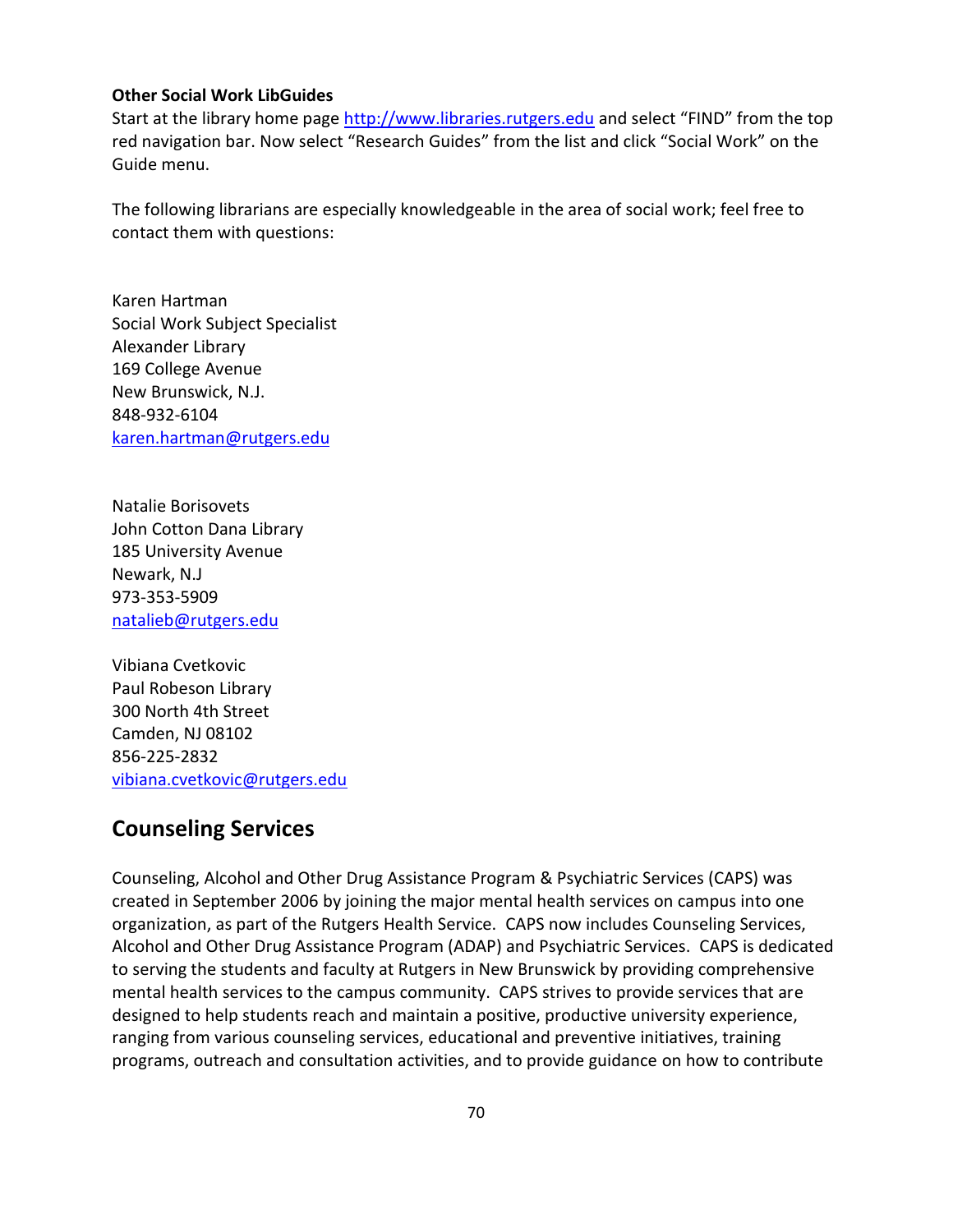to a caring healthy community. Their office offers group, individual counseling, or a referral to another community resource.

#### **CAPS Services for Graduate Students**

Roughly 27% of CAPS contacts per year are with graduate students. Graduate students develop a unique plan for their care in partnership with a mental health professional. This plan is dependent upon each student's clinical need, personal requirements, resources and history of care.

#### **New Brunswick**

[Counseling, Alcohol and Other Drug Assistance Program & Psychiatric](http://health.rutgers.edu/medical-counseling-services/counseling/) Services (CAPS) 848-932-7884

**Newark** [Counseling Center](http://counseling.newark.rutgers.edu/) 973-353-5805

**Camden** [Student Wellness Center](https://wellnesscenter.camden.rutgers.edu/index.php) 856-225-6005

### **Rutgers Health Services**

Rutgers Health Services is dedicated to health for the whole student body, mind, and spirit. It accomplishes this through a staff of qualified clinicians and support staff. The Rutgers Health Services offers a full range of services including medical and pharmacy can be viewed on their website – see campus specific information below. Students should also visit these websites for more information about required immunizations or immunization forms.

**New Brunswick** 848-932-7402 <http://health.rutgers.edu/>

**Newark** 973-353-5231 <http://health.newark.rutgers.edu/>

**Camden** 856-225-6005 <http://healthservices.camden.rutgers.edu/>

**Health Insurance**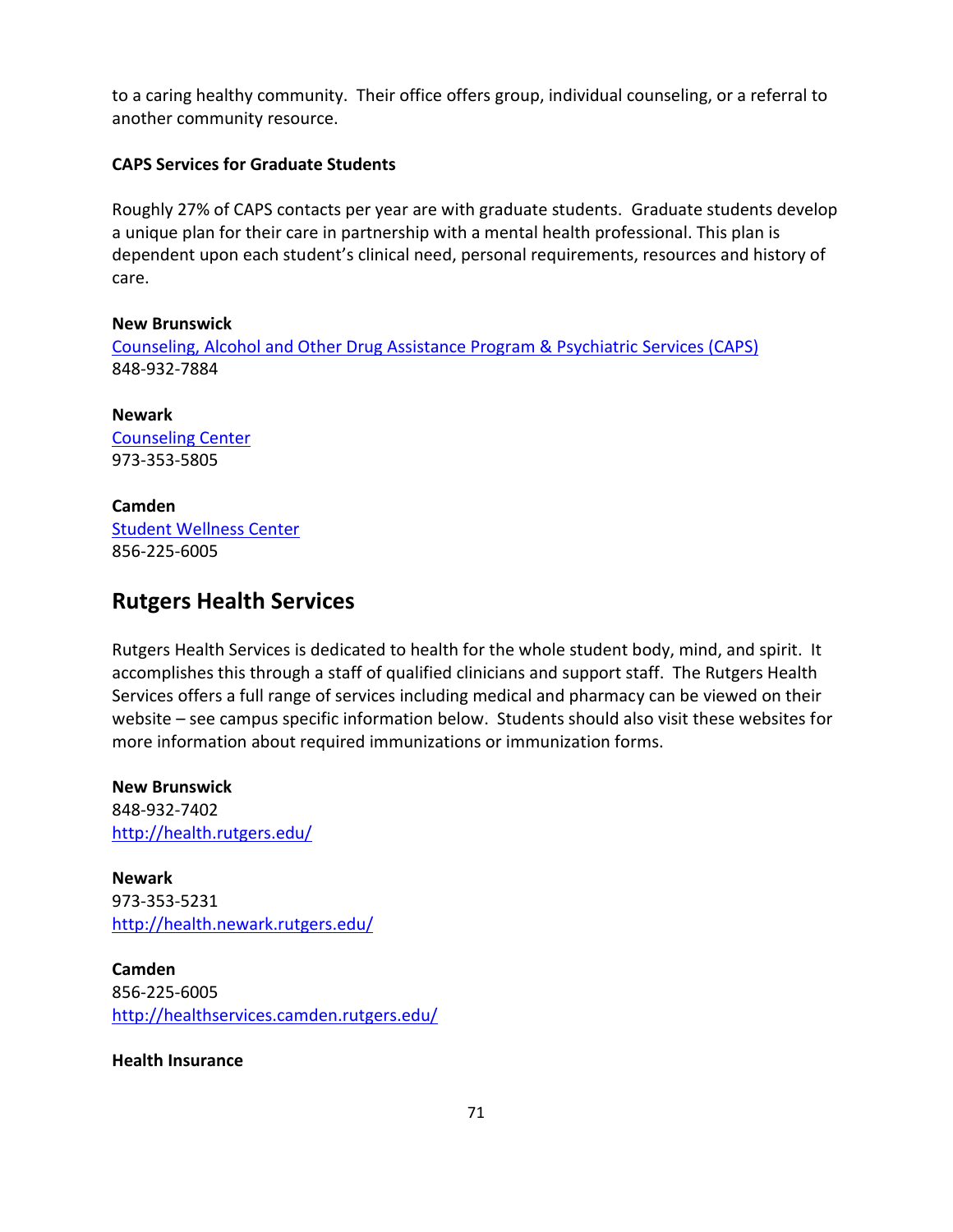It is mandatory for all full-time graduate students to enroll in the University student health insurance or waive out of the University health insurance plan each semester. Graduate students enrolled for nine (9) credits or more are considered full-time status. Students registered for fewer than 9 credits per semester may be eligible for health insurance through the University. Students should consult with their advisor and [University Health Insurance](https://riskmanagement.rutgers.edu/student-health-insurance) personnel.

The Student Health Insurance premium is added to your Rutgers term bill each semester once you are registered for full-time credits. Students are automatically enrolled after the deadline in the Student Health Insurance Plan unless comparable coverage is provided. Students must waive online before the deadline or they will be charged for the University health insurance plan. When you access your term bill for the first time each semester, in the pop up window, you will select whether you intend to waive or enroll. This only indicates your intention. The enrollment or waiver process is still incomplete. You must complete the waiver or enrollment form online at [www.universityhealthplans.com.](http://www.universityhealthplans.com/)

When your waiver or enrollment form has been successfully submitted, you will see a confirmation number and receive an email to your Rutgers University email within 24 hours. If you do not receive the confirmation email, your form may not have been submitted and you should contact the Student Health Insurance Plans administered by United Healthcare Student Resources (UHCSR). Their office can answer questions regarding enrolling or waiving insurance.

Students can visit the website listed above or call 800-437-6448. Students can also contact the University Office of Student Health Insurance at 848-932-8285. Please leave your Rutgers ID#, name, phone number and a brief message or send an email inquiry to *insure@rutgers.edu*.

### **Rutgers University Student Identification Cards**

New graduate students may obtain a Rutgers University student identification card. The RUconnection ID Card is the official photo identification card issued to faculty, staff, students, and guests on all Rutgers University campuses. This unified photo ID card serves as the primary form of identity verification throughout the university and is available through RUconnection ID Card Services. Please visit the [website](https://ipo.rutgers.edu/bs/id-process) for information regarding locations, hours of operation, card benefits, and replacing lost or stolen cards. Note that ID cards can be obtained only after registering for courses.

Online students are issued an identification letter in place of a regular student ID card. This letter is generated by COHLIT (**Center for Online and Hybrid Learning and Instructional Technologies**) at the start of each term.

### **Rutgers Net ID and Email Address**

### **Rutgers University Email Account**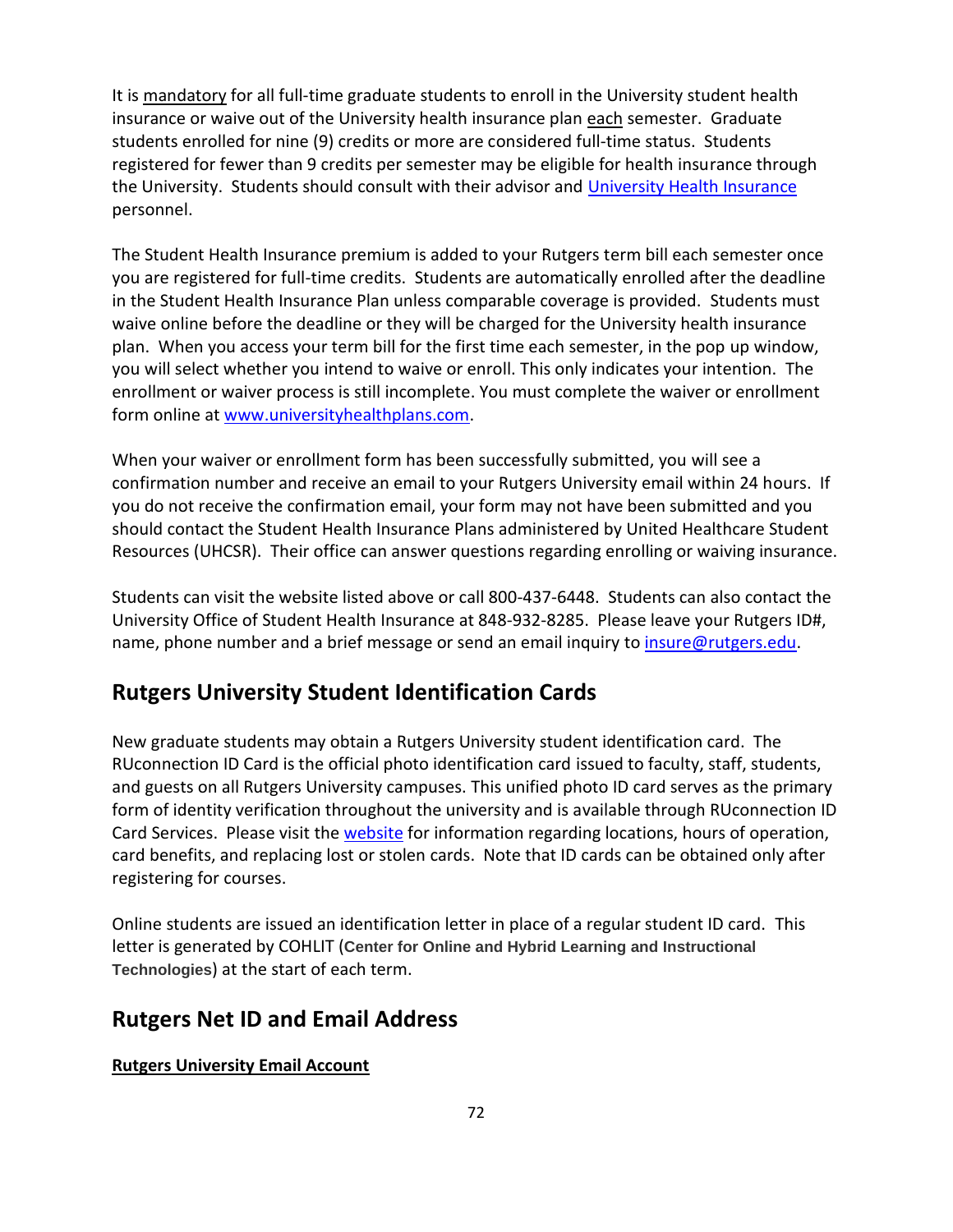All students at the School of Social Work are required to have an active University email account. The School will only use emails registered with the University to communicate with students.

Students must set up their official email account and list their delivery email address(es) through the NET ID Management and Service Activation [website.](https://netid.rutgers.edu/index.htm)

### **Official University Email Address**

This is also known as a student's "personalized", "alias" or "vanity" email address that ends with @rutgers.edu. It is the address that is viewable and associated with your University student records. However, students do not log into this account to read emails. They must log into their delivery email address(es) to view email messages.

#### **Delivery Email Address(es)**

These are the email account(s) where students can check and read their email messages. Students can have up to three delivery email addresses but they are required to list at least one. All communication sent to your official email address will be delivered to all email accounts listed as your delivery email addresses.

The University does not guarantee mail delivery to students who forward their mail outside of Rutgers (e.g.: to gmail, yahoo, or other personal email accounts). The School strongly suggest that students do not forward their University emails to a personal email addresses. Emails appearing to be spam will not be forwarded to non-Rutgers delivery addresses.

Students will be held responsible for the instructions, deadlines, and other important information the School sends via email. It is highly recommended that student use their University student email listed as @scarletmail.rutgers.edu as one of their delivery addresses and check that email account on a regular basis. It is imperative to a student's good academic standing that they comply with this directive.

The School of Social Work requires that students read their emails regularly at [https://it.rutgers.edu/scarletapps/.](https://it.rutgers.edu/scarletapps/)

### **Rutgers Office of Information Technology (OIT)**

Students who have questions or need technical assistance with their NetID, password, or email should contact the Computing Help Desk on your campus:

Camden Campus: 856-225-627[4 help@camden.rutgers.edu](mailto:help@camden.rutgers.edu)

New Brunswick Campus: 848-445-HELP (4357) [help@oit.rutgers.edu](mailto:help@oit.rutgers.edu)

Newark Campus: 973-353-5083. [help@newark.rutgers.edu](mailto:help@newark.rutgers.edu)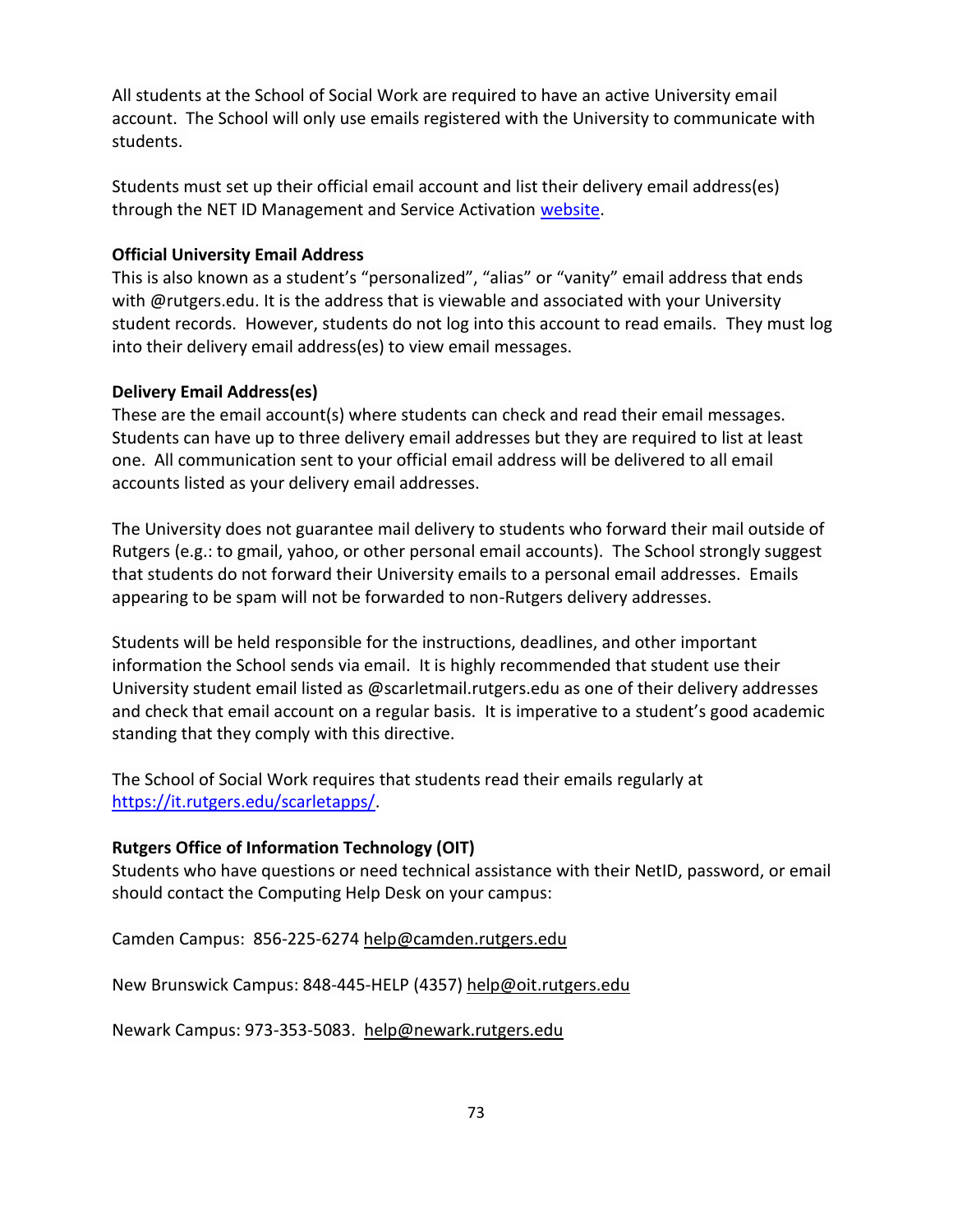### **Housing and Residence Life**

The University Office of Housing and Residence Life supports the mission of the University by fostering the creation of safe, comfortable, and inclusive residential communities which are conducive to student development. These student-centered communities provide a sense of belonging and teach students to be independent, responsible citizens who value the worth and dignity of all.

Residence Life values excellence, integrity, and innovation and strives to treat all students fairly, with respect and compassion. Their offices work to provide all students with an educational, quality residential experience which meets their needs and interests. Students can also inquire about off-campus housing options.

**New Brunswick** 848-932-4371 Email: [resident@rutgers.edu](mailto:resident@rutgers.edu) <http://ruoncampus.rutgers.edu/>

**Newark** 973-353-1037 <https://housing.newark.rutgers.edu/>

**Camden** 856-225-6471 Email: [housing@camden.rutgers.edu](mailto:housing@camden.rutgers.edu) <https://housing.camden.rutgers.edu/>

### **Parking and Transportation Services**

Department of Transportation Services (DOTS) is committed to providing all members of the Rutgers community with the best possible solutions for getting around campus safely and easily. The University maintains various parking facilities including permit-controlled lots and decks, metered parking spaces, access-controlled lots, and restricted assigned lots. Transportation to, from, and on campus includes campus transit and shuttle services, walking and bike paths, and public transportation services.

Students who need to park in university parking areas must obtain a permit. The parking permit you will receive and the respective fee is determined by your affiliation as a student and your time spent on campus (i.e. commuter, resident, night commuter, temporary employee, faculty/staff). Based on the parking permit you have, as well as the assignment on your hangtag, there are parking lots that you may park in at designated times.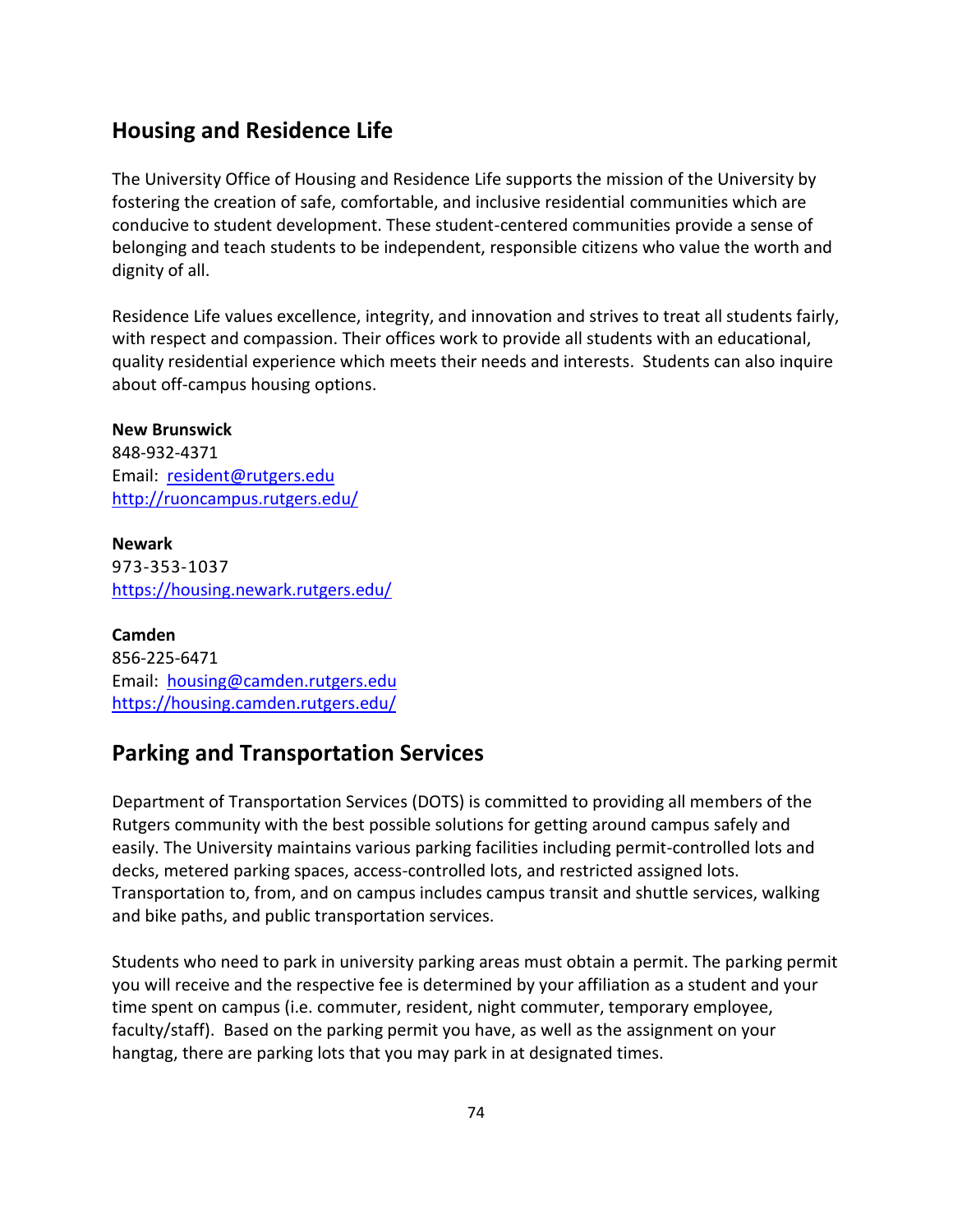Links to information that is specific to a University campus appear below.

New Brunswick: <https://ipo.rutgers.edu/new-brunswick-campus> Newark: <https://ipo.rutgers.edu/dots/newark-campus> Camden: <https://ipo.rutgers.edu/dots/camden-campus>

### **Organizations**

### **School of Social Work Graduate Student Association (SSWGSA)**

All matriculated graduate social work students are automatically enrolled as members and will receive regular emails about School of Social Work Graduate Student Association meetings. Additional information is available online at [https://socialwork.rutgers.edu/current](https://socialwork.rutgers.edu/current-students/school-social-work-graduate-student-association-sswgsa)[students/school-social-work-graduate-student-association-sswgsa](https://socialwork.rutgers.edu/current-students/school-social-work-graduate-student-association-sswgsa) or by contacting the association a[t sswsga@ssw.rutgers.edu.](mailto:sswsa@ssw.rutgers.edu)

SSWGSA is an active student association established in 2005 that:

- supports and encourages social, academic, and professional development of social work best practice by MSW and PhD students
- serves as a conduit for dialogue between students, faculty, and administration
- advocates on behalf of the student body to the administration
- provides volunteer hours and financial support to various non-profit and charitable community service organizations each year

### **SSWGSA Executive Council**

The SSWGSA executive council meets once a month, September through May. Elections are held every spring and officers serve a 12-month term that begins in May. Students interested in holding a council position should send an [email](mailto:rutgersSSWSA@gmail.com) to the SSWGSA.

### **University Graduate Student Association**

The Graduate Student Association (GSA), of which all graduate students are automatically members, sponsors a variety of social and cultural activities for graduate students and represents their interests to the university through its legislative body. The GSA provides free legal advice to students and it sponsors academic programs, films, mixers, trips to New York, and community action programs.

Every graduate student, full-time or part-time, in any of the Rutgers University New Brunswick based graduate and professional schools automatically becomes a member of the GSA. A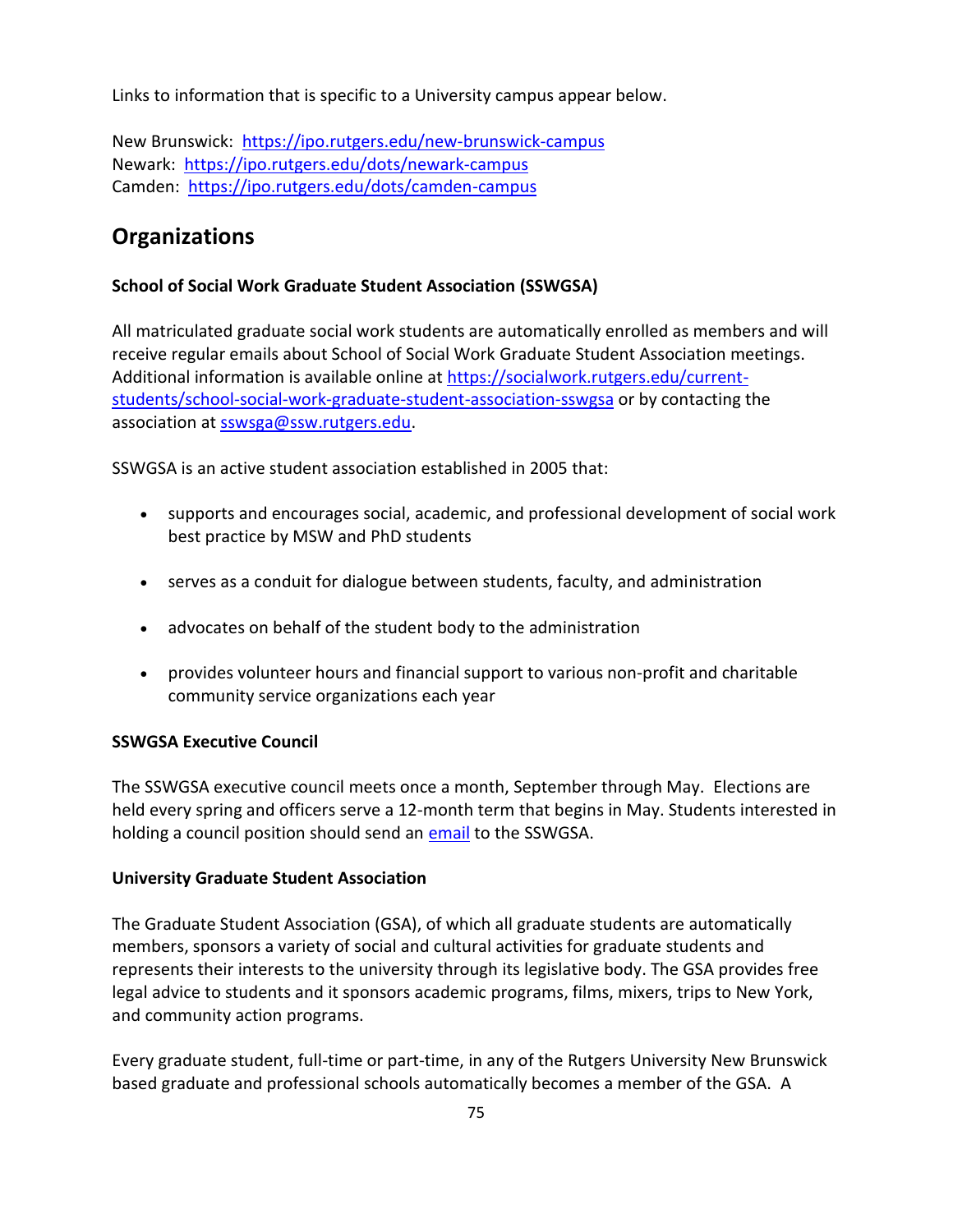president, vice president, treasurer, and secretary are elected at large. The GSA's main legislative body is its council, which meets once a month. Every graduate program and department may elect one representative for every 40 students enrolled; schools not organized into departments elect their representatives at large, one for every 40 students enrolled. If you are interested in being a department representative, check with your departmental organization or the association's office. GSA offices are located in the Graduate Student Lounge (GSL) in the Rutgers Student Center on College Avenue in New Brunswick and may be contacted at 732-932-7995. Additional information is available online at [http://gsa.rutgers.edu.](http://gsa.rutgers.edu/)

### **Social Workers Advocating for LGBTQIA and Gender Non-Conforming Equal Rights (SWAGGER)**

SWAGGER is an organization at the School of Social Work dedicated to advocating for the rights and wellbeing of the LGBTQIA community at the School, University, and the community at large. There are general meetings once a month and committees that convene more frequently. For more information about this group, contact Dr. Michael LaSala at [mlasala@ssw.rutgers.edu.](mailto:mlasala@ssw.rutgers.edu)

#### **Honor Society – Phi Alpha**

Phi Alpha Honor Society is a national honor society for Social Work students and faculty. Phi Alpha was established in 1962 and is the largest national honor society dedicated to recognizing social work students for high academic achievement.

"The purpose of Phi Alpha Honor Society is to provide a closer bond among students of social work and promote humanitarian goals and ideas. Phi Alpha fosters high standards of education for social workers and invites into membership those who have attained excellence in scholarship and achievement in social work." – from the Phi Alpha website

The Rutgers Nu Omicron chapter is the local chapter and among the largest nationwide. It is comprised of students and alumni across the New Brunswick, Newark, Camden, and Mays Landing campuses, as well as online learning and intensive weekend programs.

Every spring, the Committee of the Phi Alpha Honor Society within the School of Social Work invites all students who meet membership criteria to apply for admission into the Nu Omicron Chapter of Phi Alpha.

For further information including membership criteria, visit the Phi Alpha website at [https://phialpha.org/.](https://phialpha.org/)

#### **SSW Alumni Association**

Since 1954, the School of Social Work has graduated more than 13,000 professionals from our programs. Graduates of our school serve society in policy, academic, clinical, and corporate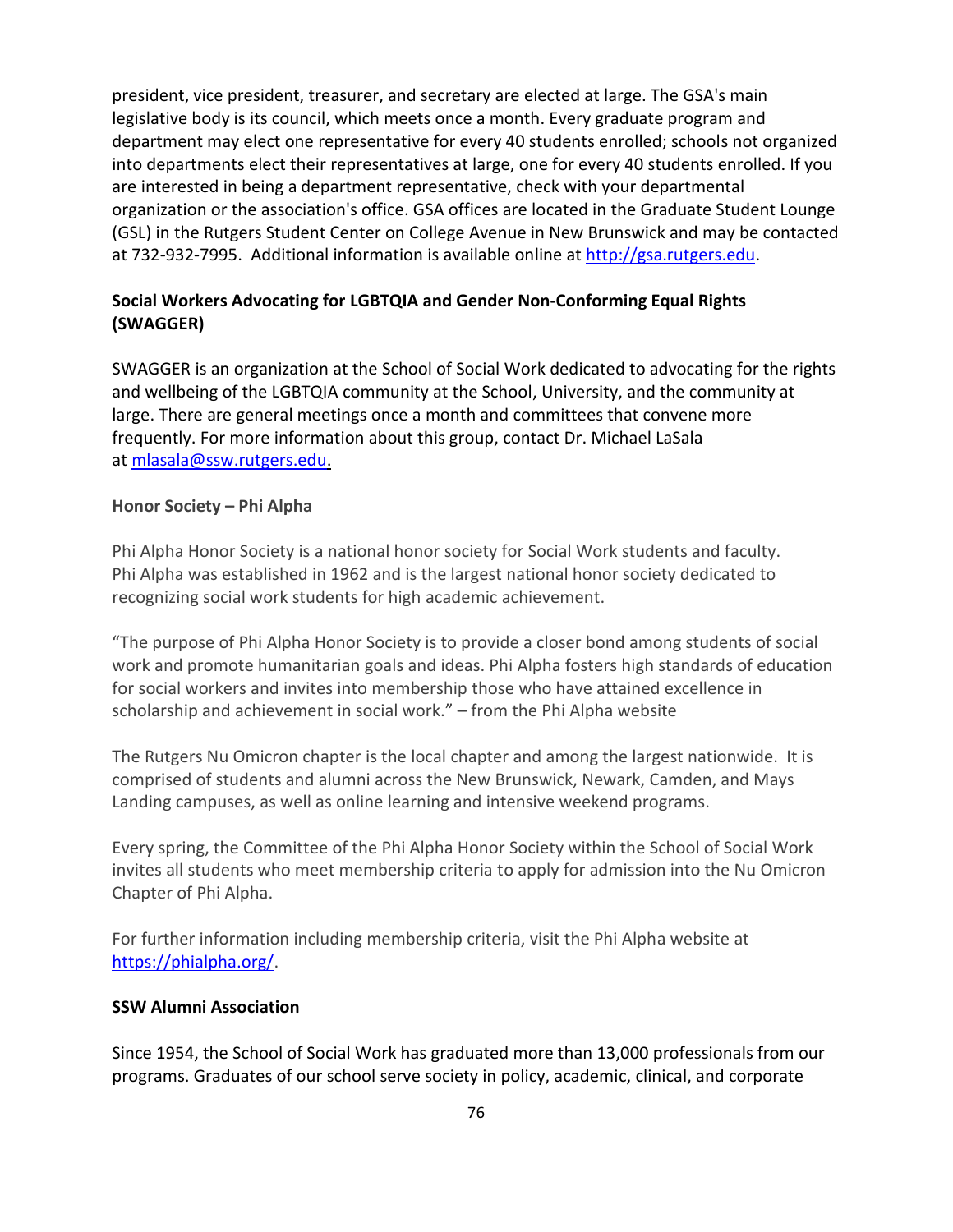settings, spanning all 50 states and over 20 countries. Alumni are a vital part of the School of Social Work community and are represented by the [School of Social Work Alumni Council](https://socialwork.rutgers.edu/node/59) .

The School of Social Work Alumni Council was chartered in 2013 to promote the lifelong engagement of alumni as members of the School of Social Work community to advance the School's mission. Please feel free to send an [email](mailto:alumni@ssw.rutgers.edu) to share ideas, concerns, or to express interest in getting involved as an alumnus/a with the School of Social Work.

### **Graduation Certification and Preparation**

### **Graduation and Diploma Application**

The Master of Social Work degree is conferred by the University upon recommendation of the faculty of the School of Social Work. Degrees are conferred and diplomas issued for three graduation periods, May and August and January. The School of Social Work holds its annual Convocation Ceremony each May. August and January graduates are invited to join May graduates at the May ceremony.

Each MSW candidate must file an Online Diploma Application. Information about graduation and a link to the Online Diploma Application are available at [http://nbregistrar.rutgers.edu](http://nbregistrar.rutgers.edu/grad/gradip.htm) for students who are on track to complete their degree requirements.

Online Diploma Application deadlines are shown below:

- August diploma August 15
- January diploma January 4
- May diploma March 15

Unless the form is submitted at the appropriate time by the candidate, the degree will not be conferred and graduation will be deferred. If, after filing the application, a candidate is unable to complete the degree requirements by the end of the semester specified, another diploma application must be filed for another semester.

### **Licensure and Certification**

The School of Social Work offers multiple resources to help prepare students to take the masters level licensing (LSW) test.

### **Online Review**

This self-study online CANVAS COURSE reviews the process of getting licensed and gives a comprehensive content review as well as sample questions. It is available to all students currently enrolled in the MSW program.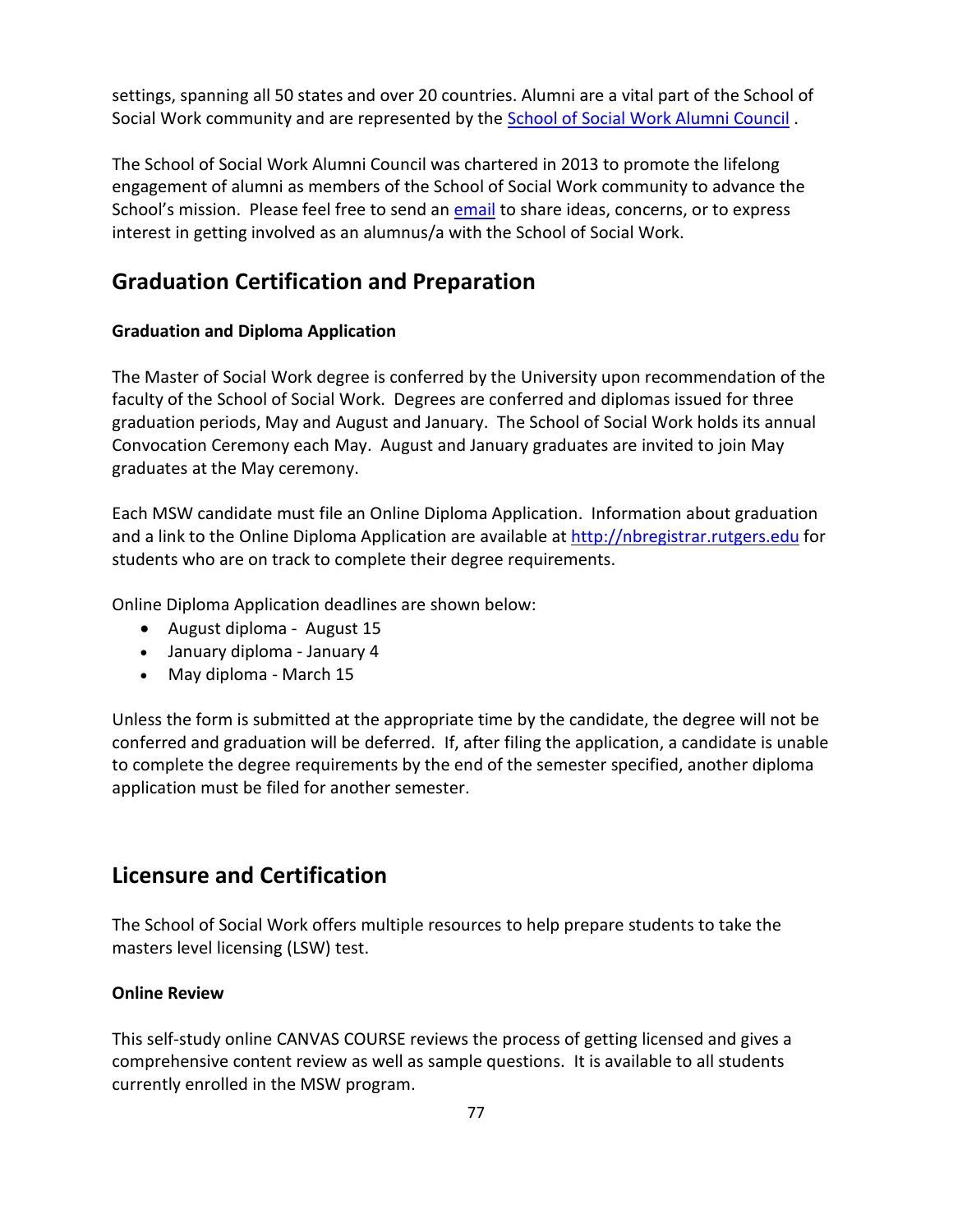### **LSW/LCSW Examination Preparation Courses**

These courses are available through the Institute for Families' Office of Continuing Education. The two-day interactive workshop gives participants the opportunity to learn test-taking strategies, practice test taking with sample questions, and identify those content areas of the test where they have strengths as well as content areas where they need to improve their knowledge base.

### **Career Exploration and Success**

Career Exploration and Success is committed to assisting students with making connections between their academic experience and career paths. Career Exploration and Success builds relationships with alumni, employers, and graduate schools to optimize internship, job, and career opportunities while creating strategic partnerships with campus departments to assist students in developing and articulating co-curricular experiences that will help to ensure they are competitive in their future pursuits.

Please visit the Career Exploration and Success website a[t https://careers.rutgers.edu/](https://careers.rutgers.edu/) for further information.

### **Job Postings**

The School of Social Work is often notified of social work job openings. These posts may be found on the website a[thttps://socialwork.rutgers.edu/alumni/employment/employment](https://socialwork.rutgers.edu/alumni/employment/employment-outside-ssw)[outside-ssw](https://socialwork.rutgers.edu/alumni/employment/employment-outside-ssw) .

Some internal job openings at the School itself may be found at [https://socialwork.rutgers.edu/node/159.](https://socialwork.rutgers.edu/node/159)

Rutgers University also has an extensive employment website at <http://www.rutgers.edu/info/information-job-seekers> which includes openings at the University and Rutgers Biomedical and Health Sciences.

Students and alumni are encouraged to take advantage of these employment resources.

### **Continuing Education**

Rutgers is a hub of lifelong learning, offering a broad variety of options at every stage of your life from youth to retirement, and at every career crossroads, whatever your profession.

So why should you consider hitting the books again after earning your degree?

• Maybe you have hit a plateau at you job and want to increase your skills base so you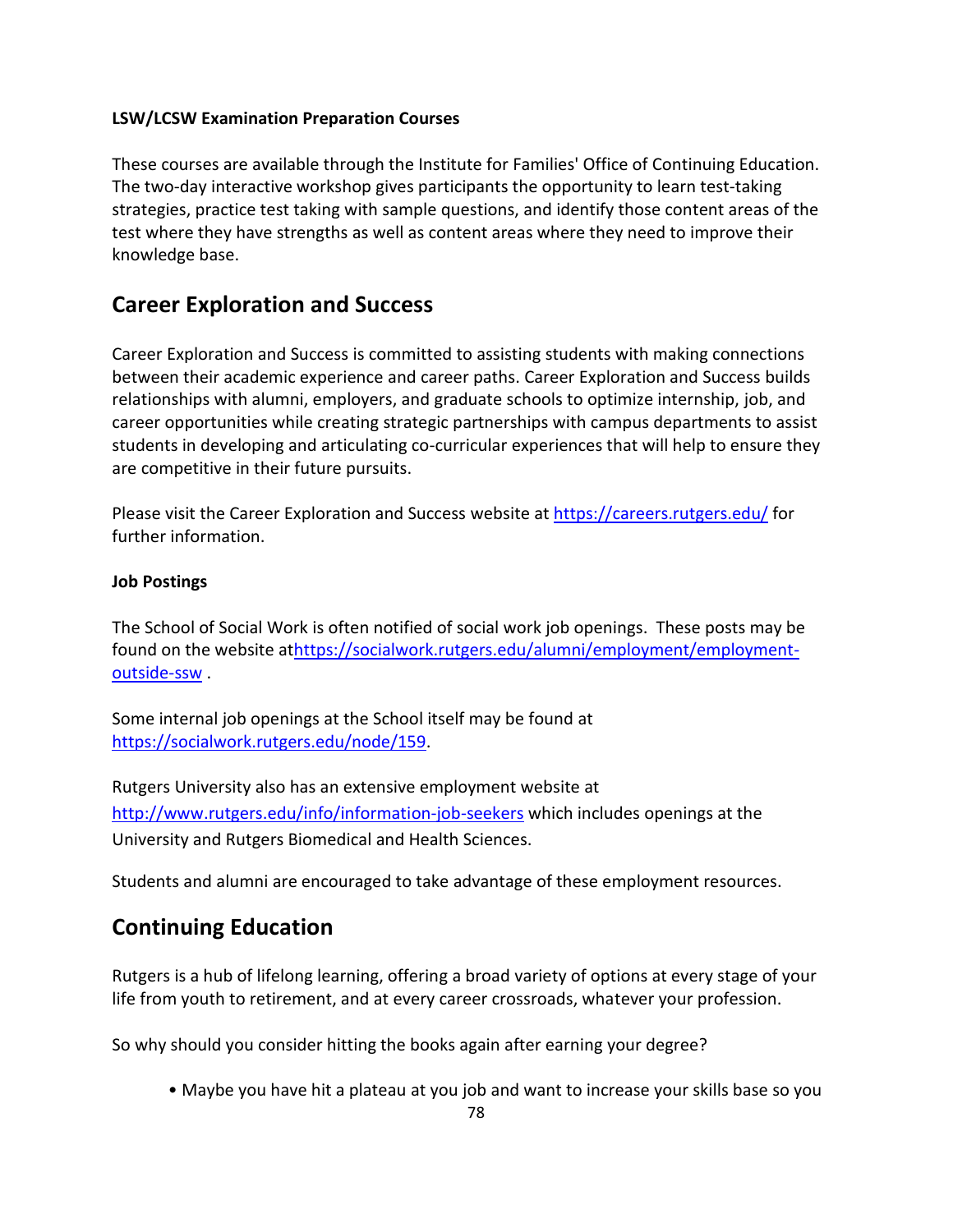are qualified to take on a higher-level position

- Perhaps your employer is encouraging or requiring additional job training.
- You may have a license or certification that requires ongoing continuing education.
- You might be looking to shift gears by choice or by circumstance.
- Or, maybe you just want to learn something new.

Your work is important and your time is valuable. Going to training needs to be worth the time and cost. Rutgers Continuing Studies programs respect the busy life of a professional by providing training designed to be engaging, current, and most of all — useful. You receive skills you can use the very next day — skills that prepare and support you in your work addressing society's toughest problems.

The Rutgers Division of Continuing Studies [at the School of Social Work](https://socialwork.rutgers.edu/academics/continuing-education) is the largest universitybased program of its kind in the country; we are experienced — successfully providing continuing education to social workers and human service professionals for over 35 years. We offer training on a wide range of topics led by dynamic instructors — with over 350 workshops annually and 12 different certificate programs.

Rutgers Division of Continuing Studies is your partner to lifelong learning. Visit the website at <http://lifelonglearning.rutgers.edu/>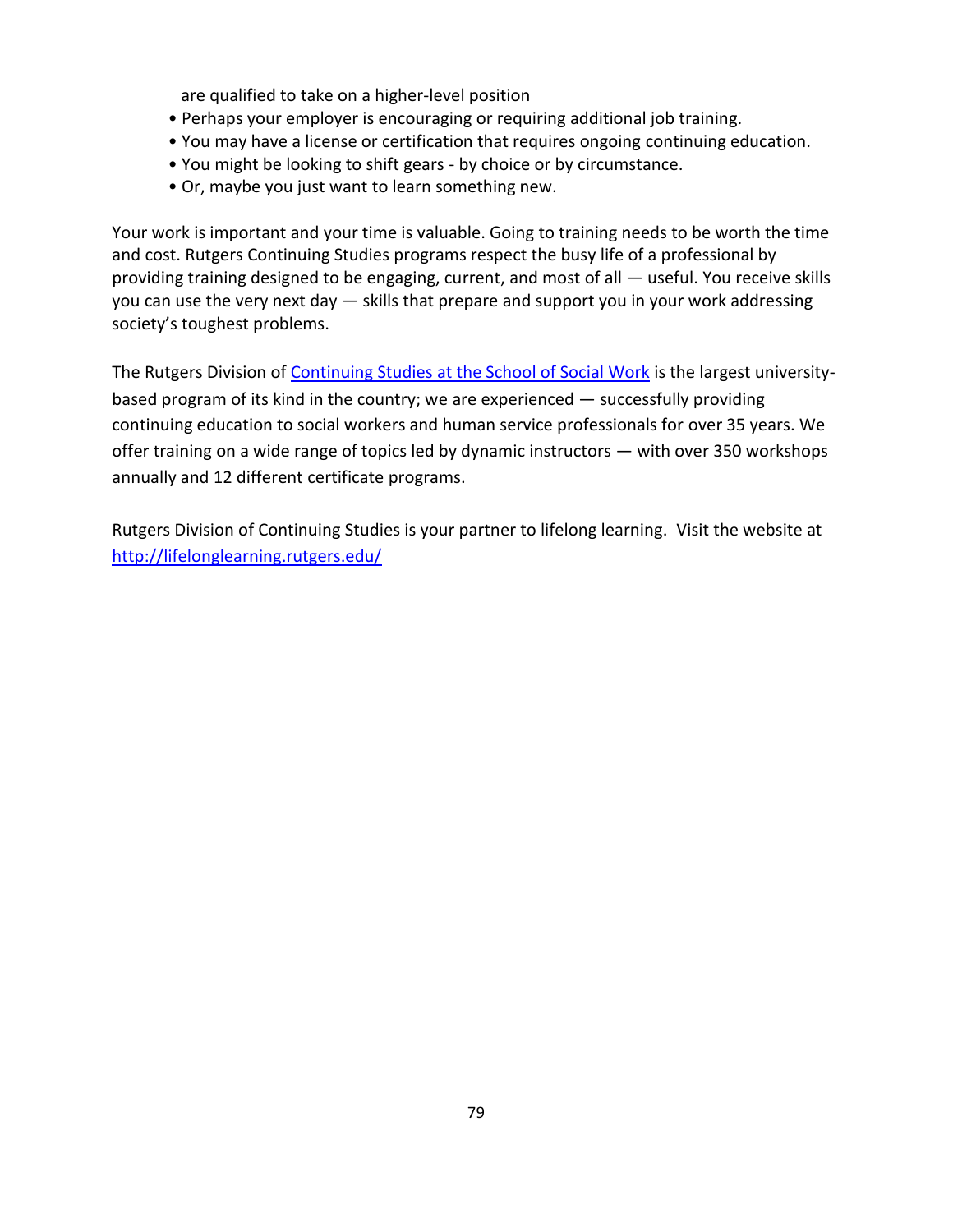# **THE CENTERS AT THE SCHOOL OF SOCIAL WORK**

The School of Social Work is home to several internationally-known [centers and programs](https://socialwork.rutgers.edu/centers) dedicated to creating positive social change. The faculty-led entities create spaces for conversation, collaboration, hands-on training and research that leads to real and lasting changes in our communities.

## **[Institute for Families](https://socialwork.rutgers.edu/node/47)**

The core mission of the Institute for Families (IFF) is to support and strengthen families and communities by increasing the capacity of human service professionals and organizations. They achieve this through a three-pronged approach that mirrors and supports the University's mission of instruction, research, and public service.

- Training, technical assistance and professional development
- Applied research and evaluation
- Direct service and advocacy

Founded in 2007, IFF harnesses the extensive resources of Rutgers to create a more humane, just, and equitable society. We develop and disseminate knowledge and information throughout New Jersey and beyond that leads to a greater understanding of a range of social issues, and implementation of capacity-building strategies and systems improvements to better address them.

We invite and enjoy strong partnerships and professional collaborations throughout the human service community, including the New Jersey Department of Human Services, the New Jersey Department of Children and Families, the New Jersey Department of Education, and various other community, state, and national organizations, foundations, and professional networks.

# **[Center for Gambling Studies](https://socialwork.rutgers.edu/node/48)**

The mission of the Center for Gambling Studies is two-fold: to drive global decision-making on gambling-related issues by conducting strategic, non-partisan research and policymaking that is international and multidisciplinary, and to benefit individuals and families adversely affected by gambling problems by initiating innovative training and intervention programs.

Our focus is concentrated in three major projects and programs:

- Policymaking and Harm Reduction
- Counselor and Student Training and Development
- Global and Community Partnerships

### **[Office for Global Programs](https://socialwork.rutgers.edu/node/49)**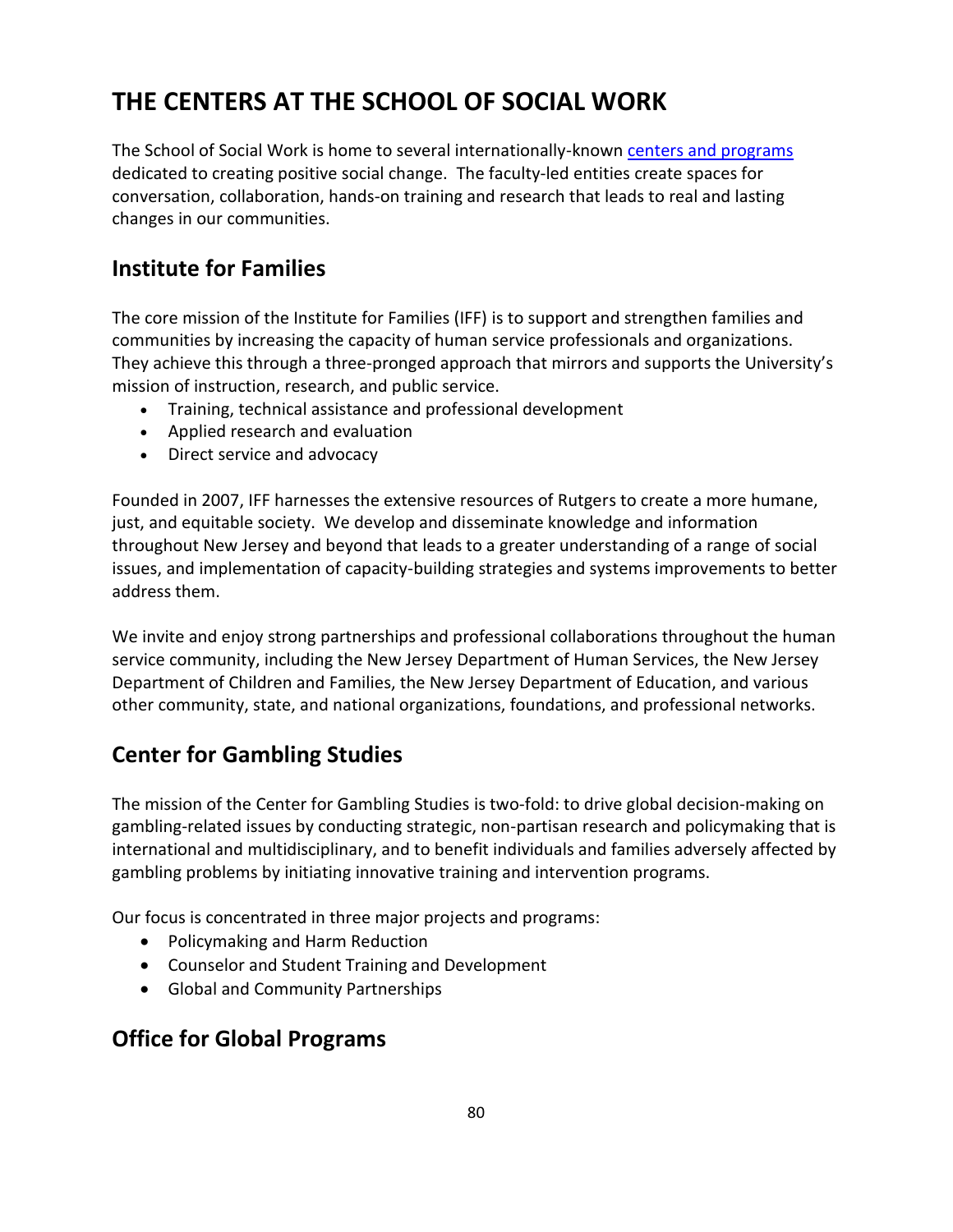Our mission is to promote global citizenship and professional action among social work students, graduates, faculty, and practitioners. We achieve this through education, advocacy, research, and service to vulnerable groups in other parts of the world, as well as immigrants and refugees in our own communities in New Jersey and beyond.

The Office for Global Programs works to bring the world into the classroom through global content that is infused throughout the curriculum as well as provided through specialized international education courses. It strives to expand international research, education, and service opportunities for students and faculty.

### **[Center for Leadership and Management](https://socialwork.rutgers.edu/node/50)**

Established in 2014, the Center for Leadership and Management seeks to bridge the discipline of social work with the fields of leadership and management from both academic and practice perspectives. It assists local, state, national, and global businesses, nonprofits, and governmental agencies in building their management and leadership talents and is dedicated to capacity building, consultation, scholarship, and service activity across industries and sectors.

Drawing on the wealth of experience and talent available at the School of Social Work, as well as the emerging expertise of our Management and Policy program interns, CLM offers consultative services to nonprofits and governmental entities in New Jersey.

# **Center for Prevention Science**

The Center for Prevention Science was established in 2016 with a focus on community-level approaches to prevention. Our mission is to develop and disseminate knowledge through research that builds the capacity of community-based organizations to create changes in public policy or environmental conditions that cause social and health disparities.

The Center has opened its doors to new opportunities and growth. Although much of the center's work has focused on substance abuse prevention, research in other areas of prevention has also been conducted (e.g., the prevention of sexual assault; child abuse and neglect). Research areas of the center include community organizing, substance abuse prevention, heath disparities, program evaluation, as well as empowerment theory and measurement.

# **[Center on Violence Against Women and Children](https://socialwork.rutgers.edu/node/51) (VAWC)**

Founded in 2007, VAWC's mission is to work to eliminate physical, sexual, and other forms of violence against women and children and the power imbalances that permit them. These goals are accomplished through a collaborative approach that focuses on multidisciplinary [research,](https://socialwork.rutgers.edu/node/668) [education,](https://socialwork.rutgers.edu/node/675) and [community engagement.](https://socialwork.rutgers.edu/node/677)

Our work is focused on the three major branches of The Center: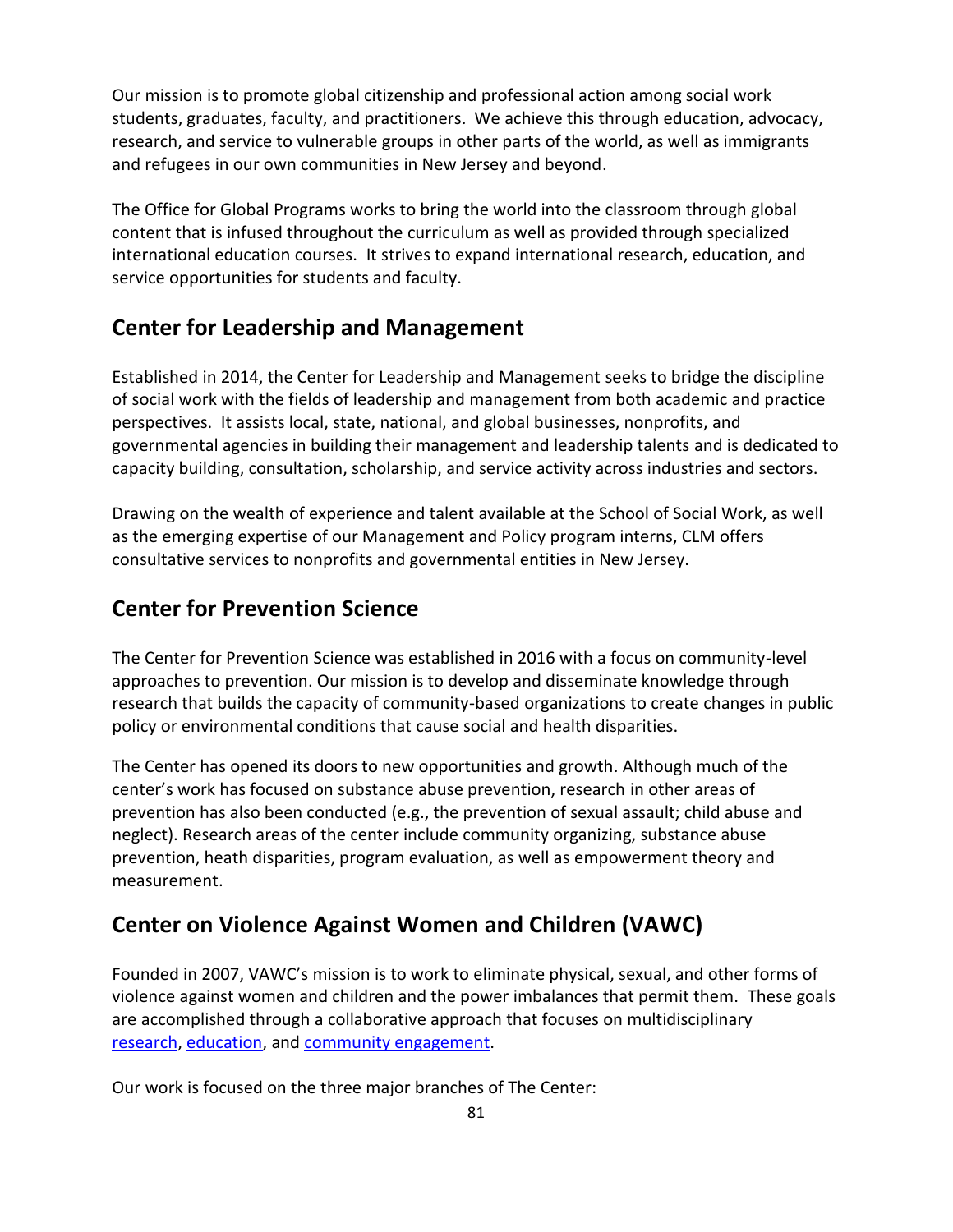- Research and Evaluation
- Education
- Community Engagement

### **[Huamin Research Center](https://socialwork.rutgers.edu/node/52)**

The Huamin Research Center was established in 2012 through collaboration between the Huamin Charity Foundation and Rutgers University, and is based at Rutgers University School of Social Work. The Center's mission is to develop and disseminate knowledge through research and exchange that promotes professional development of nonprofit organizations and strengthens individual, family, and community well-being in China.

We achieve this through research projects and the exchange of information through conferences, workshops, training programs, visiting scholars, and book translations.

The Center cooperates with a number of major Chinese and American universities and research institutions and we have a strong network of partners. Each year The Center hosts several Chinese visiting scholars.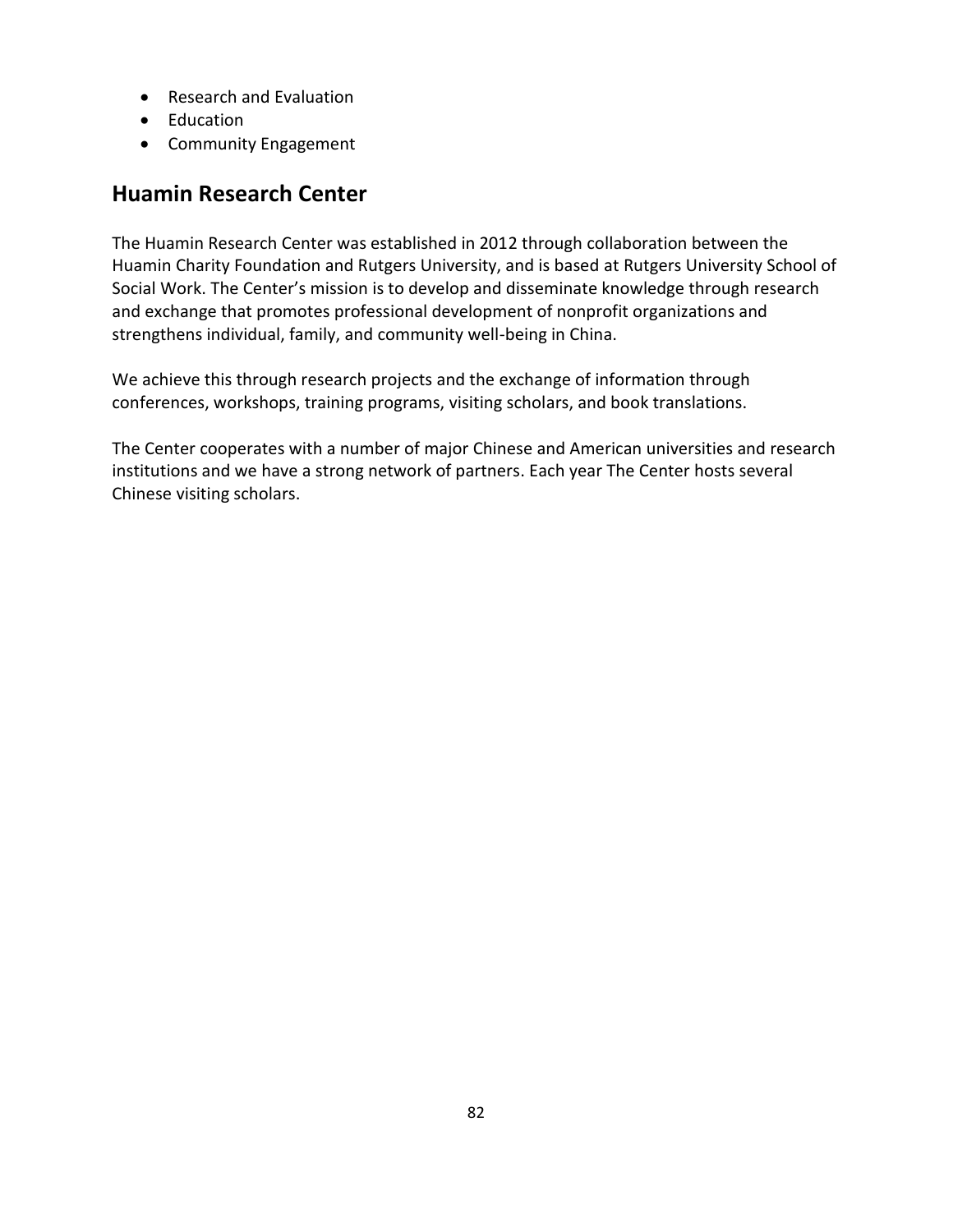# **GENERAL POLICIES**

# **Emergency Action Plan**

The information provided below may also be viewed at [http://eap.oit-nbcs.rutgers.edu/eap.html.](http://eap.oit-nbcs.rutgers.edu/eap.html)

During an emergency, proper action saves lives. For your safety, please familiarize yourself with these basic steps which pertain to students, faculty and staff on all University locations.

University buildings are equipped with fire extinguishers in accordance with the requirements of the construction and/or fire safety codes. Students, Faculty and Staff are not expected to utilize these devices nor are they trained in their use due to the danger to their personal safety, which would result from attempting to extinguish a fire. Many buildings are protected by automatic sprinkler systems and/or fire standpipe systems. All major buildings are equipped with automatic fire detection and alarm systems, which are constantly monitored by Rutgers University Police Department (RUPD) Communications Center. Special hazards such as chemical storage, high voltage electrical, cooking, spray painting and computer installations are protected by fixed suppression systems in addition to the aforementioned types of built-in protection. There are no fire hoses for building occupant use located in any University building; fire hose connections are for fire department use only.

If you discover a fire or smell smoke, sound the building fire alarm by pulling the manual pull station and begin to evacuate the building. Know the locations of the manual fire alarm pull stations and how they operate. Do not attempt to fight a fire due to the hazards associated with the products of combustion and the threat of a spreading fire. Contact the RUPD's Communications Center using the Emergency or Non-Emergency numbers to report the incident.

| <b>RUPD Communications Center</b>                          |                                             |                                  |  |  |  |
|------------------------------------------------------------|---------------------------------------------|----------------------------------|--|--|--|
| <b>University Location</b>                                 | Emergency                                   | Non-Emergency                    |  |  |  |
| New Brunswick/Piscataway                                   | Obtain an Outside line<br>then dial $9-1-1$ | 848-932-7211                     |  |  |  |
| Newark                                                     | Obtain an Outside line<br>then dial $9-1-1$ | 973-972-4491 or 973-353-<br>5111 |  |  |  |
| Camden                                                     | Obtain an Outside line<br>then dial $9-1-1$ | 856-225-6111                     |  |  |  |
| Farms, Research Stations,<br>& other University Facilities | Obtain an Outside line<br>then dial $9-1-1$ | 848-932-7211                     |  |  |  |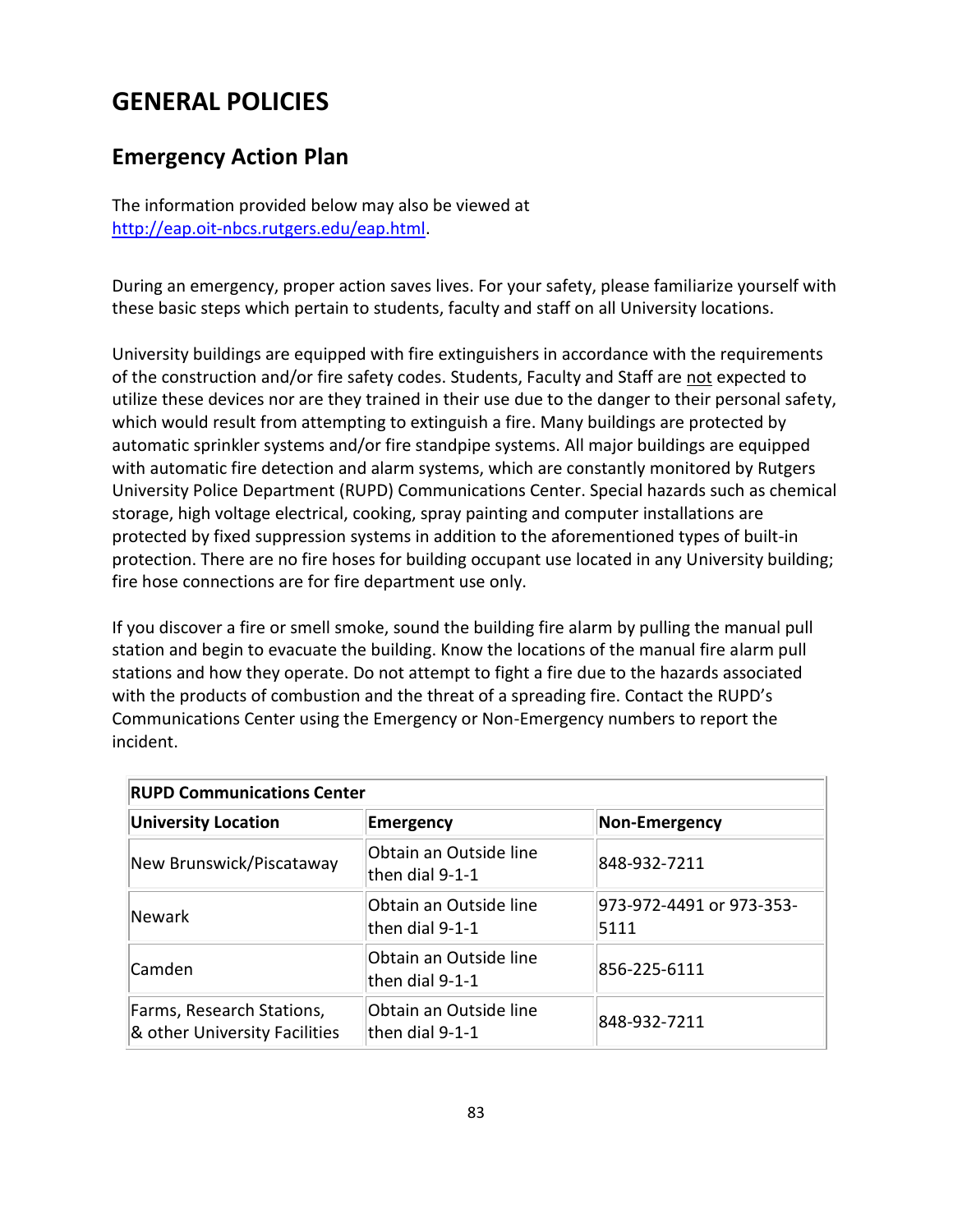- 1. Upon hearing a building fire alarm signal, which could be a bell, horn, or voice message immediately begin evacuation. Close doors behind you. Use the nearest safe exit, DO NOT use elevators. Full evacuation of the building is required upon an activation of the fire alarm system. Once you have evacuated the building, re-entry is permitted only after approval from the appropriate emergency responder (e.g. Emergency Services, municipal Fire Department or other mutual aid responder).
- 2. In most emergency situations, you will be required to immediately evacuate the building. In circumstances where immediate evacuation may not be warranted (e.g. active shooter, shelter in place, bomb threat, etc.) you will be notified of what actions are necessary through established communication mechanisms. This may be via uniformed responders on the scene, 911 dispatcher, your supervisor, telephone, webpage, emergency text notification system, radio, television, or public address announcement.
- 3. When leaving the building, assemble in an area established by the specific evacuation plan for your building (if required), your supervisor, or 100 feet from the main entrance of the building where you will not hinder the approaching firefighters and apparatus. Upon arrival at the assembly point, a survey of staff members/students/visitors present shall be conducted to determine if anyone failed to evacuate the building. If anyone is discovered to be missing, immediately report that information to the Emergency Responders (Police, Fire or Emergency Services).
- 4. If caught in smoke or heat, stay low where the air is better and attempt to reach a safe exit or area of refuge.
- 5. Know the location of all exits from your building. All required exits in University facilities are properly marked with illuminated EXIT signs and directional arrows.
- 6. If unable to leave your room or office due to heat or heavy smoke in the hallway, or due to physical disability, call RUPD and give your exact location so the firefighters can be directed to you. If you require special assistance during an evacuation due to a physical disability, the University "Emergency Evacuation of Physically Handicapped Individuals" plan can be obtained at: [https://ipo.rutgers.edu/publicsafety/evacuation-handicap.](https://ipo.rutgers.edu/publicsafety/evacuation-handicap)
- 7. During an emergency event, the appropriate emergency resources will be dispatched.

If you have any questions regarding this emergency action plan, please contact the following:

| University<br>Location | Department                              | <b>Title</b> | <b>Phone Number</b>   |
|------------------------|-----------------------------------------|--------------|-----------------------|
| All                    | Rutgers University Emergency Services   | <b>Chief</b> | 848-932-4800          |
| All                    | Rutgers Environmental Health and Safety |              | Director 848-445-2550 |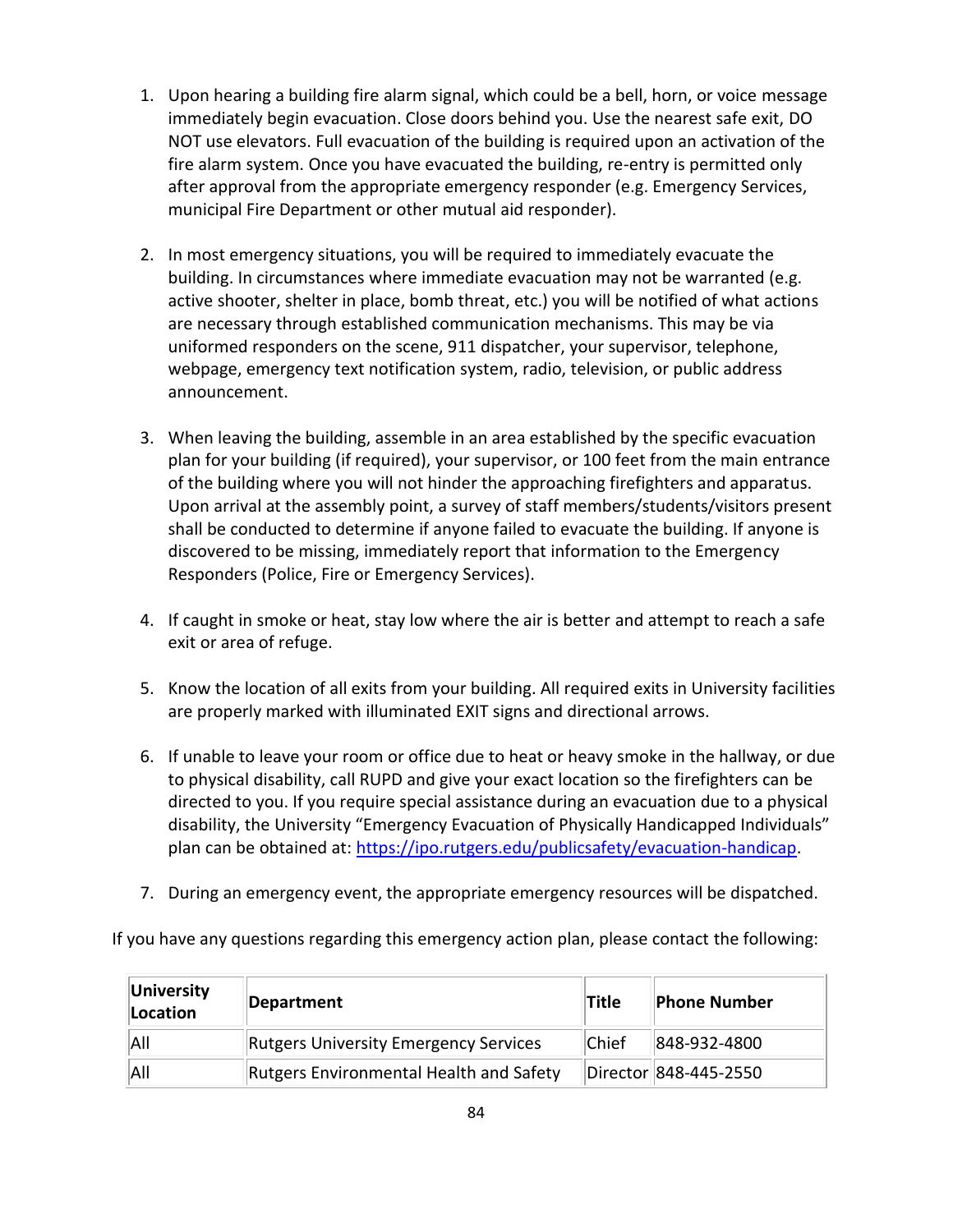| All              | <b>Rutgers Office of Emergency Management</b>                           |       | Director 848-932-4880            |
|------------------|-------------------------------------------------------------------------|-------|----------------------------------|
| New<br>Brunswick | <b>Rutgers University Police Department -</b><br>New Brunswick Division | Chief | 848-932-3913                     |
| Newark           | <b>Rutgers University Police Department -</b><br>Newark Division        | Chief | 973-353-5581 or 973-<br>972-6393 |
| <b>Camden</b>    | <b>Rutgers University Police Department -</b><br><b>Camden Division</b> | Chief | 856-225-6009                     |

Additional safety and health information can be obtained from the following university web sites:

| University<br>Location | <b>Department</b>                                                                 | Website                         |  |  |
|------------------------|-----------------------------------------------------------------------------------|---------------------------------|--|--|
| All                    | <b>Rutgers University Emergency Services</b>                                      | rues.rutgers.edu                |  |  |
| All                    | <b>Rutgers Environmental Health and Safety</b>                                    | rehs.rutgers.edu                |  |  |
| All                    | Rutgers Office of Emergency<br>Management                                         | emergencymanagement.rutgers.edu |  |  |
| New                    | <b>Rutgers University Police Department -</b><br>Brunswick New Brunswick Division | rupd.rutgers.edu                |  |  |
| Newark                 | <b>Rutgers University Police Department -</b><br><b>Newark Division</b>           | nwkpolice.rutgers.edu           |  |  |
| Camden                 | <b>Rutgers University Police Department -</b><br><b>Camden Division</b>           | rupd.camden.rutgers.edu         |  |  |

### **Active Shooter Policy and Guidelines**

Additional information including helpful videos and registration for emergency text notifications may be found at [https://ipo.rutgers.edu/publicsafety/active-shooter.](https://ipo.rutgers.edu/publicsafety/active-shooter)

### **Guidelines**

### **If you are outside a building when someone begins to shoot at people in the area:**

- Immediately take cover (hide behind something hard that will stop or slow bullets), or circumstances permitting, enter an unaffected building.
- In the event neither cover nor entering a building is possible, run in a zigzag fashion away from the sound of gunfire. Dial 9-1-1.

**If you are in a building when someone begins to shoot at people in the area:** *If possible without compromising your safety, EXIT immediately and Dial 9-1-1.*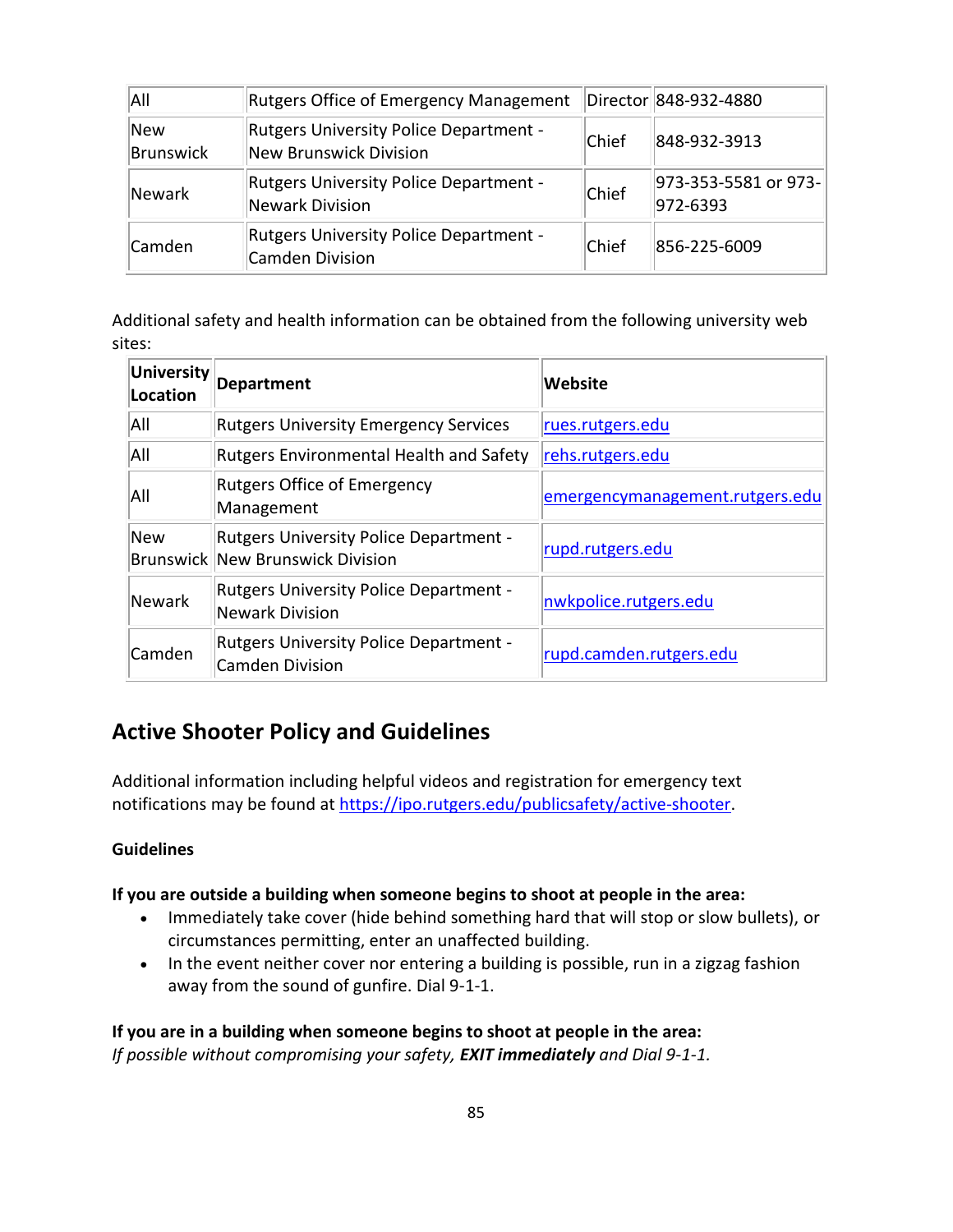If leaving would jeopardize your safety, secure your immediate area by:

- Locking and barricading doors
- Turning off lights
- Closing blinds and/or locking windows
- Keep quiet. Silence cell phones (not even vibrate); turn off radios and computer monitors.
- Stay out of sight and take adequate cover/protection (i.e. concrete walls, filing cabinets).
- Do not stand by doors or windows
- Do not huddle in masses.
- A plan must be made with the occupants of a room if the suspect(s) should enter.

### **Contacting the Authorities:**

- Call 9-1-1
- Even if phone lines are overwhelmed and your call does not go through, stay calm and continue to call 9-1-1.

### **What to Report:**

- Shooter(s) location, number of suspects and their identities if known.
- Race/gender, clothing description, physical features of suspect(s).
- Type of weapons (long gun or handgun), backpacks or duffel bags, separate explosions from gunfire, etc.
- Your specific location building name and office/room number.
- Number of people at your specific location.
- Injuries, number of persons injured and types of injuries.

### **Un-Securing an Area:**

- Remember, the shooter will not stop until they are stopped by an outside force.
- Consider the risks before un-securing (unlocking) rooms.
- If doubt exists for the safety of the individuals inside the room, the area should remain secured.

If you are approached by police officers, keep your hands visible. Do not run up to them if you see them approaching. They are trained to handle active shooters in certain situations. An initial team of police officers will be trying to stop the shooter and will not be stopping to assist others at this time.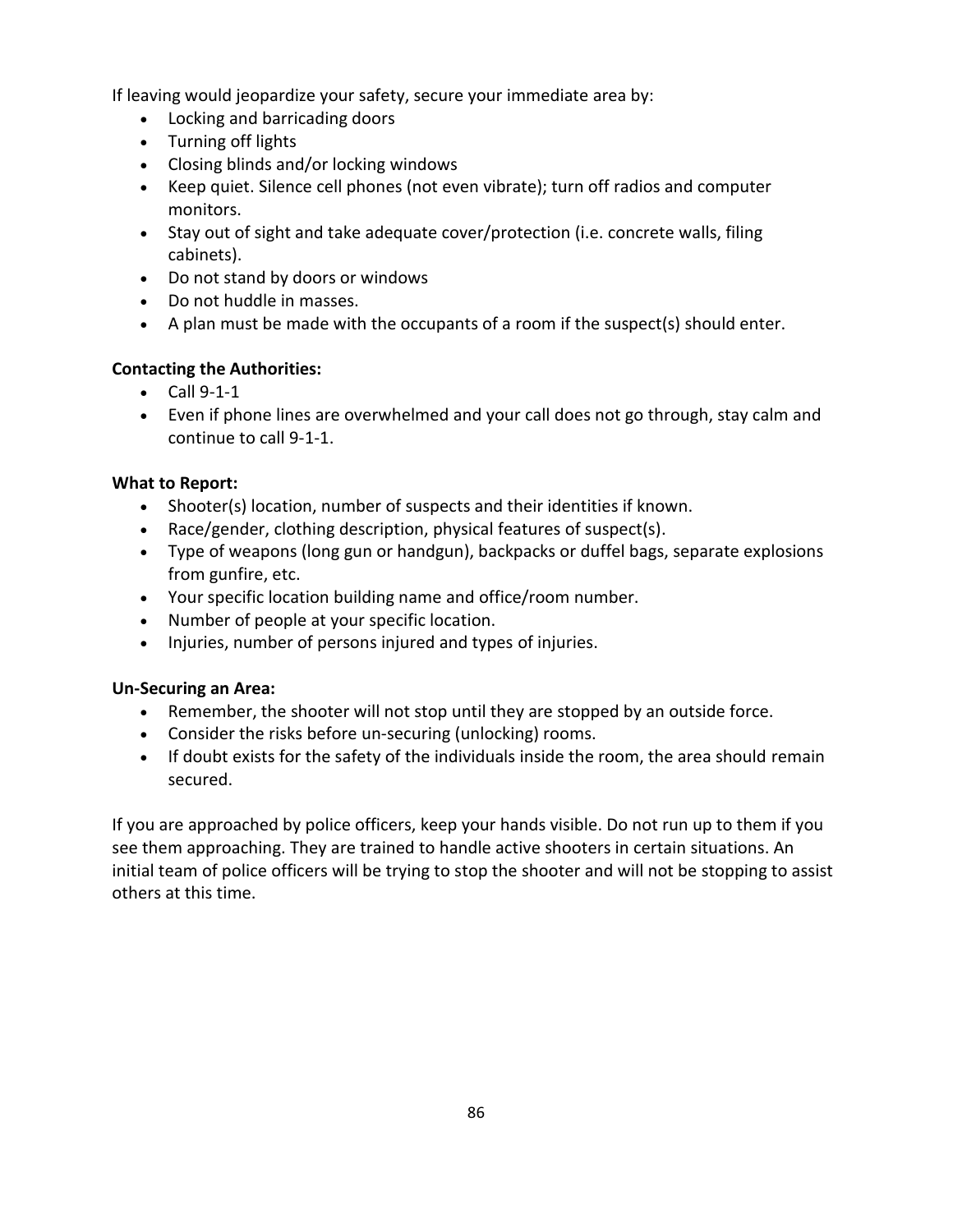# **Adverse Weather Policies and Procedures**

The information below may also be viewed at [https://ipo.rutgers.edu/publicsafety/adverse](https://ipo.rutgers.edu/publicsafety/adverse-weather-information)[weather-information](https://ipo.rutgers.edu/publicsafety/adverse-weather-information)**.**

The purpose of this information is to remind the Rutgers community of university policy concerning adverse weather conditions and to identify sources through which accurate weather-related information will be disseminated to students, faculty, and staff.

In the event of a delayed opening, class cancellation, or closure of the university, the earliest possible notification will be made. If you are designated as an essential services employee and you are advised that your services are needed, you must report for work if the university or a particular campus is declared as closed for any length of time due to a weather-related emergency. Please note that the term "essential services personnel" only applies when employees (who have been given status of essential services personnel) are informed that their services are required, and there is a delayed opening or closure of the university.

You can find information about Rutgers' operating status by going to [http://uwide.rutgers.edu/status.](http://uwide.rutgers.edu/status) Additionally, you can find operating status updates on the following pages:

- [Rutgers University-New Brunswick](https://newbrunswick.rutgers.edu/)
- [Rutgers University-Newark](https://www.newark.rutgers.edu/weather-and-campus-operating-status)
- [Rutgers University-Camden](http://www.camden.rutgers.edu/page/weather-and-emergency-information)
- [Rutgers Biomedical & Health Sciences](http://rbhs.rutgers.edu/operatingstatus.shtml)

If you are a student or not designated as being needed as an essential services employee for purposes of the weather emergency, and the university does not close, your decision regarding travel during inclement weather is a personal one and should be based on your particular circumstances.

Faculty and staff not designated as essential services employees for purposes of weather emergencies, with appropriate approval from your supervisor, may wish to take personal leave rather than commute in adverse weather.

University policy 60.1.29 addresses university operations during inclement weather. This policy can be accessed at the University Policy Library web site at [https://policies.rutgers.edu/.](https://policies.rutgers.edu/view-policies/human-resources-hr-%E2%80%93-section-60)

Campus Information Services (CIS) plays a primary role in disseminating Adverse Weather related information to the university community, including the announcement of delayed openings, office closings, and class cancellations. Additional methods are also utilized to disseminate the information, which include e-mail, websites, campus television and local radio/television stations.